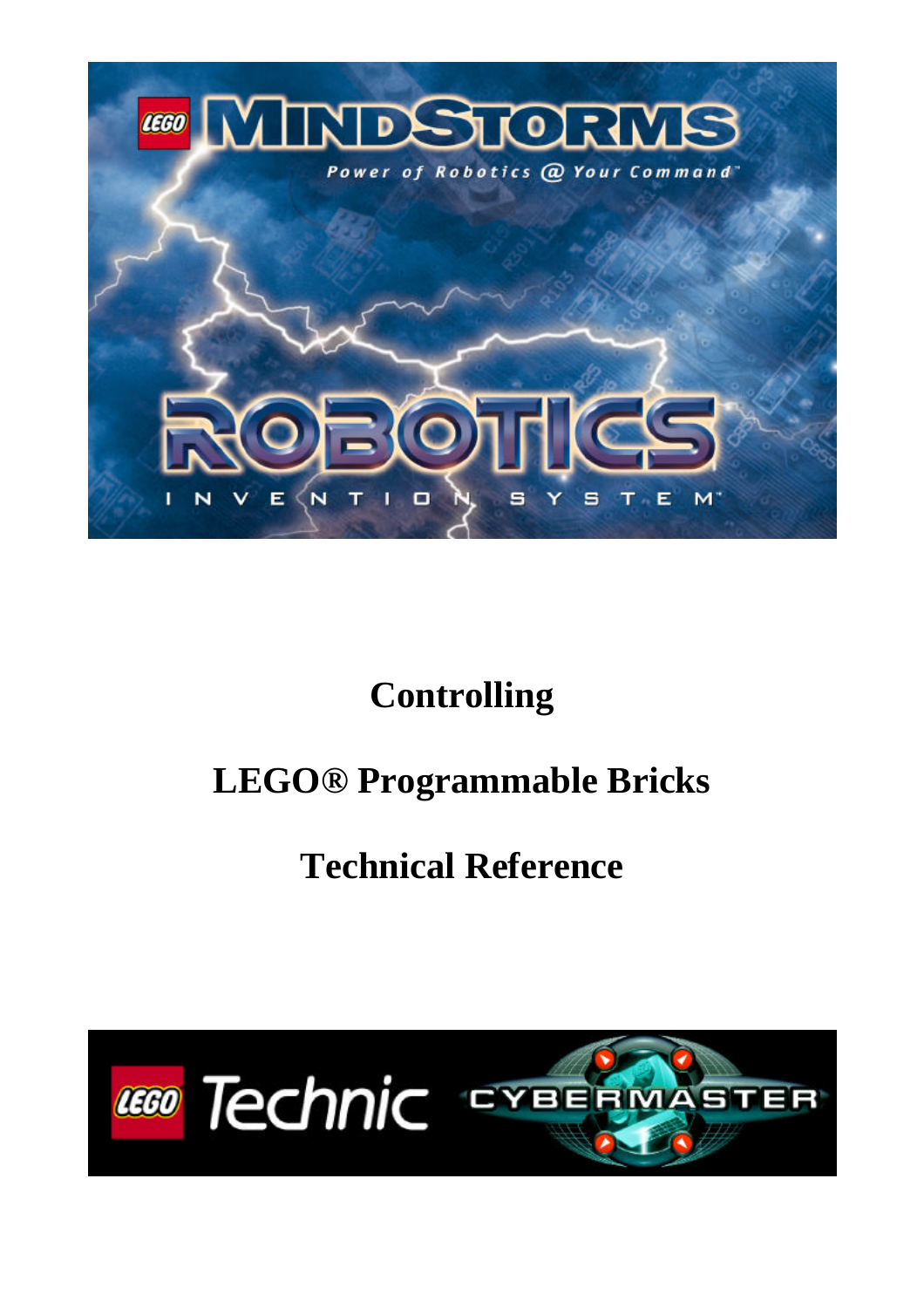

## **Foreword**

At LEGO, we believe that imagination is important to the world. For decades, the LEGO construction materials have been a means for people of all ages to express creativity and make discoveries of their own. The addition of LEGO programmable bricks brings a whole new dimension to construction.

The LEGO programmable bricks are microcomputers, which makes it possible to add functions or behaviour to physical creations made by LEGO pieces. The functions or behaviour are controlled by means of programming.

LEGO has launched two types of programmable bricks: the RCX(tm) of LEGO® MINDSTORMS(tm) Robotics Invention System(tm) and CyberMaster(tm) of LEGO Technic® CyberMaster(tm). The programming software codes of these two products have deliberately been designed to be easy to use -yet versatile and powerful in function. This has been important to enable kids to use the new technology for creation of their own personally meaningful inventions.

This technical reference guide is published to allow more creative freedom in the programming for more experienced users. The technical reference guide documents how the programmable bricks can be programmed by means of Visual Basic. We hope that the release of this document will inspire even more people to develop imaginative applications of the programmable bricks.

We kindly ask you to read the License Agreement and Warranty Disclaimer below before using this document.

We wish you good luck with development of creative applications.

## *LEGO - just imagine...*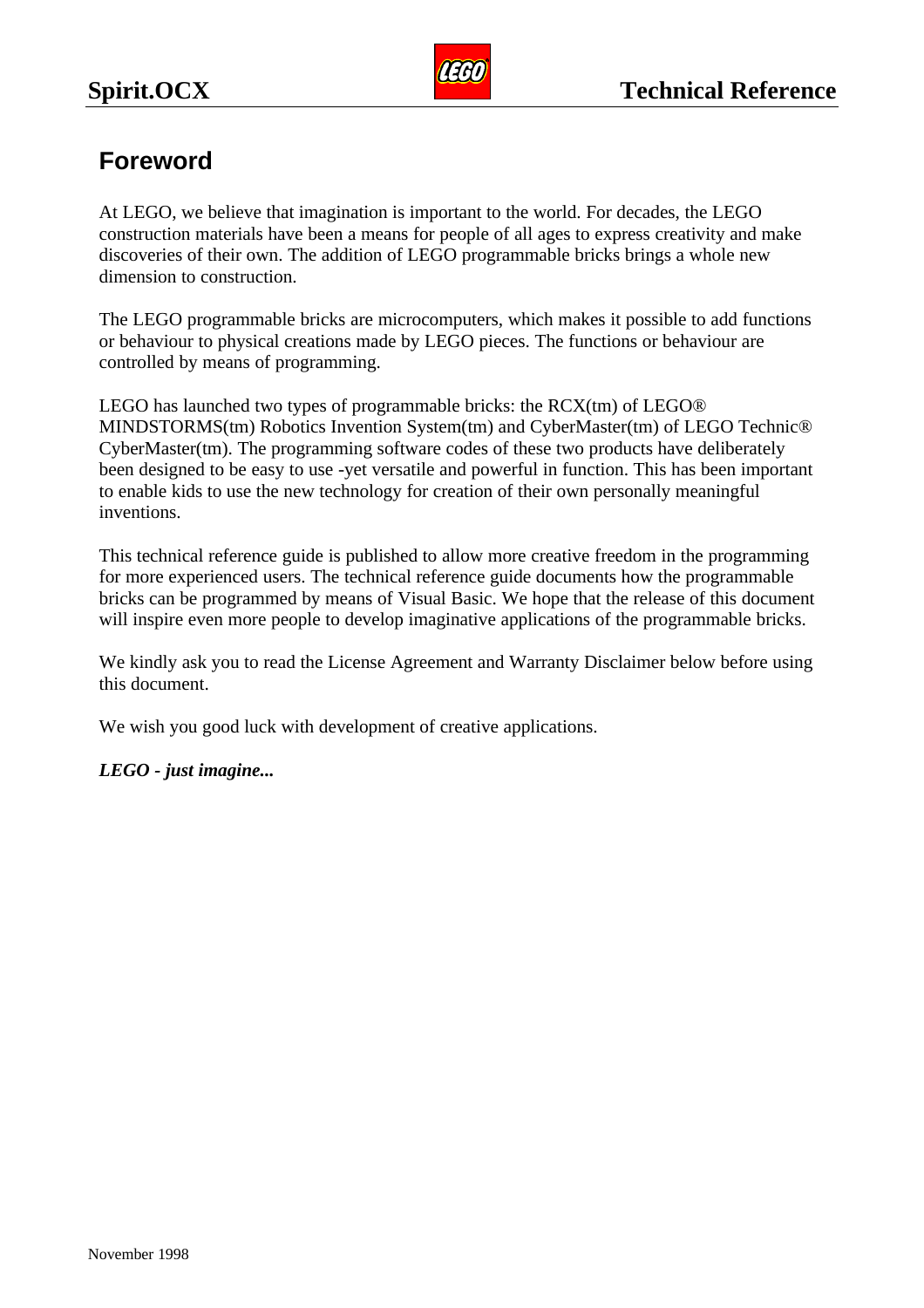

## <span id="page-2-0"></span>**SOFTWARE DEVELOPER KIT LICENSE AGREEMENT**

### **AND WARRANTY DISCLAIMER**

License for the Software included in the LEGO MINDSTORMS Software Developer Kit (hereinafter referred to as the Software) from the LEGO Group.

IMPORTANT -- READ CAREFULLY: By using the information contained in this document you agree to be and are hereby bound by the terms of this License Agreement. If you do not agree to the terms of this Agreement, do not use the information contained in this document.

#### I. GRANT OF LICENSE:

The LEGO Group and its suppliers and licensors (hereinafter referred to as LEGO) hereby grant you a non-exclusive, non-commercial license to use the Software subject to the following terms:

- You may: (i) use the Software only to develop applications for the LEGO MINDSTORMS RCX and the LEGO TECHNIC CYBERMASTER;
	- (ii) the applications developed by means of the Software or parts hereof shall only be used for purposes that neither directly nor indirectly have any commercial implications;

You may not:

- (i) permit other individuals to use the Software except under the terms listed above;
- (ii) modify, translate, reverse engineer, decompile, disassemble (except to the extent that this restriction is expressly prohibited by law) or create derivative works based upon the Software;
- (iii) resell, rent, lease, transfer, or otherwise transfer rights to the Software; or
- (v) remove any proprietary notices or labels on the Software.

#### II. ENHANCEMENTS OR UP-DATES:

This license does not grant you any right to any enhancement or up-date.

III. TITLE:

Title, ownership, rights, and intellectual property rights in and to the Software shall remain with the LEGO Group. The Software is protected by national copyright laws and international copyright treaties. The communication protocol is protected by a pending patent application.

Title, ownership rights and intellectual property rights in and to the content accessed through the Software including any content contained in the Software media demonstration files is the property of the applicable content owner and may be protected by applicable copyright or other law. This license gives you no rights to such content.

LEGO, the LEGO logo, the LEGO Brick and LEGO MINDSTORMS are some of the trademarks belonging exclusively to the LEGO Group.

If you want to learn more about how to use trademarks and other proprietary rights belonging to the LEGO Group please visit our web site: http://www.lego.com.

"Visual Basic" is the trademark of Microsoft Corporation. "Delphi" and "C++ Builder" are the trademarks of Borland Corporation. All other trademarks are the property of their respective owners.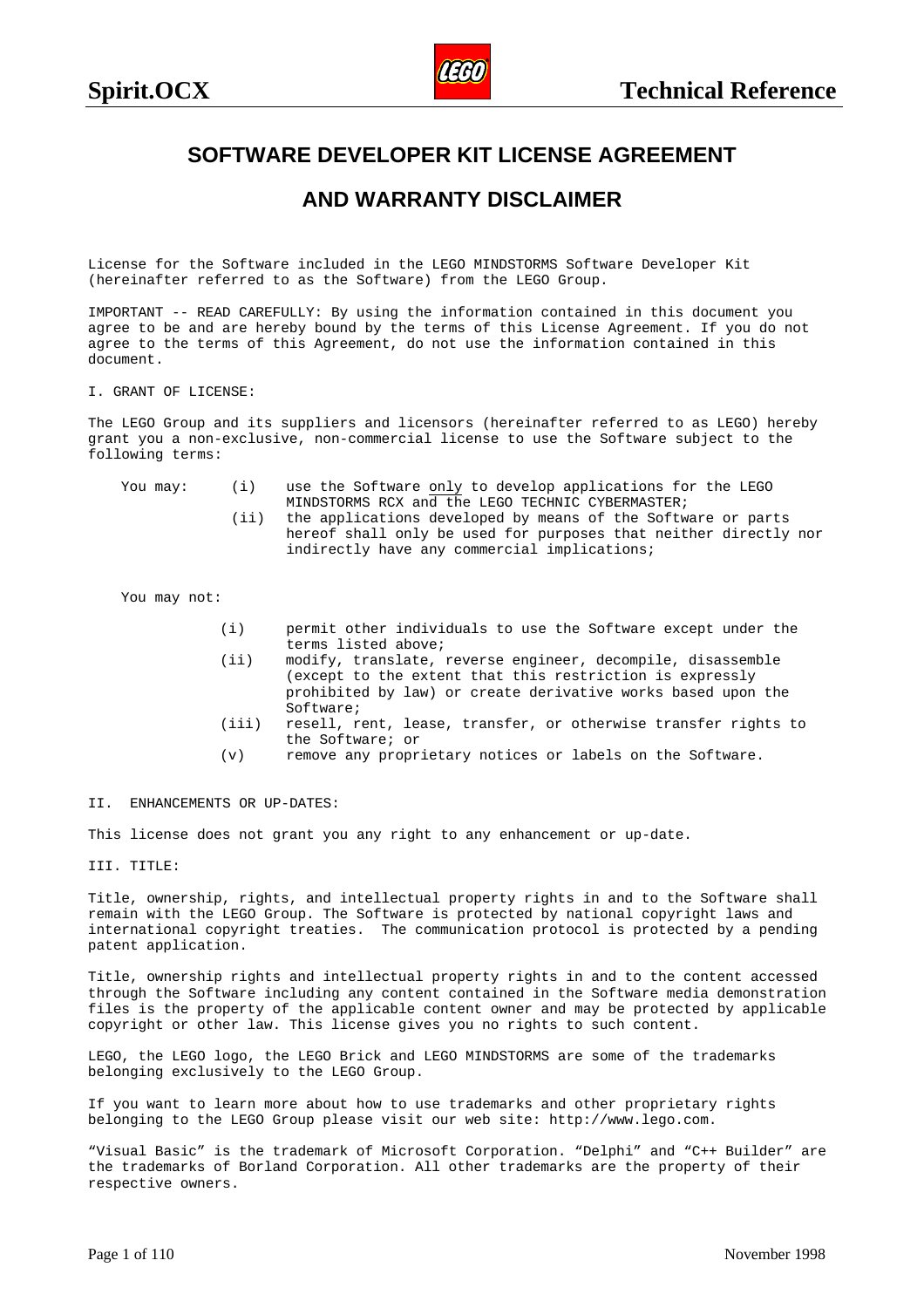IV. DISCLAIMER OF WARRANTY:

THE SOFTWARE IS PROVIDED FOR FREE WITHOUT ANY KIND OF MAINTAINANCE OR SUPPORT.

THE SOFTWARE IS PROVIDED AS IS WITHOUT WARRANTY OF ANY KIND. TO THE MAXIMUM EXTENT PERMITTED BY APPLICABLE LAW, THE LEGO GROUP FURTHER DISCLAIMS ALL WARRANTIES, INCLUDING WITHOUT LIMITATION ANY IMPLIED WARRANTIES OF MERCHANTABILITY, FITNESS FOR A PARTICULAR PURPOSE, AND NONINFRINGEMENT. THE ENTIRE RISK ARISING OUT OF THE USE OR PERFORMANCE OF THE SOFTWARE OR APPLICATIONS DEVELOPED BY MEANS OF THE SOFTWARE REMAINS WITH YOU. TO THE MAXIMUM EXTENT PERMITTED BY APPLICABLE LAW, IN NO EVENT SHALL THE LEGO GROUP OR ITS SUPPLIERS BE LIABLE FOR ANY CONSEQUENTIAL, INCIDENTAL, DIRECT, INDIRECT, SPECIAL, PUNITIVE, OR OTHER DAMAGES WHATSOEVER (INCLUDING, WITHOUT LIMITATION, DAMAGES FOR LOSS OF BUSINESS PROFITS, BUSINESS INTERRUPTION, LOSS OF BUSINESS INFORMATION, OR OTHER PECUNIARY LOSS) ARISING OUT OF THIS AGREEMENT OR THE USE OF OR INABILITY TO USE THE PRODUCT, EVEN IF THE LEGO GROUP HAS BEEN ADVISED OF THE POSSIBILITY OF SUCH DAMAGES. BECAUSE SOME STATES/JURISDICTIONS DO NOT ALLOW THE EXCLUSION OR LIMITATION OF LIABILITY FOR CONSEQUENTIAL OR INCIDENTAL DAMAGES, THE ABOVE LIMITATION MAY NOT APPLY TO YOU.

#### V. TERMINATION:

This license shall terminate automatically if you fail to comply with the limitations described in this Agreement. No notice shall be required from the LEGO Group to effectuate such termination. On termination you must destroy all copies of the Software and applications developed by means of the Software.

#### VI. GOVERNING LAW:

This License Agreement shall be governed by the laws of the jurisdiction, where you have permanent residency. However, if the product is bought in USA the License Agreement shall be governed by the laws of the State of Connecticut, without regard to conflicts of law provisions, and if the product in bought in USA you consent to the exclusive jurisdiction of the state and federal courts sitting in the State of Connecticut. This License Agreement will not be governed by the United Nations Convention of Contracts for the International Sale of Goods, the application of which is hereby expressly excluded.

#### VII. ENTIRE AGREEMENT:

This Agreement constitutes the complete and exclusive agreement between the LEGO Group and you with respect to the subject matter hereof and supersedes all prior oral or written understandings, communications or agreements not specifically incorporated herein. This Agreement may not be modified except in writing duly signed by an authorised representative of the LEGO Group and you.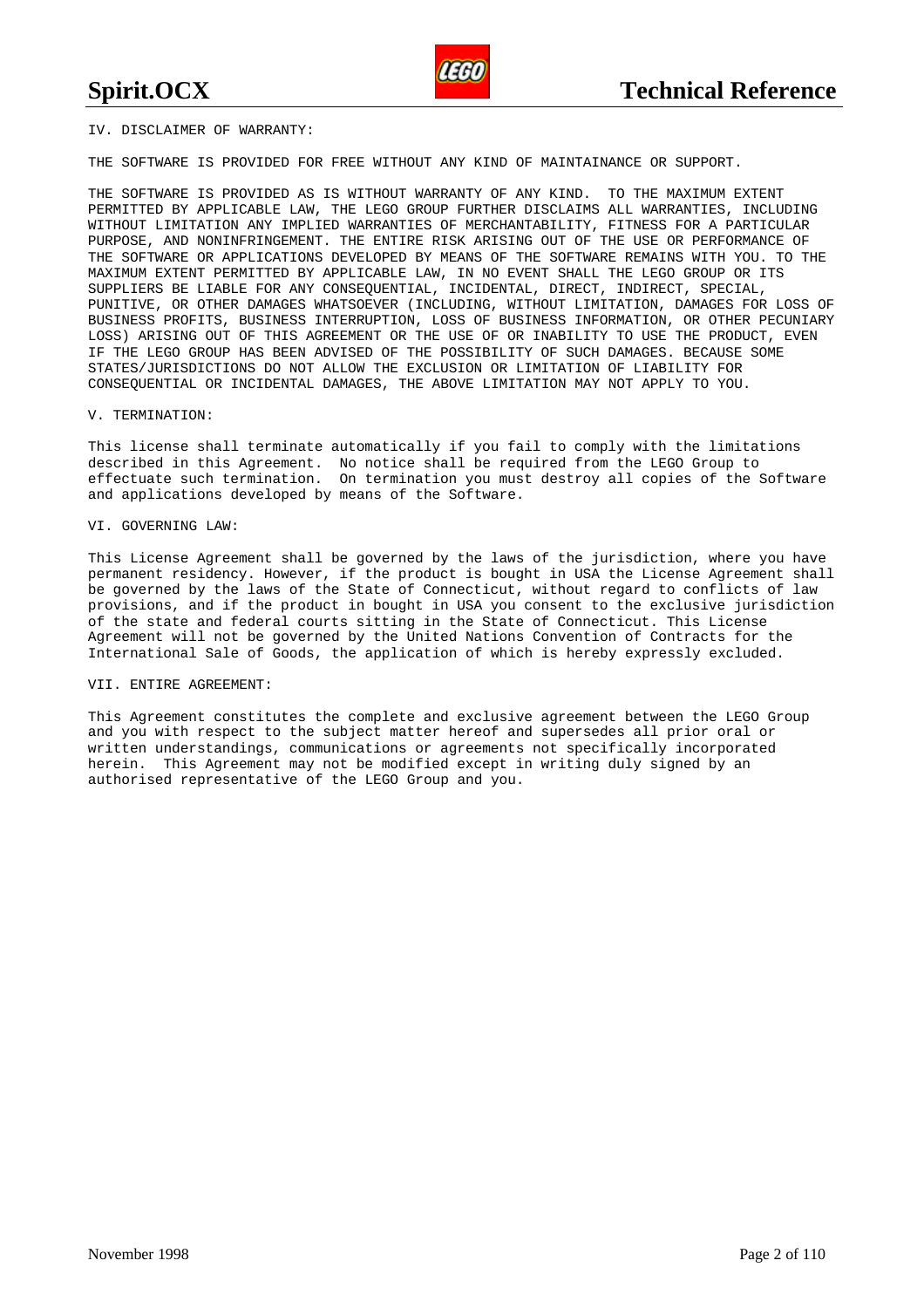## <span id="page-4-0"></span>**Introduction**

This Technical Reference document tells you how to use SPIRIT.OCX directly to write LEGO MINDSTORMS RCX or LEGO Technic CyberMaster programs, providing more detailed control over the LEGO Programmable Bricks (abbreviated PBrick).

All examples in this document are written as Microsoft Visual Basic programs (version 5.0 – abbreviated VB) but other environments such as Borland Delphi/C++ Builder have been used successfully.

For program specific issues, the reader is referred to the respective manuals or online help systems. This document is not intended as a general introduction to programming in VB or other systems. The reader is assumed to be familiar with the different programming environments.

## **Pre-requisites**

The SPIRIT.OCX ActiveX control must have been installed on the PC previously. This happens automatically when installing the LEGO MindStorms Robotics Invention System CD-ROM (1.0 or later – abbreviated RIS) or the LEGO Technic CyberMaster CD-ROM, so no further details will be given here.

## **Installing SPIRIT.OCX in VB**

In the Components tab, tick "LEGO PBrickControl, OLE Control module" and drag an instance onto your main form. It appears as a LEGO logo and it looks really nice if you make it rectangular (495 x 495 VB units works quite well and is not too big). If it does not appear there, use the Add components feature and use the browser to find it.

## **Property settings**

By selecting the object, you can set a number of useful properties for SPIRIT.OCX – in particular you can give it the name "PBrickCtrl", which is useful if you want to use the examples in this document verbatim.

We have tried to make all names used in the examples be like the ones automatically generated by VB.

#### Name property

Allows you to change the name by which to refer to the control in the programs. We have used the name 'PBrickCtrl' throughout this document, but you may use any other name that you like, such as 'PB' if you don't like typing.

#### PBrick property

Allows you to specify what kind of LEGO programmable brick you're writing programs for. This property is used when checking the arguments of the methods in SPIRIT.OCX.

You can choose between "0 – Spirit" (for CyberMaster) and "1 – RCX".

#### LinkType property

Allows you to specify the transmission type used to be either "0 – InfraRed", "1 – Cable" or "2 – Radio". This property tells SPIRIT.OCX how to format the data sent to the LEGO programmable brick and how to check the transceiver tower connected to the serial port of the PC.

Currently RCX uses "0 – InfraRed" and CyberMaster uses "2 – Radio" exclusively, so make sure you change both properties (PBrick and LinkType), when you change one of them. Obviously you must make sure that the hardware matches your settings.

#### ComPortNo property

Allows you to set the serial communications port that the PC uses to talk to the transceiver tower. The valid range is heavily PC hardware dependent, but usually include COM1 to COM4.

Be very careful, when changing this and look out for conflicts with modems, serial mouse devices, PDA hot-sync bays and other serial devices. You can use the LEGO MindStorms RIS Troubleshooting utility if this causes you any problems.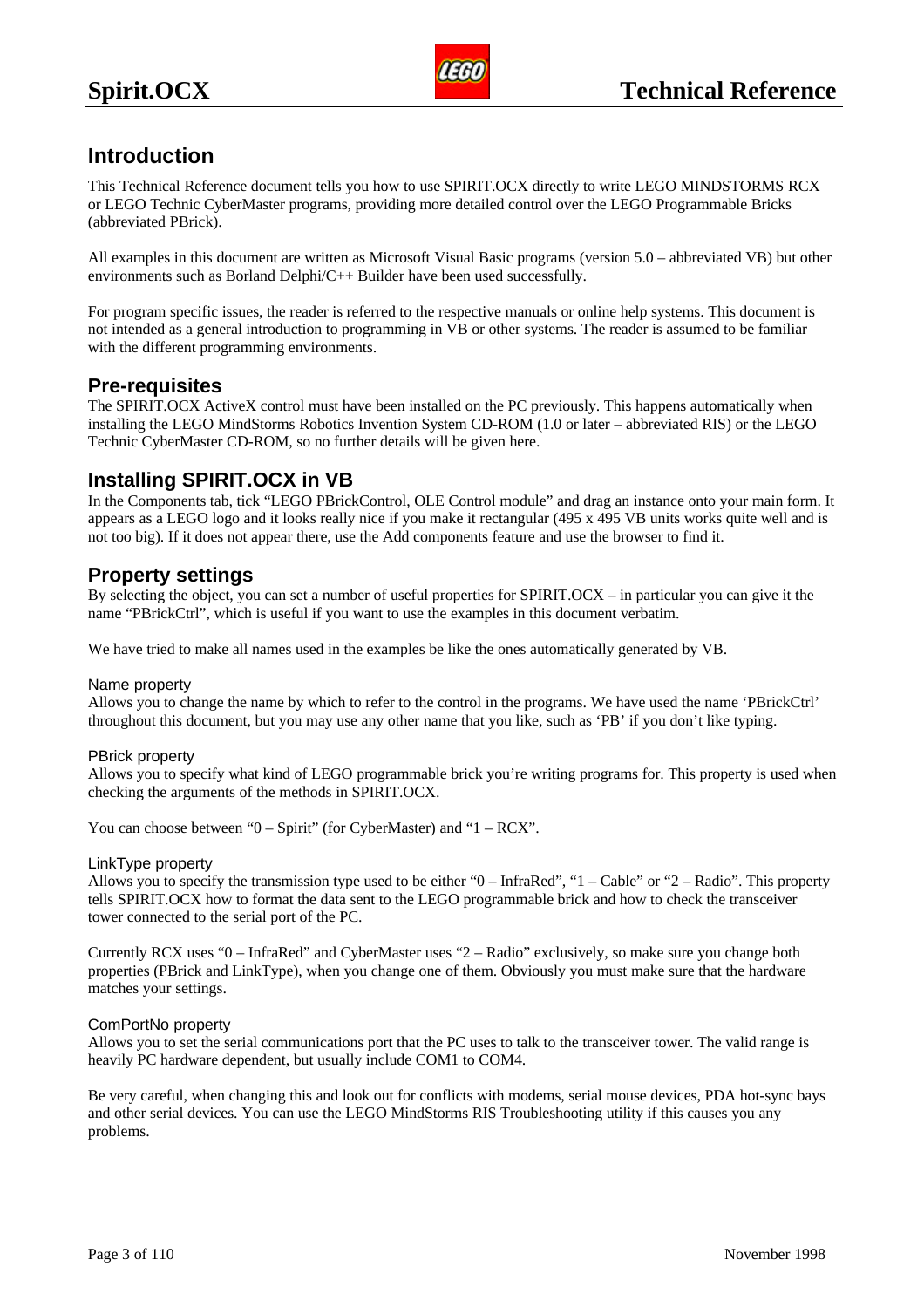

### <span id="page-5-0"></span>**Program structure**

A program consists of a number of tasks and subroutines executing in parallel (in a multitasking environment) and exchanging information via a set of common variables.

The downloaded programs are executed by an interpreter that carries out the instructions from the tasks that have been started and are ready to execute (not waiting).

The tasks are visited in a round robin fashion, so individual (byte code) instructions (commands) are executed atomically but the interleaving of tasks happens on a command-by-command basis.

The number of programs, tasks and subroutines vary between the RCX and CyberMaster. For further information see the parameter table on pg. TOBELINKED for details.

## **Tasks**

The main structuring mechanism in RCX/CyberMaster programs are tasks which execute concurrently.

Starting a program by pressing the Run button on the RCX (Right button on CyberMaster) starts Task 0, which must then start all other tasks as required, possibly after setting up and initialising the system (setting input sensor types and modes, and setting outputs/motors to a known state).

## **Subroutines**

To save program space, one can delegate common code to subroutines that can be called from the tasks.

Subroutines have no parameter and are shared between tasks. Several tasks can safely call the same subroutine at the same time.

## **Variables**

Variables in the RCX are more like general registers in a (RISC) microprocessor, in that they are addressed individually and they cannot be combined to form contiguous chunks of memory.

There are 32 variables (numbered 0-31) and they are shared between all tasks and subroutines. It is possible to implement a semaphore mechanism (using one global variable and exploiting the instruction set) to provide exclusive access to shared resources.

## **Example**

The following example shows a small application that sets up the communication and presents a few buttons for querying the PBrick, setting a few properties and finally downloading a small program.The main form for the application looks like:

| is, Form1              |               |             |  |
|------------------------|---------------|-------------|--|
| Alive?<br>true         |               | <b>LEGO</b> |  |
| 03.01/03.09<br>Version |               |             |  |
| Download Firmware 3.09 | Number        | 0           |  |
| UnlockFirmware         | Size          | 26          |  |
|                        | ∏ime          | 575         |  |
| IR short<br>IR long    | <b>Status</b> | Success     |  |
| Download Program       |               |             |  |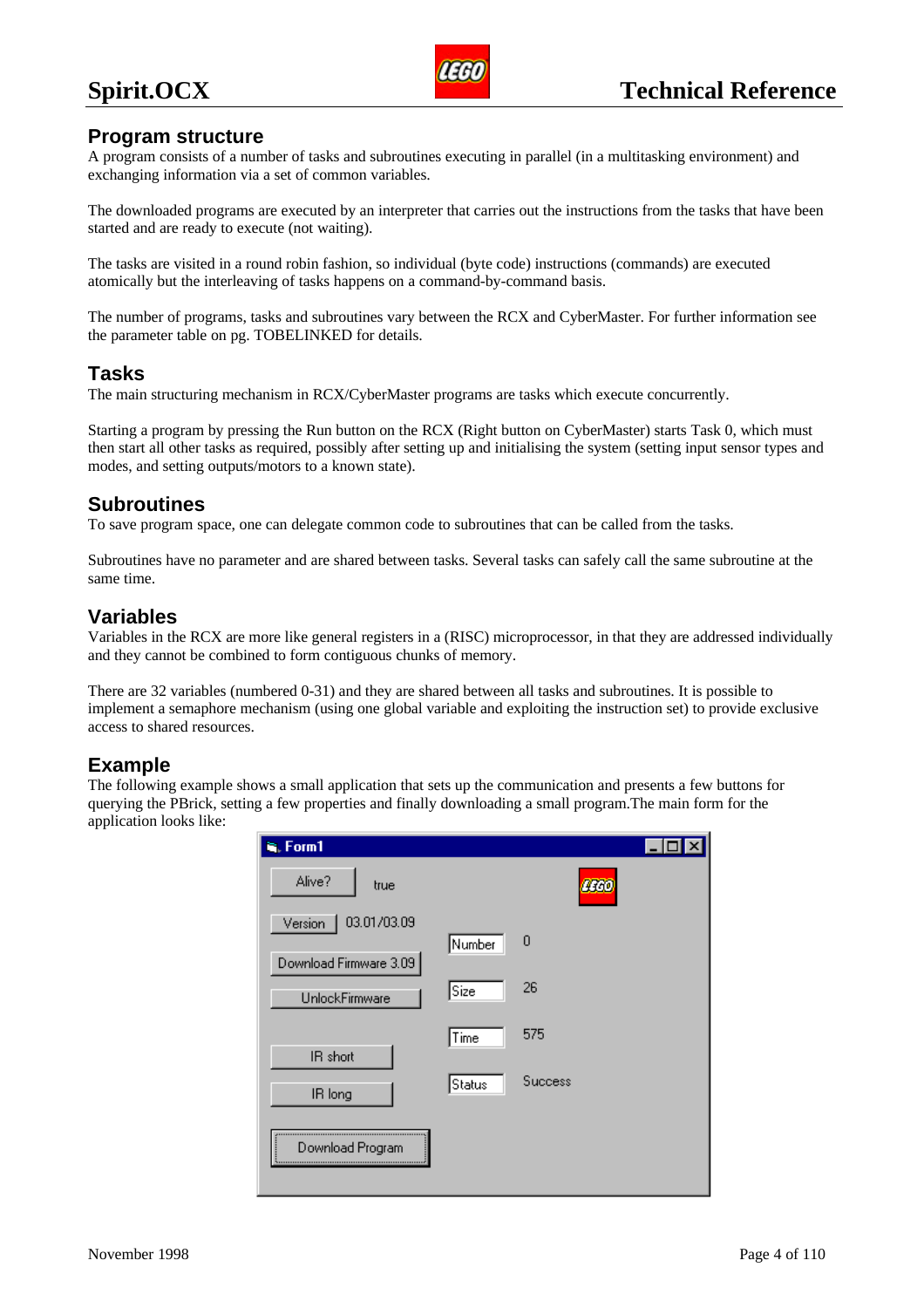

and the project includes a few header files (listed as appendices).



The program code for the form follows below:

## **Form1(code):**

```
Private Sub AliveCheck_Click()
   If PBrickCtrl.PBAliveOrNot Then
     alive.Caption = "true"
   Else
     alive.Caption = "false"
   End If
End Sub
Private Sub DownPrgm_Click()
PBrickCtrl.SelectPrgm MotorControlProg
   PBrickCtrl.BeginOfTask MotorOnOffTask
    PBrickCtrl.Wait CON, 50
     PBrickCtrl.SetPower "motor0motor2", CON, kFullSpeed
     PBrickCtrl.SetFwd "motor0motor2"
     PBrickCtrl.On "motor0motor2"
     PBrickCtrl.Wait CON, 200
     PBrickCtrl.SetRwd "motor0motor2"
     PBrickCtrl.Wait CON, 200
     PBrickCtrl.Off "motor0motor2"
     PBrickCtrl.PlaySystemSound SWEEP_FAST_SOUND
  PBrickCtrl.EndOfTask
End Sub
Private Sub ShortIR_Click()
  PBrickCtrl.PBTxPower 0
End Sub
Private Sub Version_Click()
  FWver.Caption = PBrickCtrl.UnlockPBrick
End Sub
Private Sub LongIR_Click()
  PBrickCtrl.PBTxPower 1
End Sub
Private Sub UnlockFirmware_Click()
  PBrickCtrl.UnlockFirmware "Do you byte, when I knock?"
End Sub
Private Sub DownloadFirmware_Click()
  PBrickCtrl.DownloadFirmware "firm0309.lgo"
End Sub
Private Sub Form_Load()
   PBrickCtrl.InitComm
End Sub
```
Simple motor on wait off test program

Wait 0.5 sec.

Drive forward for 2 sec.

Wait 2 sec. Change direction and drive 2 sec. Wait 2 sec.

Play buildin sound

Initialise communication on start-up just in case. One could also use an extra command button for this.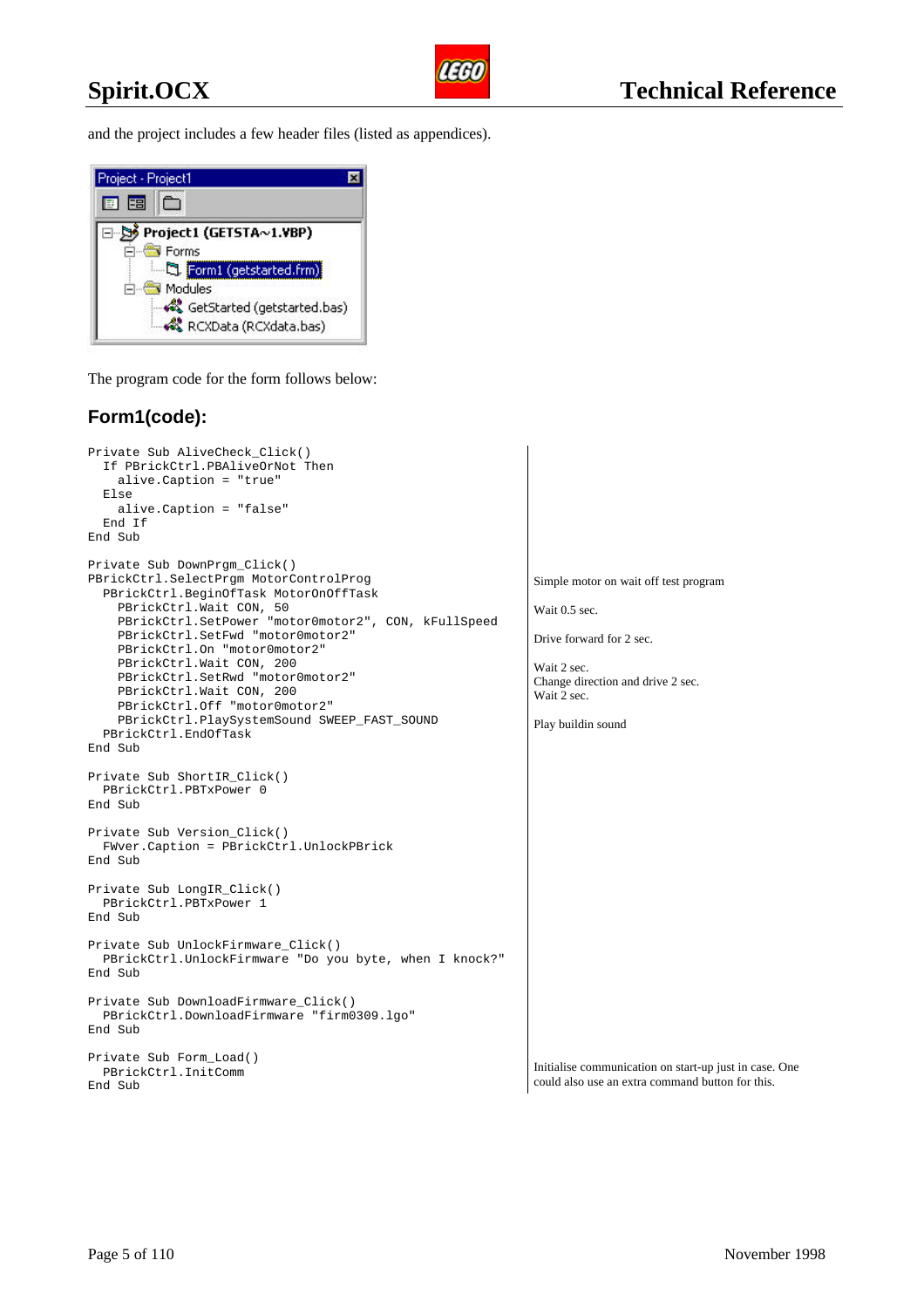

```
Private Sub PBrickCtrl_DownloadDone(ByVal ErrorCode As Integer, ByVal DownloadNo As Integer)
   If ErrorCode = 0 Then
    D stat.Caption = "Success"
    PBrickCtrl.PlaySystemSound SWEEP_DOWN_SOUND
  Else
    D_stat.Caption = "error: " + Chr(48 + ErrorCode)
  End If
End Sub
Private Sub PBrickCtrl_downloadStatus(ByVal timeInPBrickCtrl As Long,
                                       ByVal sizeInBytes As Long,
                                       ByVal taskNo As Integer)
  D_time.Caption = timeInPBrickCtrl
  D_size.Caption = sizeInBytes
  D_Nr.Caption = taskNo
End Sub
```
The form elements (labels, text boxes etc.) are not listed explicitly, but their names should be obvious from the code and intended functionality.

## **Good practice**

Because all the SPIRIT.OCX methods use (constant) numbers to control the behaviour, we have found it useful to define most of these numbers (global constants) in a separate include file, and then have a separate include file for each project with specific settings.

The global constants make the programs more readable in general and the project specific constant definitions make the program understandable in terms of the problem it tries to solve (the robot it tries to control).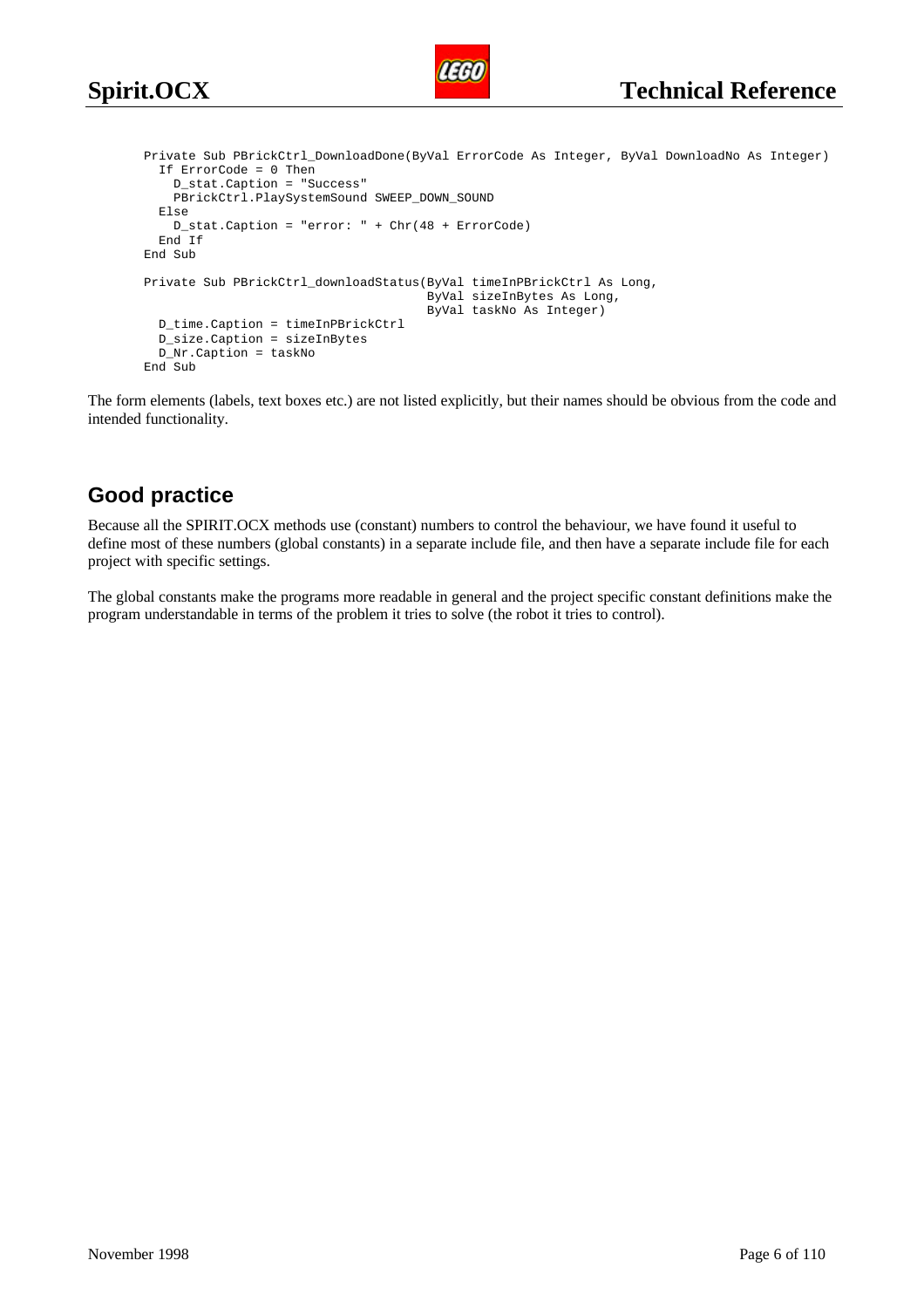## **Table of Contents**

| <b>License Agreement</b><br><b>And Warranty Disclaimer</b> | 1              |
|------------------------------------------------------------|----------------|
| <b>Introduction</b>                                        | 3              |
| Pre-requisites                                             | 3              |
| Installing SPIRIT.OCX in VB                                |                |
| Property settings                                          | $\frac{3}{3}$  |
| Program structure                                          | $\overline{4}$ |
| Example                                                    | $\overline{4}$ |
| Good practice                                              | 6              |
| <b>Commands (ActiveX Control)</b>                          |                |
| Command overview                                           |                |
| <b>OCX Overview</b>                                        | 8              |
| - Event Dispatch Interface                                 | 8              |
| Properties                                                 | 101            |
| ParameterTable (#1, #2)                                    | $9 - 10$       |
| Description of the commands                                | $11 - 95$      |
| Description of OLE Events                                  | 96             |
| <b>General Functionality</b>                               |                |
| <b>Tasks</b>                                               | 100            |
| <b>Immediate Control</b>                                   | 100            |
| Events                                                     | 100            |
| Inputs                                                     | 100            |
| Outputs                                                    | 100            |
| <b>Timers</b>                                              | 101            |
| Variables                                                  | 101            |
| Properties                                                 | 101            |
| <b>Appendix A:</b>                                         |                |
| - Download error handling                                  | 102            |
| <b>Appendix B:</b>                                         |                |
| - Error codes & messages:                                  | 104            |
| <b>Appendix C:</b>                                         |                |
| RCXdata.bas                                                | 106            |
| <b>Appendix D:</b>                                         |                |
| - GetStarted.bas                                           | 108            |
|                                                            |                |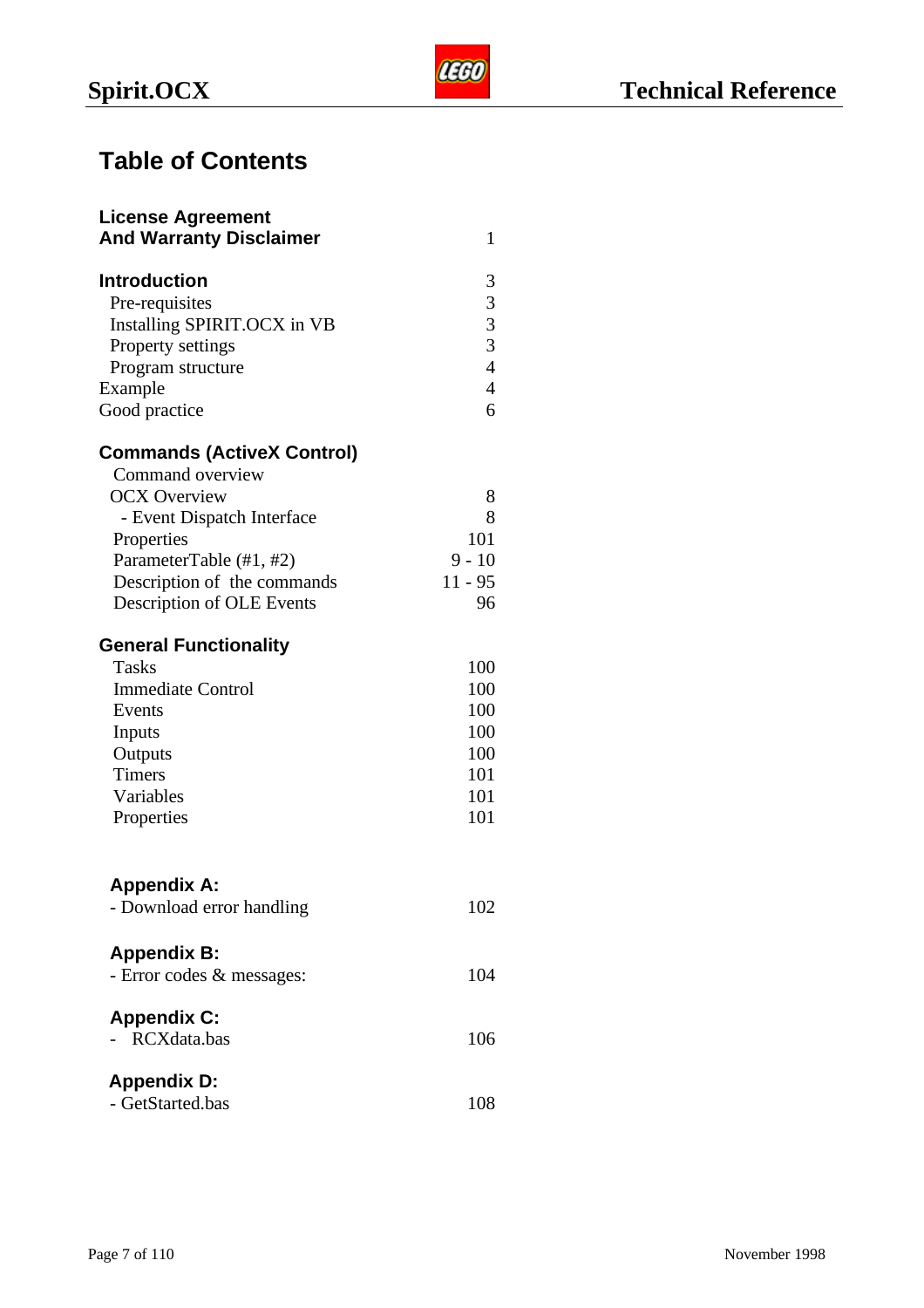## <span id="page-9-0"></span>**OCX Overview**

|          |          |                            | <b>Communication control commands:</b>         |          |
|----------|----------|----------------------------|------------------------------------------------|----------|
| IΨ       | $\Omega$ | <b>Bool</b>                | InitComm()                                     | 11       |
| 田        | О        | <b>Bool</b>                | CloseComm()                                    | 8        |
| 田        | О        | Variant                    | GetShortTermRetransStatistics()                | 13       |
| w        | O        | Variant                    | GetLongTermRetransmitStatistics()              | 8        |
| ra       | $\Omega$ | <b>Bool</b>                | SetRetransmitRetries(immidiateRetries,         |          |
|          |          |                            | downloadRetries)                               | 17       |
| 田        | O        | Bool                       | IgnDLerrUntilGoodAnswer()                      | 23       |
|          |          |                            |                                                |          |
|          |          |                            | <b>Firmware control commands:</b>              |          |
| IΨ       |          | <b>BSTR</b>                | UnlockPBrick()                                 | 24       |
| 田<br>旸   |          | <b>BSTR</b>                | <b>UnlockFirmware</b> (UnlockString)           | 25       |
|          | R        | Bool                       | DownloadFirmware(FileName)                     | 22       |
|          |          |                            |                                                |          |
|          |          |                            | Diagnostics commands:                          |          |
| 15F      |          | <b>Bool</b>                | <b>PBAliveOrNot()</b>                          | 32       |
| 田        | О        | <b>Bool</b>                | TowerAndCableConnected()                       | 35       |
| 旸        | $\Omega$ | <b>Bool</b>                | TowerAlive()                                   | 36       |
|          |          |                            |                                                |          |
|          |          |                            | <b>PBrick system commands:</b>                 |          |
| ☞€       | R        | Bool                       | <b>SelectDisplay</b> (Source, Number)          | 26       |
| ☞€<br>ra | R        | <b>Bool</b>                | SetWatch (Hours, Min)                          | 27       |
| 田も       |          | <b>Bool</b>                | PBPowerDownTime(Time)                          | 30<br>33 |
| ☞€       |          | <b>Bool</b><br><b>Bool</b> | <b>PBTurnOff()</b>                             | 34       |
| ☞€       | R        | <b>Bool</b>                | PBTxPower(Number)<br>PlayTone(Frequency, Time) | 66       |
| ☞€       |          | Bool                       | PlaySystemSound(Number)                        | 67       |
| ☞€       |          | <b>Bool</b>                | ClearTimer(Number)                             | 72       |
| ଛ        | R        | <b>Bool</b>                | SendPBMessage(Source, Number)                  | 94       |
| ଛ        | R        | <b>Bool</b>                | ClearPBMessage()                               | 95       |
|          |          |                            |                                                |          |
|          |          |                            | <b>PBrick output control commands:</b>         |          |
| ☞€       |          | <b>Bool</b>                | <b>On</b> (MotorList)                          | 55       |
| ☞€       |          | <b>Bool</b>                | <b>Off</b> (MotorList)                         | 56       |
| ☞€       |          | <b>Bool</b>                | <b>Float</b> (MotorList)                       | 57       |
| 田 气      |          | <b>Bool</b>                | SetFwd(MotorList)                              | 58       |
| ☞€       |          | Bool                       | SetRwd(MotorList)                              | 59       |
| ☞€       |          | <b>Bool</b>                | AlterDir(MotorList)                            | 60       |
| 田も       |          | <b>Bool</b>                | SetPower(MotorList, Source, Number)            | 61       |
| ຣ        |          | <b>Bool</b>                | Wait(Source, Number)                           | 81       |
| ☞€       | C        | <b>Bool</b>                | Drive(Number0, Number1)                        | 62       |
| €        | C        | <b>Bool</b>                | <b>OnWait</b> (MotorList, Number, Time)        | 63       |
| ଛ        | C        | <b>Bool</b>                | <b>OnWaitDifferent</b> (MotorList,             |          |
|          |          |                            | Number0, Number1, Number2, Time)               | 64       |
| 田も       | C        | <b>Bool</b>                | ClearTachoCounter(MotorList)                   | 65       |
|          |          |                            |                                                |          |
|          |          |                            | <b>PBrick input control commands:</b>          |          |
| ☞€       | R        | <b>Bool</b>                | <b>SetSensorType</b> (Number, Type)            | 68       |
| ☞€       |          | Bool                       | SetSensorMode(Number, Mode, Slope)             | 69       |
| 田も       |          | Bool                       | ClearSensorValue(Number)                       | 71       |
|          |          |                            |                                                |          |
|          |          |                            | PBrick program control commands:               |          |
| 旸        | R        | Bool                       | <b>SelectPrgm</b> (Number)                     | 47       |
| ra       |          | <b>Bool</b>                | DeleteTask(Number)                             | 51       |
| 旸        |          | Bool                       | DeleteAllTasks()                               | 52       |
| 旸        |          | Bool                       | DeleteSub(Number)                              | 53       |
| 旸        |          | Bool                       | DeleteAllSubs()                                | 54       |
|          |          |                            |                                                |          |
|          |          |                            | <b>PBrick program execution commands:</b>      |          |
| ☞€∖      |          | <b>Bool</b>                | StartTask(Number)                              | 48       |
| ☞€∖      |          | Bool                       | StopTask(Number)                               | 49       |
| ☞€       |          | Bool                       | StopAllTasks()                                 | 50       |
| ۰        |          | Bool                       | GoSub(Number)                                  | 73       |

#### **PBrick flow control commands:**

| €         |                | Bool        | Loop(Source, Number)                         | 74 |
|-----------|----------------|-------------|----------------------------------------------|----|
| $\bullet$ |                | Bool        | EndLoop()                                    | 75 |
| €         |                | Bool        | While(Src1, No1, RelOp, Src2, No2)           | 76 |
| €         |                | Bool        | EndWhile()                                   | 77 |
| €         |                | Bool        | If(Src1, No1, RelOp, Src2, No2)              | 78 |
| €         |                | Bool        | Else()                                       | 79 |
| €         |                | Bool        | EndIf()                                      | 80 |
| IΨ        | O              | Bool        | <b>BeginOfTask</b> (Number)                  | 39 |
| 田         | $\overline{O}$ | Short       | EndOfTask()                                  | 40 |
| 田         | $\overline{O}$ | Short       | EndOfTaskNoDownload()                        | 41 |
| ræ        | $\overline{O}$ | <b>Bool</b> | BeginOfSub(Number)                           | 42 |
| 旸         | $\overline{O}$ | Short       | EndOfSub()                                   | 43 |
| IΨ        | $\overline{O}$ | Short       | EndOfSubNoDownload()                         | 44 |
|           |                |             | PBrick arithmetic/logical commands:          |    |
| 田も        |                | Bool        | SetVar(VarNo, Source, Number)                | 82 |
| 田も        |                | Bool        | SumVar(VarNo, Source, Number)                | 83 |
| ☞€∖       |                | Bool        | SubVar(VarNr, Source, Number)                | 84 |
| 田も        |                | Bool        | DivVar(VarNr, Source, Number)                | 85 |
| 田も        |                | Bool        | MulVar(VarNr, Source, Number)                | 86 |
| ☞€        |                | Bool        | SgnVar(VarNr, Source, Number)                | 87 |
| 田も        |                | Bool        | AbsVar(VarNr, Source, Number)                | 88 |
| ☞€        |                | Bool        | AndVar(VarNr, Source, Number)                | 89 |
| ☞€        |                | Bool        | <b>OrVar</b> (VarNr, Source, Number)         | 90 |
|           |                |             |                                              |    |
|           |                |             | <b>PBrick query commands:</b>                |    |
| œ         | O              | Bool        | <b>SetEvent</b> (Source, Number, Time)       | 37 |
| œ         | $\Omega$       | Bool        | ClearEvent(Source, Number)                   | 38 |
| IΨ        |                | Short       | Poll(Source, Number)                         | 45 |
| 田         |                | Short       | <b>PBBattery()</b>                           | 31 |
| 旸         |                |             | Variant MemMap()                             | 28 |
|           |                |             | PBrick data acquisition commands (RCX only): |    |
| œ         | R              | Bool        | <b>SetDatalog(Size)</b>                      | 91 |
| 田气        | R              | Bool        | DatalogNext(Source, Number)                  | 92 |
| IΨ        | R              | Variant     | <b>UploadDatalog</b> (From, Size)            | 93 |
|           |                |             |                                              |    |
|           |                |             | <b>ActiveX</b> control commands:             |    |
| œ         | О              | <b>Bool</b> | SetThreadPriority(threadNo, threadClass,     |    |
|           |                |             | ThreadPriority)                              | 18 |
| IΨ        | $\Omega$       | Void        | GetThreadPriority(threadNo, threadClass,     |    |
|           |                |             | ThreadPriority)                              | 20 |
|           |                |             |                                              |    |
|           |                |             | ActiveX event dispatch interface:            |    |
|           | A              |             | VariableChange(Number, Value)                | 96 |
|           | A              |             | DownloadDone(ErrorCode, TaskNo)              | 97 |
|           | A              |             | DownloadStatus( timeInMS,                    |    |
|           |                |             | sizeInBytes, taskNo)                         | 98 |
|           | A              |             | AsyncronBrickError(Number,                   |    |
|           |                |             | Description)                                 | 99 |
|           |                |             |                                              |    |

## **Nomenklature:**

| Immediate Command.<br>匣 |  |
|-------------------------|--|
|-------------------------|--|

- = Download-able Command.<br>
R = For RCX only<br>
C = For CyberMaster only
	- $=$  For RCX only<br>= For CyberMaster
- $\begin{array}{ccc}\n\text{C} & = & \text{For CyberMaster only} \\
\text{O} & = & \text{ActiveX (OCX) comm}\n\end{array}$ 
	- ActiveX (OCX) command, nothing transmitted to the PBrick
- A = ActiveX asynchroneous events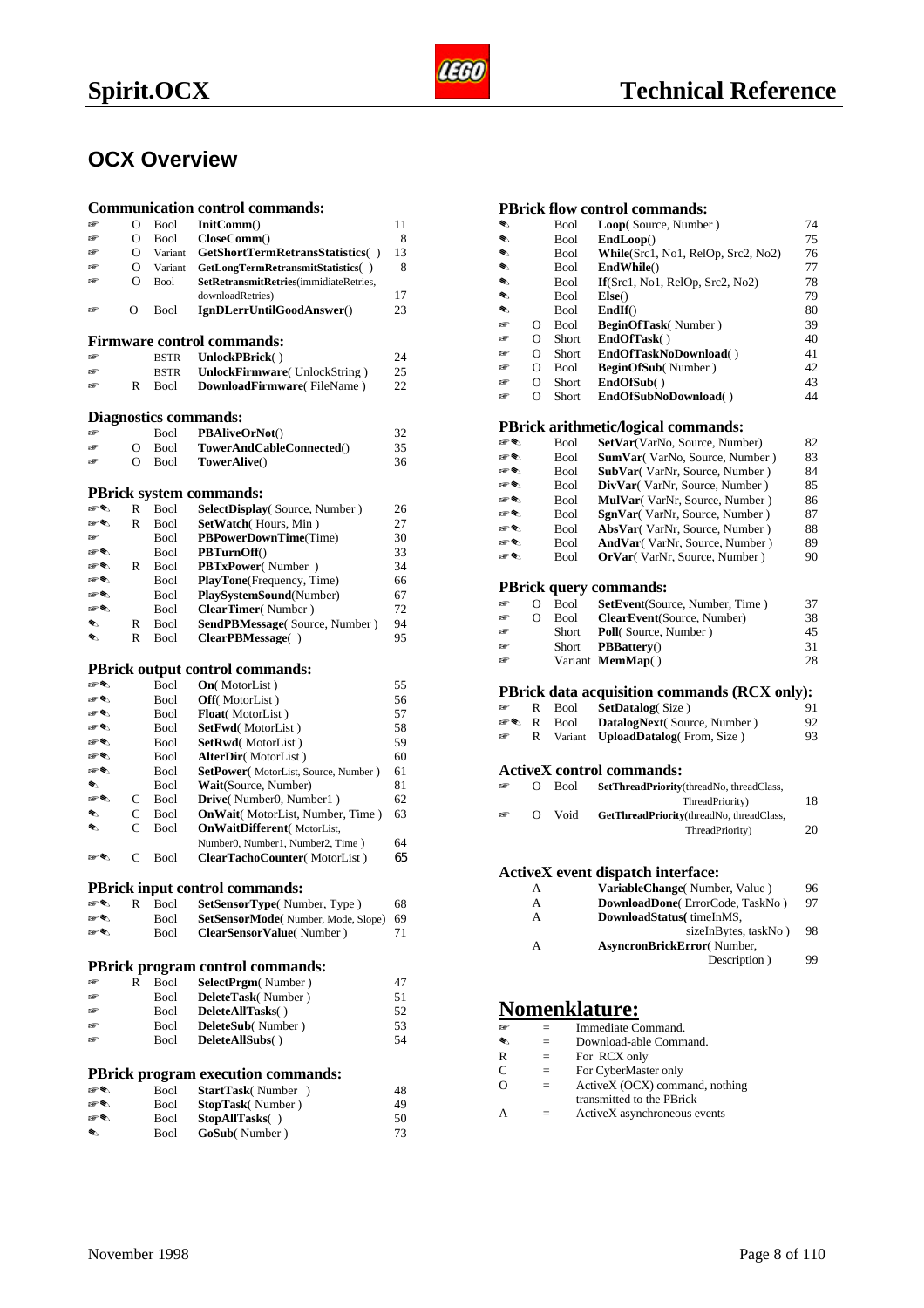

## <span id="page-10-0"></span>**ParameterTable #1/2**

| <b>Command</b>                                                                                                                                                                                                                                                      | <b>Source</b> (Number in cells below) |                  |                     |                  |                    |                   |                   |                  | Motor-<br>List    | VarNo            | RelOp             | Time              |                    |                    |                    |                     |                    |                |           |                                                                      |                  |
|---------------------------------------------------------------------------------------------------------------------------------------------------------------------------------------------------------------------------------------------------------------------|---------------------------------------|------------------|---------------------|------------------|--------------------|-------------------|-------------------|------------------|-------------------|------------------|-------------------|-------------------|--------------------|--------------------|--------------------|---------------------|--------------------|----------------|-----------|----------------------------------------------------------------------|------------------|
|                                                                                                                                                                                                                                                                     | Var.                                  | Timer            | Const.              | Motor<br>Status  | Ran-<br>dom<br>No. | Tacho<br>Counter  | Tacho<br>Speed    | Motor<br>Current | Prgm-<br>No       | Sensor-<br>Value | Sensor<br>Type    | Sensor<br>Mode    | Sensor<br>Raw      | Sensor<br>Bool.    | Watch              | PB-<br>Mes-<br>sage | $\rm{AGC}$         |                |           | $\geq$<br>$\overline{0}$<br>$\,<$<br>$\overline{1}$<br>2<br>$=$ $\,$ |                  |
| <b>On</b> (MotorList)                                                                                                                                                                                                                                               | (0)<br>$0 - 31$                       | (1)<br>$\bullet$ | (2)<br>$0 - 7$      | (3)<br>$\bullet$ | (4)<br>$0-7$       | C(5)<br>$\bullet$ | C(6)<br>$\bullet$ | C(7)             | R(8)<br>$\bullet$ | (9)<br>$\bullet$ | (10)<br>$\bullet$ | (11)<br>$\bullet$ | R(12)<br>$\bullet$ | R(13)<br>$\bullet$ | R(14)<br>$\bullet$ | R(15)<br>$\cdot$    | C(16)<br>$\bullet$ | 0, 1, 2        | $\bullet$ | $\circ$ 3<br>$\bullet$                                               | ٠                |
| <b>Off</b> (MotorList)<br>Float(MotorList)<br>SetFwd(MotorList)<br>SetRwd(MotorList)<br>AlterDir(MotorList)<br>SetPower(MotorList, Source, Number)                                                                                                                  |                                       |                  |                     |                  |                    |                   |                   |                  |                   |                  |                   |                   |                    |                    |                    |                     |                    |                |           |                                                                      |                  |
| C ClearTachoCounter(MotorList)                                                                                                                                                                                                                                      | $\bullet$                             | $\bullet$        | $\bullet$           | $\bullet$        | $\bullet$          | $\cdot$           | $\bullet$         |                  | $\bullet$         | $\bullet$        | $\bullet$         | $\bullet$         | $\bullet$          | $\bullet$          | $\bullet$          | $\bullet$           | $\bullet$          | 0, 1           | $\bullet$ | $\bullet$                                                            | $\bullet$        |
| SetEvent(Source, Number, Time)<br>ClearEvent(Source, Number)                                                                                                                                                                                                        | $\mathbf{0}$                          | $\bullet$        | $\bullet$           | $\bullet$        | $\bullet$          | $\cdot$           | $\bullet$         | $\bullet$        | $\bullet$         | $\bullet$        | $\bullet$         | $\bullet$         | $\bullet$          | $\bullet$          | $\bullet$          | $\cdot$             | $\bullet$          | $\bullet$      | $\bullet$ | ٠                                                                    | $0-10.000$<br>mS |
| Poll(Source, Number)                                                                                                                                                                                                                                                | $0 - 31$                              | $0 - 3$          | $\bullet$           | 0, 1, 2          | $\bullet$          | 0, 1              | 0, 1              | 2                | $\mathbf{x}$      | 0, 1, 2          | 0, 1, 2           | 0, 1, 2           | 0, 1, 2            | 0, 1, 2            | $\overline{0}$     | $\overline{0}$      | $\overline{0}$     | $\bullet$      | $\bullet$ | $\bullet$                                                            | $\bullet$        |
| SetVar(VarNo, Source, Number)                                                                                                                                                                                                                                       | $0 - 31$                              | $0 - 3$          | $-32768 -$<br>32767 | 0,1,2            | $1 - 32767$        | 0,1               | 0,1               | 2                | $\bullet$         | 0, 1, 2          | 0, 1, 2           | 0, 1, 2           | 0, 1, 2            | 0, 1, 2            | $\overline{0}$     | $\overline{0}$      | $\bullet$          | $\bullet$      | $0 - 31$  | $\bullet$                                                            | $\bullet$        |
| SumVar(VarNo, Source, Number)<br>SubVar(VarNo, Source, Number)<br>DivVar(VarNo, Source, Number)<br>MulVar(VarNo, Source, Number)<br>SgnVar(VarNo, Source, Number)<br>AbsVar(VarNo, Source, Number)<br>AndVar(VarNo, Source, Number)<br>OrVar(VarNo, Source, Number) | $0 - 31$                              | $\cdot$          | $-32768 -$<br>32767 | $\bullet$        | $\bullet$          | $\cdot$           | $\bullet$         |                  | $\bullet$         | $\bullet$        | $\bullet$         | $\bullet$         | $\bullet$          | $\cdot$            | $\bullet$          | $\bullet$           | ٠                  | $\bullet$      | $0 - 31$  |                                                                      | $\bullet$        |
| Loop(Source, Number)                                                                                                                                                                                                                                                | $0 - 31$                              | $\cdot$          | $0 - 255$           | $\bullet$        | $1 - 255$          | $\cdot$           | $\bullet$         | $\bullet$        | $\bullet$         | $\bullet$        | $\bullet$         | $\bullet$         | $\bullet$          | $\cdot$            | $\cdot$            | $\cdot$             | $\bullet$          | $\bullet$      | $\cdot$   | $\bullet$                                                            | $\bullet$        |
| While(Source1, Number1, RelOp, Source2, Number2)<br>If(Source1, Number1, RelOp, Source2, Number2)                                                                                                                                                                   | $0 - 31$                              | $0 - 3$          | $-32768-$<br>32767  | 0, 1, 2          | $\bullet$          | 0, 1              | 0, 1              | $\overline{2}$   | $\bullet$         | 0, 1, 2          | 0, 1, 2           | 0, 1, 2           | 0, 1, 2            | 0, 1, 2            | $\overline{0}$     | $\overline{0}$      | $\bullet$          | $\overline{0}$ | $\bullet$ | $0 - 3$                                                              | $\bullet$        |
| Wait(Source, Number)                                                                                                                                                                                                                                                | $0 - 31$                              | $\cdot$          | $1 -$<br>32767      | $\bullet$        | $1 - 32767$        |                   | $\bullet$         |                  | $\bullet$         | $\bullet$        | $\bullet$         | $\bullet$         | $\bullet$          | ٠                  | $\bullet$          |                     | $\bullet$          | $\bullet$      | $\bullet$ |                                                                      |                  |
| R DatalogNext(Source, Number)                                                                                                                                                                                                                                       | $0 - 31$                              | $0 - 3$          | $\bullet$           | $\bullet$        | $\bullet$          | $\bullet$         | $\bullet$         | $\bullet$        | $\bullet$         | 0, 1, 2          | $\bullet$         | $\bullet$         | $\bullet$          | $\bullet$          | $\overline{0}$     | $\bullet$           | $\bullet$          | $\bullet$      | $\bullet$ | $\bullet$                                                            | $\bullet$        |
| R SelectDisplay(Source, Number)                                                                                                                                                                                                                                     | $0 - 31$                              | $\bullet$        | $0 - 6$             | $\bullet$        | $\bullet$          | $\bullet$         | $\bullet$         |                  | $\bullet$         | $\bullet$        | $\bullet$         | $\bullet$         | $\bullet$          | $\bullet$          | $\bullet$          | $\bullet$           | $\bullet$          | $\bullet$      | $\bullet$ | $\bullet$                                                            | $\bullet$        |
| R SendPBMessage(Source, Number)                                                                                                                                                                                                                                     | $0 - 31$                              | $\bullet$        | $0 - 255$           | $\bullet$        | $\bullet$          | $\bullet$         | $\bullet$         |                  | $\bullet$         | $\bullet$        | $\bullet$         | $\bullet$         | $\bullet$          | $\bullet$          | $\bullet$          | $\bullet$           | $\bullet$          | $\bullet$      | $\bullet$ | $\bullet$                                                            | $\bullet$        |
|                                                                                                                                                                                                                                                                     |                                       |                  |                     |                  |                    |                   |                   |                  |                   |                  |                   |                   |                    |                    |                    |                     |                    |                |           |                                                                      |                  |
|                                                                                                                                                                                                                                                                     |                                       |                  |                     |                  |                    |                   |                   |                  |                   |                  |                   |                   |                    |                    |                    |                     |                    |                |           |                                                                      |                  |

R: For **RCX** only C: For **CyberMaster** only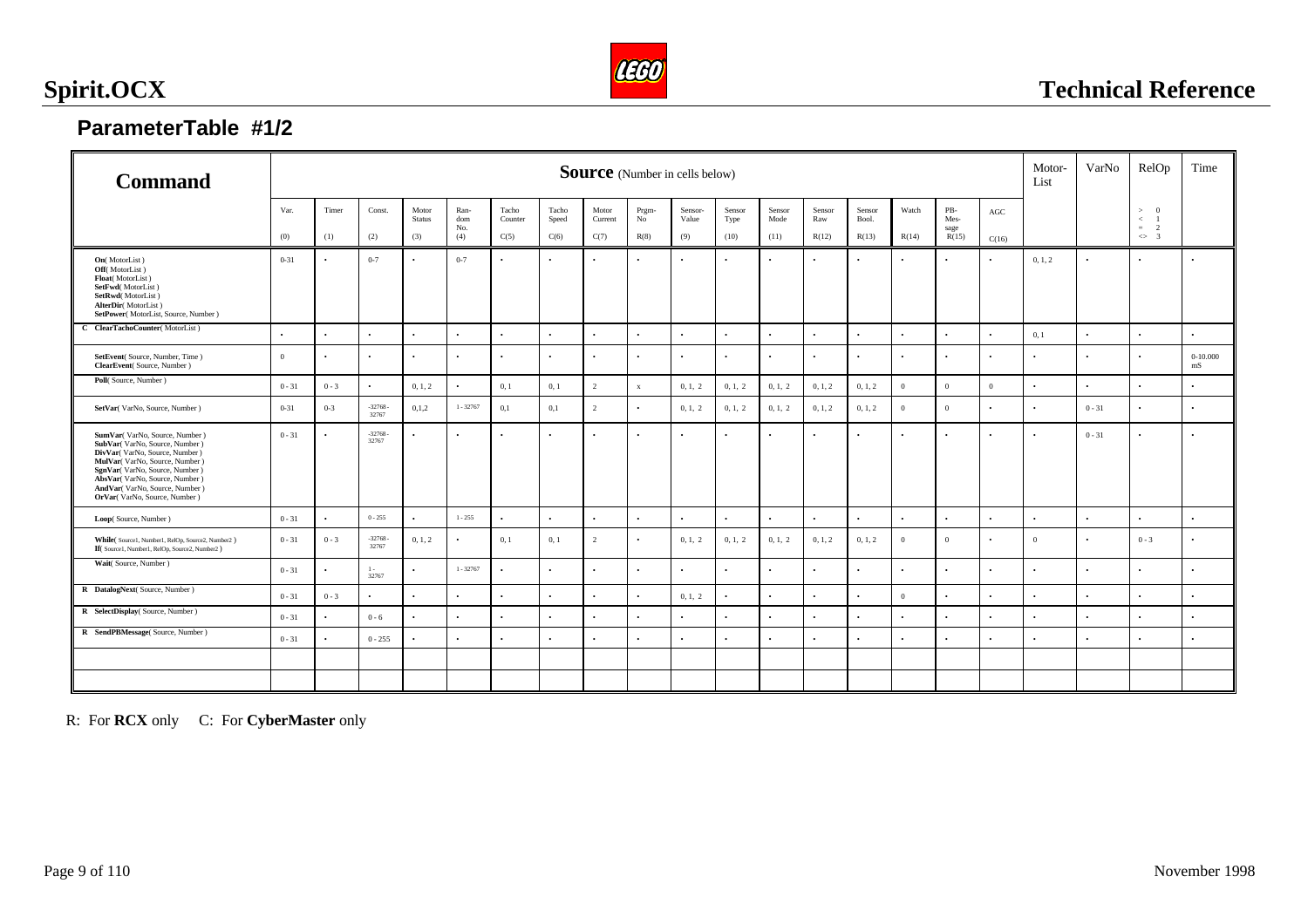

## **ParameterTable #2/2**

| <b>Command</b>                                                                                           | Number                   | Time                            | Freq         | Type<br><sup>(0)</sup> Only use for Poll<br>of Sensor-Type<br>(CyberMaster)                                                                      | Mode                                                                                                                          | Slope                        | From                      | Size                                            | Hours     | Min.      | Motorlist | Immidiate-<br>Retries | Download-<br>Retries |
|----------------------------------------------------------------------------------------------------------|--------------------------|---------------------------------|--------------|--------------------------------------------------------------------------------------------------------------------------------------------------|-------------------------------------------------------------------------------------------------------------------------------|------------------------------|---------------------------|-------------------------------------------------|-----------|-----------|-----------|-----------------------|----------------------|
|                                                                                                          |                          |                                 |              | 0: None<br>1: Switch<br>2: Temperature<br>3: Reflection<br>4: Angle<br>5: IDO Switch <sup>®</sup> 6:<br>ID1 Switch <sup>®</sup> 7:<br>ID2 Switch | 0: Raw<br>1: Boolean<br>2: Trans. Counter<br>3: Period Counter<br>4: Percent<br>5: Celsius<br>6:<br>7:<br>Fahrenheit<br>Angle | 0: Absolute<br>1-31: Dynamic |                           |                                                 |           |           |           |                       |                      |
| BeginOfTask(Number)<br>DeleteTask(Number)<br>StartTask(Number)<br>ResumeTask(Number)<br>StopTask(Number) | $C: 0 - 3$<br>$R: 0 - 9$ | $\ddot{\phantom{0}}$            | $\bullet$    |                                                                                                                                                  |                                                                                                                               | $\bullet$                    | $\bullet$                 | $\bullet$                                       |           | ٠         |           | $\bullet$             |                      |
| BeginOfSub(Number)<br>DeleteSub(Number)<br>Gosub(Number)                                                 | $C: 0-3$<br>$R: 0 - 7$   | $\bullet$                       | $\bullet$    | $\bullet$                                                                                                                                        | $\bullet$                                                                                                                     | $\bullet$                    | $\bullet$                 | $\bullet$                                       | $\bullet$ | $\bullet$ | $\bullet$ | $\bullet$             |                      |
| C Drive(Number0, Number1)                                                                                | $-7 - > 7$               | $\bullet$                       | $\bullet$    | $\bullet$                                                                                                                                        |                                                                                                                               | $\bullet$                    | $\bullet$                 | $\bullet$                                       | $\bullet$ | $\bullet$ | $\bullet$ | $\bullet$             |                      |
| R SetSensorType(Number, Type)<br>ClearSensorValue(Number)<br>SetSensorMode(Number, Mode, Slope)          | 0, 1, 2                  | $\bullet$                       | $\bullet$    | $R: 0-4$                                                                                                                                         | $C: 0 - 4$<br>$R: 0 - 7$                                                                                                      | $0 - 31$                     | $\bullet$                 | $\bullet$                                       | $\bullet$ | $\bullet$ | $\bullet$ | $\cdot$               |                      |
| PlayTone(Frequency, Time)<br>PlaySystemSound(Number)                                                     | $0 - 5$                  | $1-255$<br>[10mS]               | $1 - 20,000$ |                                                                                                                                                  | $\bullet$                                                                                                                     | $\bullet$                    | $\bullet$                 | $\bullet$                                       | $\bullet$ | $\bullet$ | $\bullet$ | $\bullet$             |                      |
| ClearTimer(Number)                                                                                       | $0 - 3$                  | $\bullet$                       | $\bullet$    | $\bullet$                                                                                                                                        | $\bullet$                                                                                                                     | $\bullet$                    | $\bullet$                 | $\bullet$                                       | $\bullet$ | $\bullet$ | $\bullet$ | $\ddot{\phantom{a}}$  | $\bullet$            |
| PBPowerDownTime(Time)                                                                                    | $\bullet$                | $1 - 255$ [min]<br>$0$ =forever | $\bullet$    | $\bullet$                                                                                                                                        | $\bullet$                                                                                                                     | $\bullet$                    | $\bullet$                 | $\bullet$                                       | $\bullet$ | $\bullet$ | $\bullet$ | $\bullet$             | $\cdot$              |
| R SelectPrgm(Number)                                                                                     | $0 - 4$                  | $\bullet$                       | $\bullet$    | $\bullet$                                                                                                                                        | $\bullet$                                                                                                                     | $\bullet$                    | $\bullet$                 | $\bullet$                                       | $\bullet$ | $\bullet$ | $\bullet$ | $\bullet$             | $\bullet$            |
| R SetWatch(Hours, Minutes)                                                                               | $\bullet$                | $\bullet$                       | $\bullet$    | $\bullet$                                                                                                                                        | $\cdot$                                                                                                                       | $\bullet$                    | $\bullet$                 | $\bullet$                                       | $0 - 23$  | $0 - 59$  | $\bullet$ | $\bullet$             | $\cdot$              |
| R SetDatalog(Size)                                                                                       | $\bullet$                | $\bullet$                       | $\bullet$    | $\bullet$                                                                                                                                        | $\bullet$                                                                                                                     | $\bullet$                    | $\bullet$                 | $0 \sim$ delete $\log$<br>area<br>1 - available | $\bullet$ | $\bullet$ | $\bullet$ | $\bullet$             |                      |
| R UploadDatalog(From, Size)                                                                              | $\bullet$                | $\bullet$                       | $\bullet$    | $\cdot$                                                                                                                                          | $\cdot$                                                                                                                       | $\bullet$                    | $0 - available$<br>Memory | Memory<br>$1 - 50$                              | $\bullet$ | $\bullet$ | $\bullet$ | $\cdot$               | $\cdot$              |
| R PBTxPower(Number)                                                                                      | $0 - 1$                  | $\bullet$                       | $\bullet$    | $\bullet$                                                                                                                                        | $\bullet$                                                                                                                     | $\cdot$                      | $\bullet$                 | $\bullet$                                       | $\bullet$ | $\bullet$ | $\bullet$ | $\bullet$             | $\ddot{\phantom{0}}$ |
| C OnWait(MotorList, Number, Time)                                                                        | $-7 - 7$                 | $0 - 255$<br>[100mS!]           | $\bullet$    | $\bullet$                                                                                                                                        | $\bullet$                                                                                                                     | $\bullet$                    | $\bullet$                 | $\bullet$                                       | $\bullet$ | $\bullet$ | 0, 1, 2   | $\bullet$             |                      |
| C OnWaitDifferent(MotorList, Number0, Number1, Number2,<br>Time)                                         | $-7 - > 7$               | $0 - 255$<br>[100mS!!]          | $\bullet$    | $\bullet$                                                                                                                                        | $\bullet$                                                                                                                     | $\bullet$                    | $\bullet$                 | $\bullet$                                       | $\bullet$ |           | 0, 1, 2   | $\bullet$             |                      |
| SetRetransmitRetries(immidiateRetries,<br>downloadRetries)                                               |                          |                                 |              |                                                                                                                                                  |                                                                                                                               |                              | $\bullet$                 |                                                 |           |           |           | 0-32767               | 1-32767              |

R: For RCX only. C: For **CyberMaster** only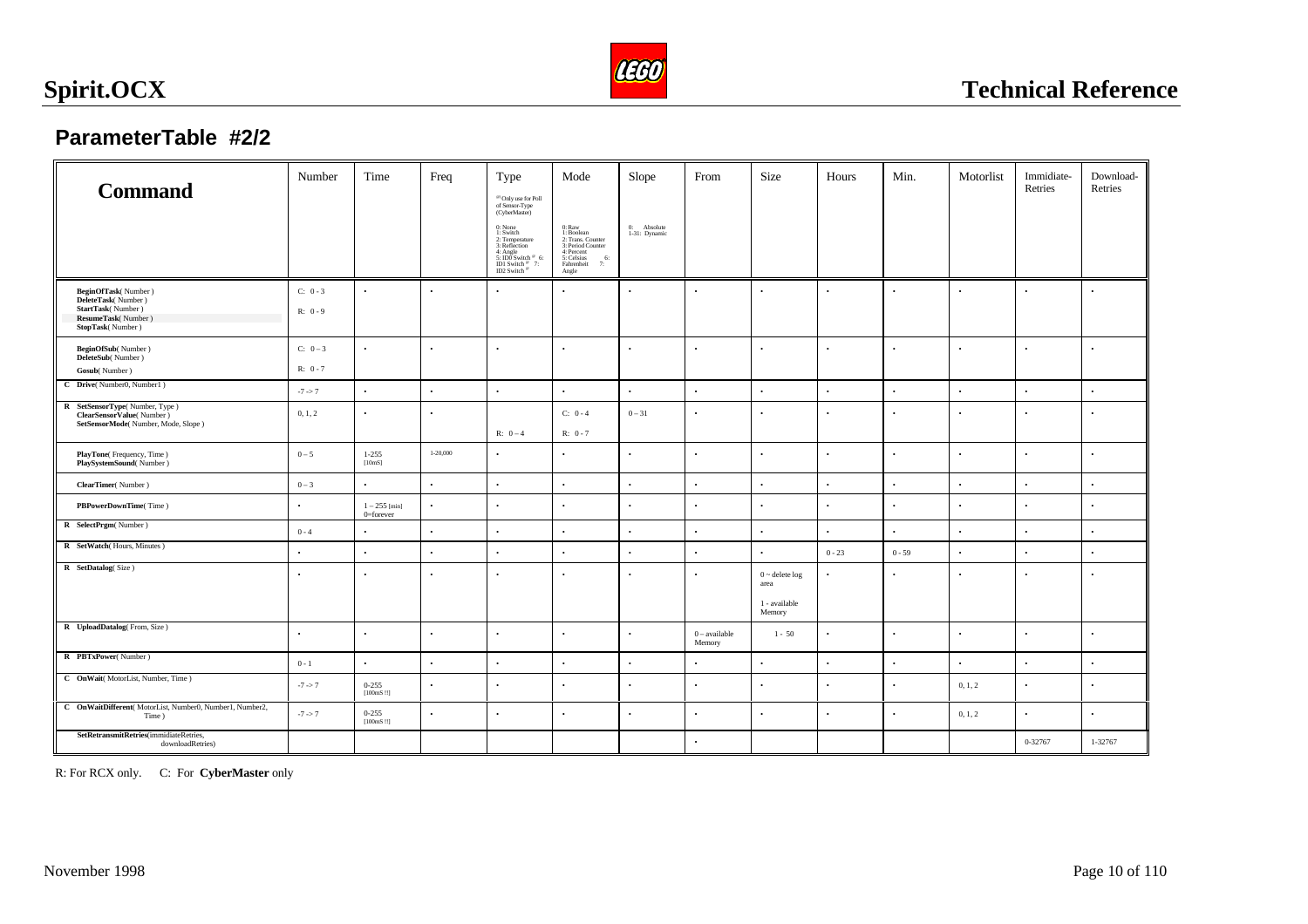<span id="page-12-0"></span>

| Spirit.OCX |   | <b>Technical Reference</b>                       |
|------------|---|--------------------------------------------------|
|            | ⊻ | <b>CyberMaster Command</b><br><b>RCX Command</b> |
| InitComm() |   | Downloadable Command<br><b>Immediate Command</b> |

InitComm initialises the PC-Serial communication port.

The communication port (COM1, COM2, COM3 or COM4) can be selected via the property ComPortNo.

The type of transmitter link (CABLE, IR or RADIO) can be selected via the property LinkType.

Type of PBrick (CyberMaster or RCX) can be selected via the property PBrick.

Nothing is sent from the PC to the PBrick – it only sets up Spirit OCX.

This command should be used as the very first one ( i.e. it initialises all communication features in Windows ).

| Part:         | <b>Description:</b>                                                                                                                |
|---------------|------------------------------------------------------------------------------------------------------------------------------------|
| Return value: | If the initialisation succeeds, the return value is set to TRUE.<br>If the initialisation fails, the return value is set to FALSE. |

#### **Example 1: Values set via a property editor.**

| If PBrickCtrl. InitComm Then         | If the property ComPortNo is set to 1 this |
|--------------------------------------|--------------------------------------------|
| Labell. Caption = "Comm-init $OK''$  | initialises the PBrick communication to    |
| Else                                 | COMM-port 1 (COM1).                        |
| Labell. Caption = "Init Comm FAILED" | LinkType and PBrick depends on the         |
| EndIf                                | settings of the LinkType and PBrick        |
|                                      | Properties.                                |

#### **Example 2: Values set by program code**

| $PBrickCtrl.LinkType = 2$              | Radio = 2 (IR = 0 and Cable = 1)  |
|----------------------------------------|-----------------------------------|
| $PBrickCtrl.PBrick = 0$                | CyberMaster = $0$ (RCX = 1)       |
| PBrickCtrl.ComPortNo = 3               | Communication port COM3 selected. |
| Label1. Caption = PBrickCtrl. InitComm | Initialise the communication.     |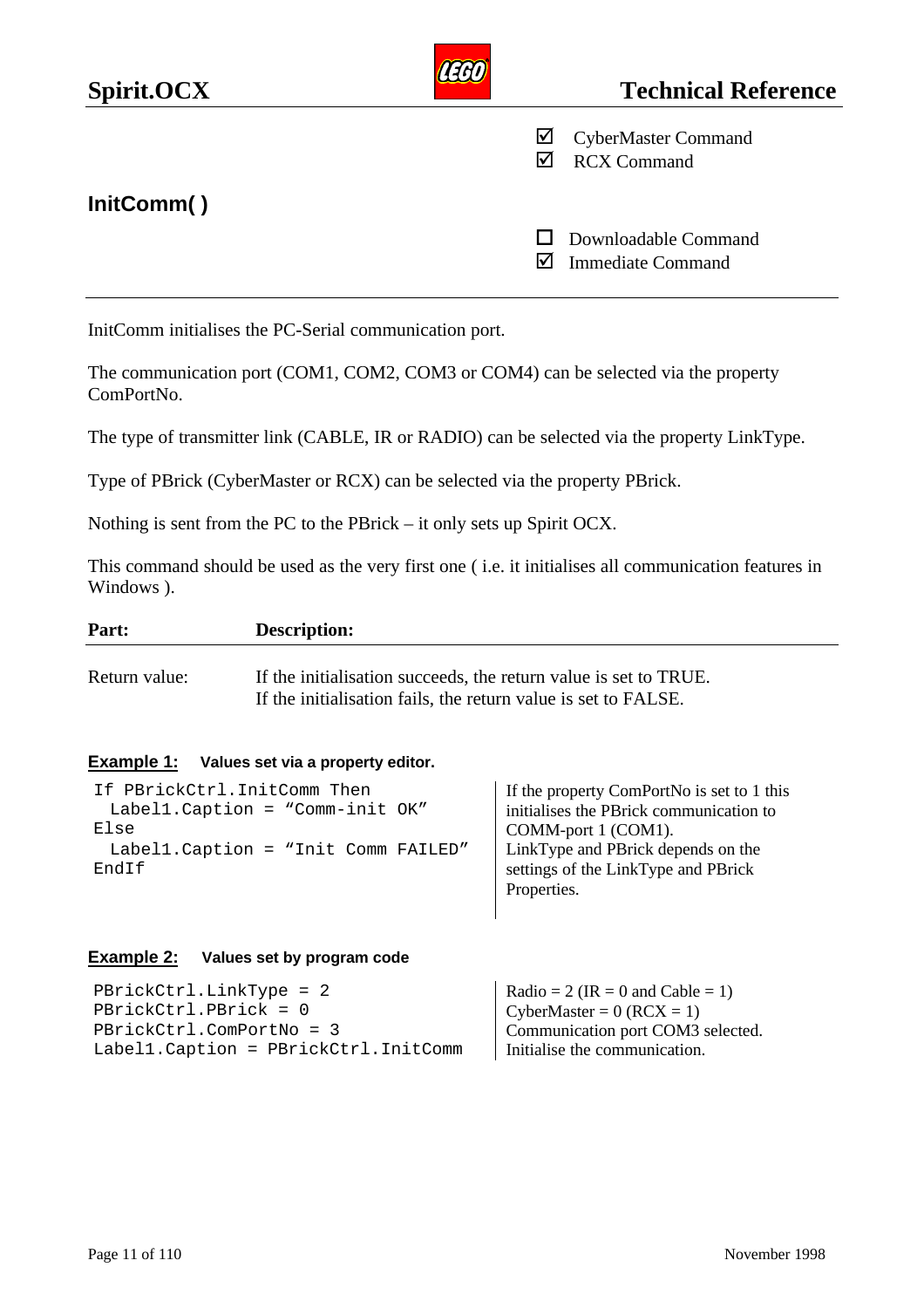| Spirit.OCX  |   | <b>Technical Reference</b>                       |
|-------------|---|--------------------------------------------------|
|             | ☑ | <b>CyberMaster Command</b><br><b>RCX Command</b> |
| CloseComm() |   |                                                  |
|             |   | Downloadable Command<br><b>Immediate Command</b> |

CloseComm closes the serialport so other applications can take over the port. E.g. low level debug tools.

Used when the user needs additional help for setting up his/her computer-system.

## **Example:**

End If

PBrickCtrl.InitComm

If PBrickCtrl.TowerAlive Then … Else PBrickCtrl.CloseComm

COM port initialised with the parameters set in the properties.

Tower is alive and H/W port works OK.

Ready for debug with low-level H/W debug code.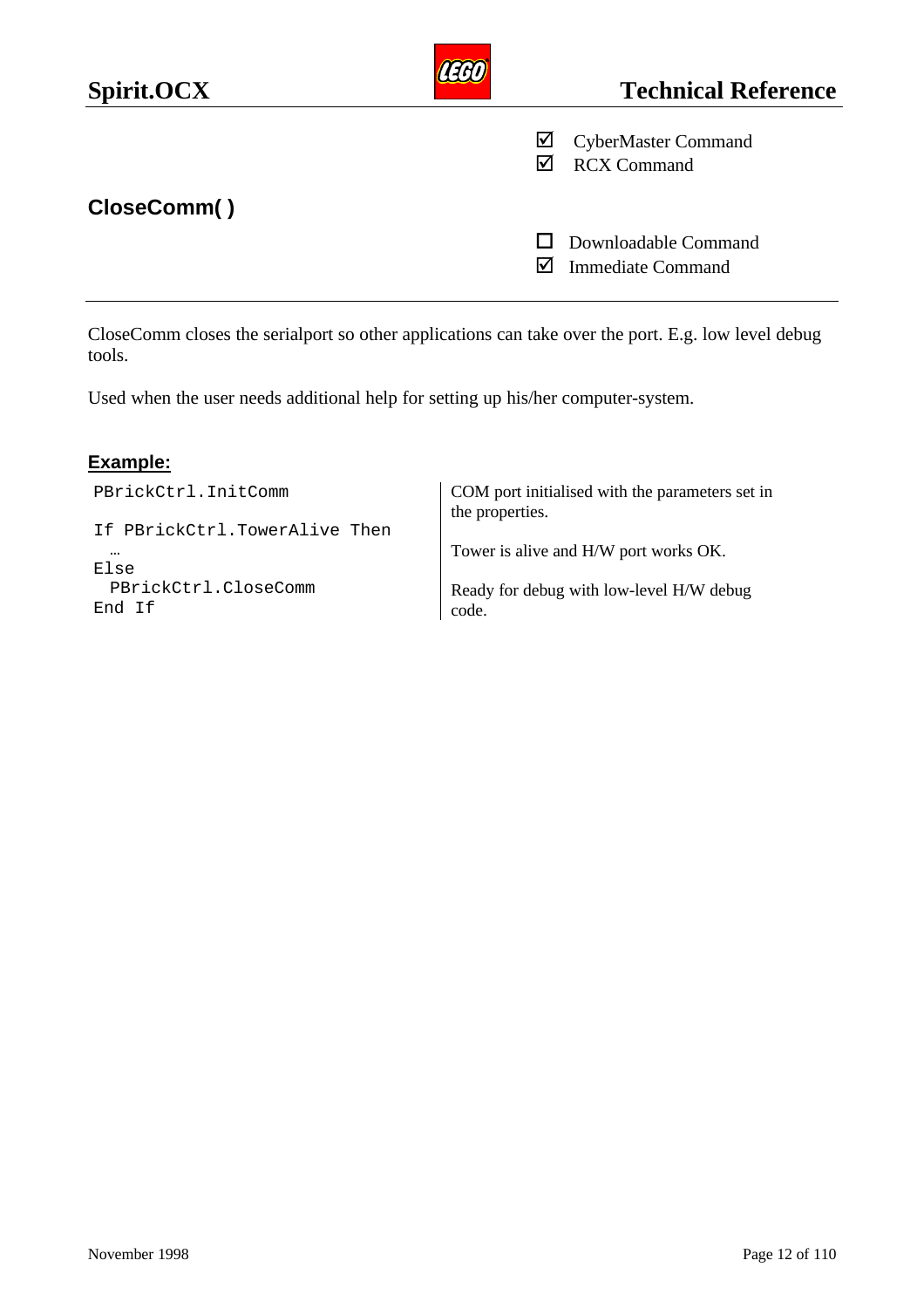| Spirit.OCX                      | <b>Technical Reference</b>                            |
|---------------------------------|-------------------------------------------------------|
|                                 | M<br><b>CyberMaster Command</b><br><b>RCX Command</b> |
| GetShortTermRetransStatistics() |                                                       |
|                                 | Downloadable Command<br><b>Immediate Command</b>      |

This command is used for checking the signal quality of the actual transmission. I.e. is the transmission disturbed by noise (CyberMaster) or external light (RCX)? Is the PBrick out of range? Is there an object between the sender and receiver (RCX)?

An increasing count of retransmission and/or signal corrections (CyberMaster) can signal the user application that there is some degrading of the signal quality. The user application can then decide what to do:

- Ask the user to move the PBrick closer to the Transceiver Tower. Manually (RCX/CyberMaster) or under joystick control (CyberMaster).
- If the PBrick is 'out of range' then a continuous retransmission will affect the communication between the PBrick and the user application. The retransmissions will lower the rate of information from the PBrick. Has the transmitted command(s) been received or not. The answer is delayed until the retransmission has finished. By lowering the setting of the retransmission rate, the application can get faster answers. To set the retransmission rate use the command **SetRetransmitRetries( ImmidiateRetries, DownloadRetries) -** see page 17 for further information. By default the retransmission rate is set to 5 and 10 (I.e. a total of 5 transmissions for immediate commands and a total of 10 for downloaded commands).

This command shows only information collected since last call. I.e. the info is automatically reset in the ActiveX control after each call. For long term transmission quality (from program start) see **GetLongTerm-RetransmitStatistics** on page 15.

| Part:         | <b>Description:</b>                                                                                        |
|---------------|------------------------------------------------------------------------------------------------------------|
| Return value: | Variant. A two-dimensional OLE variant array. See the following page for a<br>description of each element. |

The returned information is positioned in the returned variant array as described on next page.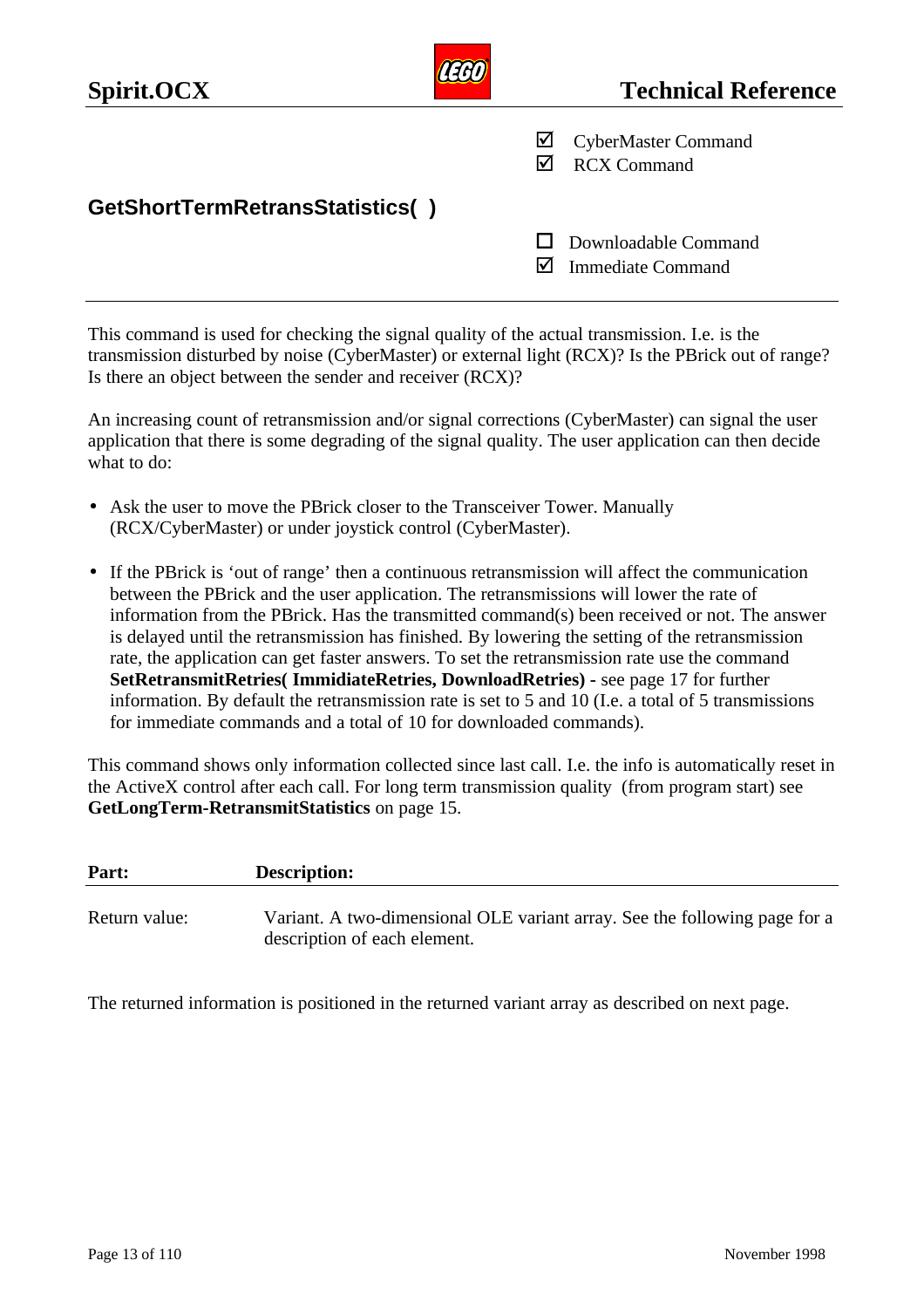

| Element:                    | <b>1st Dimension:</b> | 2nd Dimension:         | <b>Description:</b>                               |  |
|-----------------------------|-----------------------|------------------------|---------------------------------------------------|--|
|                             | Total count of trans- | Total count of error   | Total transmitted bytes normally 1 in noisy       |  |
|                             | mitted commands       | corrected bytes since  | environments (I.e. function called after each     |  |
|                             | since last call.      | last call.             | command sent).                                    |  |
|                             |                       |                        | Total error corrected bytes are showing the count |  |
|                             |                       |                        | of bytes in which one or more error correction(s) |  |
|                             |                       |                        | have been performed. Counted since last call.     |  |
| $\mathcal{D}_{\mathcal{L}}$ | Count of OK trans-    | Count of answers       | Commands without any retransmission. Succeeded    |  |
|                             | missions.             | Error corrected        | in first transmission. Counted since last call.   |  |
|                             | Transmitted without   | without any retrans-   | Count of corrected answers without any            |  |
|                             | any retransmission.   | mission.               | retransmission. Counted since last call.          |  |
| $3 - 12$                    | Count of trans-       | Count of commands      | Count of commands with 1-10 retransmission        |  |
|                             | missions succeeded    | error corrected and    | before success. Counted since last call.          |  |
|                             | after 1 - 10 retrans- | succeeded after $1-10$ | Count of commands succeeded when retransmitted    |  |
|                             | mission.              | retransmission.        | 1-10 time and error corrected. Counted since last |  |
|                             |                       |                        | call.                                             |  |

## **Example:**

| Private Sub Command1 Click()                 |                              |
|----------------------------------------------|------------------------------|
| Dim Stat As Variant                          | The value received as a safe |
| Dim I As Long                                | array                        |
| Dim vall As Integer                          |                              |
| Dim val2 As Integer                          |                              |
| $Stat =$                                     |                              |
| PBrickCtrl.GetShortTermRetransStatistics()   |                              |
| List1.Clear                                  |                              |
| For $I = LBound(Stat, 2)$ To UBound(Stat, 2) | Get size                     |
| $Val1 = Stat(0, I)$                          | Get ReT <sub>x</sub> element |
| $Val2 = Stat(1, I)$                          | <b>Get ErrorCorrect</b>      |
|                                              | Count                        |
| List1.AddItem Str(val) + " : " + Str(val2)   | Display values               |
| Next I                                       | Repeat n times.              |
| End Sub                                      |                              |
|                                              |                              |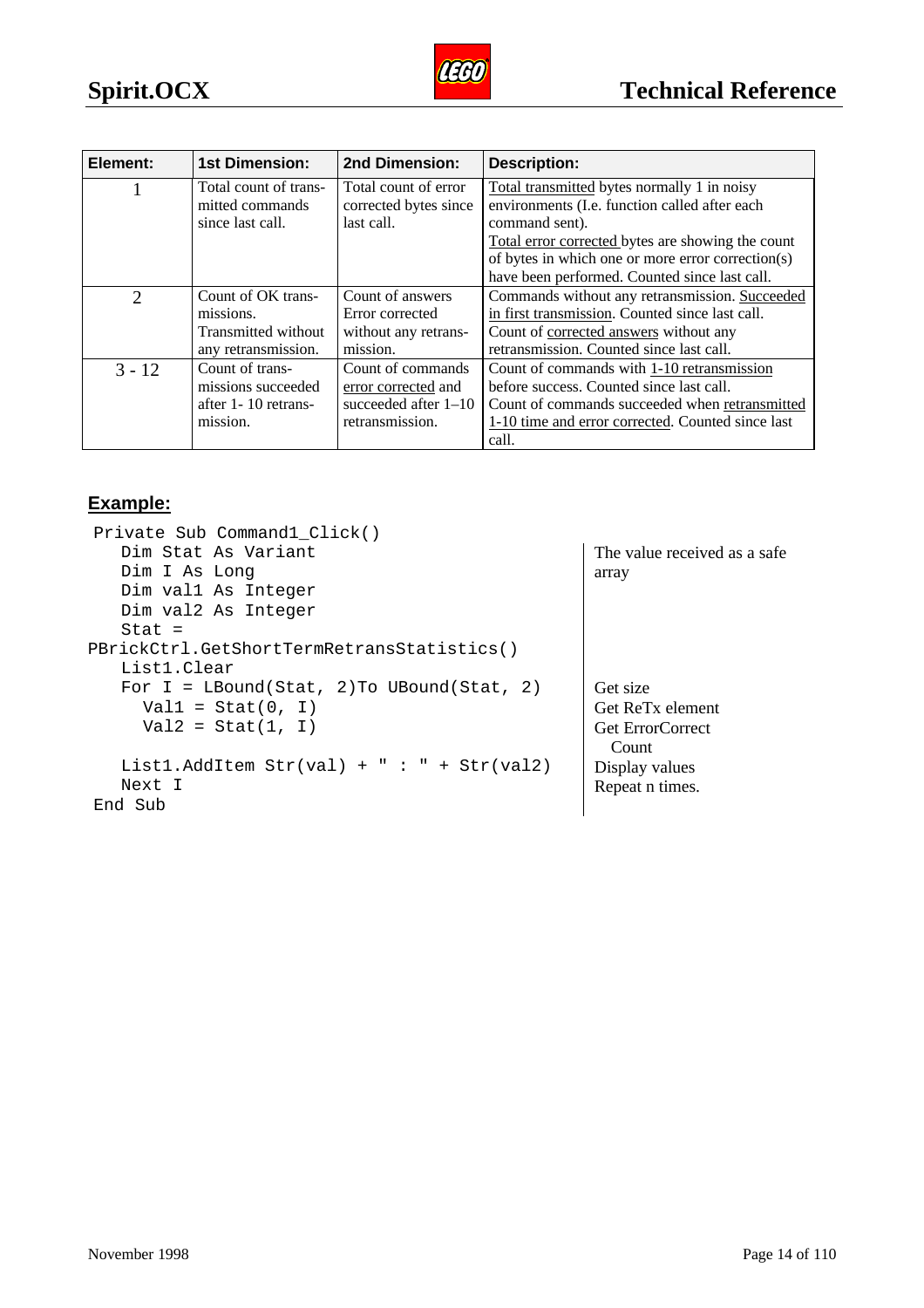| Spirit.OCX                        |        | <b>Technical Reference</b>                       |
|-----------------------------------|--------|--------------------------------------------------|
|                                   | ⊻<br>⋈ | <b>CyberMaster Command</b><br><b>RCX Command</b> |
| GetLongTermRetransmitStatistics() | IМ     | Downloadable Command<br><b>Immediate Command</b> |
|                                   |        |                                                  |

This command is used for checking the overall signal quality. The returned information is collected from program start.

A high count of retransmissions and/or signal corrections(CyberMaster) can be the result of an environment with a lot of electrical noise (CyberMaster) or room with much light (RCX). The user application can ask the user to:

- Move the PBrick away from the light (RCX). Place the transceiver tower away from the computer/monitor or other electrical equipment.
- If the PBrick is near 'out of range', the user application should ask the user, to move the PBrick closer to the Transceiver Tower.

The command shows information collected since program start. For short term transmission quality, see **GetShortTermRetransStatistics** on page 13.

| Part:         | <b>Description:</b>                                                                                        |
|---------------|------------------------------------------------------------------------------------------------------------|
| Return value: | Variant. A two-dimensional OLE variant array. See the following page<br>for a description of each element. |

The returned information is positioned in the returned variant array as described on the following page.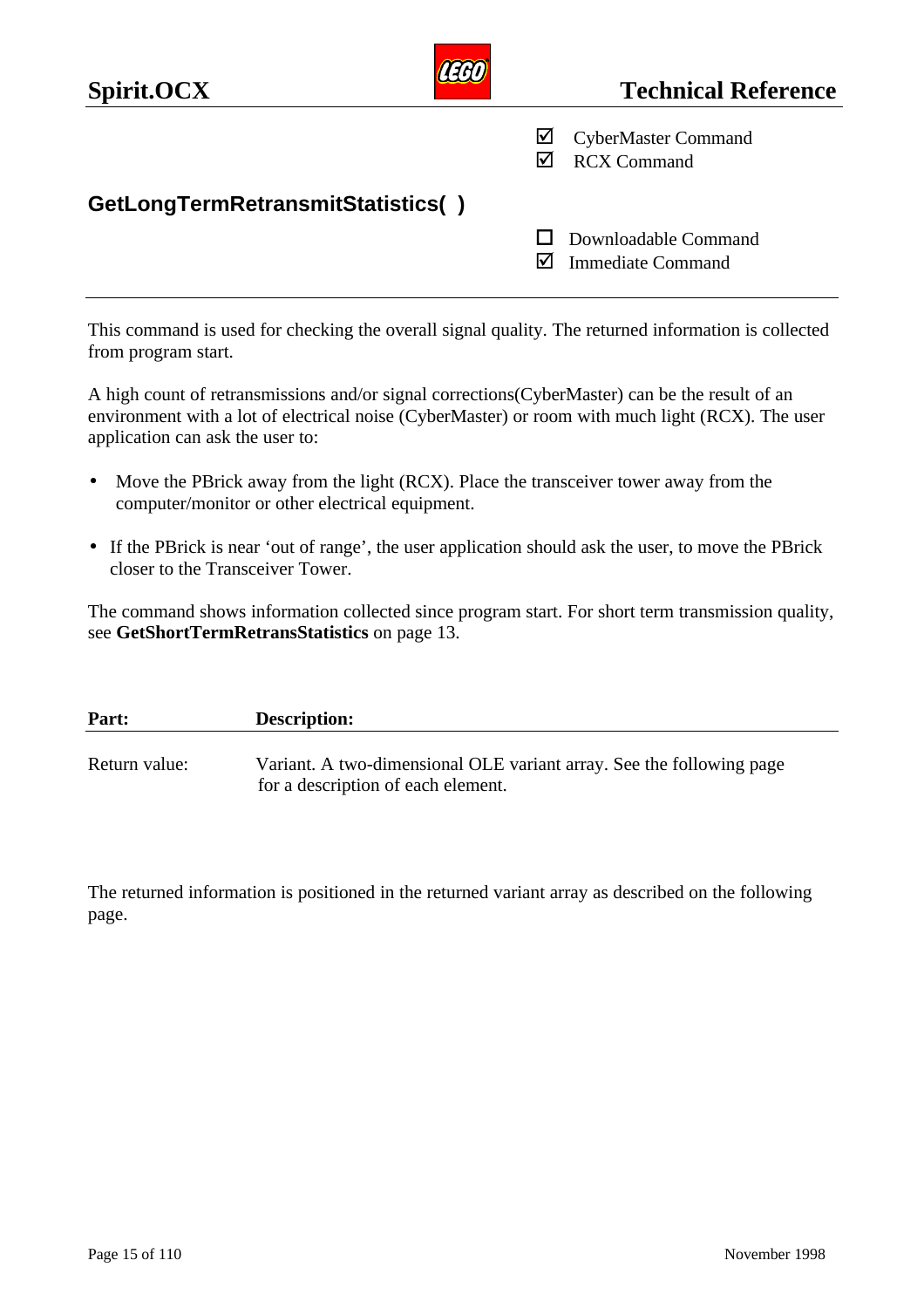

| Element:                    | <b>1st Dimension:</b> | 2nd Dimension:        | <b>Description:</b>                                  |  |  |
|-----------------------------|-----------------------|-----------------------|------------------------------------------------------|--|--|
|                             | Total count of trans- | Total count of error- | Total transmitted bytes since program start.         |  |  |
|                             | mitted commands       | corrected bytes since | Total error corrected bytes are showing the count of |  |  |
|                             | since program start.  | program start.        | bytes in which one or more error correction(s) have  |  |  |
|                             |                       |                       | been performed. Counted since program start.         |  |  |
| $\mathcal{D}_{\mathcal{L}}$ | Count of OK trans-    | Count of answers      | Commands without any retransmission. Succeeded in    |  |  |
|                             | missions.             | error corrected       | first transmission. Counted since program start.     |  |  |
|                             | Transmitted without   | without any retrans-  | Count of corrected answers without any               |  |  |
|                             | any retransmission.   | mission.              | retransmission. Counted since program start.         |  |  |
| $3 - 12$                    | Count of trans-       | Count of commands     | Count of commands with 1-10 retransmission before    |  |  |
|                             | missions succeeded    | error corrected and   | success. Counted since program start.                |  |  |
|                             | after 1-10 retrans-   | succeeded after 1-10  | Count of commands succeeded when retransmitted       |  |  |
|                             | mission.              | retransmission.       | 1-10 time and error corrected. Counted since program |  |  |
|                             |                       |                       | start.                                               |  |  |

## **Example:**

| Private Sub Command1_Click()                 | The value received as a safe |
|----------------------------------------------|------------------------------|
| Dim Stat As Variant                          | array.                       |
| Dim I As Long                                |                              |
| Dim vall As Integer                          |                              |
| Dim val2 As Integer                          |                              |
| $Stat =$                                     |                              |
| PBrickCtrl.GetLongTermRetransmitStatistics() |                              |
| List1.Clear                                  |                              |
| For $I = LBound(Stat, 2)$ To UBound(Stat, 2) | Get size                     |
| $Val1 = Stat(0, I)$                          | Get ReT <sub>x</sub> element |
| $Val2 = Stat(1, I)$                          | <b>Get ErrorCorrect</b>      |
|                                              | count                        |
| List1.AddItem Str(val) + " : " + Str(val2)   | Display values               |
| Next I                                       | Repeat n times.              |
| End Sub                                      |                              |
|                                              |                              |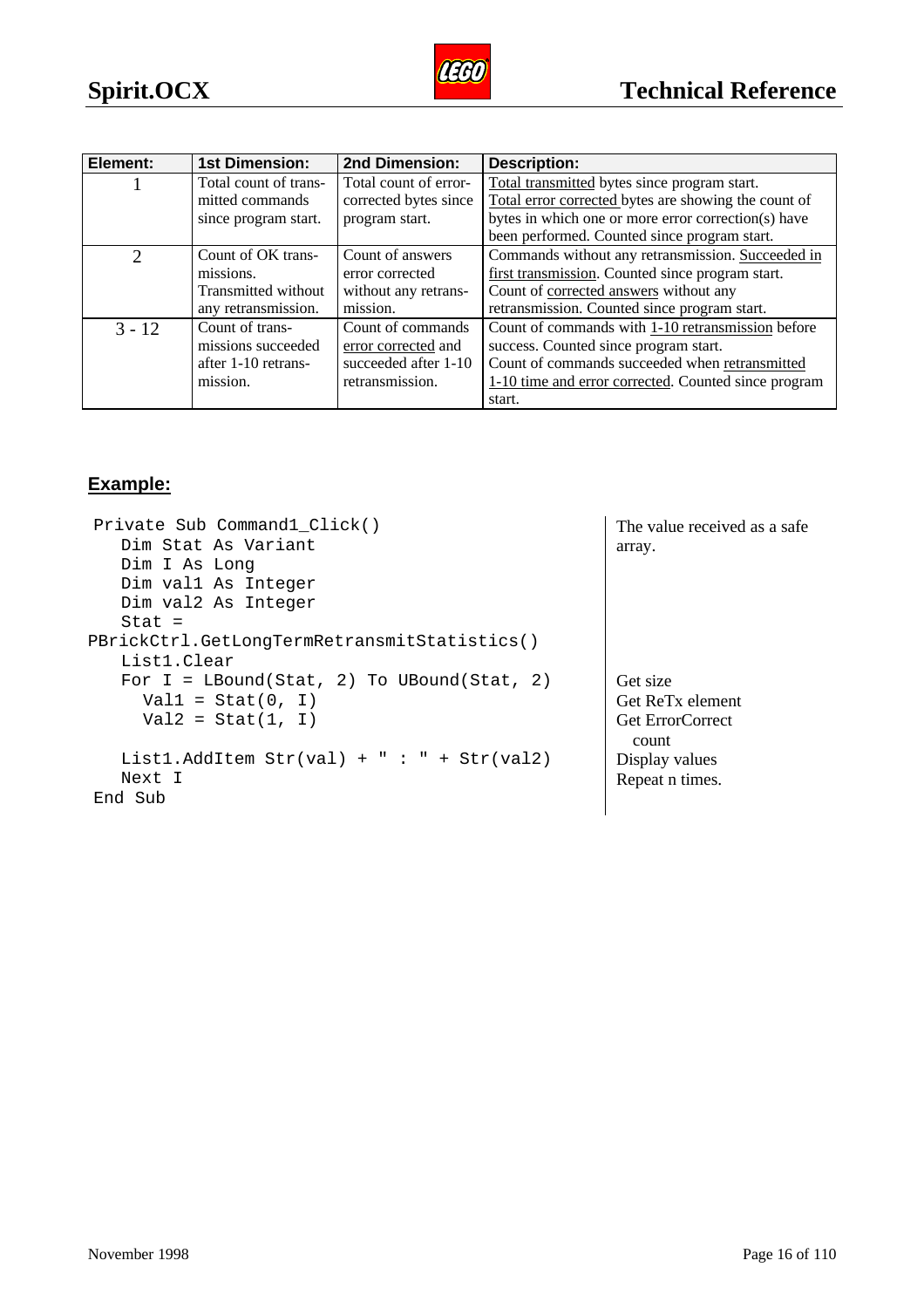

˛ CyberMaster Command

**☑** RCX Command

## **SetRetransmitRetries( ImmidiateRetries, DownloadRetries )**

 $\Box$  Downloadable Command

˛ Immediate Command

This command is used to fine-tune the rate of retransmission. The retransmission count can differ due to radio noise (CyberMaster), incoming light (RCX) or an out of range situation.

The command is very useful for getting an 'out of range' Pbrick back in contact. The return answer from the PBrick can be set in a "don't care" state. I.e. the application can continue to send motor commands to the PBrick and ignore the answers without the overhead of extensive retransmissions.

| Part:             | <b>Description:</b>                                                                                                                                                                                                                                                                                        |
|-------------------|------------------------------------------------------------------------------------------------------------------------------------------------------------------------------------------------------------------------------------------------------------------------------------------------------------|
| Return value:     | If the function succeeds, the return value is set to TRUE.<br>If the function fails, the return value is set to FALSE.                                                                                                                                                                                     |
| ImmidiateRetries: | An integer value for setting the retransmissions (total count of<br>transmissions) for immediate commands. Range $1(0)$ - 32767. Default 5.<br>The ImmidiateRetries can be set to zero $(0)$ meaning the answer from the<br>PBrick is totally ignored. This is useful when the PBrick gets "out of sight". |
| DownloadRetries:  | An integer for setting the retransmissions while downloading program<br>sequences and firmware (RCX). Range 1 to 32767. The default value is<br>initially set to 10.                                                                                                                                       |

### **Example:**

| PBrickCtrl.SetRetransmitRetries(1, 10)   Need early warning if model cannot "hear" |  |                                   |  |
|------------------------------------------------------------------------------------|--|-----------------------------------|--|
|                                                                                    |  | the commands. Normal retries when |  |
|                                                                                    |  | downloading.                      |  |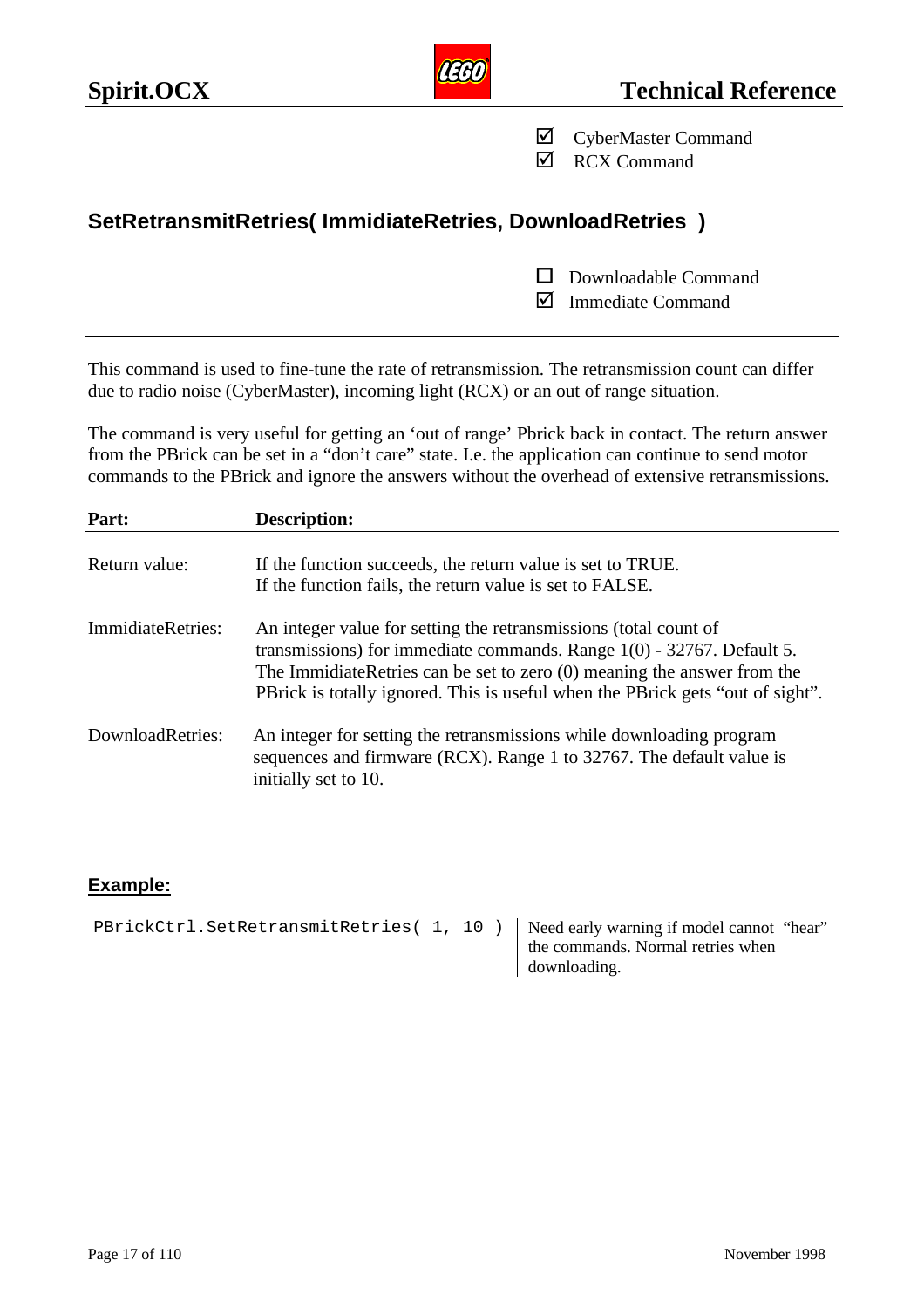**AEGO** 

˛ CyberMaster Command

˛ RCX Command

## **SetThreadPriority(threadNo, threadClass, ThreadPriority)**

 $\Box$  Downloadable Command

 $\nabla$  Immediate Command

This command is used to fine tune the performance of the user application/OCX. Both the process priority and the thread priority in the ActiveX component can be set/changed. Normally only the ActiveX threads should be manipulated.

The threadNo which is of the type THREADNAME is used to address the thread. ThreadClass which is of the type PROCESSPRIORITYCLASS addresses the priority class of the process. It should never be accessed with values other than  $DefaultClass = 0$  (Nothing changes). ThreadPriority is a variable of the type THREADPRIORITY and it sets the priority of the thread addressed by threadNo.

The InitComm command should be used before this command.

| Part:         | Description:                                                                                                                                                                                                                                                                                                               |
|---------------|----------------------------------------------------------------------------------------------------------------------------------------------------------------------------------------------------------------------------------------------------------------------------------------------------------------------------|
| Return value: | If the function succeeds, the return value is set to TRUE.<br>If the function fails, the return value is set to FALSE.                                                                                                                                                                                                     |
| threadNo      | Is a variable of the type THREADNAME. In the ActiveX control the<br>following threads are used:                                                                                                                                                                                                                            |
|               | <b>CommPortThread</b><br>$\theta$<br><b>EventThread</b><br>1<br>2<br>DownloadThread<br>$=$                                                                                                                                                                                                                                 |
|               | Other values will be ignored.                                                                                                                                                                                                                                                                                              |
| threadClass   | Is a variable of the type PROCESSPRIORITYCLASS. This variable defines<br>the different types of priority classes for the running process. Remember all<br>the threads run in one single process. Changing this value for one process<br>will alter the priority class for all the other threads. This is because this type |

will alter the priority class for all the other threads. This is because this type of priority attaches to the process and not the thread. The default value is 3 (NORMAL\_PRIORITY\_CLASS). The following table shows the mapping between the internal priority class representation (values from 0 - 4) into the real win32 values: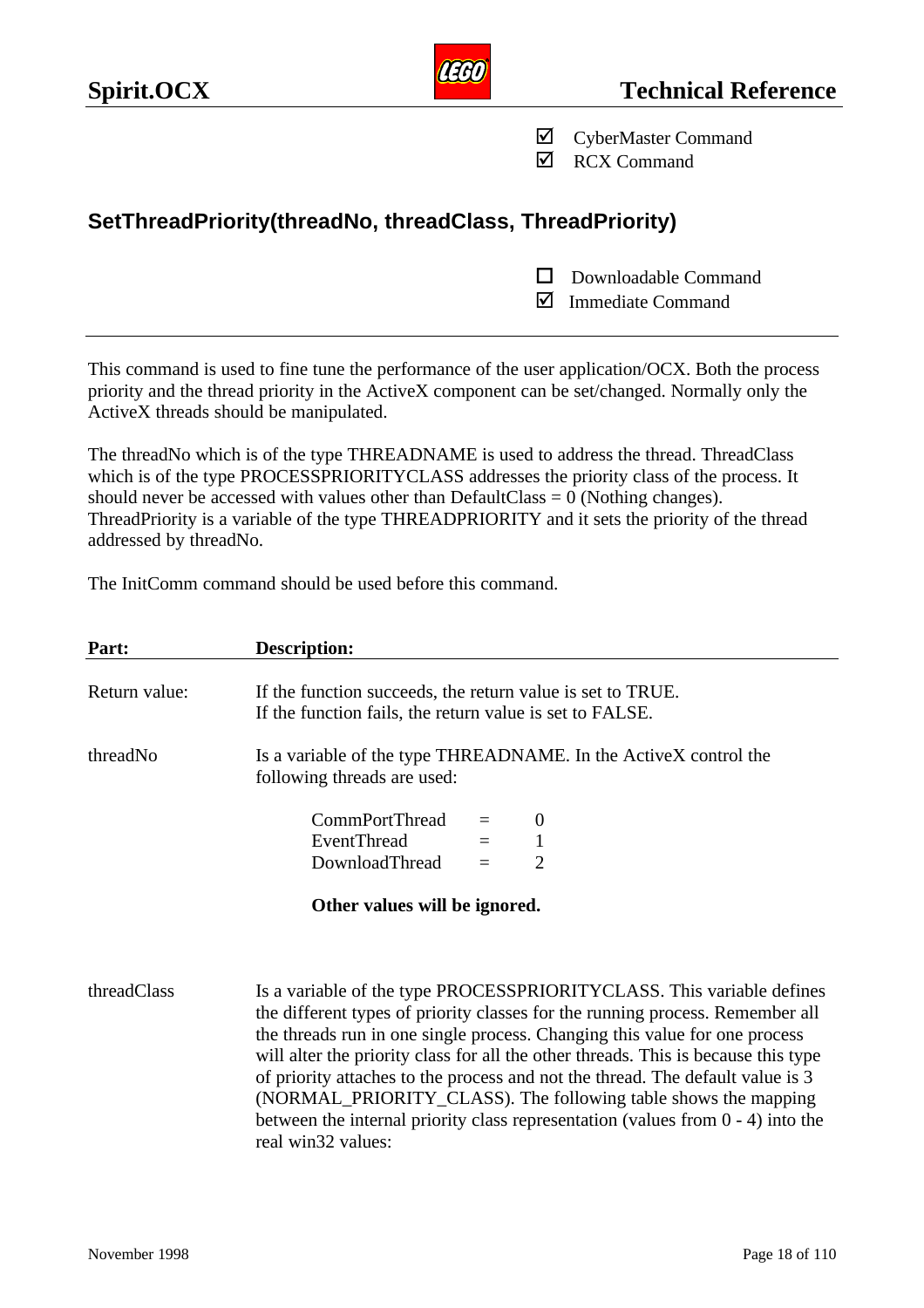

| Win32                      |                          | <b>Internal</b> |
|----------------------------|--------------------------|-----------------|
| DefaultClass               |                          |                 |
| HIGH PRIORITY CLASS        | $\overline{\phantom{0}}$ |                 |
| <b>IDLE PRIORITY CLASS</b> | $=$                      |                 |
| NORMAL PRIORITY CLASS      | $\equiv$                 | 3               |
| REALTIME PRIORITY CLASS    | $\equiv$                 |                 |

When the Set method is called with an 0 (DefaultClass) the ActiveX control will not try to alter the priority class for the process. This is **highly** recommended.

ThreadPriority Is a variable of the type THREADPRIORITY. Defines the thread priority for the threads. The following table shows the mapping between the internal thread priority representation (values from 0 - 6) into the real win32 values:

| Win32                         | <b>Internal</b> |
|-------------------------------|-----------------|
| THREAD_PRIORITY_ABOVE_NORMAL  |                 |
| THREAD PRIORITY BELOW NORMAL  |                 |
| THREAD PRIORITY HIGHEST       |                 |
| THREAD_PRIORITY IDLE          |                 |
| THREAD PRIORITY LOWEST        |                 |
| THREAD_PRIORITY_NORMAL        |                 |
| THREAD PRIORITY TIME CRITICAL |                 |

The default values for the three threads are:

| <b>Thread</b>  |                          | <b>Default value</b> |
|----------------|--------------------------|----------------------|
| CommPortThread | $\overline{\phantom{0}}$ |                      |
| EventThread    |                          |                      |
| DownloadThread |                          |                      |

### **Example:**

```
Dim pc As Integer
Dim pr As Integer
Dim name As Integer
name = Text1.Text
pc = 0pr = Text2.Text
If PBrickCtrl.SetThreadPriority(name, pc, pr) Then
 Text3.Text = "Ok"
Else
 Text3.Text = "Error in SetThreadPriority"
End If
```
Don't change the priority class for the process.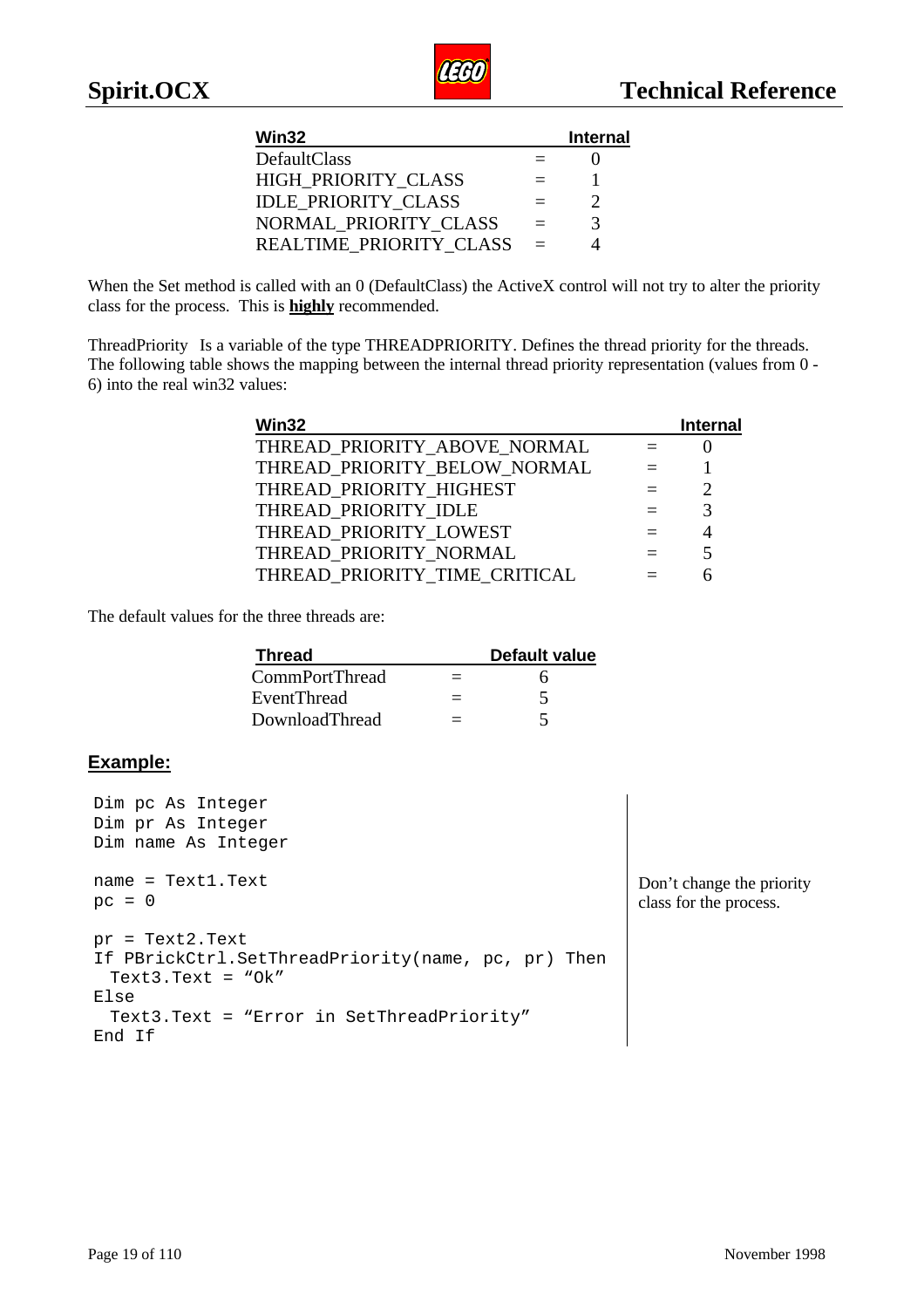˛ CyberMaster Command

˛ RCX Command

## **GetThreadPriority(threadNo, threadClass, ThreadPriority)**

- $\Box$  Downloadable Command
- $\nabla$  Immediate Command

This command is used to get information about the current thread priority and performance of the user application/OCX. Both the process priority and the thread priorities in the ActiveX component can be read by this command

The threadNo which is of the type THREADNAME is used to address the thread. The priority class of the process is returned via the threadClass which is a pointer of the type PROCESSPRIORITYCLASS. The priority of the thread addressed by threadNo is returned via the ThreadPriority which is a pointer of the type THREADPRIORITY.

The InitComm command should be used before this command.

| Part:       | Description:                                                                                                                                                                                      |     |                 |  |
|-------------|---------------------------------------------------------------------------------------------------------------------------------------------------------------------------------------------------|-----|-----------------|--|
| threadNo    | Is a variable of the type THREADNAME. In the ActiveX control the<br>following threads are used:                                                                                                   |     |                 |  |
|             | CommPortThread<br>$\theta$<br>$=$<br><b>EventThread</b><br>$\mathbf{1}$<br>$=$ $-$<br>DownloadThread<br>$\overline{2}$<br>$=$                                                                     |     |                 |  |
|             | If ThreadNo is out of range, the value of ThreadClass and ThreadPriority will<br>be set to $-1$ .                                                                                                 |     |                 |  |
| threadClass | Returns the value of the priority class of the process.                                                                                                                                           |     |                 |  |
|             | The default value is 3 (NORMAL_PRIORITY_CLASS). The following table<br>shows the mapping between the internal priority class representation (values<br>from $0 - 4$ ) into the real win32 values: |     |                 |  |
|             | Win32                                                                                                                                                                                             |     | <b>Internal</b> |  |
|             | DefaultClass                                                                                                                                                                                      | $=$ | $\overline{0}$  |  |
|             | HIGH_PRIORITY_CLASS                                                                                                                                                                               | $=$ |                 |  |
|             | <b>IDLE_PRIORITY_CLASS</b>                                                                                                                                                                        | $=$ | $\overline{c}$  |  |
|             | NORMAL_PRIORITY_CLASS                                                                                                                                                                             | $=$ | $\overline{3}$  |  |
|             | REALTIME_PRIORITY_CLASS                                                                                                                                                                           | $=$ | 4               |  |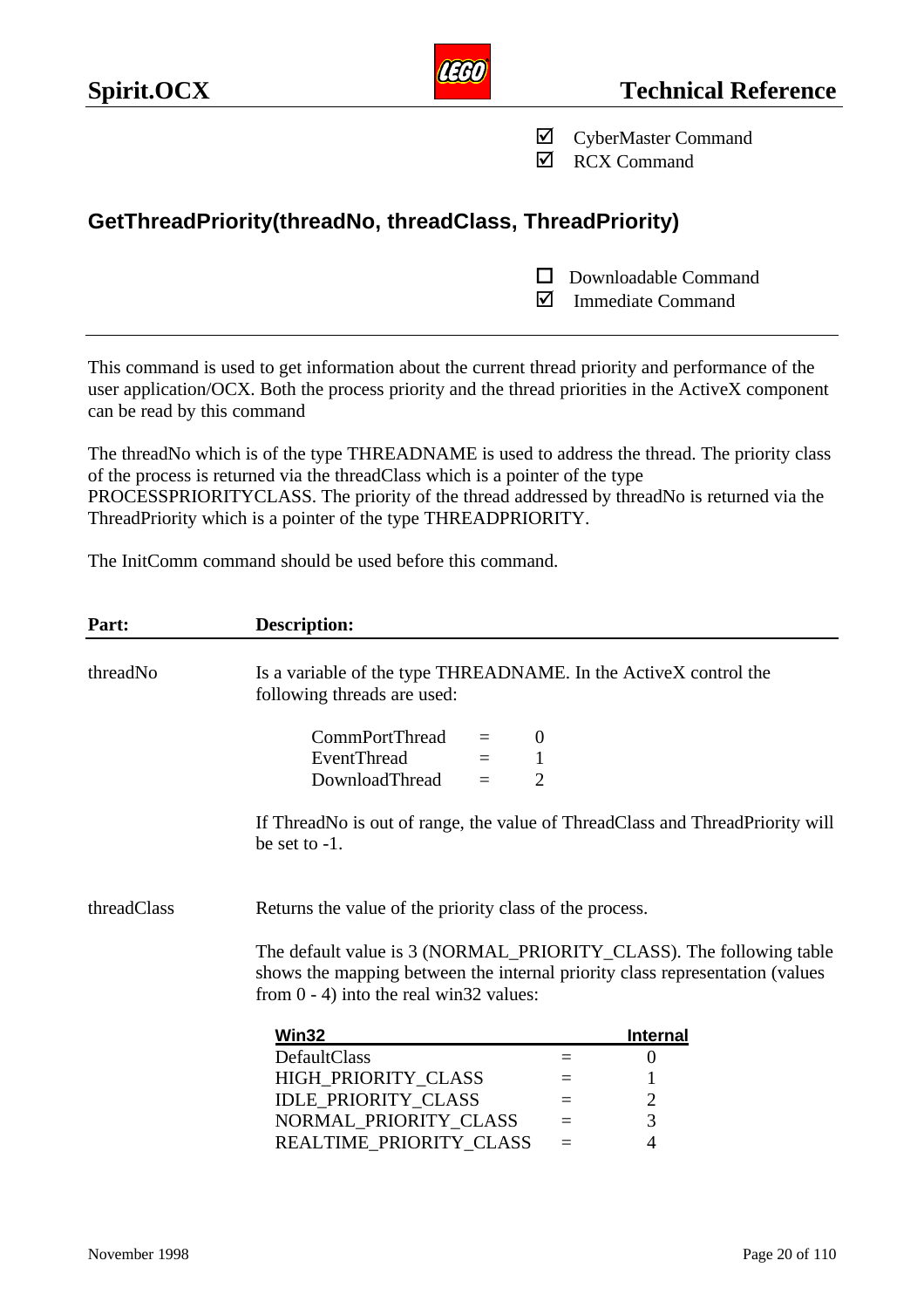ThreadPriority Returns the value of the thread priority addressed by the ThreadNo.

The following table shows the mapping between the internal thread priority representation (values from 0 - 6) into the real win32 values:

| Win32 |                               | Internal |
|-------|-------------------------------|----------|
|       |                               |          |
|       | THREAD PRIORITY ABOVE NORMAL  |          |
|       | THREAD PRIORITY BELOW NORMAL  |          |
|       | THREAD_PRIORITY_HIGHEST       |          |
|       | THREAD PRIORITY IDLE          |          |
|       | THREAD PRIORITY LOWEST        |          |
|       | THREAD PRIORITY NORMAL        |          |
|       | THREAD PRIORITY TIME CRITICAL |          |
|       |                               |          |

The default values for the three threads are:

| <b>Thread</b>      |              | <b>Default value</b> |
|--------------------|--------------|----------------------|
|                    |              |                      |
| CommPortThread     | $\sim$ $\pm$ |                      |
| <b>EventThread</b> |              |                      |
| DownloadThread     |              |                      |

## **Example:**

| Dim pc As Integer<br>Dim pr As Integer<br>Dim name As Integer                                                | To get information about the<br>CommPortThread the following VB<br>code could be used (there is no check)<br>for failure). |
|--------------------------------------------------------------------------------------------------------------|----------------------------------------------------------------------------------------------------------------------------|
| $name = 0$<br>PBrickCtrl.GetThreadPriority(name, pc, pr)<br>Labell. Caption = $pc$<br>Label2. Caption = $pr$ | <b>CommPort</b>                                                                                                            |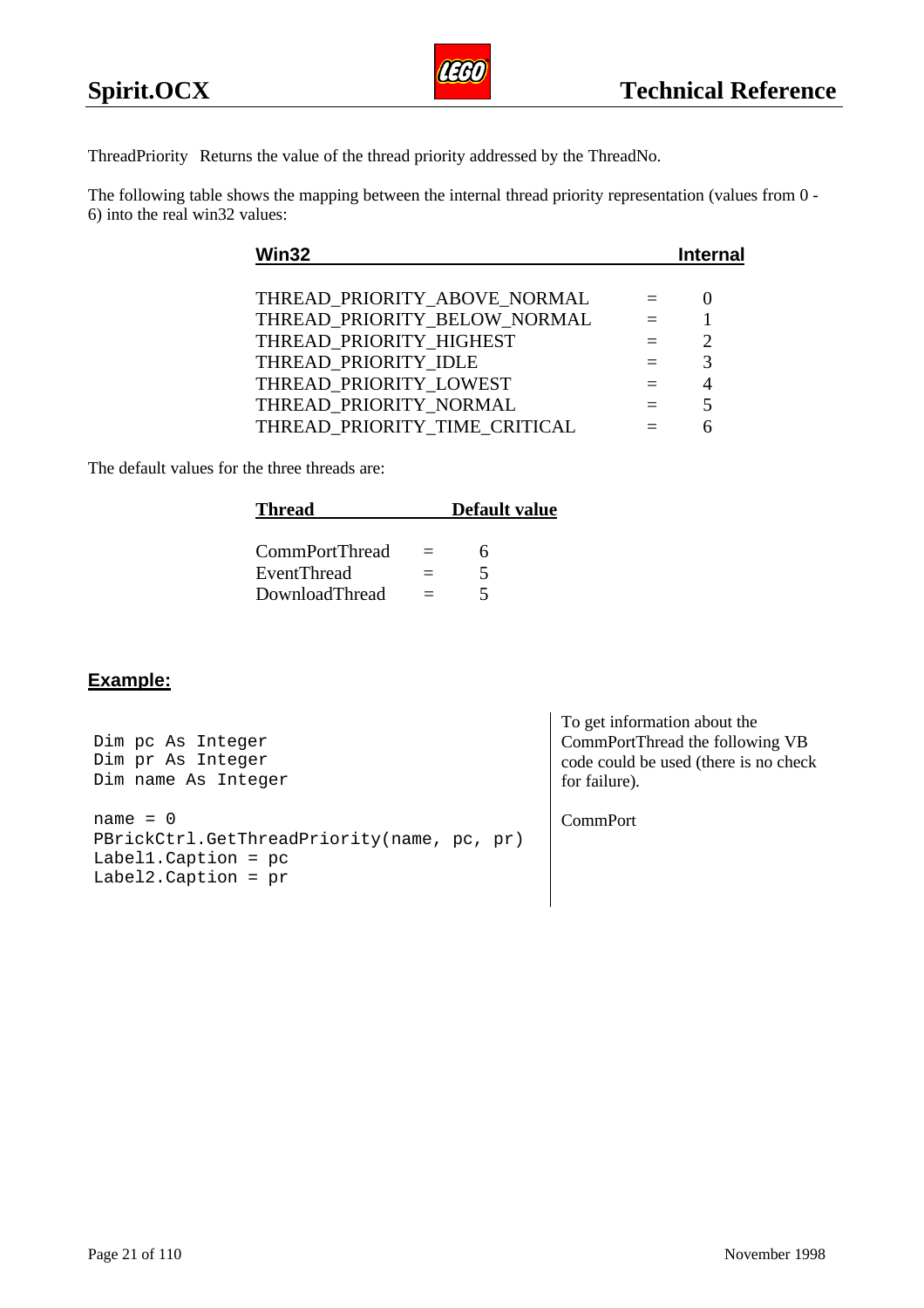| Spirit.OCX                 | <b>Technical Reference</b>                       |
|----------------------------|--------------------------------------------------|
|                            | <b>CyberMaster Command</b><br><b>RCX Command</b> |
| DownloadFirmware(FileName) |                                                  |
|                            | Downloadable Command<br><b>Immediate Command</b> |

First it sets the PBrick in 'Boot Mode (acts like a PBrick without firmware). Next this command downloads the firmware version pointed to by 'FileName'.

This command will delete all downloaded tasks. The download may take a few minutes!

| Part:         | <b>Description:</b>                                                                                                                                                                                                      |
|---------------|--------------------------------------------------------------------------------------------------------------------------------------------------------------------------------------------------------------------------|
| FileName:     | Points to the file holding the firmware to be downloaded. The file name is a<br>string holding both the PATH and the FILENAME following the normal<br>operating system syntax.                                           |
| Return value: | If the start-up of the download succeeds, the return value is TRUE, otherwise<br>the return value is FALSE.                                                                                                              |
|               | The DownloadStatus event (see page 98) includes information about<br>download size in bytes, the estimated download time, and the download type<br>(here the type is "100", i.e. firmware download).                     |
|               | The download is done in a separate thread in the ActiveX control, so the load<br>on the control program should be minimal. Error(s) detected in the download<br>thread will be sent to the user application as an event: |
|               | The result of the firmware download will be sent in the DownloadDone event<br>(See page 97).                                                                                                                             |
|               | DownloadDone event message:                                                                                                                                                                                              |
|               | $\boldsymbol{0}$ :<br>Everything OK<br>1:<br>Download failed. Further information in the Asyncron-BrickError<br>event (see page 99). Error code and description are both sent via this<br>event.                         |
| Example:      |                                                                                                                                                                                                                          |

PBrickCtrl.DownloadFirmware "FIRM0309.LGO" | Downloads the firmware to the PBrick, from the disk file FIRM0309.LGO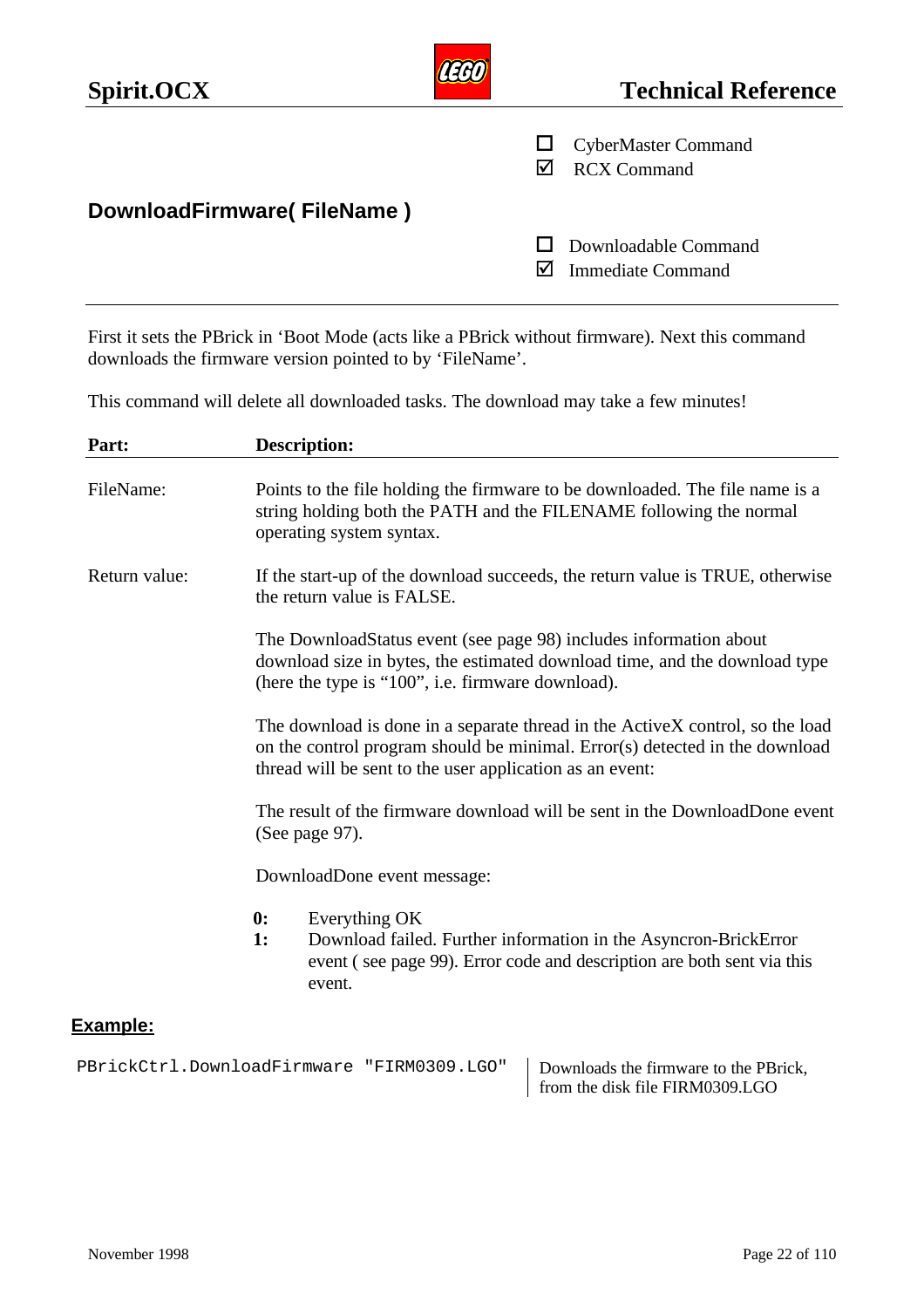

The command sets an internal flag in the OCX. Used to flag a special transmission mode.

This command is used to recover from a transmission deadlock in a download. If the PBrick receives a command, considers it OK and replies with the normal Acknowledge it changes state and waits for the next block in the download.

But if the transceiver tower never receives this Acknowledge, the current transmission may come into a Deadlock (i.e. Transceiver Tower waits for the PBrick to reply and the PBrick waits for the next block in the download).

By issuing this command the download is set in a sort of "Error Tolerant" mode: The next program to download will start its download from the block that failed. This means that you have to download the same program.

Before starting the new download, the user should send a transmitted command (such as PBAliveOrNot) via the OCX. This is to synchronise the PBrick communication. It is very important to send a transmitted\*) command before sending the new "BeginOfDownload" (Task or Sub).

<sup>\*</sup>Only real transmitted commands effects the togglebit. Host specific commands (e.g. InitComm) do not effect the togglebit.  **PLEASE NOTE: Never send the DeleteTask command.**

## **Example:**

| PBrickCtrl.BeginOfTask 0                                       |                                                                                                       |
|----------------------------------------------------------------|-------------------------------------------------------------------------------------------------------|
| many lines of code                                             | Something disturbs the transmission between the                                                       |
| EndOfTask                                                      | PBrick and the Tower.                                                                                 |
|                                                                | The AsyncronPBrickError returns                                                                       |
|                                                                | "TOO MANY RESENDS" <i>i.e.</i> we can not receive                                                     |
|                                                                | an acknowledge.                                                                                       |
| Label1 = PBrickCtrl.PBAliveOrNot                               |                                                                                                       |
| PBrickCtrl.IqnDLerrUntilGoodAnswer<br>PBrickCtrl.BeginOfTask 0 | New transmission started, the OCX continues until<br>an acknowledge is received and the download then |
| EndOfTask                                                      | continues.                                                                                            |
|                                                                |                                                                                                       |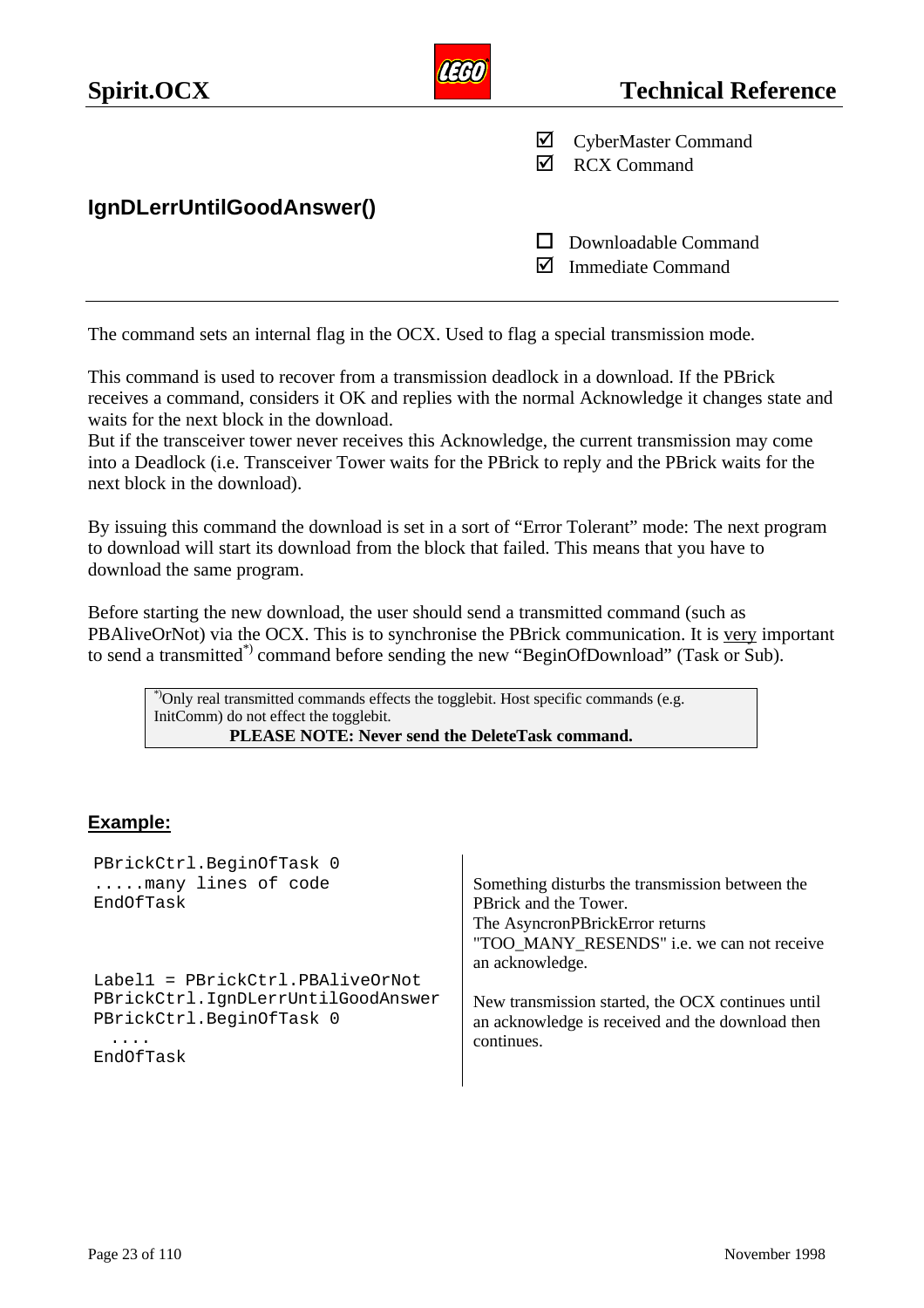| Spirit.OCX     |   | <b>Technical Reference</b>                       |
|----------------|---|--------------------------------------------------|
|                | ☑ | <b>CyberMaster Command</b><br><b>RCX Command</b> |
| UnlockPBrick() |   |                                                  |
|                |   | Downloadable Command<br><b>Immediate Command</b> |

This command is used for retrieving the ROM version. In the RCX PBrick the command also returns the version of the downloadable part of the firmware.

The ROM version is hardware specific for both the RCX- and the CYBERMASTER PBrick, while the firmware (RCX) is relating to the actual downloaded firmware in the RCX PBrick.

| Part:                         | <b>Description:</b>                                                                                                                                       |                                                                                            |
|-------------------------------|-----------------------------------------------------------------------------------------------------------------------------------------------------------|--------------------------------------------------------------------------------------------|
| Return value:                 | A Basic string representing the version of the PBrick ROM and the<br>downloadable firmware.<br>An 11 character string is returned:                        |                                                                                            |
|                               | RR.rr/AA.aa                                                                                                                                               |                                                                                            |
|                               | Where: $RR$ represents the version of the ROM<br>rr refers to the actual release of the ROM.<br>aa refers to the actual release of the downloadable part. | AA represents the version of the downloadable part of the firmware.                        |
| <b>Example</b> (RCX):         |                                                                                                                                                           |                                                                                            |
|                               | Labell.Caption = PBrickCtrl.UnlockPBrick                                                                                                                  | After the call the LABEL1 show:<br>03.02/03.09                                             |
|                               |                                                                                                                                                           | ROM version 3, release 2.<br>The downloaded part of the System is<br>version 3, release 9. |
| <b>Example</b> (CYBERMASTER): |                                                                                                                                                           |                                                                                            |
|                               | Labell.Caption = PBrickCtrl.UnlockPBrick                                                                                                                  | After the call above LABEL1 shows:<br>01.01/00.00                                          |
|                               |                                                                                                                                                           | ROM version 1, release 1                                                                   |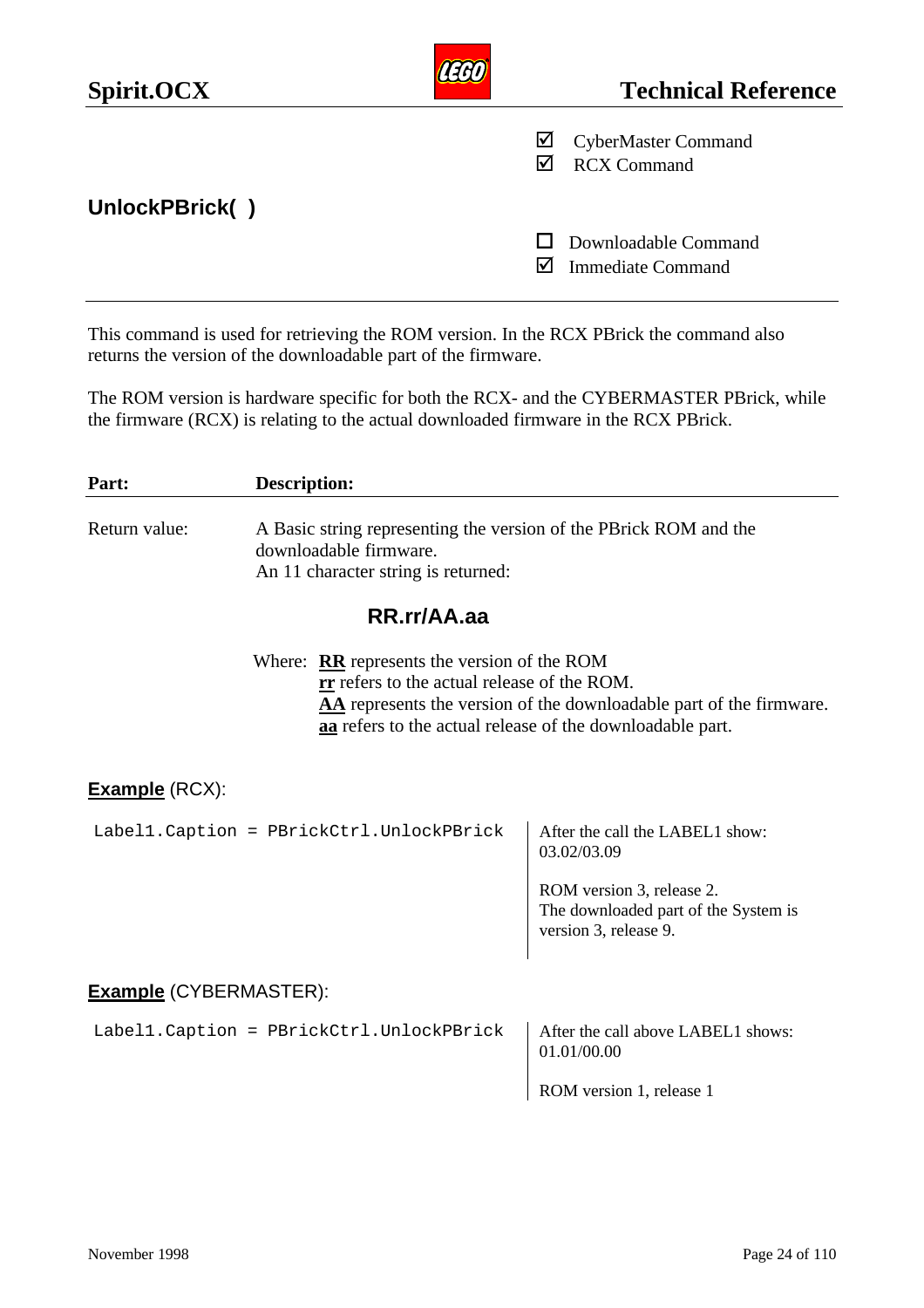| Spirit.OCX                   | <b>Technical Reference</b>                            |
|------------------------------|-------------------------------------------------------|
|                              | ☑<br><b>CyberMaster Command</b><br><b>RCX Command</b> |
| UnlockFirmware(UnlockString) |                                                       |
|                              | Downloadable Command<br><b>Immediate Command</b>      |

This command is used to open the command interpreter in the PBrick.

| RCX:                | The UnlockFirmware command should be issued after each new download of<br>the downloadable firmware (e.g. after battery change or update of software).                                                                                                                                                                                                                            |
|---------------------|-----------------------------------------------------------------------------------------------------------------------------------------------------------------------------------------------------------------------------------------------------------------------------------------------------------------------------------------------------------------------------------|
| <b>CyberMaster:</b> | The UnlockFirmware command should be sent after each power up. The<br>command also sets the powerdown time to 10 min. implicitly.                                                                                                                                                                                                                                                 |
| Part:               | <b>Description:</b>                                                                                                                                                                                                                                                                                                                                                               |
| UnlockString:       | The 1st part of LEGO copyrighted unlock handshake string:<br>"Do you byte, when I knock?"                                                                                                                                                                                                                                                                                         |
| Return value:       | Users trying to use another UnlockString are forced to display the LEGO<br>logo. A DirectX application will not show the logo, but the MessageBox pops<br>up behind the active DirectX application and freezes the application. The user<br>can use a correct UnlockString to prevent the MessageBox from popping up,<br>but then he has to use the LEGO copyrighted text string. |

### **Example 1** (Correctly supplied UnlockString:)

Label1.Caption = PBrickCtrl.UnlockFirmware("Do you byte, when I knock?")

This example will set the label Label1.Caption to "This is a LEGO Control OCX communicating with a LEGO PBrick!" if the UnlockFirmware succeeds else the LABEL1.Caption is set to: "Unlock failed".

### **Example 2** (Invalid UnlockString supplied:)

Label1.Caption = PBrickCtrl.UnlockFirmware("XYZ")

This example will set the label LABEL1.Caption to "The LEGO Control OCX can not get a valid PBrick Unlock string!" and the MessageBox will pop up or block the application (DirectX).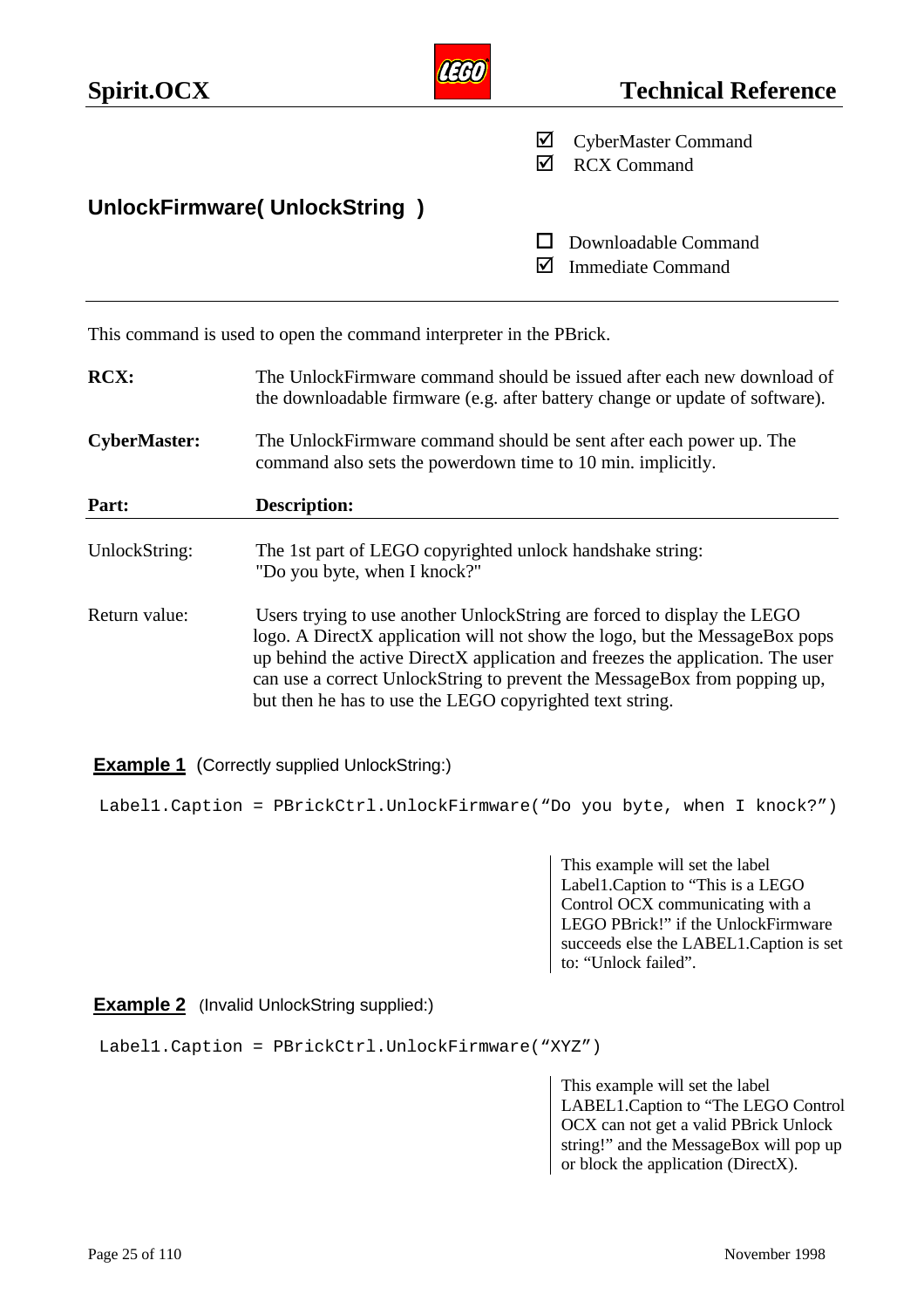| Spirit.OCX                    |   | <b>Technical Reference</b>                       |
|-------------------------------|---|--------------------------------------------------|
|                               |   | <b>CyberMaster Command</b><br><b>RCX Command</b> |
| SelectDisplay(Source, Number) |   |                                                  |
|                               | M | Downloadable Command<br><b>Immediate Command</b> |

This command is used to perform the same operation as pressing the 'Select key' on top of the RCX PBrick.

| Part:                                                                                                                                                                                                                                                                                         | <b>Description:</b>                                             |                                     |
|-----------------------------------------------------------------------------------------------------------------------------------------------------------------------------------------------------------------------------------------------------------------------------------------------|-----------------------------------------------------------------|-------------------------------------|
| Source can be either a VAR or a CONSTANT type.<br>Source<br>If Source is a VAR then the range for Number is 0-31.<br>Number:<br>If Source is a CONSTANT the range for Number is 0-6.<br>If the selected VAR (0-31) contains a value < 0 or > 6 then the SelectDisplay-<br>command is ignored. |                                                                 |                                     |
|                                                                                                                                                                                                                                                                                               | <b>Constant pointed to by Number</b><br>or value in Var (0-31): | Display shows:                      |
|                                                                                                                                                                                                                                                                                               | U                                                               | SoftwareWatch                       |
|                                                                                                                                                                                                                                                                                               |                                                                 | (labeled 1 on the box)<br>Input $0$ |
|                                                                                                                                                                                                                                                                                               |                                                                 | (labeled 2 on the box)<br>Input 1   |
|                                                                                                                                                                                                                                                                                               | 3                                                               | Input 2<br>(labeled 3 on the box)   |
|                                                                                                                                                                                                                                                                                               | 4                                                               | Output $0$ (labeled A on the box)   |
|                                                                                                                                                                                                                                                                                               | 5                                                               | Output 1 (labeled B on the box)     |

6 Output 2 ( labeled C on the box )

Return value: If the function succeeds, the return value is TRUE. If the function fails, the return value is FALSE.

### **Example:**

PBrickCtrl.SelectDisplay 2, 5  $\parallel$  The display on the PBrick will show the power setting of output "1". E.g. a displayed 4 equals power level 4.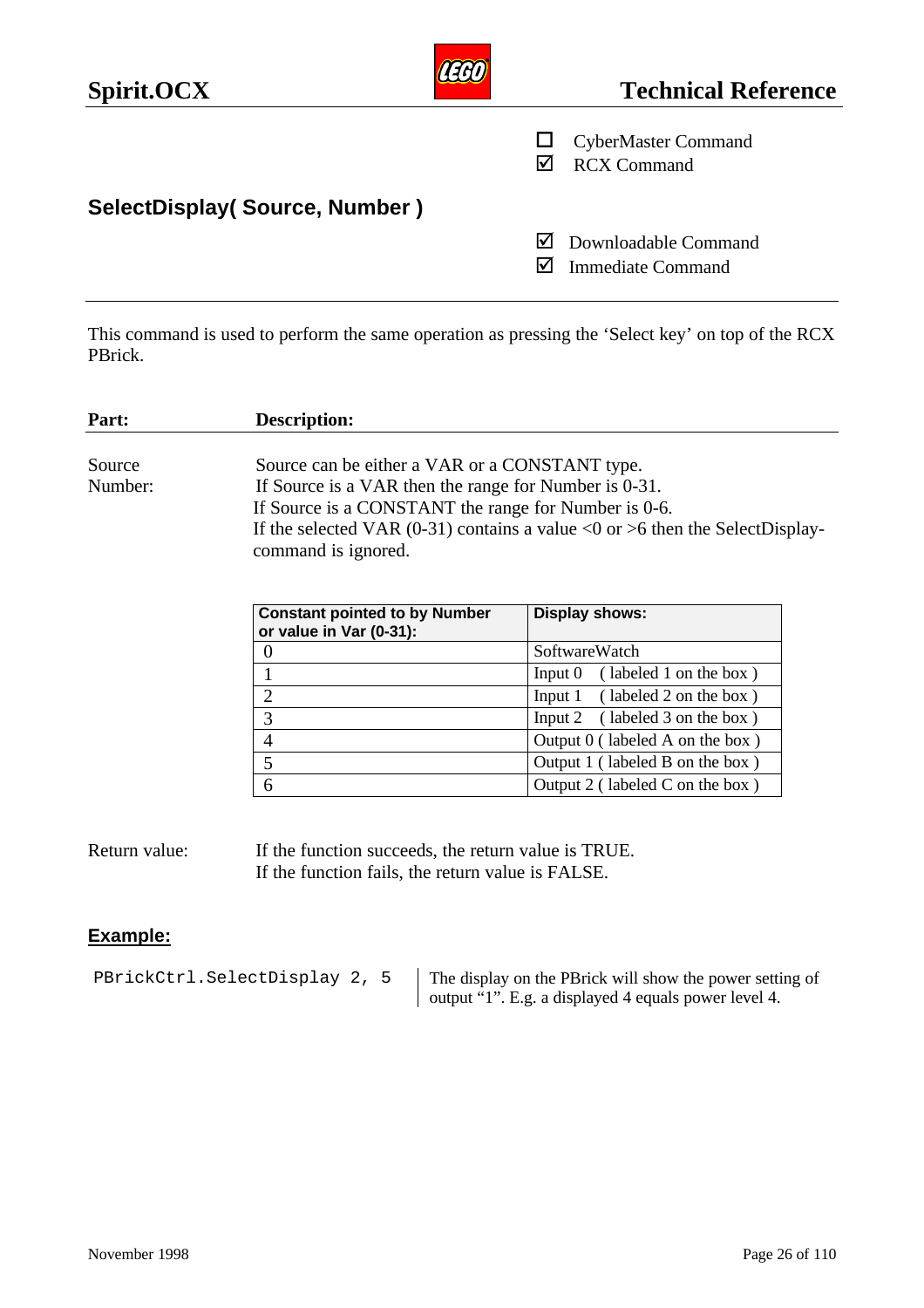| Spirit.OCX                  |   | <b>Technical Reference</b>                       |
|-----------------------------|---|--------------------------------------------------|
|                             | M | <b>CyberMaster Command</b><br><b>RCX Command</b> |
| <b>SetWatch(Hours, Min)</b> |   |                                                  |
|                             | M | Downloadable Command<br><b>Immediate Command</b> |

Sets the PBrick Software Watch. The watch is a 24-hours type (i.e. 0 to 23:59).

| Part:         | <b>Description:</b>                                                                                      |
|---------------|----------------------------------------------------------------------------------------------------------|
| Hours:        | Sets the Hour part of the PBrick's internal software watch $(0 - 23)$ .                                  |
| Min:          | Sets the Minute part of the PBrick's internal software watch $(0 - 59)$ .                                |
| Return value: | If the function succeeds, the return value is TRUE.<br>If the function fails, the return value is FALSE. |

## **Example:**

PBrickCtrl.SetWatch 13, 22 | Sets the internal software watch to 13:22.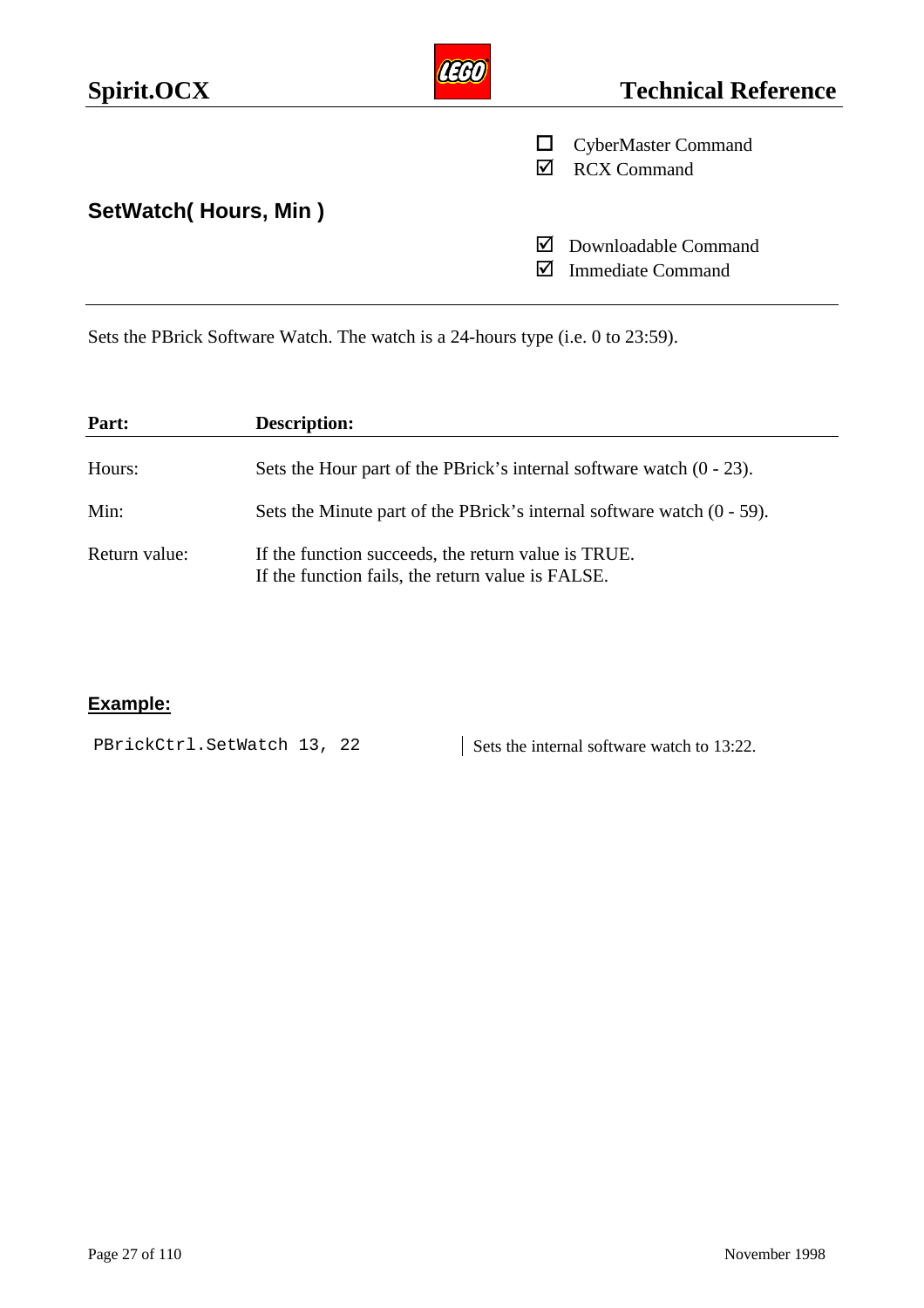| Spirit.OCX |        | <b>Technical Reference</b>                       |
|------------|--------|--------------------------------------------------|
| MemMap()   | ⊻<br>M | <b>CyberMaster Command</b><br><b>RCX Command</b> |
|            | M      | Downloadable Command<br><b>Immediate Command</b> |

Returns an variant (i.e. a safe array) of memory pointers.

| Part:                            | <b>Description:</b>                              |                                                                                                                     |  |
|----------------------------------|--------------------------------------------------|---------------------------------------------------------------------------------------------------------------------|--|
| Return value:                    | A complete memory map in a variant (safe array). |                                                                                                                     |  |
| Array elements<br>(RCX):         | <b>ErrorCode</b>                                 | Inverted MemMap command for <ok> and 0x00<br/>flagging a <math>\langle \text{FAIL} \rangle</math></ok>              |  |
|                                  | Sub00,  Sub07,<br>Sub10,  Sub17,                 | $Sub00 = pointer to < Program0, Sub0>$<br>$Sub17 = pointer to < Program1, Sub7>$                                    |  |
|                                  | Sub40, Sub47,                                    | $Sub47 = pointer to < Program4, Sub7>$                                                                              |  |
|                                  | Job00, Job09,                                    | $Job00 = pointer to < Program0, Job0>$                                                                              |  |
|                                  | Job40, Job49,<br>Log,                            | $Job49 = pointer to < Program4, Job9>$<br>Pointer to start of Datalog Area                                          |  |
|                                  | CurrentLog,<br>MemUsed,                          | Most recent datalog<br>Total of mem used (incl. allocated datalog area)                                             |  |
|                                  | <b>MemTop</b>                                    | Pointer to last byte in UserMemory                                                                                  |  |
| Array elements<br>(CyberMaster): | <b>ErrorCode</b>                                 | Inverted MemMap command for <ok> and<br/><math>0x00</math> flagging a <math>\langle \text{FAIL} \rangle</math></ok> |  |
|                                  | Sub00,  Sub03,                                   | $Sub00 = pointer to < Program0, Sub0>$<br>$Sub03 = pointer to < Program0, Sub3>$                                    |  |
|                                  | Job00, Job03,                                    | $Job00 = pointer to < Program0, Job0>$<br>$Job03 = pointer to < Program0, Job3>$                                    |  |
|                                  | MemUsed,                                         | Total of mem used (incl. allocated datalog area)                                                                    |  |
|                                  | <b>MemTop</b>                                    | Pointer to last byte in UserMemory                                                                                  |  |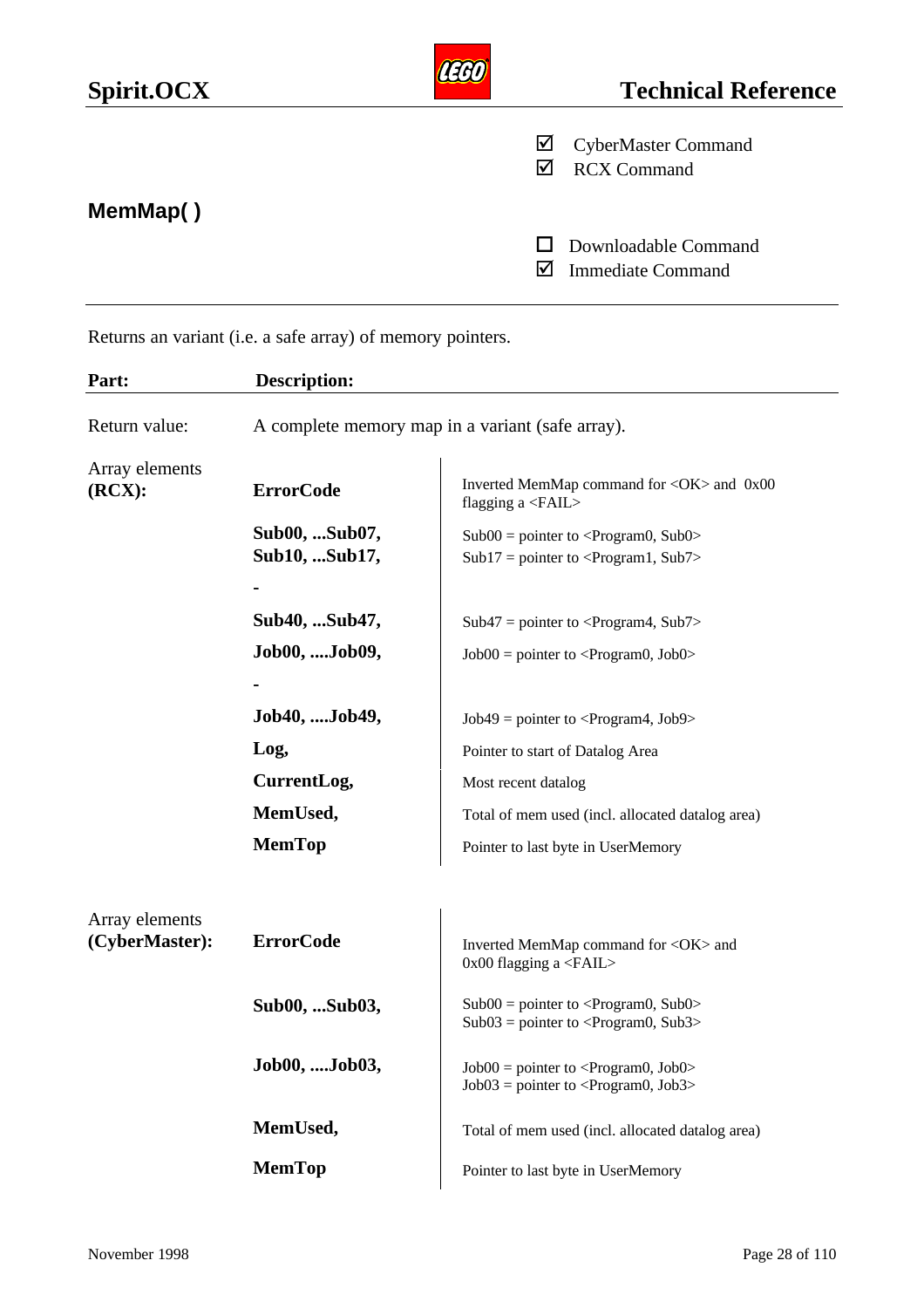

All elements are pointers represented as 16-bit signed integers (due to the OLE/safe array interface.) The size of any element can be calculated as: (Ptr to next element) – (Ptr to this element).

| <b>ErrorCode</b> | Is a 16-bit flag showing OK or FAIL. Inverted MemMap command means an<br>OK MemMap returned. A "0x00" flags an error.          |
|------------------|--------------------------------------------------------------------------------------------------------------------------------|
| <b>SubXY</b>     | Points at the start address of subroutine Y in program X.                                                                      |
| JobXY            | Points at the start address of task Y in program X.                                                                            |
| Log              | The element points at the start of the datalog area.                                                                           |
| CurrentLog       | The element points to the last element currently logged.                                                                       |
| <b>MemUsed</b>   | This element points to the last allocated byte in the user ram. Hence, it also<br>points to the last byte in the datalog area. |
| <b>MemTop</b>    | Points to the last available byte in user ram. I.e. MemTop and User Memory<br>Size are identical.                              |

```
Private Sub Command1_Click()
 Dim Stat As variant
 Dim I As Integer
 Dim MemValue As Integer
 Stat = PBrickCtrl.MemMap
 MemValue = Stat(LBound(Stat))
 Label1.Caption = Str(MemValue)
 List1.Clear
 For I = LBound(Stat) + 1 ToUBound(Stat)
                                          Show status
   MemValue = Stat(I)List1.AddItem Str(MemValue)
 Next I
End Sub
```
**Example** MemMapListbox List of "pointers" elements" StatusLabel - Shows result of operation (error code).

Data returned in a safe array

First element = ErrorCode Clean up the listbox.

Iterate over the elements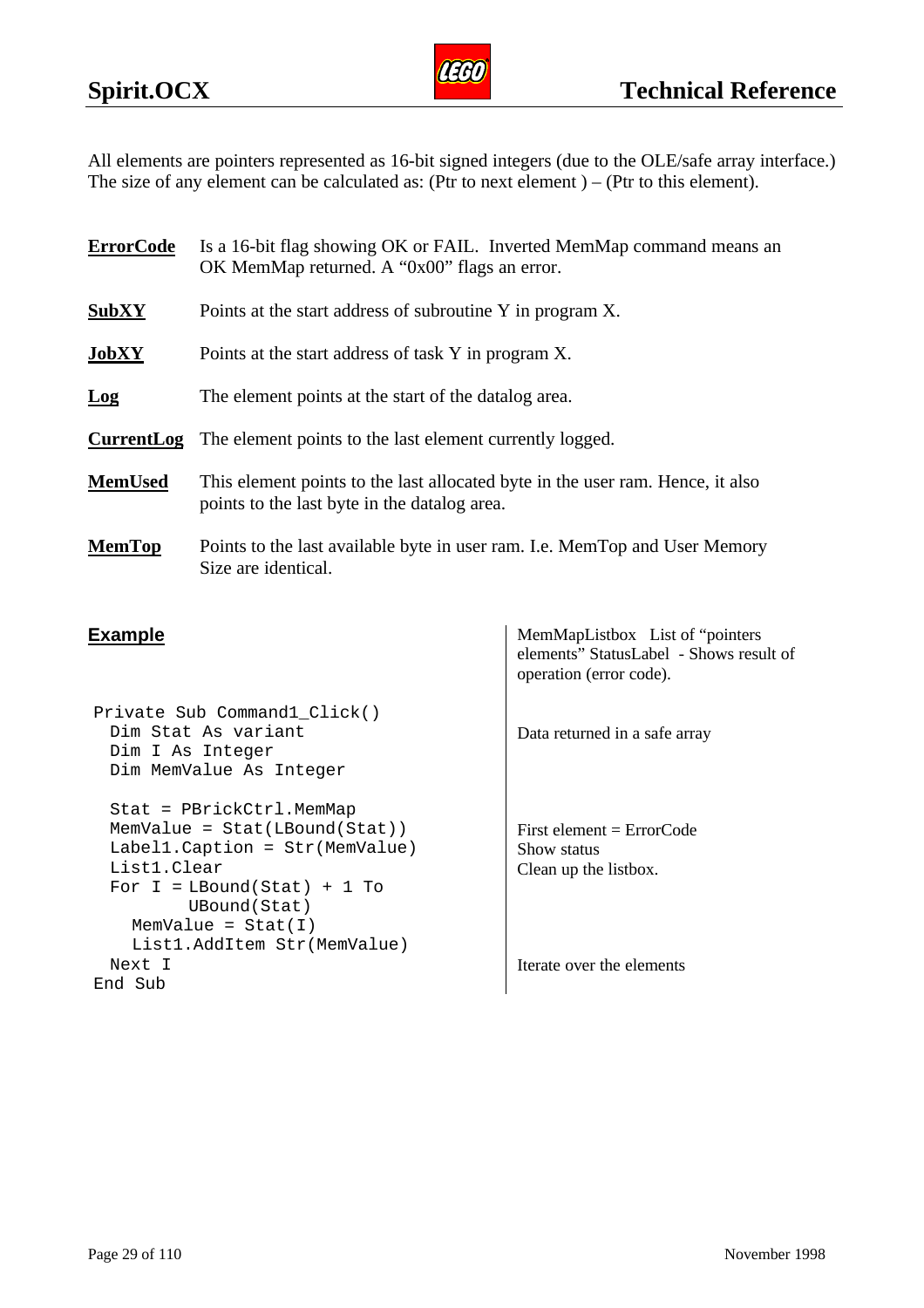| Spirit.OCX                   |   | <b>Technical Reference</b>                       |
|------------------------------|---|--------------------------------------------------|
|                              | ⊻ | <b>CyberMaster Command</b><br><b>RCX Command</b> |
| <b>PBPowerDownTime(Time)</b> |   |                                                  |
|                              |   | Downloadable Command<br><b>Immediate Command</b> |

Sets the PBrick's Auto PowerdownTime. (The PBrick's default Powerdown time is 15 minutes).

| Part:         | <b>Description:</b>                                                                                                                                                                                                               |
|---------------|-----------------------------------------------------------------------------------------------------------------------------------------------------------------------------------------------------------------------------------|
| Time:         | $0 - 255$ .<br>The Powerdown Time is set in minutes $[1 \text{ to } 255]$ .<br>If Time is set to " $0$ " (zero) it means auto powerdown<br>is disabled (i.e. the PBrick is on forever).<br>See ParameterTable for ranges, page 9. |
| Return value: | If the function succeeds, the return value is TRUE.<br>If the function fails, the return value is FALSE.                                                                                                                          |

## **Example:**

PBrickCtrl.PowerDownTime 120 | The PBrick's auto powerdown time is set to 2 hours.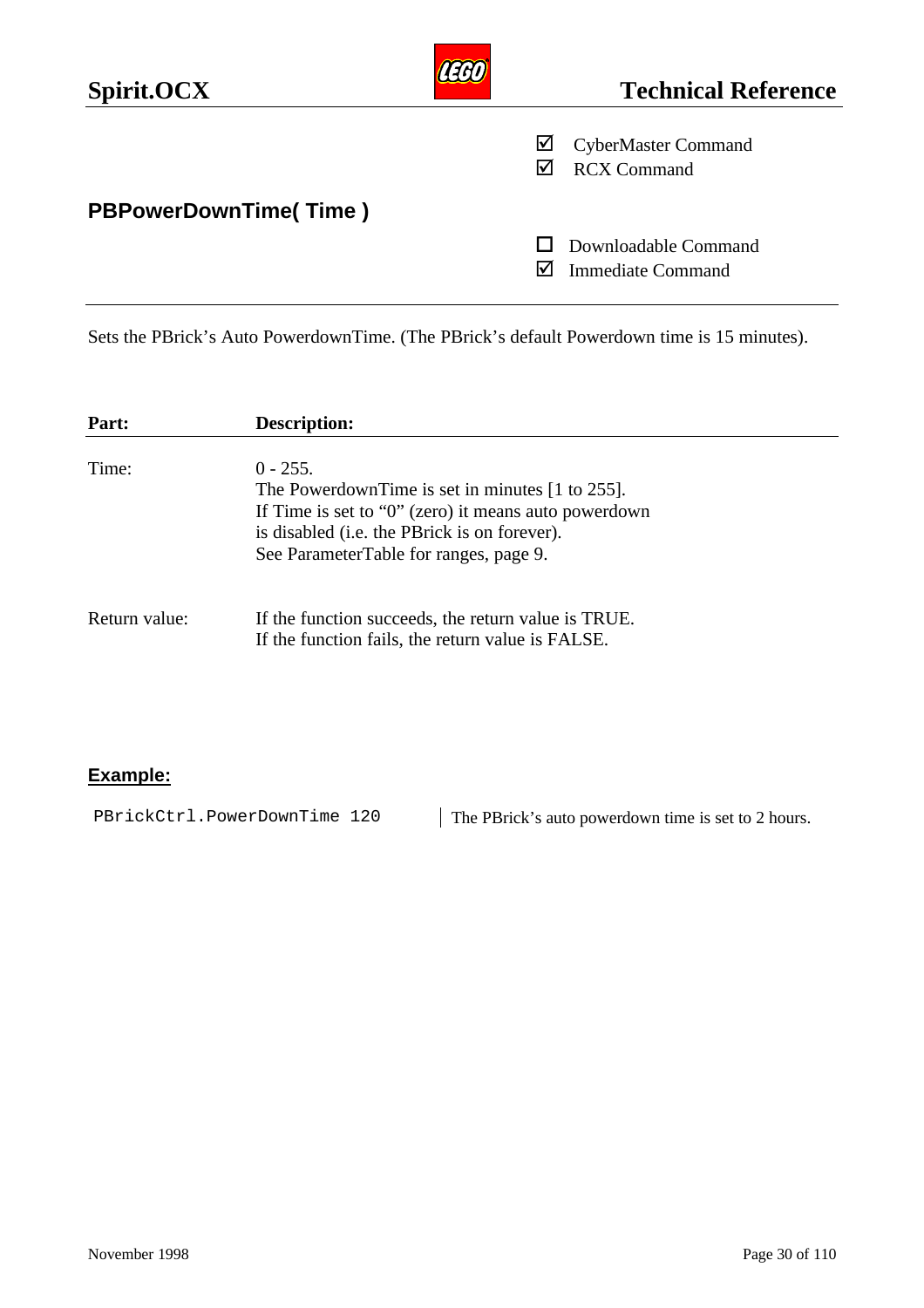| Spirit.OCX         |     | <b>Technical Reference</b>                       |
|--------------------|-----|--------------------------------------------------|
|                    | ☑   | <b>CyberMaster Command</b><br><b>RCX Command</b> |
| <b>PBBattery()</b> |     |                                                  |
|                    | I√l | Downloadable Command<br><b>Immediate Command</b> |

PBrick Battery check. The function returns the voltage of the PBrick battery. The value is an average sampled over the last 30 seconds. I.e. a start-up of a motor will not affect the value.

| Part:         | <b>Description:</b>                                                                                                                                                                                                                                                                                                                                                              |
|---------------|----------------------------------------------------------------------------------------------------------------------------------------------------------------------------------------------------------------------------------------------------------------------------------------------------------------------------------------------------------------------------------|
| Return value: | Voltage returned in a signed integer (short). If the function succeeds, the<br>return value is the battery voltage in $mV$ . Otherwise a zero $(0)$ is returned. If<br>the PBrick is not accessible (e.g. Turned off) an error will be issued. The<br>user application should have an error handler, e.g. Visual Basic On Error<br>Goto <lblmyerrorhandler>.</lblmyerrorhandler> |

## **Example:**

Label1. Caption = PBrickCtrl.PBBattery()  $\Big|$  Sets label "Labell" to the voltage level of

the PBrick's batteries [millivolts].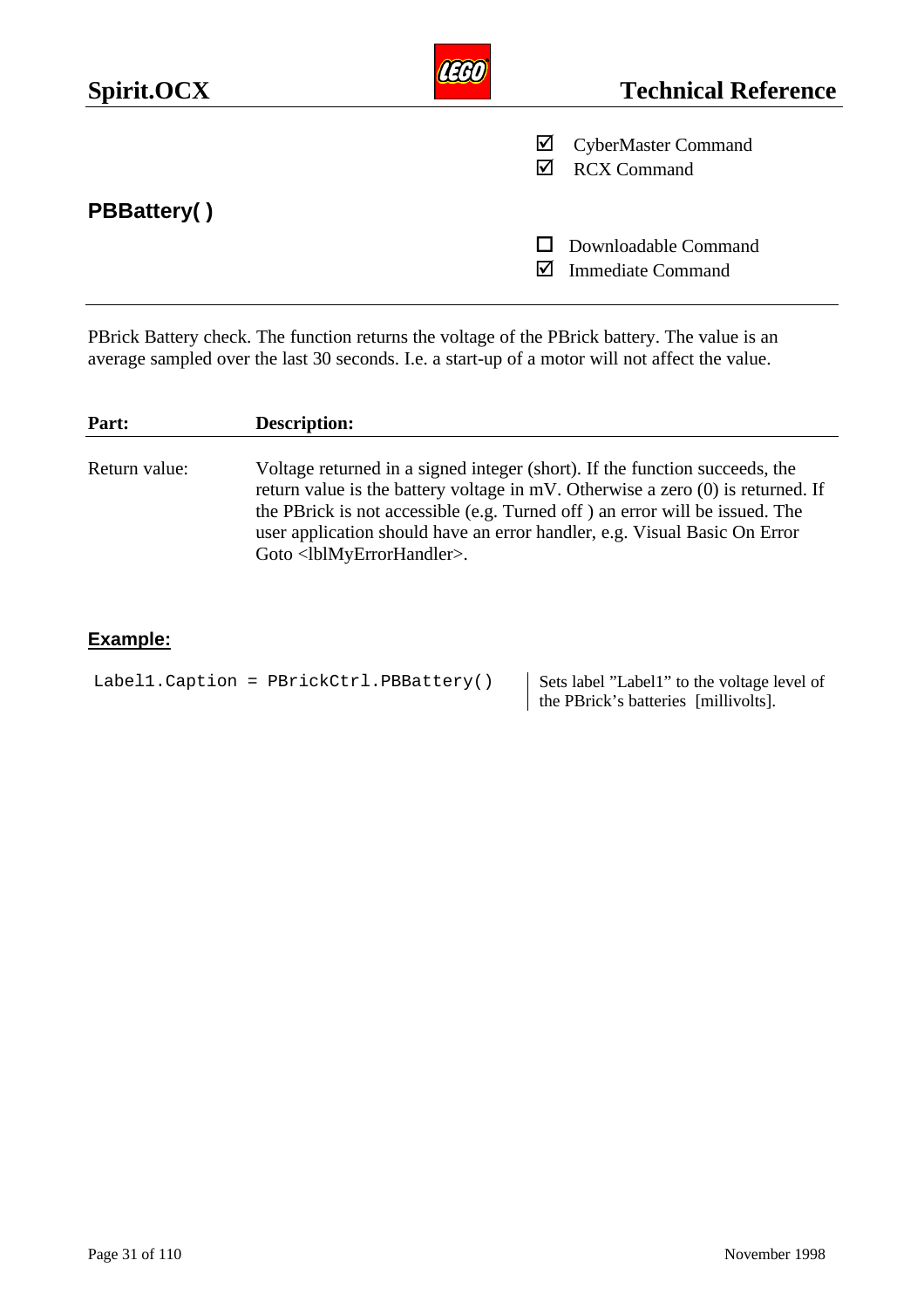| Spirit.OCX            |   | <b>Technical Reference</b>                       |
|-----------------------|---|--------------------------------------------------|
|                       | ☑ | <b>CyberMaster Command</b><br><b>RCX Command</b> |
| <b>PBAliveOrNot()</b> |   |                                                  |
|                       |   | Downloadable Command<br><b>Immediate Command</b> |

Use this command as a quick way to determine whether the PBrick is able to answer or not (The whole set-up, SW, Cable, transceiver tower, and PBrick is tested).

| Part:         | <b>Description:</b>                                                                                                                                                                                |
|---------------|----------------------------------------------------------------------------------------------------------------------------------------------------------------------------------------------------|
| Return value: | Boolean. If the PB rick is alive and within range, the return value is set to<br>TRUE.<br>If no answer is received from the PBrick within the timeout period, the return<br>value is set to FALSE. |

## **Example:**

```
If PBrickCtrl.PBAliveOrNot Then
 Label1.Caption = "OK communication"
Else
 Label1.Caption = "Unable to communicate with the PBrick"
EndIf
```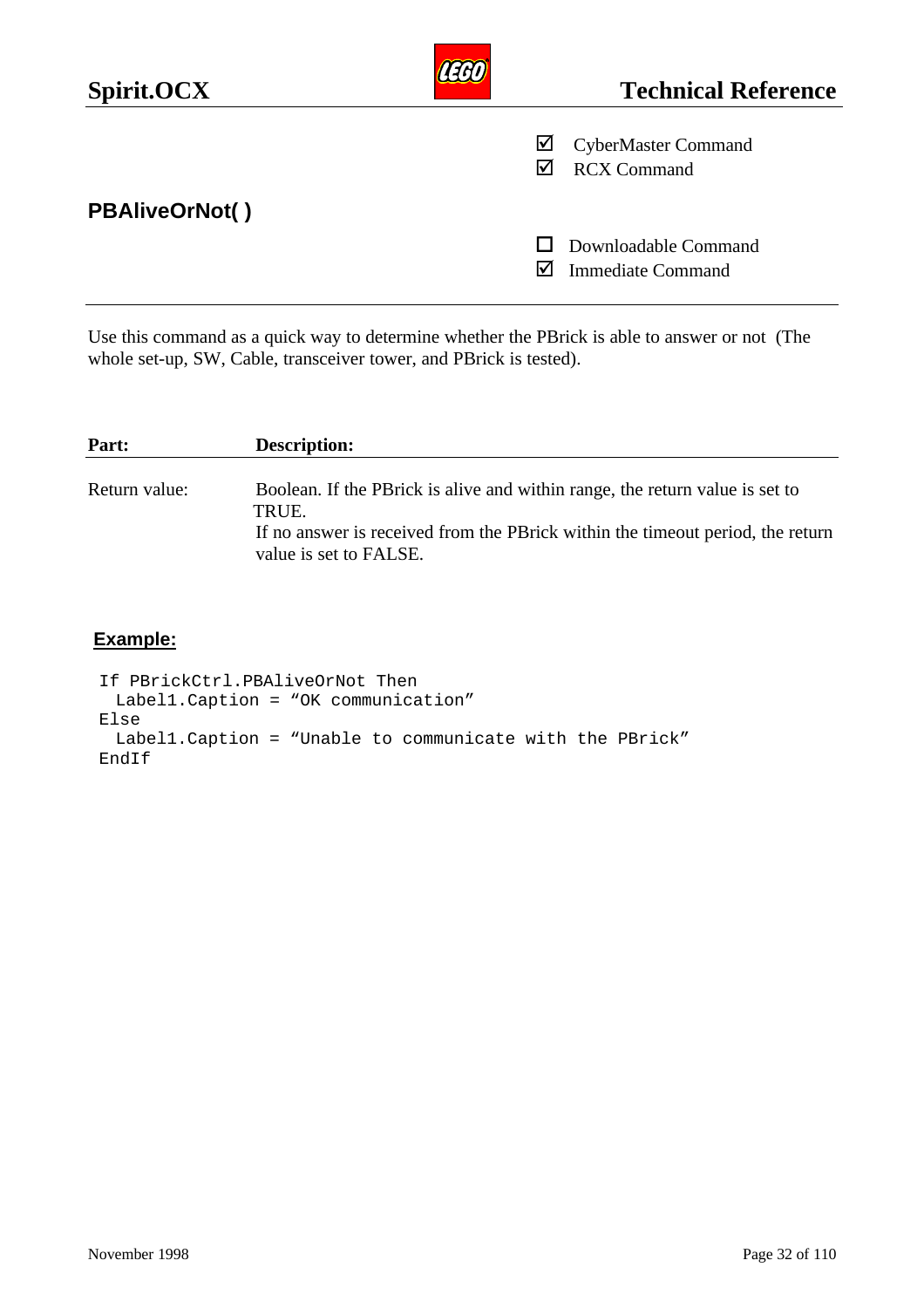| Spirit.OCX         |         | <b>Technical Reference</b>                       |
|--------------------|---------|--------------------------------------------------|
|                    | ☑       | <b>CyberMaster Command</b><br><b>RCX Command</b> |
| <b>PBTurnOff()</b> | ⋈<br>IМ | Downloadable Command<br><b>Immediate Command</b> |
|                    |         |                                                  |

The PBrick stops all running jobs, and turns itself off.

| Part:         | <b>Description:</b>                                                                                      |
|---------------|----------------------------------------------------------------------------------------------------------|
| Return value: | If the function succeeds, the return value is TRUE.<br>If the function fails, the return value is FALSE. |

## **Example:**

If PBrickCtrl.PBTurnOff Then Label1.Caption = "PBrick Turned OFF" Else Label1.Caption = "PBrick Status UnKnown" EndIf

If the PBrick is turned off correctly the returned value is TRUE.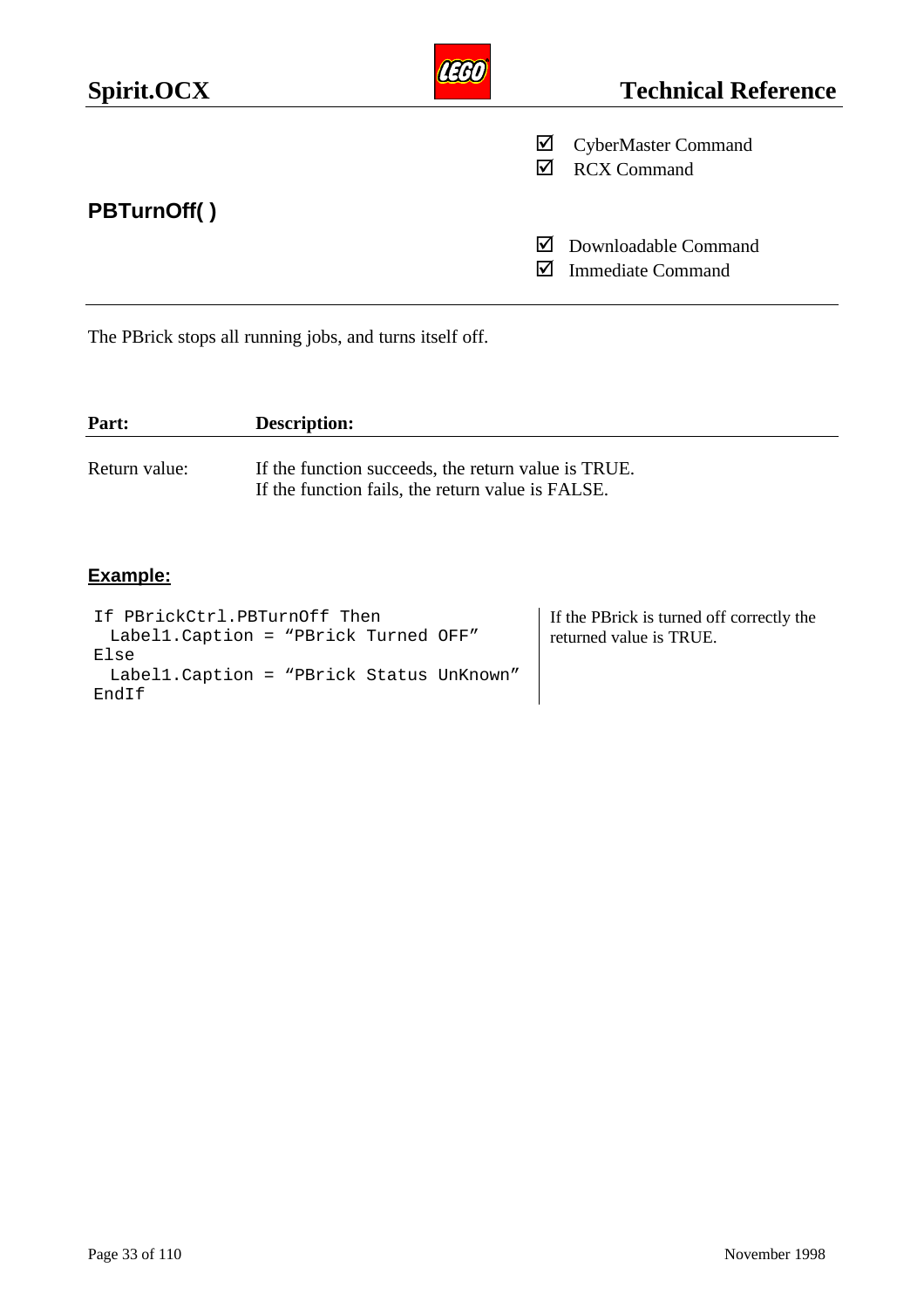| Spirit.OCX               |   | <b>Technical Reference</b>                       |
|--------------------------|---|--------------------------------------------------|
|                          |   | <b>CyberMaster Command</b><br><b>RCX Command</b> |
| <b>PBTxPower(Number)</b> |   |                                                  |
|                          | M | Downloadable Command<br><b>Immediate Command</b> |

Set the IR transmitter power of the RCX PBrick. If more than one RCX is used in the same room, the TxPower should be set to Low, to prevent the RCXs from interfering with each other. (The transmitter power of the transceiver tower has to be set manually with the switch on the front of the tower).

| Part:         | <b>Description:</b>                                                                                      |
|---------------|----------------------------------------------------------------------------------------------------------|
| Number:       | Short range mode<br>0:<br>Long range mode.<br>1:                                                         |
| Return value: | If the function succeeds, the return value is TRUE.<br>If the function fails, the return value is FALSE. |

### **Example:**

| If (PBrickCtrl.PBTxPower 1) Then                | The PBrick is forced into LONG |
|-------------------------------------------------|--------------------------------|
|                                                 | range tx.                      |
| Labell. Caption = "PBrick setup for LONG range" |                                |
| Else                                            |                                |
| Labell. Caption = "PBrick Status UnKnown"       |                                |
| EndIf                                           |                                |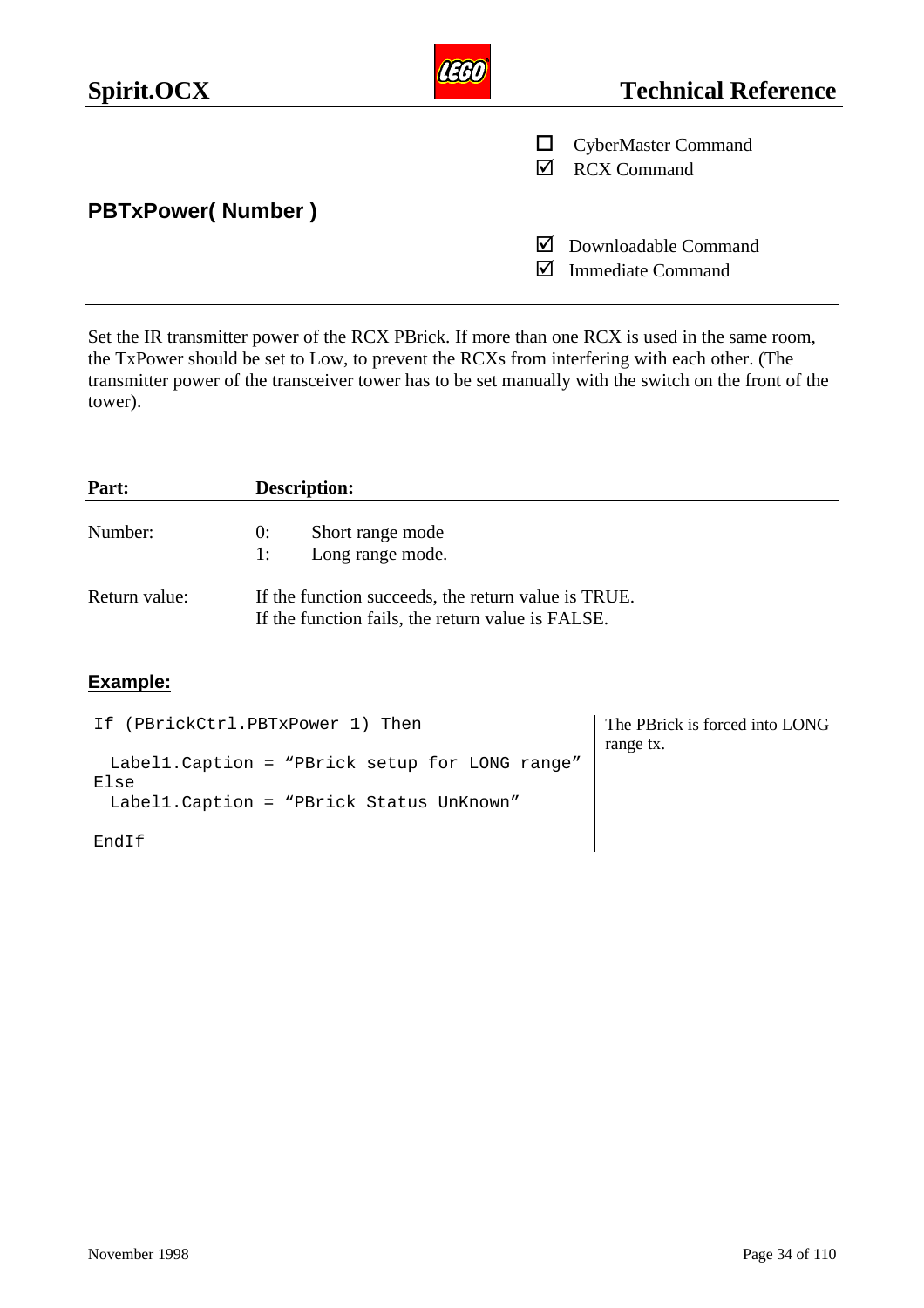| Spirit.OCX               |   | <b>Technical Reference</b>                       |
|--------------------------|---|--------------------------------------------------|
|                          | ⊻ | <b>CyberMaster Command</b><br><b>RCX Command</b> |
| TowerAndCableConnected() |   |                                                  |
|                          |   | Downloadable Command<br><b>Immediate Command</b> |

Used to detect a correctly connected cable and transceiver tower. The command uses the "Request To Send" (RTS) and the "Clear To Send" (CTS) signal to check for the hardware connection.

The command toggles the RTS line and the signal is shortcircuited to the CTS line by a jumper in the transceiver tower. The function detects the transition of the CTS line, so a cabling failure should not give a wrong signal (except a shortcircuited RTS/CTS).

| Part:         | <b>Description:</b>                                                                                  |
|---------------|------------------------------------------------------------------------------------------------------|
| Return value: | If the cabling is OK, the return value is TRUE.<br>If the function fails, the return value is FALSE. |
|               |                                                                                                      |

#### **Example:**

```
If PBrickCtrl.TowerAndCableConnected Then
 Label1.Caption = "Hardware cabling OK"
Else
 Label1.Caption = "Hardware FAIL! Please control the cabling."
End If
```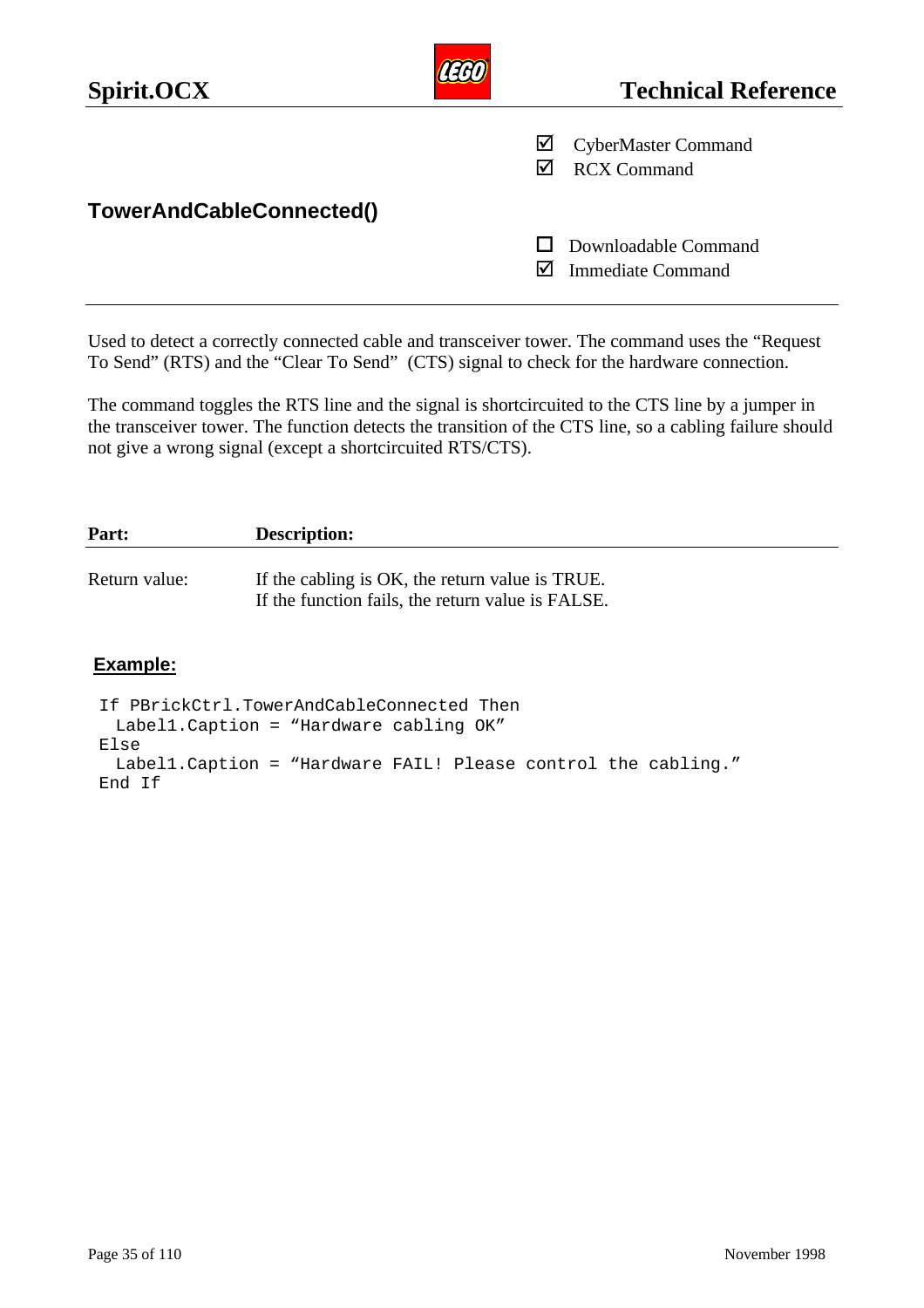| Spirit.OCX   |   | <b>Technical Reference</b>                       |
|--------------|---|--------------------------------------------------|
|              | ☑ | $\Box$ CyberMaster Command<br><b>RCX Command</b> |
| TowerAlive() |   |                                                  |
|              |   | Downloadable Command<br><b>Immediate Command</b> |

Used to check the status of the transceiver tower. Is the hardware and battery OK? Due to the fact that the infrared Receiver can "see" the transmitted signal, the input buffer of the serial channel will contain a copy of the transmitted bytes. This optical feedback can be used as an alive check of the Tower. The test is also a simple check of the battery in the TxTower.

This command always first checks the total transmission by sending an implicit PBAliveOrNot. If the PBAliveOrNot command returns FALSE, a special transmission string is sent to the transceiver tower. The crosstalk in the transceiver tower is used for this test. If this test fails the string is only sent twice, not with the RetransmitRetries setting.

**IMPORTANT:** Should always be used after a TowerAndCableConnected command. A shortcircuited cable and/or crosstalk in the hardware could affect the result (i.e. give a TRUE without any tower connect).

| Part:         | <b>Description:</b>                                                   |
|---------------|-----------------------------------------------------------------------|
| Return value: | If Tower is alive (i.e. battery and hardware OK), the return value is |
|               | TRUE.                                                                 |
|               | If the function fails, the return value is FALSE.                     |

#### **Example:**

If PBrickCtrl.TowerAlive Then Label1.Caption = "Tower hardware and battery OK" Else Label1.Caption = "Tower H/W-FAIL or Tower battery should be changed!" End If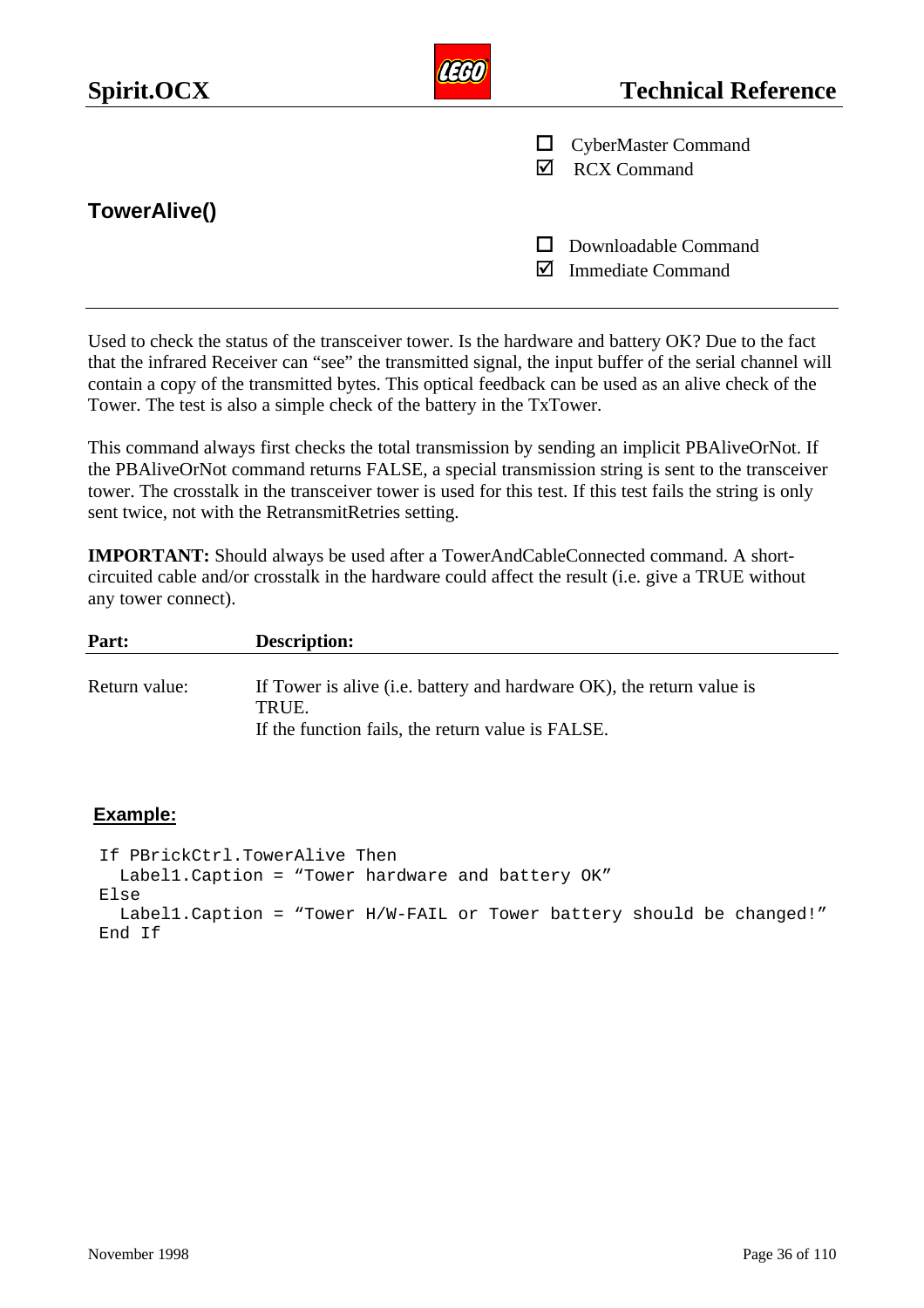| Spirit.OCX                     | <b>Technical Reference</b>                            |
|--------------------------------|-------------------------------------------------------|
|                                | ⊻<br><b>CyberMaster Command</b><br><b>RCX Command</b> |
| SetEvent(Source, Number, Time) |                                                       |
|                                | Downloadable Command<br><b>Immediate Command</b>      |

Sets and enables the autopolling feature. When enabled the OLE control automatically polls Variable 0 (zero) of the PBrick with the time interval set by the value of **Time**. If a change of Variable 0 (zero) is detected, the ActiveX control automatically sends an OLE event to the application.

Hence, the impact on the user application is minimal.

All internals in the PBrick can be scanned. The downloaded program should include a small routine which sends or refreshes the required data into Variable 0.

| Part:         | <b>Description:</b>                                                                                          |
|---------------|--------------------------------------------------------------------------------------------------------------|
|               |                                                                                                              |
| Source,       | Source and Number addresses what to autopoll for.                                                            |
| Number:       | See ParameterTable for ranges, page 9.                                                                       |
|               | (Currently only implemented for Variable 0)                                                                  |
| Time:         | Sets the time interval for the autopoll (in ms.).                                                            |
| Return value: | If the function succeeds (i.e. the set-up of the event in the ActiveX control),<br>the return value is TRUE. |
|               | If the function fails, the return value is FALSE.                                                            |

#### **Example:**

```
PBrickCtrl.SetEvent( Var, 0, 300) Set up autopolling on variable 0, with a time
```
interval of 300ms.

If any changes in variable occur, the OLE event VariableChange will be sent to the application, reflecting the new value for Variable 0. (See page 96)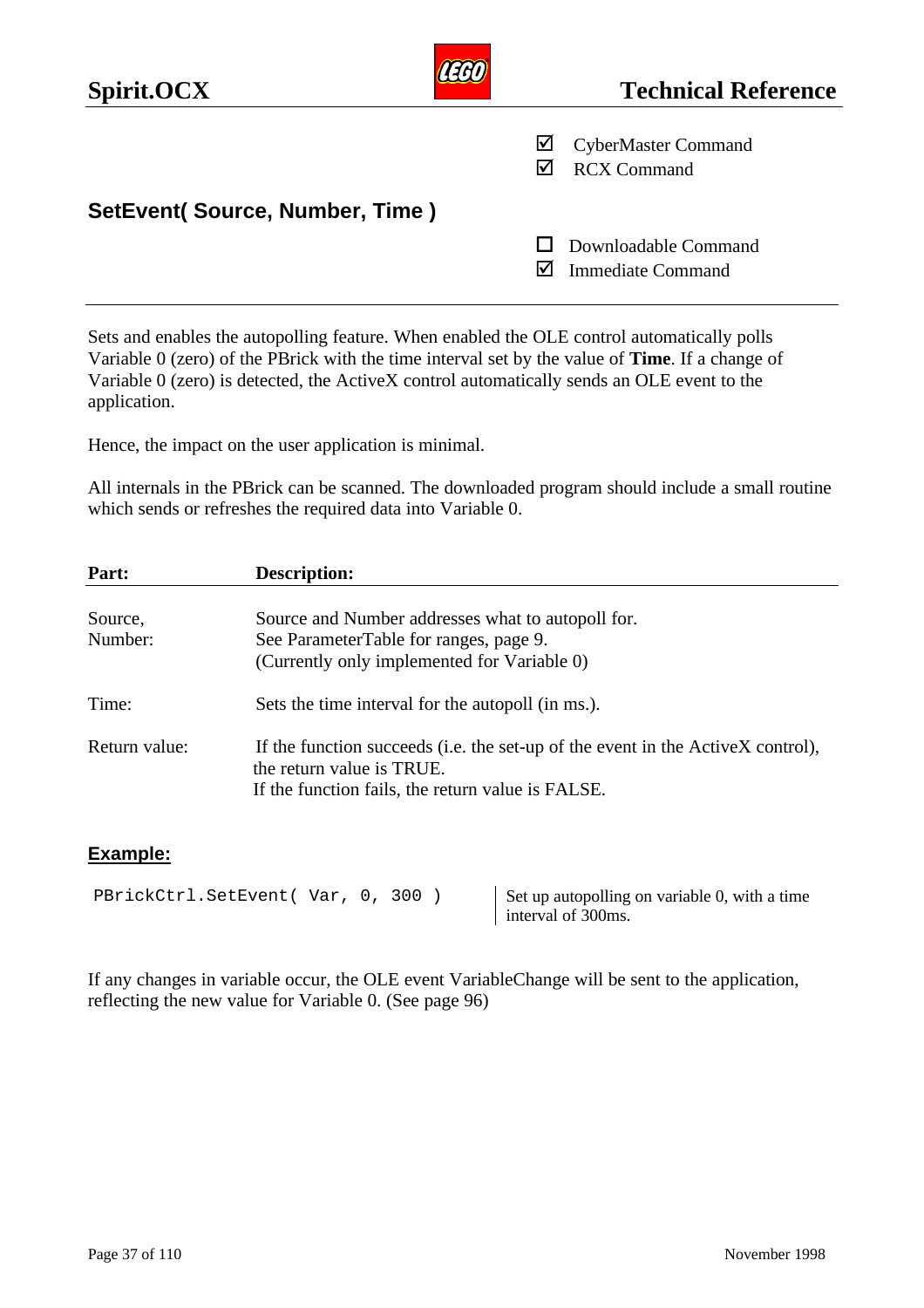| Spirit.OCX                        |   | <b>Technical Reference</b>                       |
|-----------------------------------|---|--------------------------------------------------|
|                                   | ⊻ | <b>CyberMaster Command</b><br><b>RCX Command</b> |
| <b>ClearEvent(Source, Number)</b> |   |                                                  |
|                                   |   | Downloadable Command<br><b>Immediate Command</b> |

Clears an event set up by SetEvent (see page 37).

| Part:              | <b>Description:</b>                                                                                                                                 |
|--------------------|-----------------------------------------------------------------------------------------------------------------------------------------------------|
| Source,<br>Number: | Source and Number point out what to disable autopoll for.<br>See ParameterTable for ranges, page 9.<br>(Currently only implemented for Variable 0). |
| Return value:      | If the function succeeds, the return value is TRUE.<br>If the function fails, the return value is FALSE.                                            |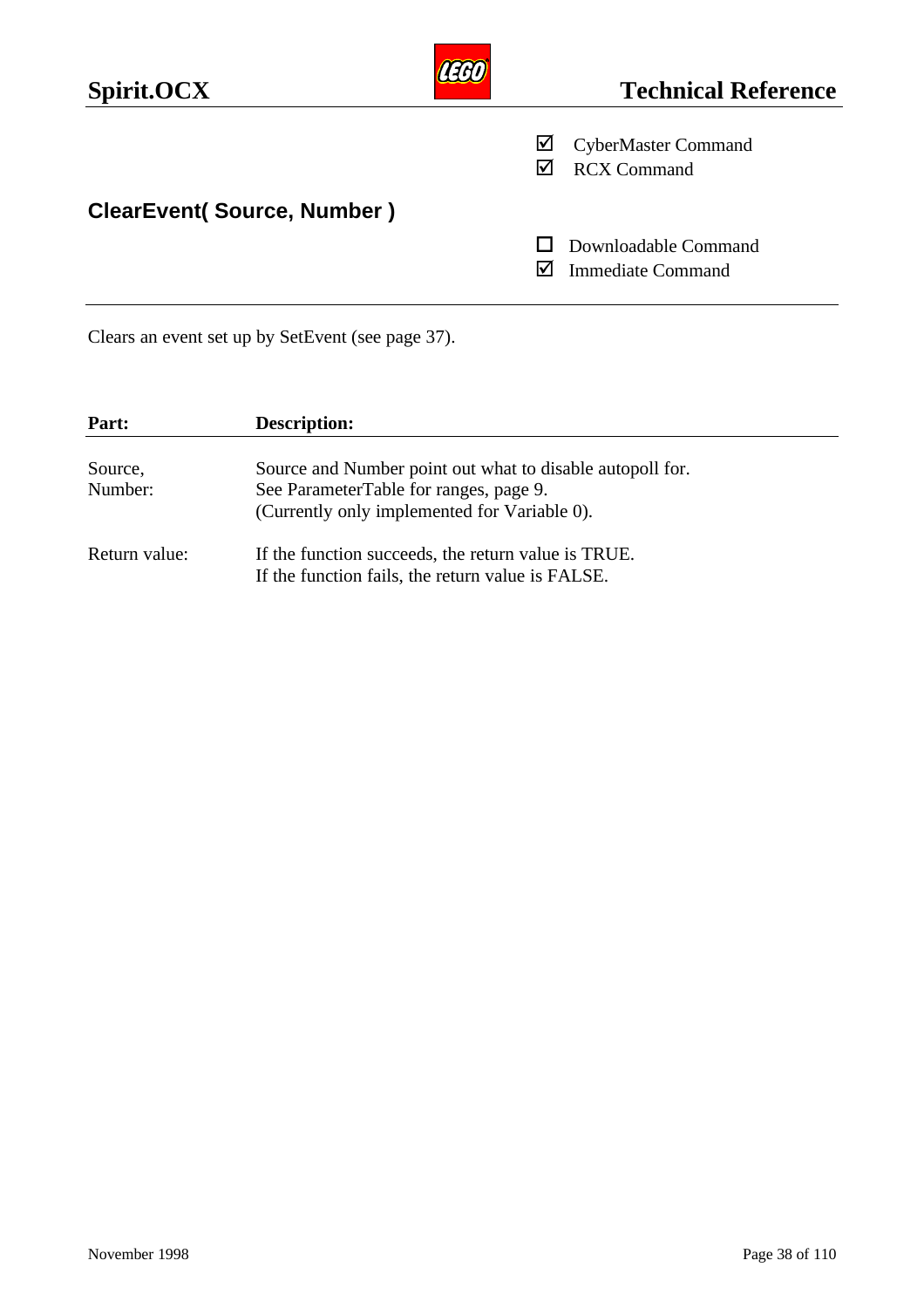| Spirit.OCX                 |   | <b>Technical Reference</b>                       |
|----------------------------|---|--------------------------------------------------|
|                            | ⊻ | <b>CyberMaster Command</b><br><b>RCX Command</b> |
| <b>BeginOfTask(Number)</b> |   |                                                  |
|                            |   | Downloadable Command<br><b>Immediate Command</b> |

Initialises a task download sequence. All commands following this, and until the EndOfTask or EndOfTaskNoDownload commands will be buffered in the ActiveX control. The actual compilation and download of the code to the PBrick will start when the EndOfTask or EndOfTaskNoDownload command is received.

When the download is finished, the ActiveX control will send the 'DownloadDone' event with information about the result of the download. See page 97 for more information about the DownloadDone event.

| Part:         | <b>Description:</b>                                                                                                                |
|---------------|------------------------------------------------------------------------------------------------------------------------------------|
| Return value: | If start-up of buffering commands is started OK, the return value is<br>TRUE.<br>If the function fails, the return value is FALSE. |

**Example** This example downloads a program to task 1:

| PBrickCtrl.BeginOfTask 1 | Initialises download to task 1     |
|--------------------------|------------------------------------|
| PBrickCtrl.On "01"       | Starts motor 0&1                   |
| PBrickCtrl.Wait 100      | Stops program execution for 1 sec. |
| PBrickCtrl.Off "01"      | Stops motor $0&1$                  |
| PBrickCtrl.EndOfTask     | Ends the download sequence.        |
|                          |                                    |

When the EndOfTask command is reached, the program buffered in the ActiveX control is compiled, syntax checked and transferred to the PBrick via the transceiver tower.

Estimated download time and compiled size of the task will be sent in the DownloadStatus event, see page 98.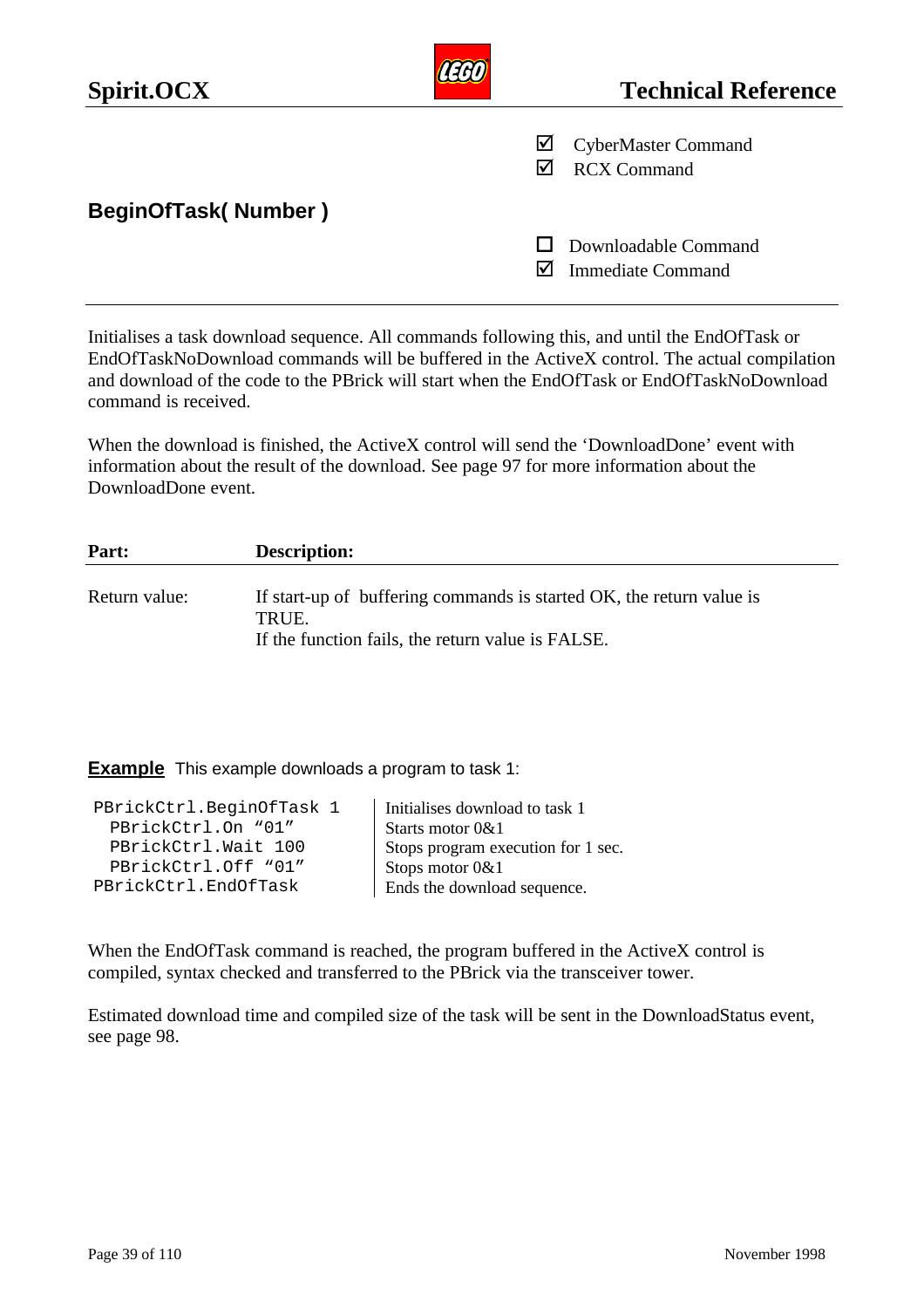| Spirit.OCX  |        | <b>Technical Reference</b>                       |
|-------------|--------|--------------------------------------------------|
|             | ⊻<br>☑ | <b>CyberMaster Command</b><br><b>RCX Command</b> |
| EndOfTask() |        | Downloadable Command<br><b>Immediate Command</b> |

Part of BeginOfTask…EndOfTask sequence.

For further details see **BeginOfTask**.

| Part:                            | <b>Description:</b>                                                                                                                                                                                     |  |
|----------------------------------|---------------------------------------------------------------------------------------------------------------------------------------------------------------------------------------------------------|--|
| Return value:                    | Short type. If the startup of this command, i.e. the compiler and download<br>started OK, the return value $= 1$ . Any error in the compile- and download<br>thread will result in a return value of 0. |  |
| <b>Further info returned in.</b> |                                                                                                                                                                                                         |  |

#### **Further info returned in:**

| DownloadStatus: | The user will receive info about the task size (compiled), estimated |
|-----------------|----------------------------------------------------------------------|
|                 | download time and task number in this event.                         |

DownloadDone: When the download is finished the user will get this event. A non zerovalue (i.e. 1) indicates that an error occurred. A value of zero (0) indicates that the transfer of the task was OK. If a 1 is received further information is given in the AsyncronBrickError event. To synchronise these two events in a single threaded application (e.g. Visual Basic) some user synchronisation should be implemented: See Appendix A on page 102 for further details.

AsyncronBrickError: This event sends an ErrorNumber and an ErrorDescription

### **Example 1:**

| PBrickCtrl.BeginOfTask 1          | Initialises download to task 1 |
|-----------------------------------|--------------------------------|
| $\ddot{\phantom{a}}$<br>EndOfTask | Ends the download sequence.    |

### **Example 2:**

| PBrickCtrl.BeginOfTAsk 4 | Initialises download to task 4 |
|--------------------------|--------------------------------|
| PBrickCtrl.On "01"       |                                |
| PBrickCtrl.SetFwd "2"    | Ends the download sequence.    |
| EndOfTask                |                                |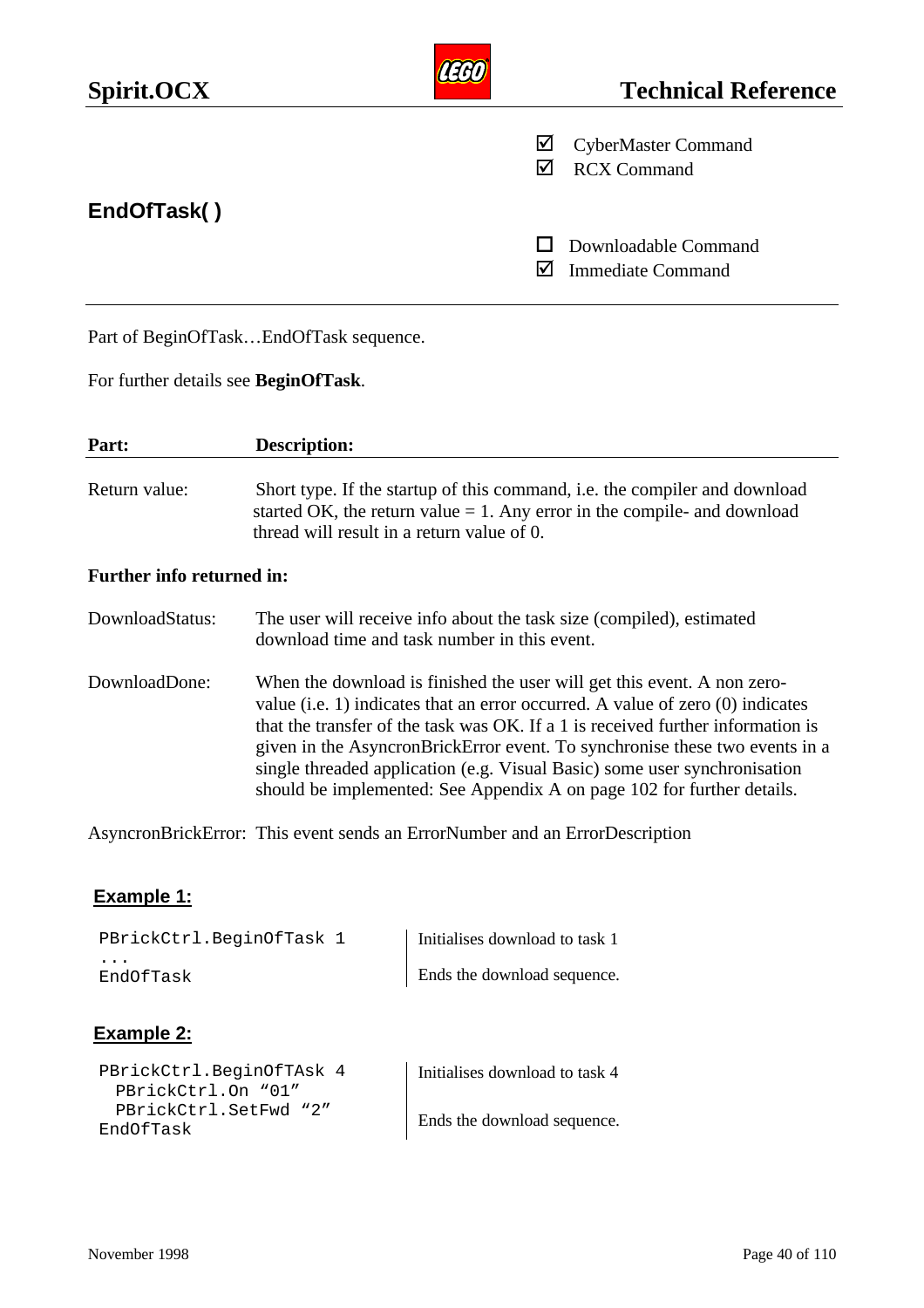| Spirit.OCX            |   | <b>Technical Reference</b>                       |
|-----------------------|---|--------------------------------------------------|
|                       | ⊻ | <b>CyberMaster Command</b><br><b>RCX Command</b> |
| EndOfTaskNoDownload() |   |                                                  |
|                       |   | Downloadable Command<br><b>Immediate Command</b> |

This command is used to gain info about the compiled and downloadable task in advance of the real download.

If the amount of free RAM in the PBrick is small, the user can check for needed space by using this command and the MemMap command, see page 28 for information about MemMap.

| Part:                                                                                                                     | <b>Description:</b>                                                                                                                                                                       |                                                           |  |  |
|---------------------------------------------------------------------------------------------------------------------------|-------------------------------------------------------------------------------------------------------------------------------------------------------------------------------------------|-----------------------------------------------------------|--|--|
| Return value:                                                                                                             | Short type. If the startup of this command, i.e. the compiler and download<br>started OK, the returned value is 1. Any error in the compile thread will result<br>in a return value of 0. |                                                           |  |  |
| <b>Further information returned in:</b>                                                                                   |                                                                                                                                                                                           |                                                           |  |  |
| DownloadStatus:                                                                                                           | The user will receive info about the task size (compiled), esitmated download<br>time and task number in this event.                                                                      |                                                           |  |  |
| Example:                                                                                                                  |                                                                                                                                                                                           |                                                           |  |  |
| <b>Example 1:</b> (The download function)                                                                                 |                                                                                                                                                                                           |                                                           |  |  |
| PBrickCtrl.BeginOfTask 1                                                                                                  |                                                                                                                                                                                           | Storage for memory info<br>Initialises download to task 1 |  |  |
| PBrickCtrl.EndOfTaskNoDownload<br>Ends the pseudo-download and get the<br>block-size etc. in the DownLoadStatus<br>event. |                                                                                                                                                                                           |                                                           |  |  |
| <b>Example 2:</b> (The download info returned in the DownloadStatus event)                                                |                                                                                                                                                                                           |                                                           |  |  |

| PBrickCtrl_DownloadStatus (ByVal DownloadTimeInMS As Long,                                       |  | ByVal sizeInBytes As Long,<br>ByVal taskNo As Integer)                                |
|--------------------------------------------------------------------------------------------------|--|---------------------------------------------------------------------------------------|
| Label1. Caption = DownloadTimeInMS<br>Label2. Caption = sizeInBytes<br>$Label3.Caption = taskNo$ |  | Expected download time.<br>Size of the compiled task in bytes.<br>Number of the task. |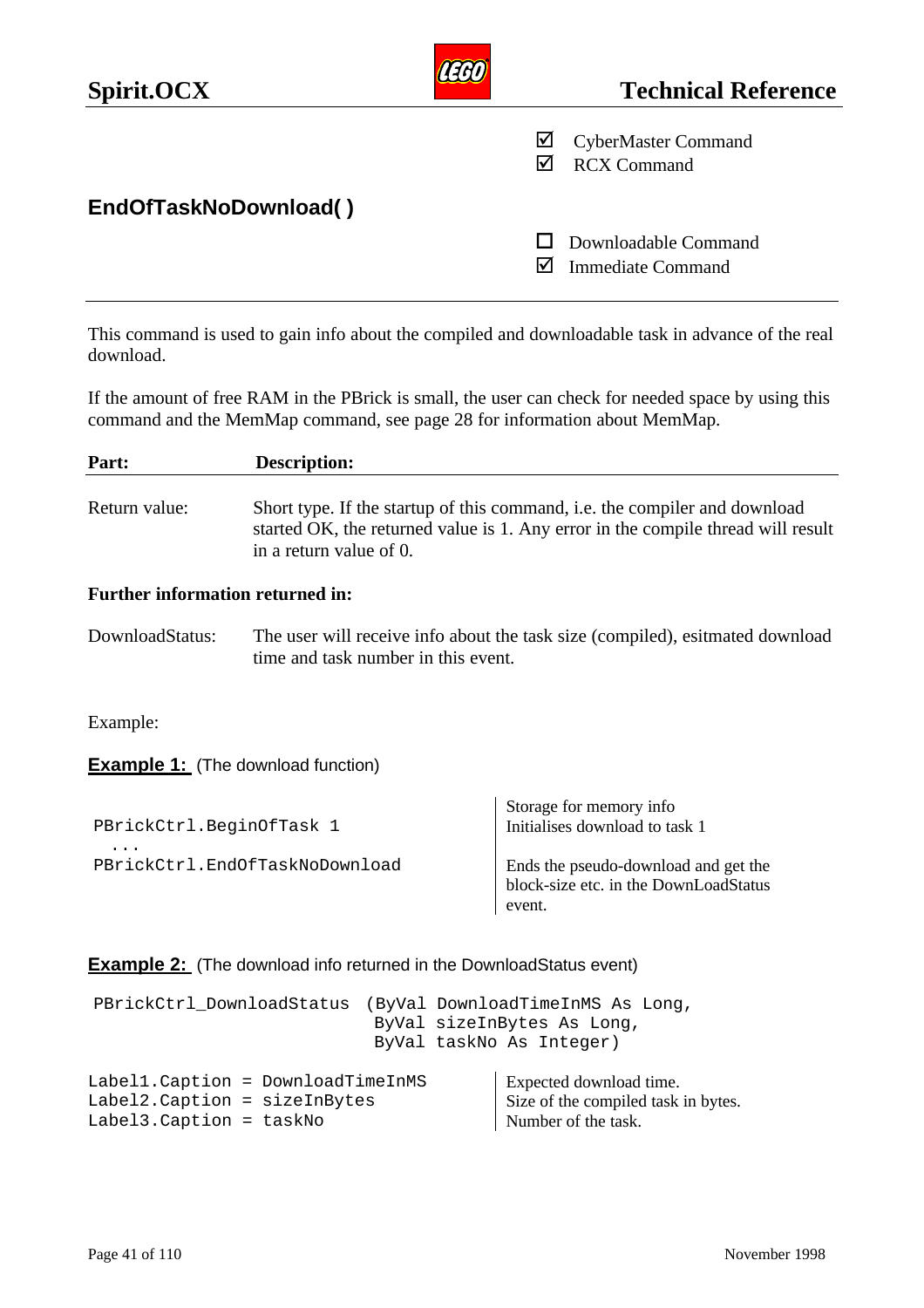| Spirit.OCX                |   | <b>Technical Reference</b>                       |
|---------------------------|---|--------------------------------------------------|
|                           | M | <b>CyberMaster Command</b><br><b>RCX Command</b> |
| <b>BeginOfSub(Number)</b> |   |                                                  |
|                           |   | Downloadable Command<br><b>Immediate Command</b> |

Initialises a subroutine download sequence. All commands following this, and until the EndOfSub or EndOfSubNoDownload command will be buffered in the ActiveX control. The real download to the PBrick is started when the EndOfSub and EndOfSubNoDownload commands is reached.

When the download is finished, the ActiveX control will send the 'DownloadDone' event with information about the result of the download. See page 97 for more information about the DownloadDone event.

| Part:         | <b>Description:</b>                                                                                      |
|---------------|----------------------------------------------------------------------------------------------------------|
| Return value: | If the function succeeds, the return value is TRUE.<br>If the function fails, the return value is FALSE. |

**Example:** This example downloads a program to Subroutine 1.

| PBrickCtrl.BeginOfSub 1<br>PBrickCtrl.Loop 2, 8<br>PBrickCtrl.SumVar 3, 0, 2<br>PBrickCtrl.EndLoop | Initialises download to Subroutine 1.<br>Loops 8 times through the following block.<br>Adds two to Variable 3.<br>Ends the loop. |
|----------------------------------------------------------------------------------------------------|----------------------------------------------------------------------------------------------------------------------------------|
|                                                                                                    |                                                                                                                                  |
| PBrickCtrl.EndOfSub                                                                                | Ends the download sequence.                                                                                                      |

When EndOfSub command is reached, the program buffered in the ActiveX control will be compiled, syntax checked and transferred to the PBrick via the transceiver tower.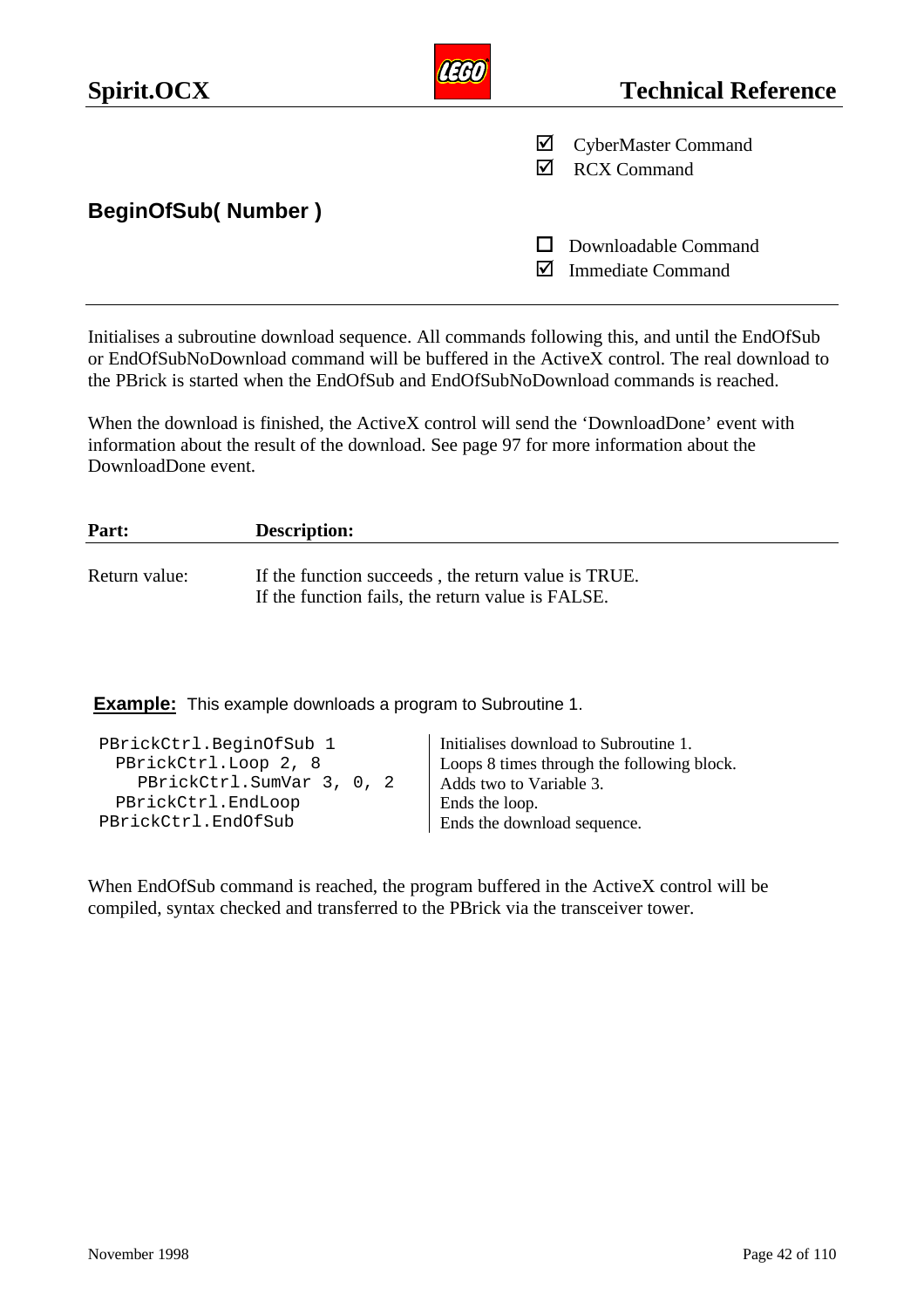| Spirit.OCX                                                              |                                                                                                                                                                                                                                                                                                                                                                                                                                                                                              |        | <b>Technical Reference</b>                       |
|-------------------------------------------------------------------------|----------------------------------------------------------------------------------------------------------------------------------------------------------------------------------------------------------------------------------------------------------------------------------------------------------------------------------------------------------------------------------------------------------------------------------------------------------------------------------------------|--------|--------------------------------------------------|
|                                                                         |                                                                                                                                                                                                                                                                                                                                                                                                                                                                                              | ⊻<br>☑ | <b>CyberMaster Command</b><br><b>RCX Command</b> |
| EndOfSub()                                                              |                                                                                                                                                                                                                                                                                                                                                                                                                                                                                              |        |                                                  |
|                                                                         |                                                                                                                                                                                                                                                                                                                                                                                                                                                                                              | ☑      | Downloadable Command<br><b>Immediate Command</b> |
|                                                                         | Part of BeginOfSubEndOfSub sequence.                                                                                                                                                                                                                                                                                                                                                                                                                                                         |        |                                                  |
|                                                                         | For details see <b>BeginOfSub</b> on page 42.                                                                                                                                                                                                                                                                                                                                                                                                                                                |        |                                                  |
| Part:                                                                   | <b>Description:</b>                                                                                                                                                                                                                                                                                                                                                                                                                                                                          |        |                                                  |
| Return value:                                                           | Short type. If the startup of this command, i.e. the compiler and download<br>started OK, the return value $= 1$ . Any error in the compile- and download<br>thread will result in a return value of 0.                                                                                                                                                                                                                                                                                      |        |                                                  |
| Further info returned in:                                               |                                                                                                                                                                                                                                                                                                                                                                                                                                                                                              |        |                                                  |
| DownloadStatus:                                                         | The user will receive info about the subroutine size (compiled), estimated<br>download time and task number in this event.                                                                                                                                                                                                                                                                                                                                                                   |        |                                                  |
| DownloadDone:                                                           | When the download is finished the user will get this event. A non-zero<br>value (i.e. 1) indicates that an error occurred. A value of zero (0) indicates<br>that the transfer of the task was OK. If a value of 1 is received further<br>information is given in the AsyncronBrickError event. To synchronise these<br>two events in a singlethreaded application (e.g. Visual Basic) some user<br>synchronisation should be implemented. See Appendix A on page 102 for<br>further details. |        |                                                  |
|                                                                         | AsyncronBrickError: This event sends an ErrorNumber and an ErrorDescription                                                                                                                                                                                                                                                                                                                                                                                                                  |        |                                                  |
| <b>Example 1:</b>                                                       |                                                                                                                                                                                                                                                                                                                                                                                                                                                                                              |        |                                                  |
| PBrickCtrl.BeginOfSub 1                                                 |                                                                                                                                                                                                                                                                                                                                                                                                                                                                                              |        | Initialises download to subroutine 1             |
| PBrickCtrl.EndOfSub                                                     |                                                                                                                                                                                                                                                                                                                                                                                                                                                                                              |        | Ends the download sequence.                      |
| <b>Example 2:</b>                                                       |                                                                                                                                                                                                                                                                                                                                                                                                                                                                                              |        |                                                  |
| PBrickCtrl.BeginOfSub 1<br>PBrickCtrl.On "1"<br>PBrickCtrl.AlterDir "2" |                                                                                                                                                                                                                                                                                                                                                                                                                                                                                              |        | Initialises download to subroutine 1             |

Ends the download sequence.

PBrickCtrl.PlaySystemSound 2

PBrickCtrl.EndOfSub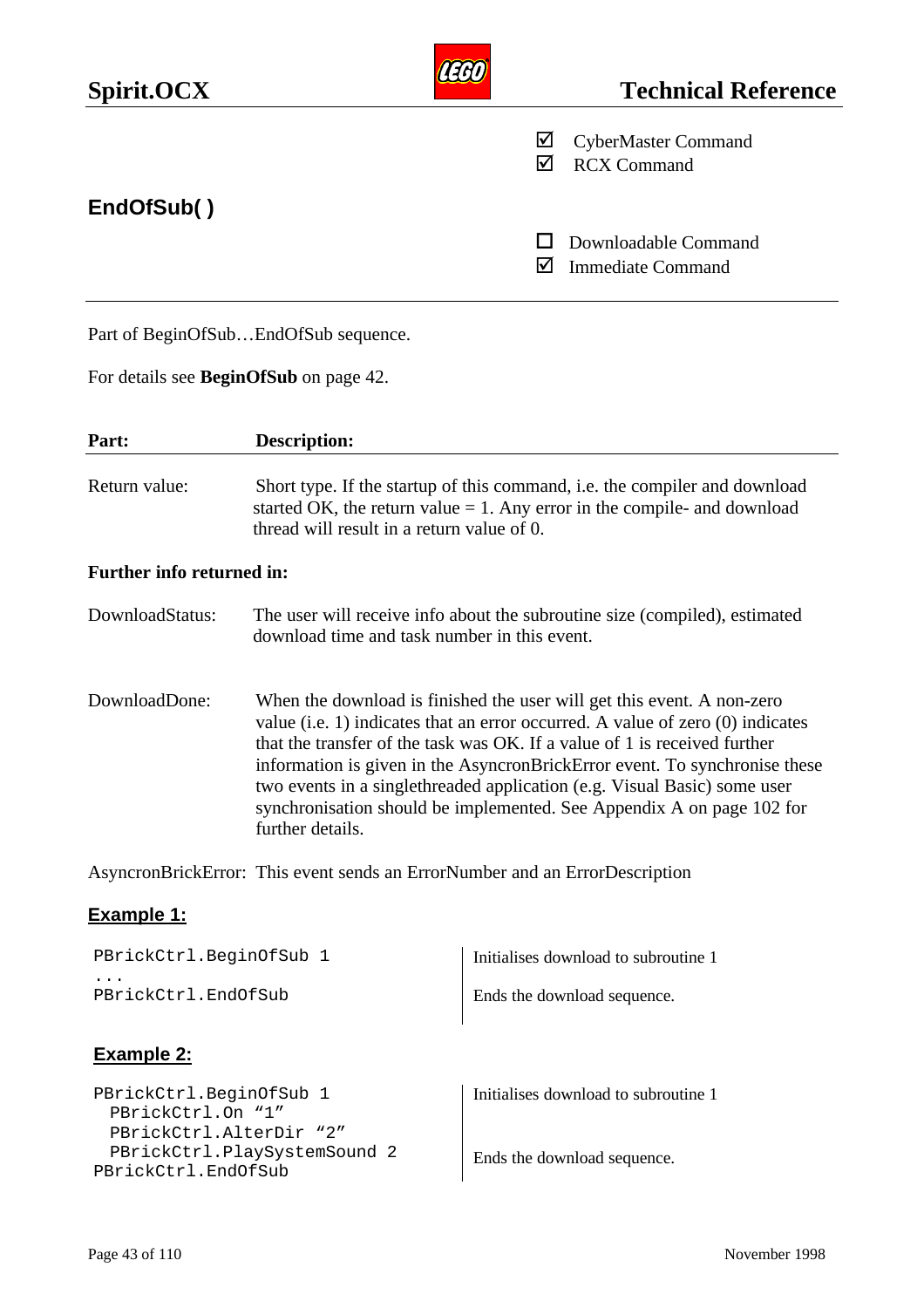| Spirit.OCX           |   | <b>Technical Reference</b>                       |
|----------------------|---|--------------------------------------------------|
|                      | ⊻ | <b>CyberMaster Command</b><br><b>RCX Command</b> |
| EndOfSubNoDownload() |   |                                                  |
|                      |   | Downloadable Command<br><b>Immediate Command</b> |

This command is used to gain info about the compiled and downloadable subroutine in advance of the real download.

If the amount of free RAM in the PBrick is small, the user can check for needed space by using this command and the MemMap command, see page 28 for information about MemMap.

| Part:                                                                                                                | <b>Description:</b>                                                                                                                                                                                       |                                                                                                   |  |
|----------------------------------------------------------------------------------------------------------------------|-----------------------------------------------------------------------------------------------------------------------------------------------------------------------------------------------------------|---------------------------------------------------------------------------------------------------|--|
| Return value:                                                                                                        | Short type. If the startup of this command, i.e. the compiler and download<br>started OK, the returned value $= 1$ . Any error in the compile- and download<br>thread will result in a return value of 0. |                                                                                                   |  |
| <b>Further info returned in:</b>                                                                                     |                                                                                                                                                                                                           |                                                                                                   |  |
| DownloadStatus:                                                                                                      | The user will receive info about the subroutine size (compiled), estimated<br>download time and subroutine number in this event.                                                                          |                                                                                                   |  |
| <b>Example 1:</b> (The download function)                                                                            |                                                                                                                                                                                                           |                                                                                                   |  |
| PBrickCtrl.BeginOfSub 1                                                                                              |                                                                                                                                                                                                           | Storage for memory info<br>Initialises download to subroutine 1                                   |  |
| PBrickCtrl.EndOfSubNoDownload                                                                                        |                                                                                                                                                                                                           | Ends the pseudo-download and get the block<br>size etc. in the DownloadStatus event.              |  |
|                                                                                                                      | <b>Example 2:</b> (The download info returned in the Download Status event)                                                                                                                               |                                                                                                   |  |
| PBrickCtrl_DownloadStatus (ByVal DownloadTimeInMS As Long,<br>ByVal sizeInBytes As Long,<br>ByVal taskNo As Integer) |                                                                                                                                                                                                           |                                                                                                   |  |
| Label1. Caption = DownloadTimeInMS<br>Label2. Caption = sizeInBytes<br>Label3. Caption = taskNo                      |                                                                                                                                                                                                           | Expected download time.<br>Size of the compiled subroutine in bytes.<br>Number of the subroutine. |  |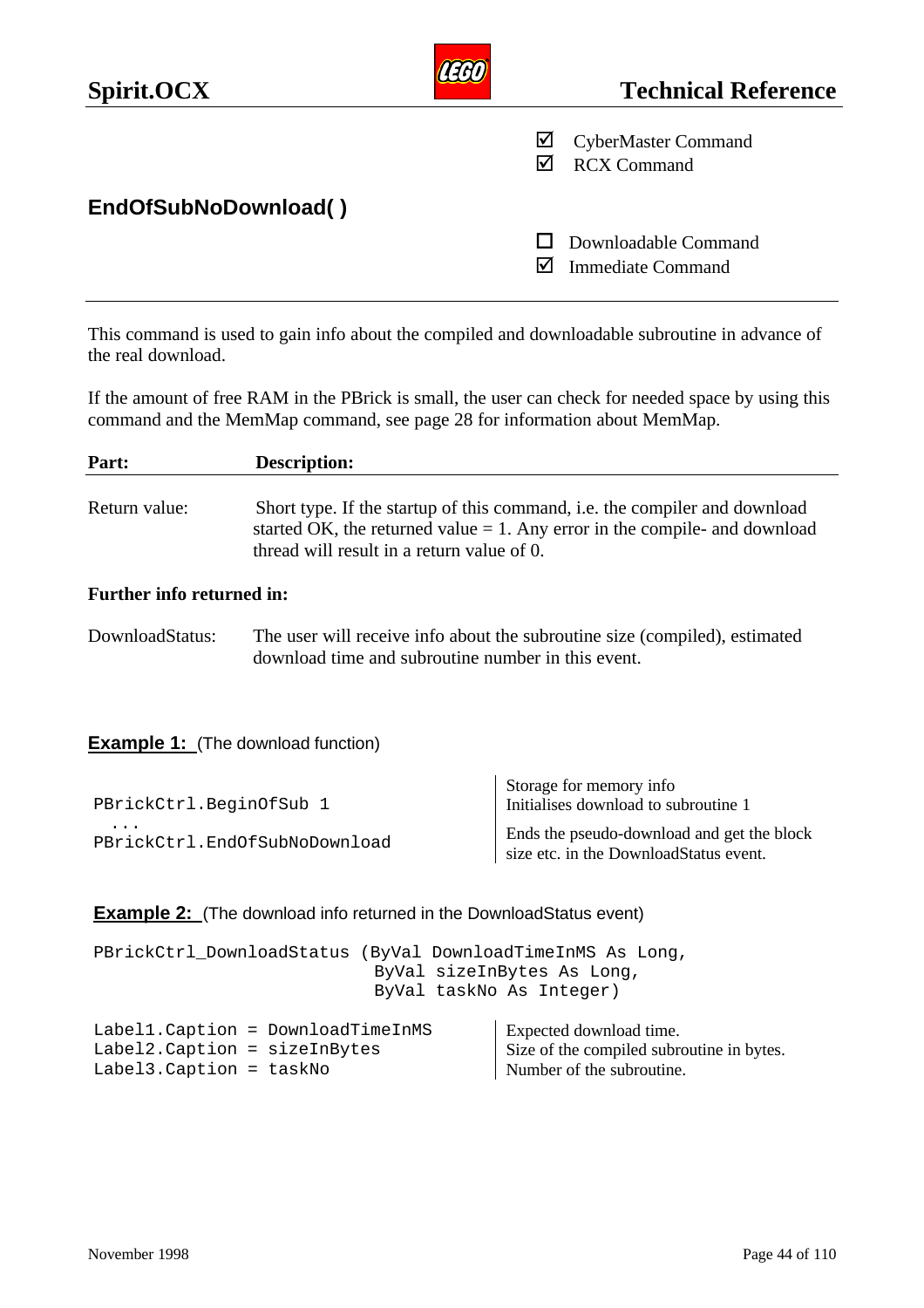| Spirit.OCX           |   | <b>Technical Reference</b>                       |
|----------------------|---|--------------------------------------------------|
|                      | ⊻ | <b>CyberMaster Command</b><br><b>RCX Command</b> |
| Poll(Source, Number) |   |                                                  |
|                      |   | Downloadable Command<br><b>Immediate Command</b> |

This command is used to retrieve information/status from the PBrick. E.g. Variables, Timers, Input information, Motor status etc.

**Part: Description:** Source, Source and Number is used to address what to 'Poll'.

Number: See ranges in the ParameterTable on page 9.

| Source:        | Number:        | <b>Description:</b>                                                                  |
|----------------|----------------|--------------------------------------------------------------------------------------|
| $\mathbf{0}$   | $0 - 31$       | Variable 0-31.                                                                       |
|                | $0 - 3$        | Timer 0-3.                                                                           |
| $\overline{2}$ |                |                                                                                      |
| $\overline{3}$ | 0,1,2          | Motor status. The information is packed:                                             |
|                |                | Bit 7: ON/OFF 1/0                                                                    |
|                |                | Bit 6: Brake/Float 1/0                                                               |
|                |                | Bit 5: Output no. HiBit                                                              |
|                |                | Bit 4: Output no. LoBit                                                              |
|                |                | Bit 3: Direction CW/CCW 1/0                                                          |
|                |                | Bit 2: PowerLevel Most significant bit                                               |
|                |                | Bit 1: PowerLevel                                                                    |
|                |                | Bit 0: PowerLevel Least significant bit                                              |
| 4              |                |                                                                                      |
| 5              | 0,1            | CyberMaster. TachoCounts. The Tacho value is approx. 50 counts per revolution of the |
|                |                | shaft.                                                                               |
| 6              | 0,1            | CyberMaster. Tacho Speed. Normally a value between 0 and 90 [relative proportional   |
|                |                | value].                                                                              |
| $\overline{7}$ | 2              | CyberMaster. MotorCurrent [milli amps, approx. value], only valid for the external   |
|                |                | motor 2.                                                                             |
| 8              |                | RCX. Program No. I.e. Actual program selected.                                       |
| 9              | 0,1,2          | SensorValue. Value measured at an input. Depends on the actual mode of operation.    |
| 10             | 0,1,2          | SensorType. Tells what type of sensor the input is set-up for.                       |
| 11             | 0,1,2          | SensorMode. Tells what mode the input is set-up for.                                 |
| 12             | 0,1,2          | RCX. SensorRaw i.e. the analogue value measured at the input.                        |
| 13             | 0,1,2          | RCX. SensorBoolean. Returns the Boolean state of the input.                          |
| 14             | $\Omega$       | RCX. Watch. Integer where $MSB = hours$ and $LSB = minutes$ .                        |
| 15             | $\overline{0}$ | RCX. Returns the PBMessage stored internally in the RCX.                             |
| 16             |                | CyberMaster. The AGC (automatic gain control) voltage from the CyberMaster Base Unit |
|                |                | [in millivolt].                                                                      |
|                |                |                                                                                      |

Return value: The return value is the data/status asked for (16 bit signed Integer). If the PBrick is not accessible (e.g. Turned off ) an error will be issued. The user application should have an error handler, e.g. Visual Basic On Error Goto <lblMyErrorHandler>.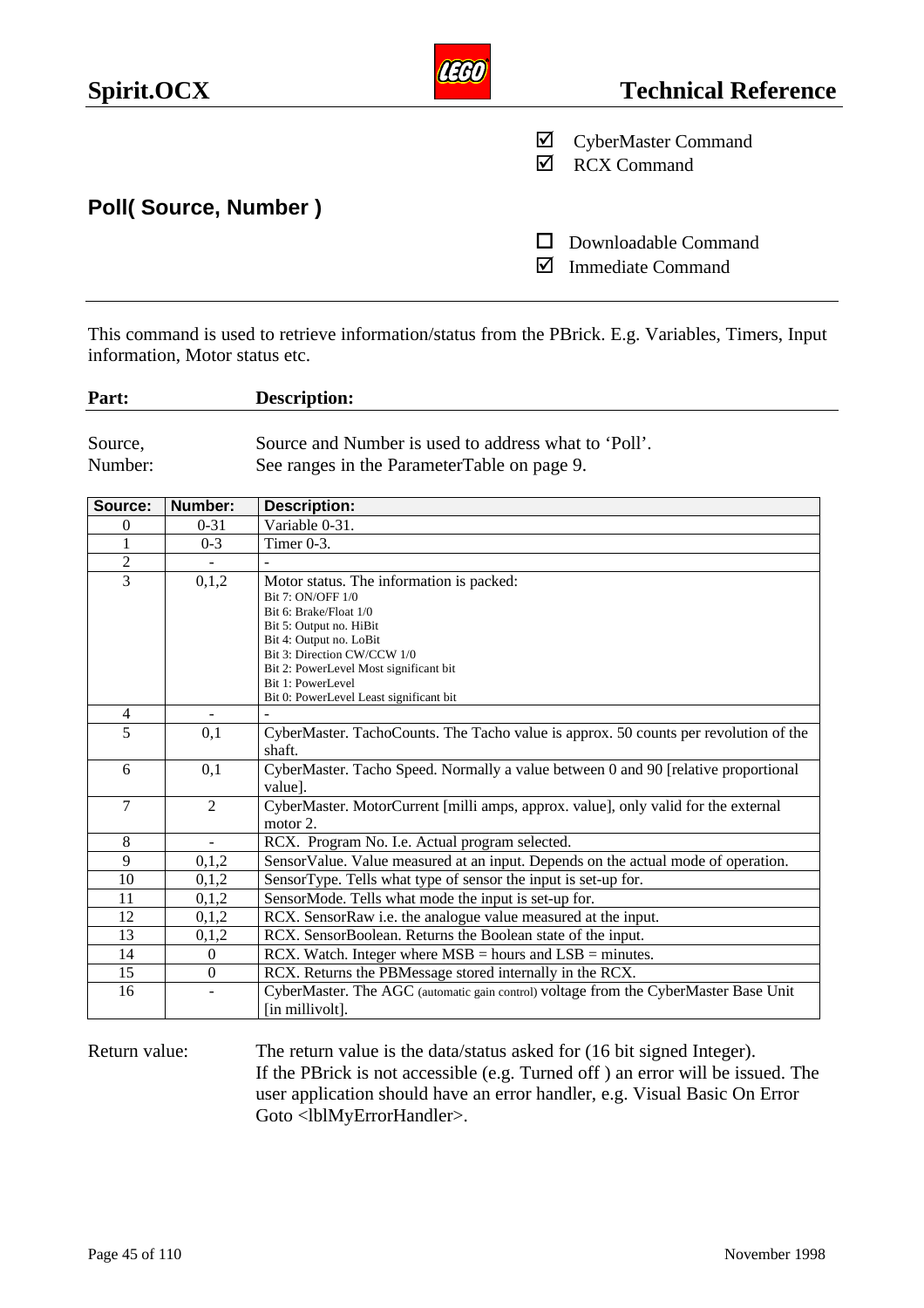

# **Example:**

| Label1.Caption | = PBrickCtrl.Poll 0, 7  | Labell will be set equal to variable 7 of the<br>PBrick.                                                        |
|----------------|-------------------------|-----------------------------------------------------------------------------------------------------------------|
| Label2.Caption | = PBrickCtrl.Poll 7, 2  | Label2 will be set equal to the<br>MotorCurrent of the external attached<br>motor (CyberMaster Base unit only). |
| Label3.Caption | = PBrickCtrl.Poll 16, 0 | Label3 will be set equal to the AGC level in<br>the receiver part of the CyberMaster Base<br>unit.              |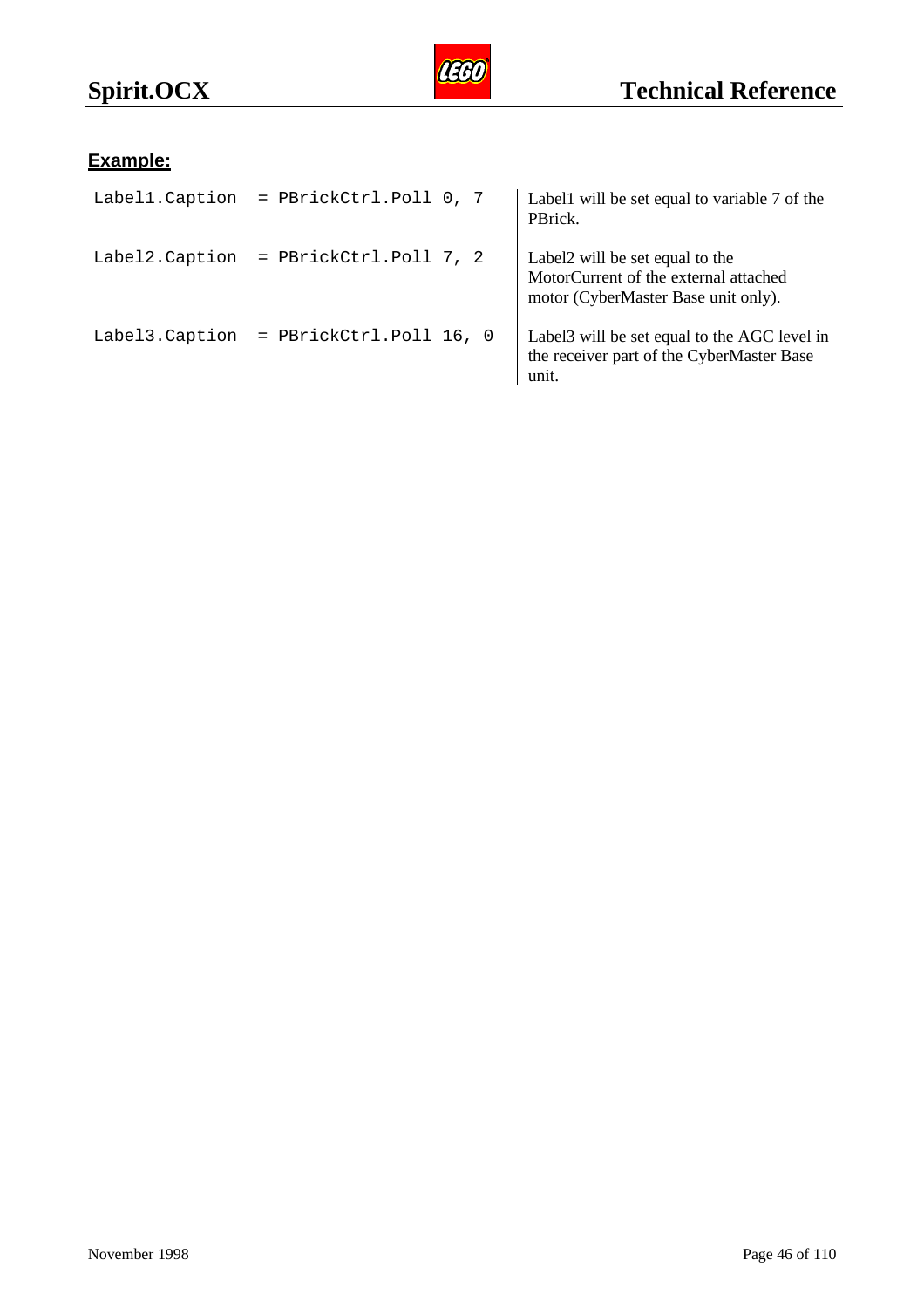| Spirit.OCX                | <b>Technical Reference</b>                       |
|---------------------------|--------------------------------------------------|
|                           | <b>CyberMaster Command</b><br><b>RCX Command</b> |
| <b>SelectPrgm(Number)</b> |                                                  |
|                           | Downloadable Command<br><b>Immediate Command</b> |

Selects the active program. Used for changing active program.

This command acts like pressing the SelectPrgm button on the PBrick (RCX only).

| Part:         | <b>Description:</b>                                                                                      |
|---------------|----------------------------------------------------------------------------------------------------------|
| Number:       | Program number to switch to $(0-4)$ .<br>See ParameterTable for ranges, page 10                          |
| Return value: | If the function succeeds, the return value is TRUE.<br>If the function fails, the return value is FALSE. |

# **Example:**

| PBrickCtrl.SelectPrgm 3 | Selects program 4 (display shows 1-5 for program 0-4) |
|-------------------------|-------------------------------------------------------|
|                         |                                                       |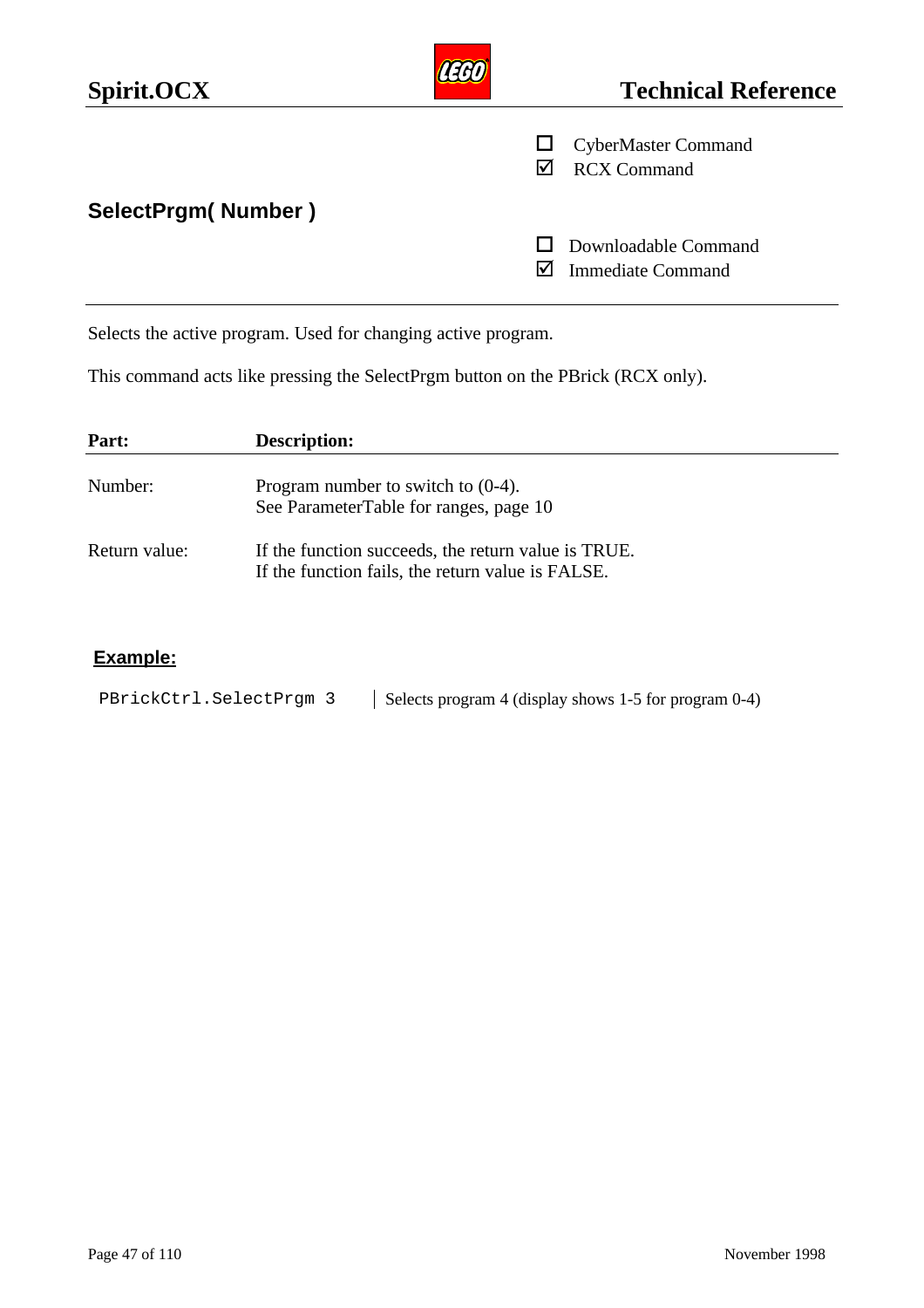| Spirit.OCX               |    | <b>Technical Reference</b>                       |
|--------------------------|----|--------------------------------------------------|
|                          | ⊻  | <b>CyberMaster Command</b><br><b>RCX Command</b> |
| <b>StartTask(Number)</b> |    |                                                  |
|                          | IМ | Downloadable Command<br><b>Immediate Command</b> |

Starts execution of PBrick's task [Number]. Tasks always start from the beginning of the task (i.e. the very first program line in the task). If the task [Number] was already running, it is stopped and then restarted (from the very first program line in the task).

If no task was running before issuing this command:

| <b>RCX:</b>                                 |
|---------------------------------------------|
| The little man in the display on the PBrick |
| will start running.                         |

| <b>RCX:</b>           |  | <b>CyberMaster:</b>                   |  |
|-----------------------|--|---------------------------------------|--|
| display on the PBrick |  | The Run-LED will change from flashing |  |
|                       |  | green to steady yellow.               |  |

| Part:         | <b>Description:</b>                                                                                      |
|---------------|----------------------------------------------------------------------------------------------------------|
| Number:       | The task to be started.<br>See ParameterTable for range, page 9.                                         |
| Return value: | If the function succeeds, the return value is TRUE.<br>If the function fails, the return value is FALSE. |

### **Example:**

PBrickCtrl.StartTask 2 | Task 2 (re)started and is now running.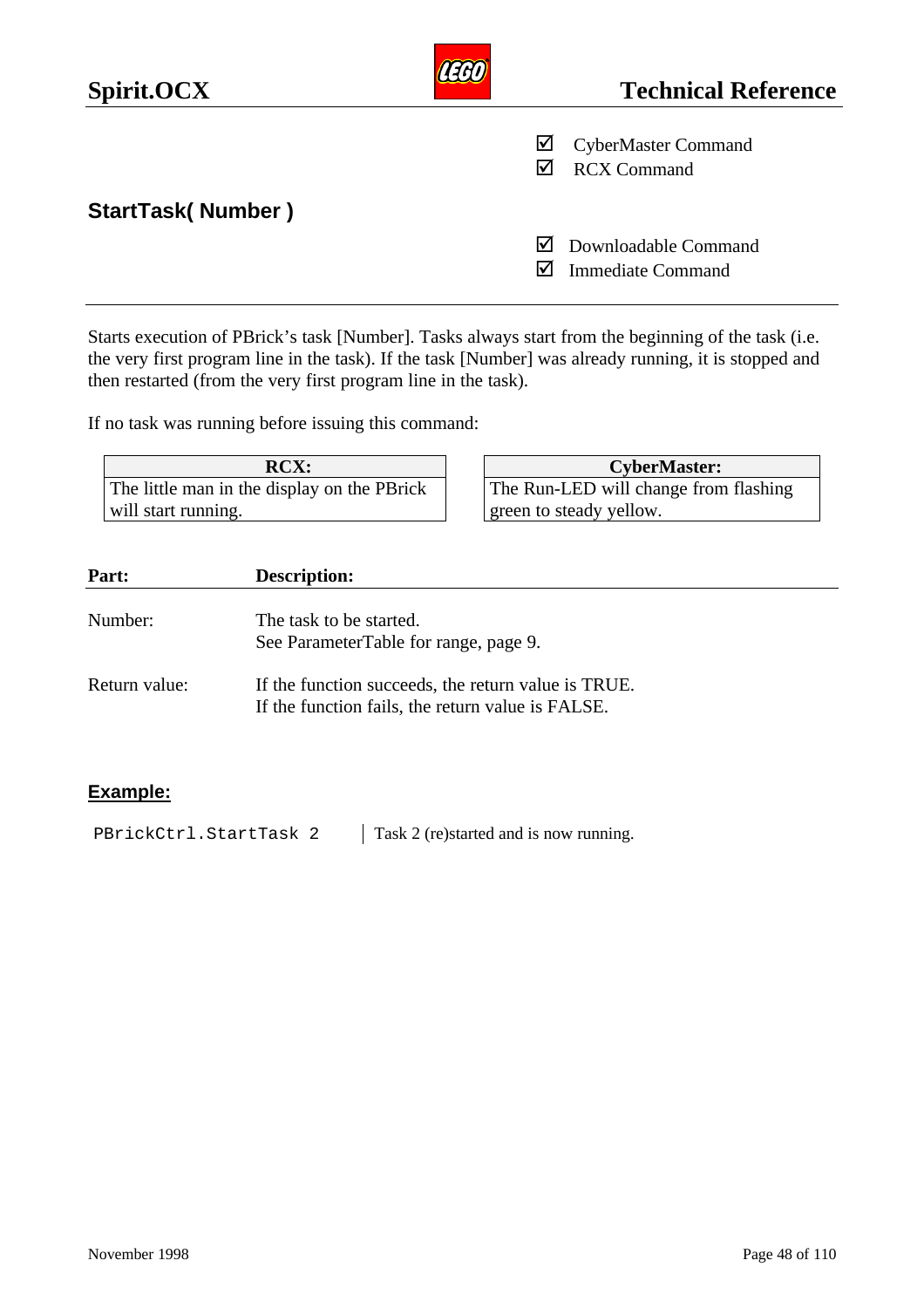| Spirit.OCX              | וואד   | <b>Technical Reference</b>                       |
|-------------------------|--------|--------------------------------------------------|
|                         | ⊻<br>∇ | <b>CyberMaster Command</b><br><b>RCX Command</b> |
| <b>StopTask(Number)</b> | M<br>⋈ | Downloadable Command<br><b>Immediate Command</b> |
|                         |        |                                                  |

Stops execution of PBrick's task [Number]. If all tasks are stopped:

| <b>RCX:</b>                                 | <b>CyberMaster:</b>                      |
|---------------------------------------------|------------------------------------------|
| The little man in the display on the PBrick | The yellow Run-LED will switch to steady |
| will stop running.                          | green ( <i>i.e.</i> OFF).                |

| Part:         | <b>Description:</b>                                                                                      |
|---------------|----------------------------------------------------------------------------------------------------------|
| Number:       | The task to be stopped.<br>See ParameterTable for range, page 9.                                         |
| Return value: | If the function succeeds, the return value is TRUE.<br>If the function fails, the return value is FALSE. |

# **Example:**

PBrickCtrl.StopTask 2 | Task 2 stopped.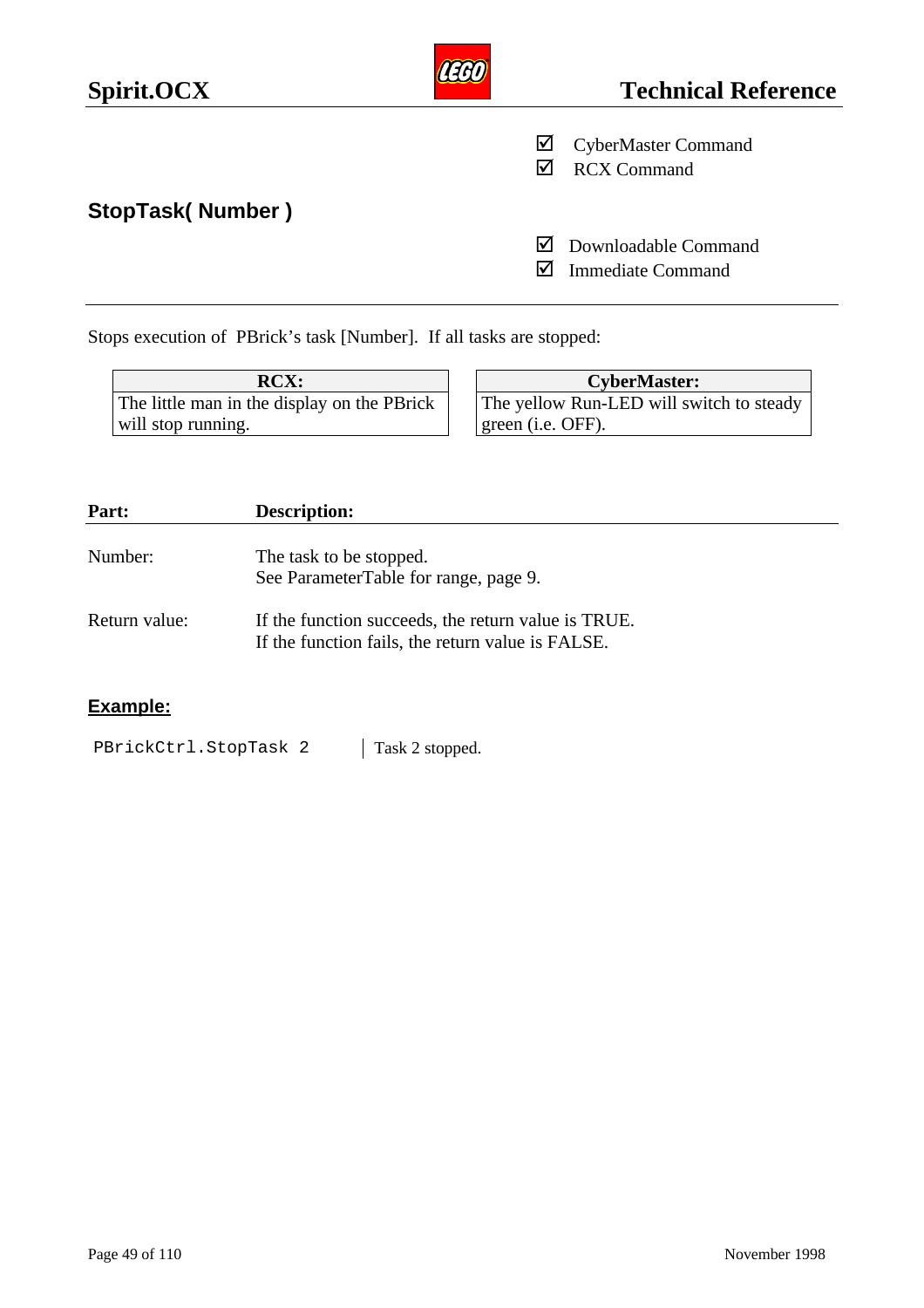| Spirit.OCX     |        | <b>Technical Reference</b>                       |
|----------------|--------|--------------------------------------------------|
|                | ⊻      | <b>CyberMaster Command</b><br><b>RCX Command</b> |
| StopAllTasks() | M<br>M | Downloadable Command<br><b>Immediate Command</b> |

Stops execution of all the PBrick's Tasks.

| <b>RCX:</b>                                 | <b>CyberMaster:</b>               |
|---------------------------------------------|-----------------------------------|
| The little man in the display on the PBrick | The Run-LED will switch off (from |
| will stop running.                          | vellow to green).                 |

| Part:         | <b>Description:</b>                                                                                      |
|---------------|----------------------------------------------------------------------------------------------------------|
| Return value: | If the function succeeds, the return value is TRUE.<br>If the function fails, the return value is FALSE. |

# **Example:**

| Label1. Caption = PBrickCtrl. StopAllTasks | All tasks stopped ("Emergency stop")<br>If PBrick in range and the command<br>received and carried out - the text shown<br>in Label1 will display TRUE, if not<br>successful the text will be FALSE. |
|--------------------------------------------|------------------------------------------------------------------------------------------------------------------------------------------------------------------------------------------------------|
|                                            |                                                                                                                                                                                                      |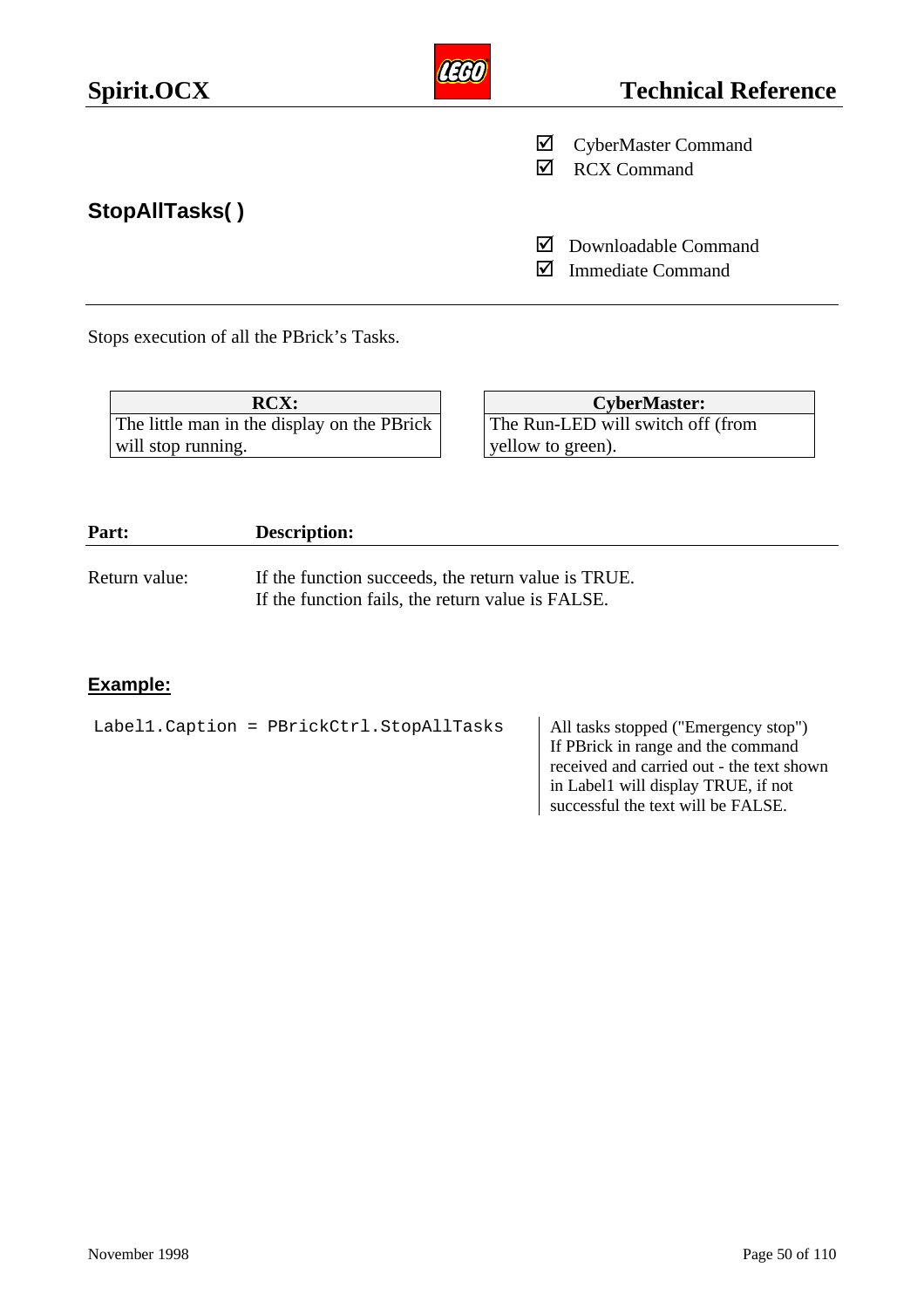| Spirit.OCX         |   | <b>Technical Reference</b>                       |
|--------------------|---|--------------------------------------------------|
|                    | ⊻ | <b>CyberMaster Command</b><br><b>RCX Command</b> |
| DeleteTask(Number) |   | Downloadable Command<br><b>Immediate Command</b> |

Deletes the addressed task [Number] in the selected program in the PBrick (If the task is running, it is stopped first). If it was the only running task:

The little man in the display on the PBrick will stop running.

**RCX: CyberMaster:** The Run-LED will switch off (yellow to solid green).

| Part:         | <b>Description:</b>                                                                                      |  |
|---------------|----------------------------------------------------------------------------------------------------------|--|
| Number:       | Address of task to be deleted.<br>See ParameterTable for range, page 9.                                  |  |
| Return value: | If the function succeeds, the return value is TRUE.<br>If the function fails, the return value is FALSE. |  |

# **Example:**

Label1. Caption = PBrickCtrl. DeleteTask  $3$  | If the task 3 is deleted OK, the Label1 will

hold the text TRUE. If no success the Label1 will hold the text FALSE.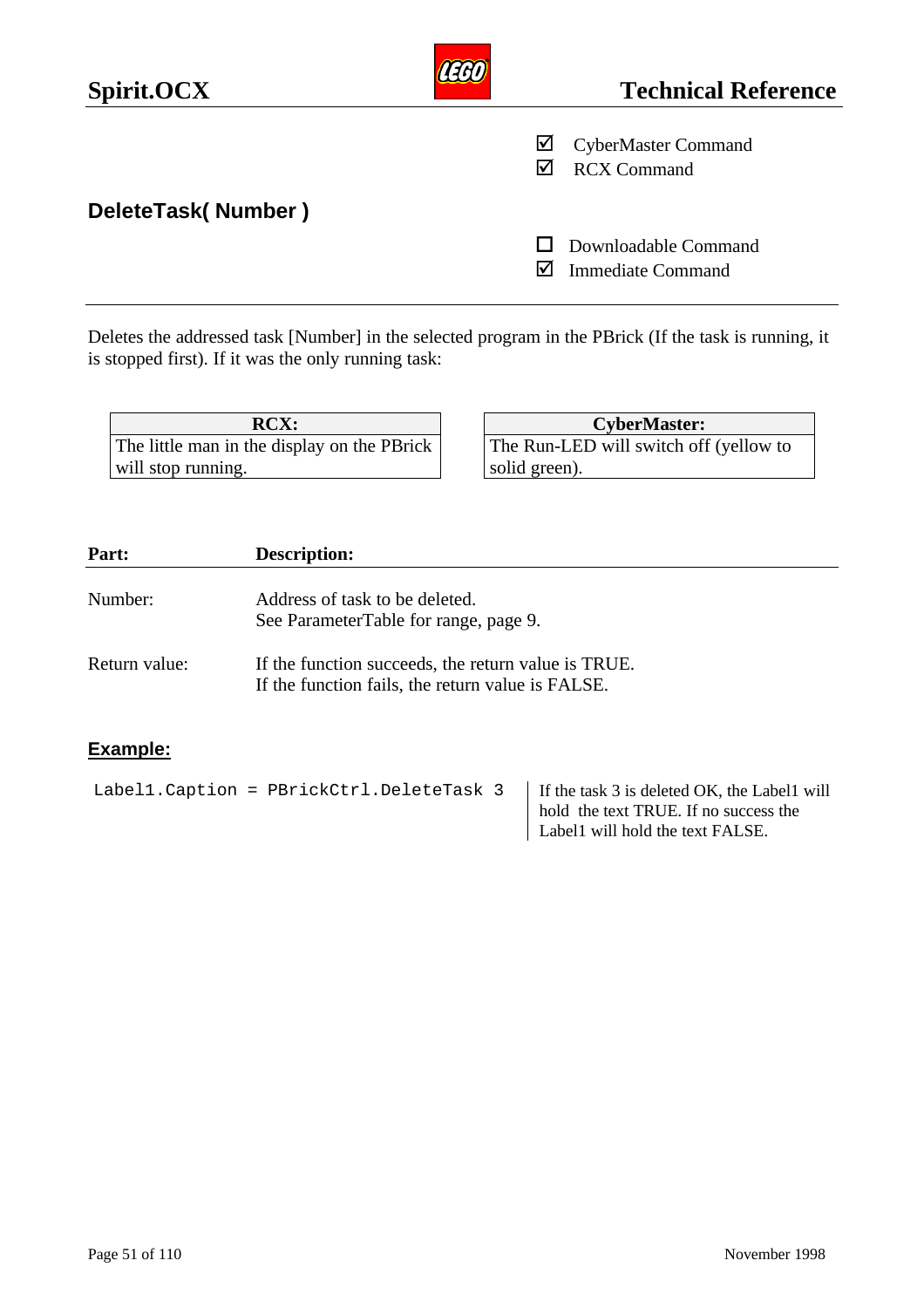| Spirit.OCX       |   | <b>Technical Reference</b>                       |
|------------------|---|--------------------------------------------------|
|                  | ⊻ | <b>CyberMaster Command</b><br><b>RCX Command</b> |
| DeleteAllTasks() |   | Downloadable Command<br><b>Immediate Command</b> |
|                  |   |                                                  |

Deletes all tasks of the currently selected program:

| <b>RCX:</b>                                 |
|---------------------------------------------|
| The little man in the display on the PBrick |
| will stop running.                          |

| <b>RCX:</b>              | <b>CyberMaster:</b>                   |
|--------------------------|---------------------------------------|
| he display on the PBrick | All tasks are deleted and the Run-LED |
|                          | will switch off (yellow to green).    |

| Part:         | <b>Description:</b>                                                                                      |
|---------------|----------------------------------------------------------------------------------------------------------|
| Return value: | If the function succeeds, the return value is TRUE.<br>If the function fails, the return value is FALSE. |

# **Example:**

| PBrickCtrl.SelectPrgm 2   | Select program 2 in the RCX Pbrick |
|---------------------------|------------------------------------|
| PBrickCtrl.DeleteAllTasks | Erase all tasks in program 2.      |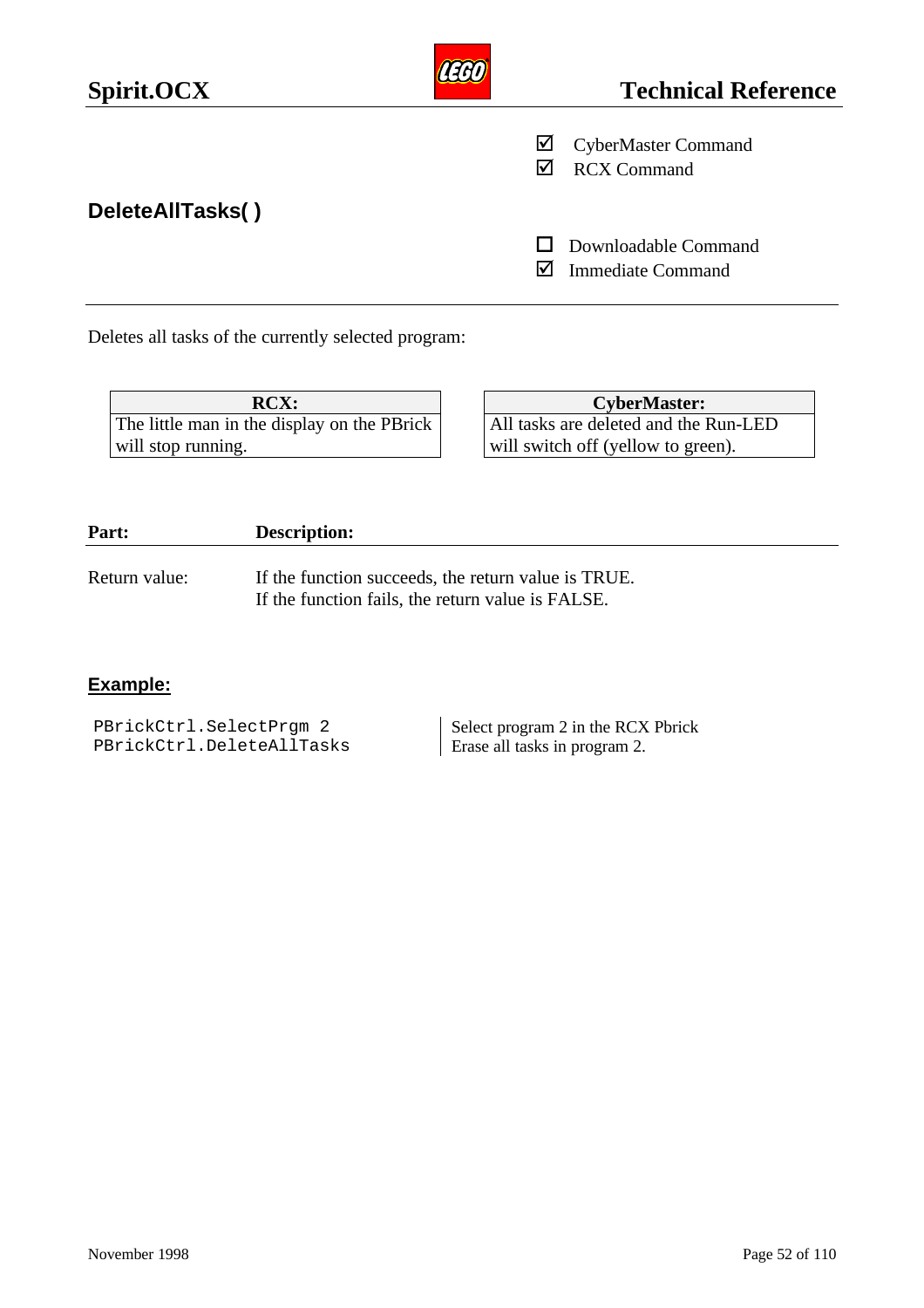| Spirit.OCX        |        | <b>Technical Reference</b>                       |
|-------------------|--------|--------------------------------------------------|
|                   | ⊻<br>M | <b>CyberMaster Command</b><br><b>RCX Command</b> |
| DeleteSub(Number) |        |                                                  |
|                   |        | Downloadable Command<br><b>Immediate Command</b> |

#### Deletes the content of Subroutine [Number].

Any task curently using this subroutine, will automatically be stopped.

| Part:         | <b>Description:</b>                                                                                      |
|---------------|----------------------------------------------------------------------------------------------------------|
| Number:       | The Subroutine to be deleted.                                                                            |
|               | See ParameterTable for range, page 9.                                                                    |
| Return value: | If the function succeeds, the return value is TRUE.<br>If the function fails, the return value is FALSE. |
| Example:      |                                                                                                          |

|                        | In this program task 2 uses Subroutine 2, 3 and 4 task 3<br>uses Subroutine 2 and 4 |
|------------------------|-------------------------------------------------------------------------------------|
| PBrickCtrl.DeleteSub 3 | Subroutine 3 is deleted and task 2 is stopped. Task 3<br>continues running.         |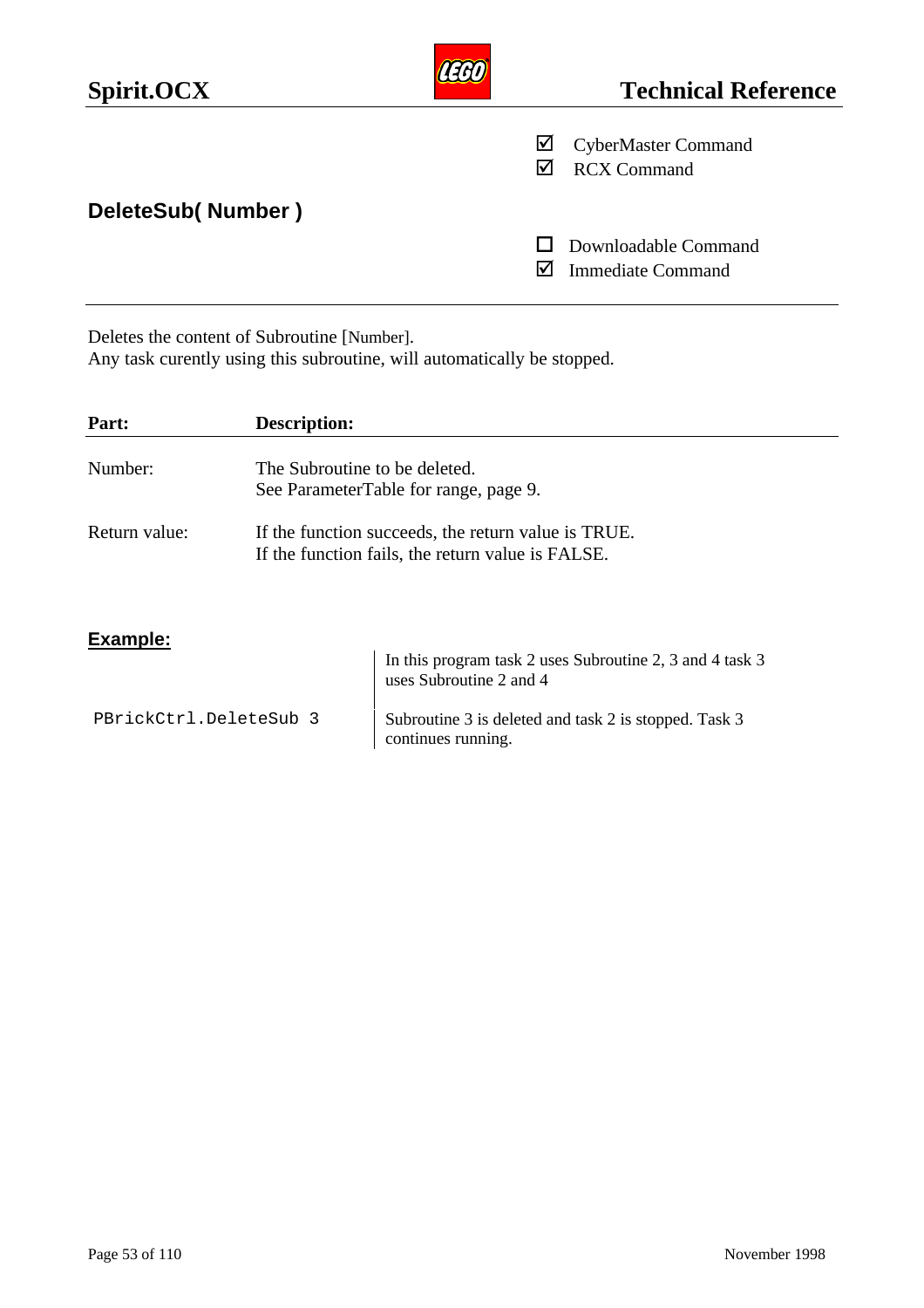| Spirit.OCX      |   | <b>Technical Reference</b>                       |
|-----------------|---|--------------------------------------------------|
|                 | ⊻ | <b>CyberMaster Command</b><br><b>RCX Command</b> |
| DeleteAllSubs() | M | Downloadable Command<br><b>Immediate Command</b> |
|                 |   |                                                  |

Deletes the content of all Subroutines in the currently selected program (In CyberMaster all Subroutines).

All tasks for the selected program currently using subroutines are automatically stopped.

| Part:         | <b>Description:</b>                                                                                      |
|---------------|----------------------------------------------------------------------------------------------------------|
| Return value: | If the function succeeds, the return value is TRUE.<br>If the function fails, the return value is FALSE. |

# **Example:**

PBrickCtrl.DeleteAllSubs | All the memory space for subroutines is cleared.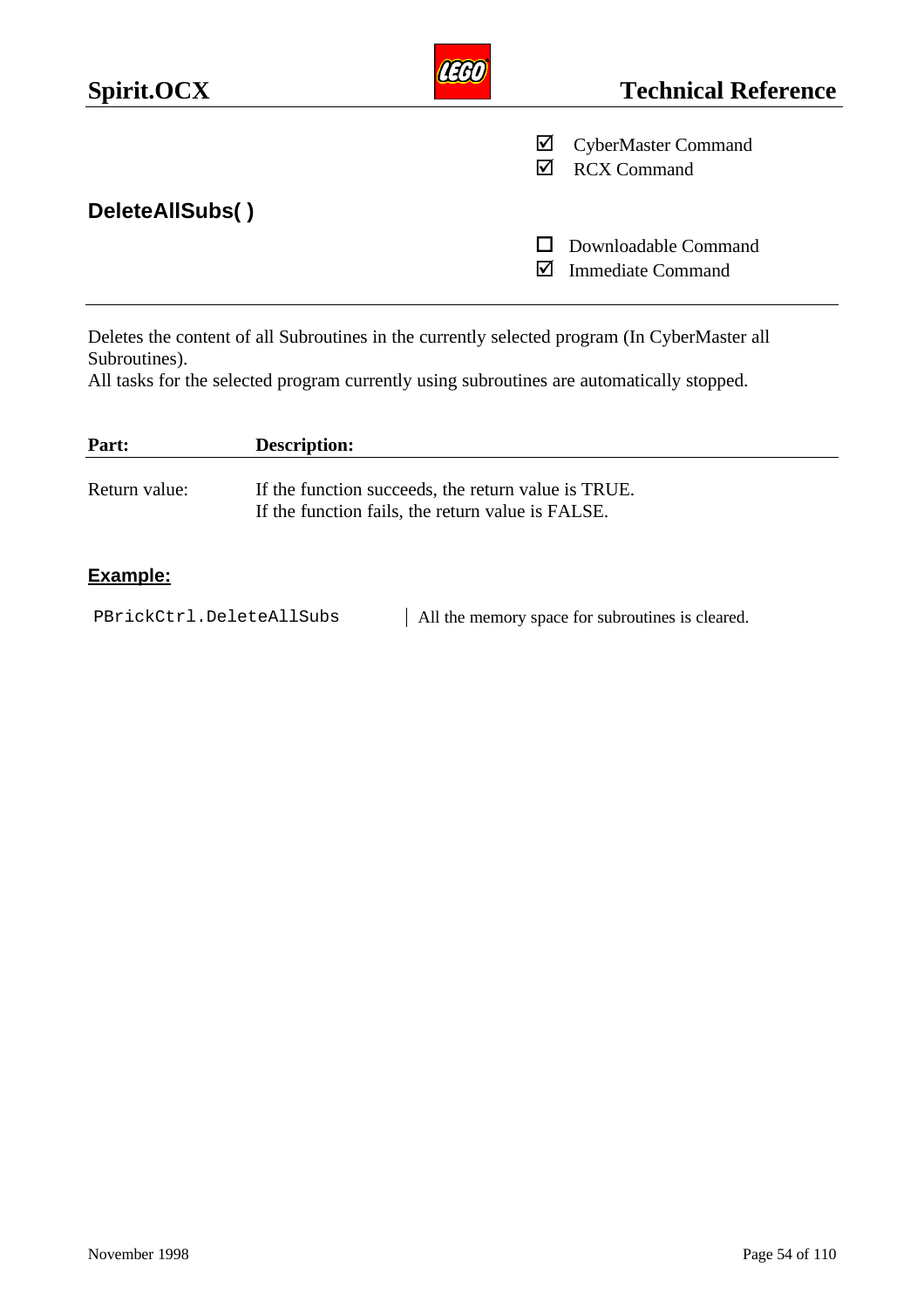| Spirit.OCX           |        | <b>Technical Reference</b>                                        |
|----------------------|--------|-------------------------------------------------------------------|
|                      | ⊻<br>☑ | <b>CyberMaster Command</b><br><b>RCX Command</b>                  |
| <b>On(MotorList)</b> |        |                                                                   |
|                      |        | $\triangleright$ Downloadable Command<br><b>Immediate Command</b> |

Starts the motors in the list. All other properties for the motors are not affected (Power, Direction, etc.).

All motors (in MotorList) are started simultaneously.

| Part:         | <b>Description:</b>                                                                                                                                                                                                                                                                       |
|---------------|-------------------------------------------------------------------------------------------------------------------------------------------------------------------------------------------------------------------------------------------------------------------------------------------|
| MotorList:    | An ASCII string containing the names of motors to be started.<br>Valid names: '0', '1' and '2'. But the ActiveX control will search the string<br>and remove other characters, so more readable names can be used: E.g.<br>Motor2, Output1 etc.<br>See ParameterTable for ranges, page 9. |
| Return value: | If the function succeeds, the return value is TRUE.<br>If the function fails, the return value is FALSE.                                                                                                                                                                                  |

# **Example:**

PBrickCtrl.On "02" | Motor 0 and motor 2 are set on (started).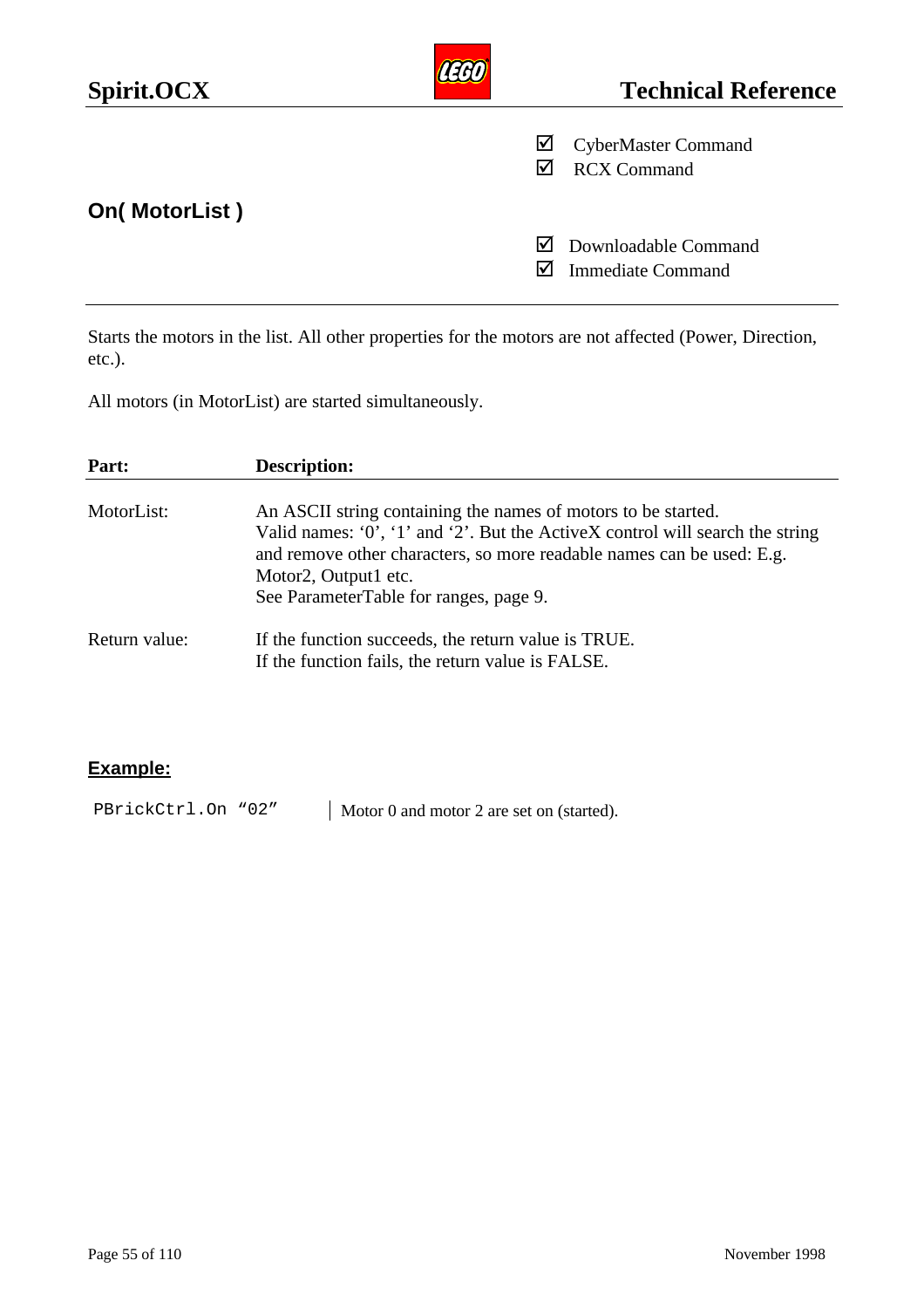| Spirit.OCX     |   | <b>Technical Reference</b>                       |
|----------------|---|--------------------------------------------------|
|                | ⊻ | <b>CyberMaster Command</b><br><b>RCX Command</b> |
| Off(MotorList) |   |                                                  |
|                | M | Downloadable Command<br><b>Immediate Command</b> |

This command stops the motors in the MotorList. The outputs are turned off in brake mode. All other properties for the motors are not affected (Power, Direction etc.).

All motors (in MotorList) are stopped simultaneously.

| Part:         | <b>Description:</b>                                                                                                                                                                                                                                                                       |
|---------------|-------------------------------------------------------------------------------------------------------------------------------------------------------------------------------------------------------------------------------------------------------------------------------------------|
| MotorList:    | An ASCII string containing the names of motors to be started.<br>Valid names: '0', '1' and '2'. But the ActiveX control will search the string<br>and remove other characters, so more readable names can be used: E.g.<br>Motor2, Output1 etc.<br>See ParameterTable for ranges, page 9. |
| Return value: | If the function succeeds, the return value is TRUE.<br>If the function fails, the return value is FALSE.                                                                                                                                                                                  |

### **Example:**

PBrickCtrl.Off "12" | Motor 1 and Motor 2 are stopped in brake mode.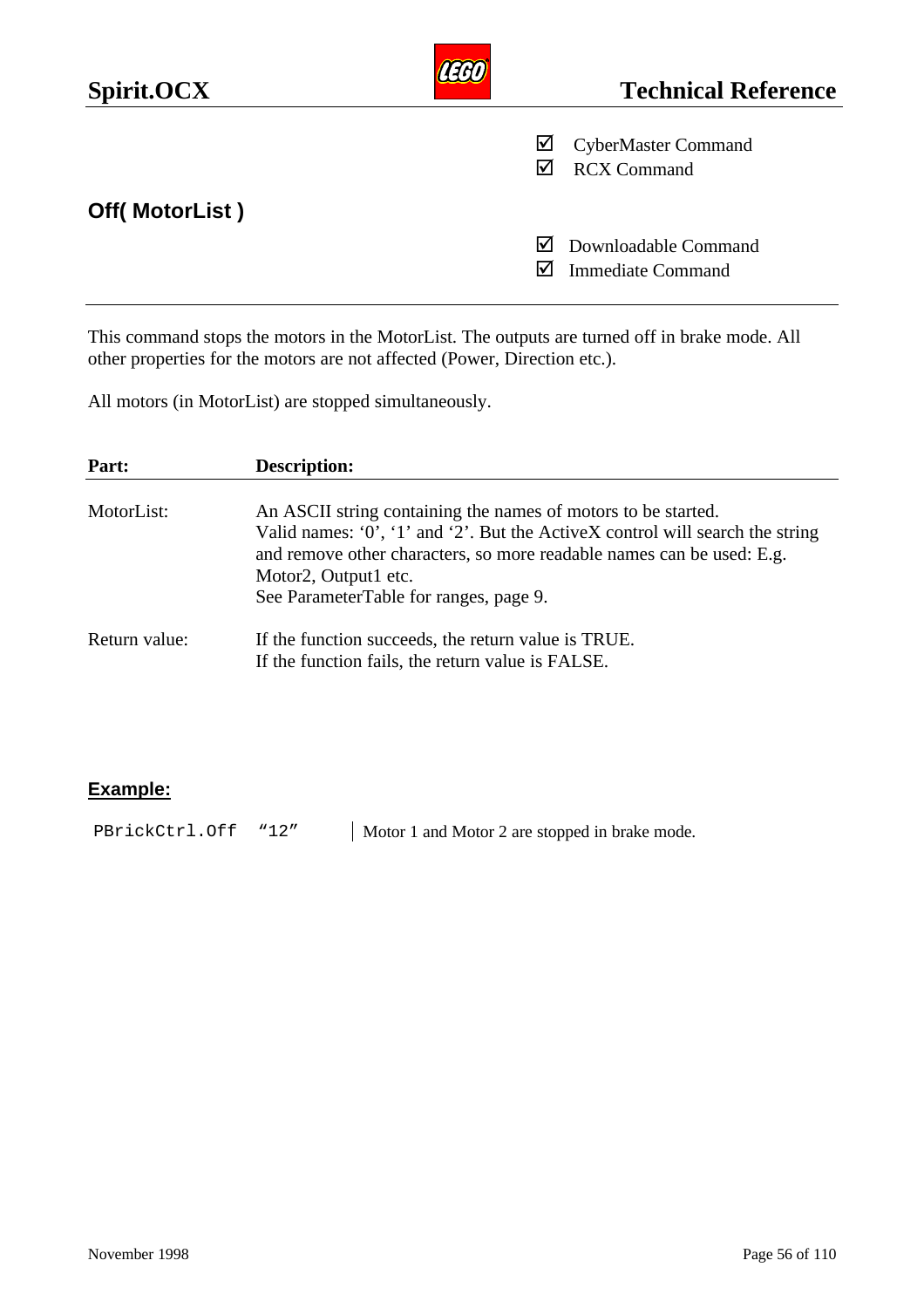| Spirit.OCX              |        | <b>Technical Reference</b>                       |
|-------------------------|--------|--------------------------------------------------|
|                         | M<br>⋈ | <b>CyberMaster Command</b><br><b>RCX Command</b> |
| <b>Float(MotorList)</b> |        |                                                  |
|                         | M      | Downloadable Command<br><b>Immediate Command</b> |

This command turns the motor(s) in the list off in float mode i.e. the motors are stopped in a free running mode. All other properties for the motors are not affected (Power, Direction etc.).

All motors (in MotorList) are stopped simultaneously.

| Part:         | <b>Description:</b>                                                                                                                                                                                                                                                                                                |
|---------------|--------------------------------------------------------------------------------------------------------------------------------------------------------------------------------------------------------------------------------------------------------------------------------------------------------------------|
| MotorList:    | An ASCII string containing the names of motors to be stopped in floating<br>mode.<br>Valid names: $0'$ , $1'$ and $2'$ . But the ActiveX control will search the string<br>and remove other characters, so more readable names can be used: E.g.<br>Motor2, Output1 etc.<br>See ParameterTable for ranges, page 9. |
| Return value: | If the function succeeds, the return value is TRUE.<br>If the function fails, the return value is FALSE.                                                                                                                                                                                                           |

### **Example:**

PBrickCtrl.Float "02" | The motors 0 and 2 are stopped in float mode.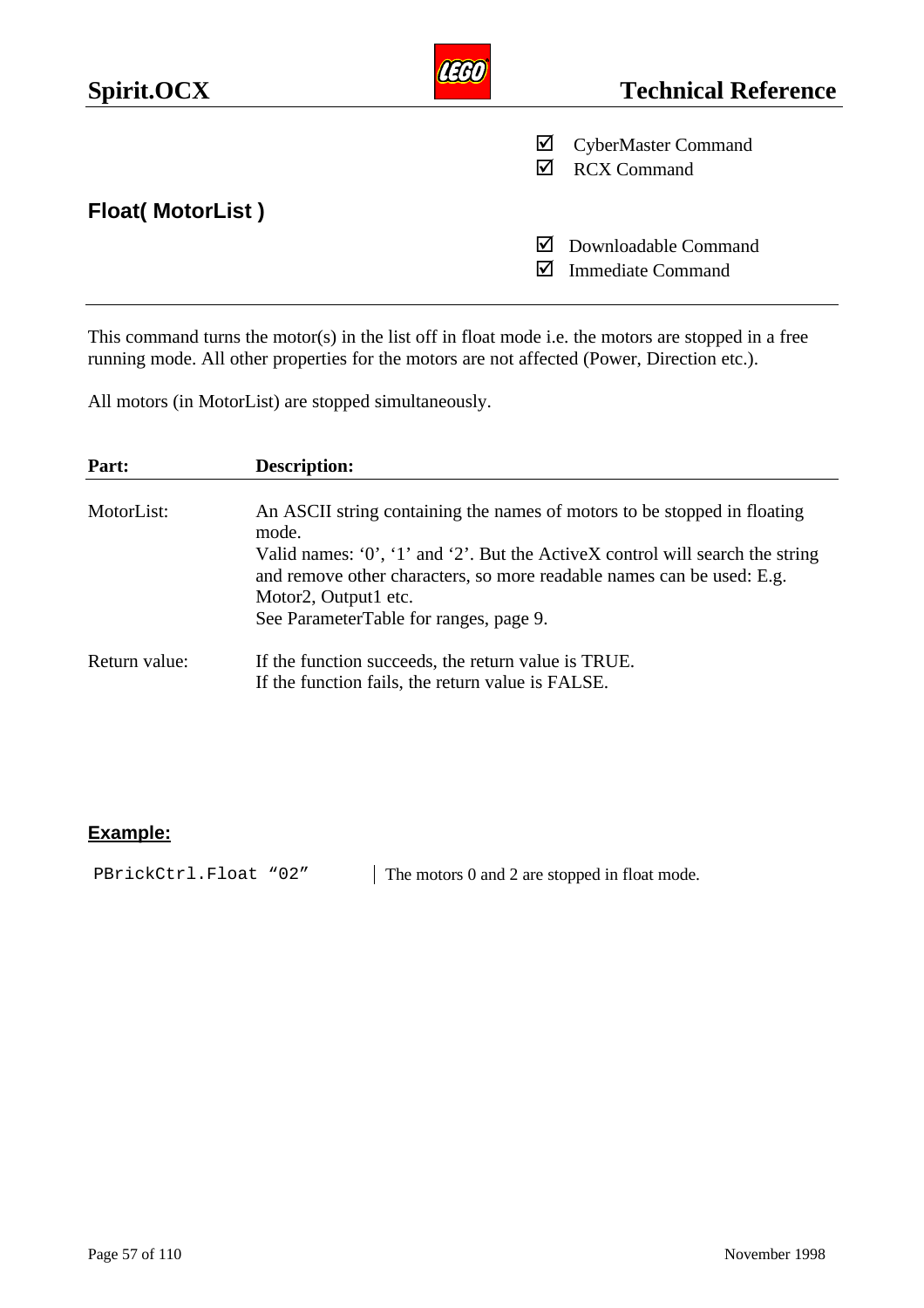| Spirit.OCX        |   | <b>Technical Reference</b>                       |
|-------------------|---|--------------------------------------------------|
|                   | ☑ | <b>CyberMaster Command</b><br><b>RCX Command</b> |
| SetFwd(MotorList) | M | Downloadable Command<br><b>Immediate Command</b> |

This command sets the Direction property for the motor(s) in the list. All other properties for the motors are not affected (Power, On/Off etc.).

Direction for all motors (in MotorList) are changed simultaneously.

| Part:         | <b>Description:</b>                                                                                                                                                                                                                                                                                                              |
|---------------|----------------------------------------------------------------------------------------------------------------------------------------------------------------------------------------------------------------------------------------------------------------------------------------------------------------------------------|
| MotorList:    | An ASCII string containing the names of motors whose Direction Property<br>should be set to Forward.<br>Valid names: '0', '1' and '2'. But the ActiveX control will search the string<br>and remove other characters, so more readable names can be used: E.g.<br>Motor2, Output1 etc.<br>See ParameterTable for ranges, page 9. |
| Return value: | If the function succeeds, the return value is TRUE.<br>If the function fails, the return value is FALSE.                                                                                                                                                                                                                         |

## **Example:**

PBrickCtrl.SetFwd "0" The direction of Motor 0 is set to forward.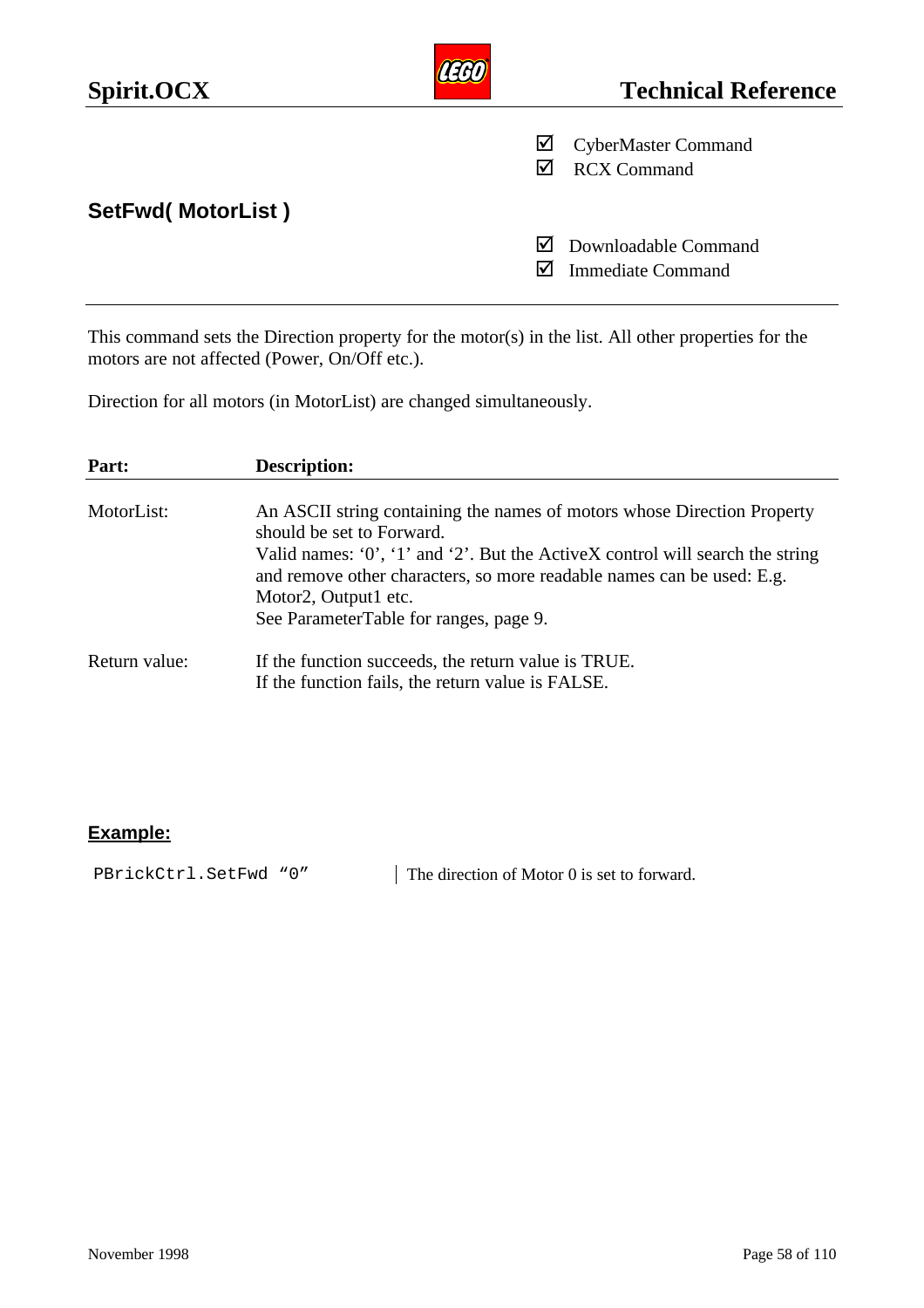| Spirit.OCX        |   | <b>Technical Reference</b>                       |
|-------------------|---|--------------------------------------------------|
|                   | ⊻ | <b>CyberMaster Command</b><br><b>RCX Command</b> |
| SetRwd(MotorList) | M | Downloadable Command<br><b>Immediate Command</b> |

This command sets the Direction property for the motor(s) in the list. All other properties for the motors are not affected (Power, On/Off etc.).

Direction for all motors (in MotorList) are changed simultaneously.

| Part:         | Description:                                                                                                                                                                                                                                                                                                                         |
|---------------|--------------------------------------------------------------------------------------------------------------------------------------------------------------------------------------------------------------------------------------------------------------------------------------------------------------------------------------|
| MotorList:    | An ASCII string containing the names of motors which should have their<br>direction set to Reverse.<br>Valid names: $0'$ , $1'$ and $2'$ . But the ActiveX control will search the string<br>and remove other characters, so more readable names can be used: E.g.<br>Motor2, Output1 etc.<br>See ParameterTable for ranges, page 9. |
| Return value: | If the function succeeds, the return value is TRUE.<br>If the function fails, the return value is FALSE.                                                                                                                                                                                                                             |

## **Example:**

PBrickCtrl.SetRwd "0" The Motor 0's direction is set to reverse direction.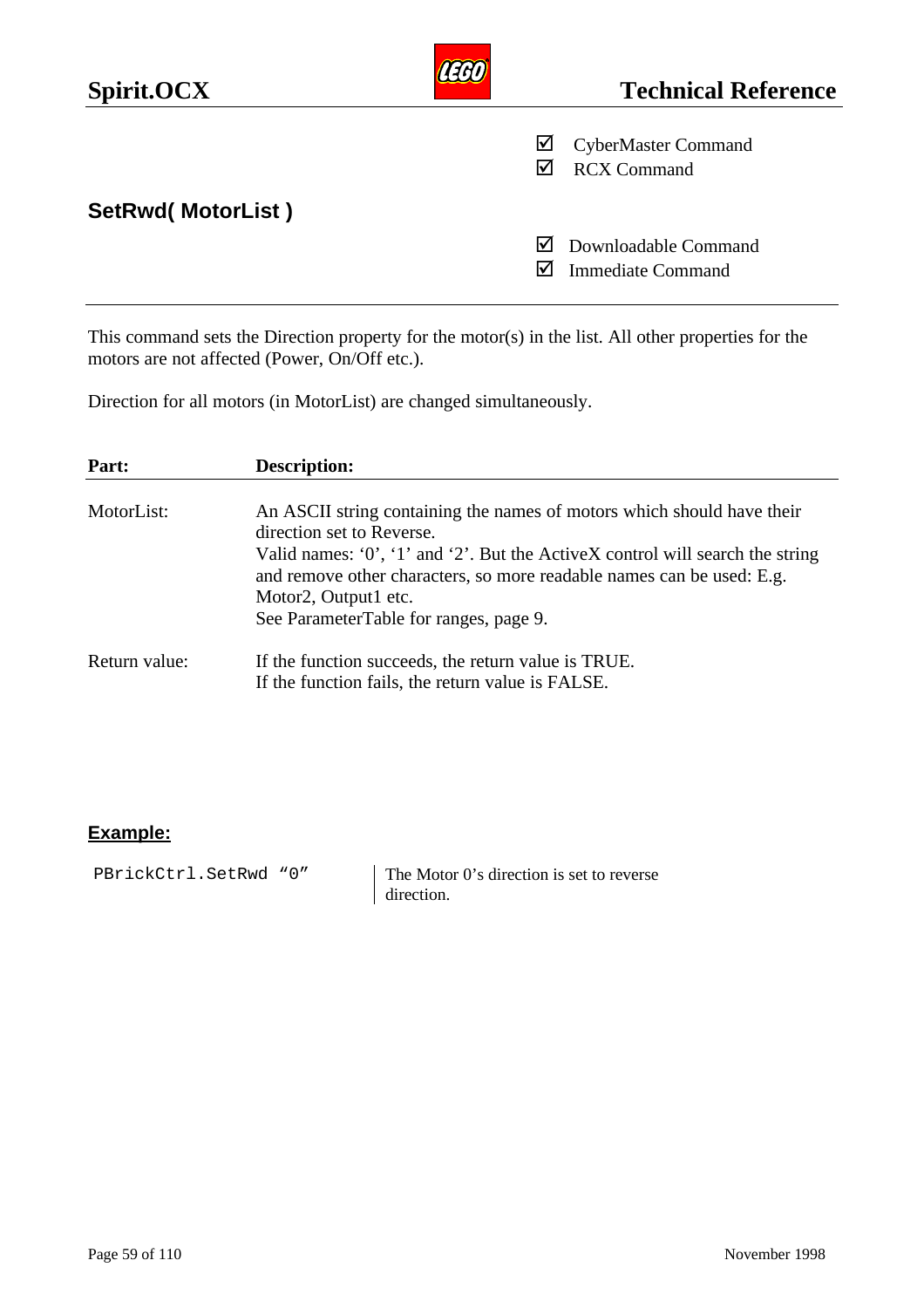| Spirit.OCX                 |          | <b>Technical Reference</b>                       |
|----------------------------|----------|--------------------------------------------------|
|                            | ☑        | <b>CyberMaster Command</b><br><b>RCX Command</b> |
| <b>AlterDir(MotorList)</b> | M<br>IV١ | Downloadable Command<br><b>Immediate Command</b> |

This command alters the Direction property for the motor(s) in the list. All other properties for the motors are not affected (Power, On/Off, etc.).

Direction for all motors (in MotorList) are changed simultaneously.

| Part:         | <b>Description:</b>                                                                                                                                                                                                                                                                                                   |
|---------------|-----------------------------------------------------------------------------------------------------------------------------------------------------------------------------------------------------------------------------------------------------------------------------------------------------------------------|
| MotorList:    | An ASCII string containing the names of motors whose direction should be<br>altered.<br>Valid names: $0'$ , $1'$ and $2'$ . But the ActiveX control will search the string<br>and remove other characters, so more readable names can be used: E.g.<br>Motor2, Output1 etc.<br>See ParameterTable for ranges, page 9. |
| Return value: | If the function succeeds, the return value is TRUE.<br>If the function fails, the return value is FALSE.                                                                                                                                                                                                              |

**Example:** Motor 1 is running in forward direction.

PBrickCtrl.AlterDir "1" | The direction of Motor 1 is altered. Now Motor 1 is running in the other direction.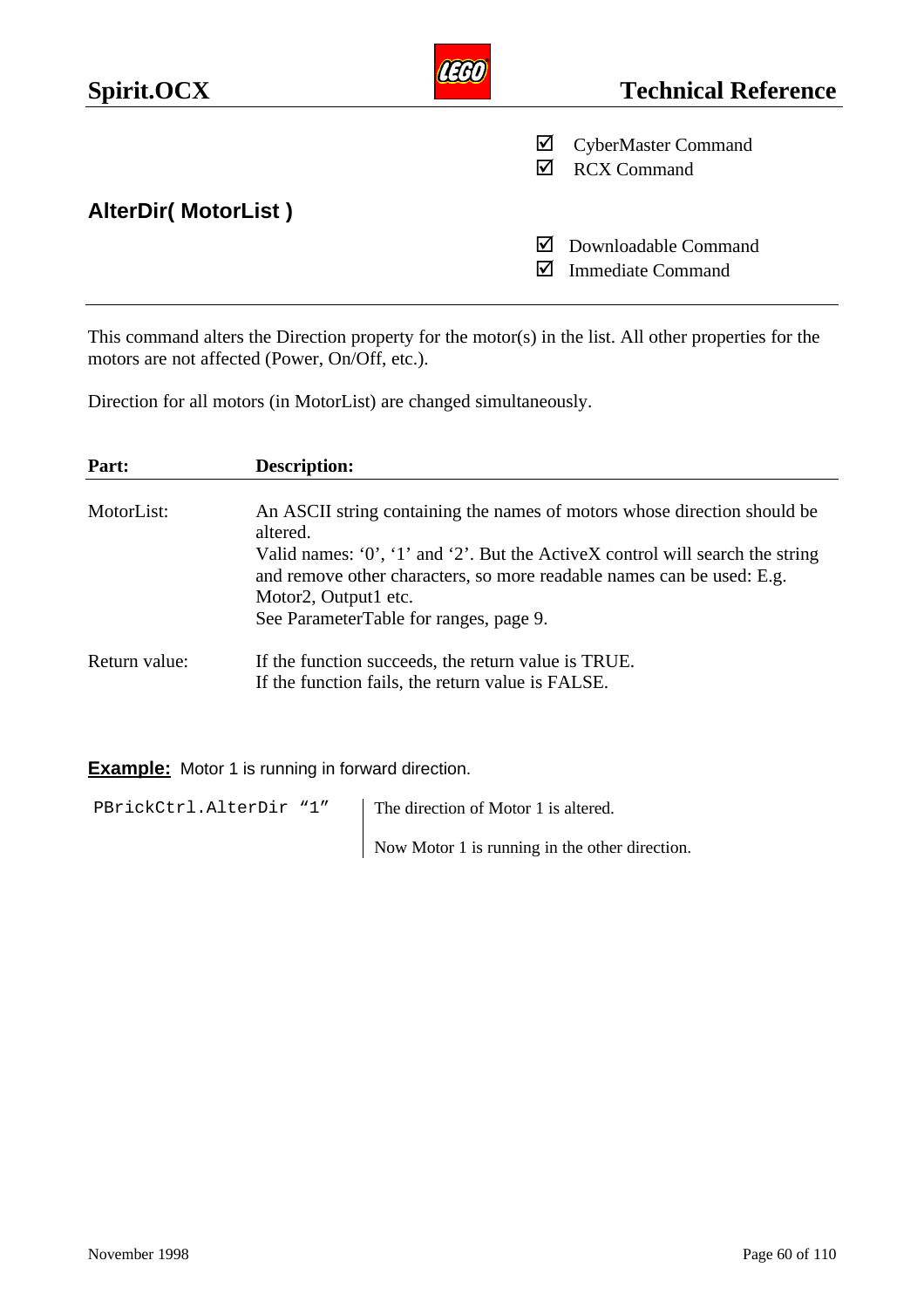| <b>Technical Reference</b>                       |
|--------------------------------------------------|
| <b>CyberMaster Command</b><br><b>RCX Command</b> |
|                                                  |
| Downloadable Command<br><b>Immediate Command</b> |
|                                                  |

Sets the Power property for the motor(s) in the MotorList. All other properties for the motors are not affected (On/Off, Direction etc.).

Power for all motors (in MotorList) are changed simultaneously.

| Part:              | <b>Description:</b>                                                                                                                                                                                                                                                                         |
|--------------------|---------------------------------------------------------------------------------------------------------------------------------------------------------------------------------------------------------------------------------------------------------------------------------------------|
| MotorList:         | An ASCII string containing the names of motors to be started.<br>Valid names: $0'$ , '1' and '2'. But the ActiveX control will search the string<br>and remove other characters, so more readable names can be used: E.g.<br>Motor2, Output1 etc.<br>See ParameterTable for ranges, page 9. |
| Source,<br>Number: | Addresses the type and number of the source for the power level<br>setting. See ParameterTable for ranges, page 9.                                                                                                                                                                          |
| Return value:      | If the function succeeds, the return value is TRUE.<br>If the function fails, the return value is FALSE.                                                                                                                                                                                    |

## **Example:**

| PBrickCtrl.SetPower( "012", 0, 15) |  |  | The power of Motor 0, 1 and 2 is set to the |
|------------------------------------|--|--|---------------------------------------------|
|                                    |  |  | power level stored in Variable 15.          |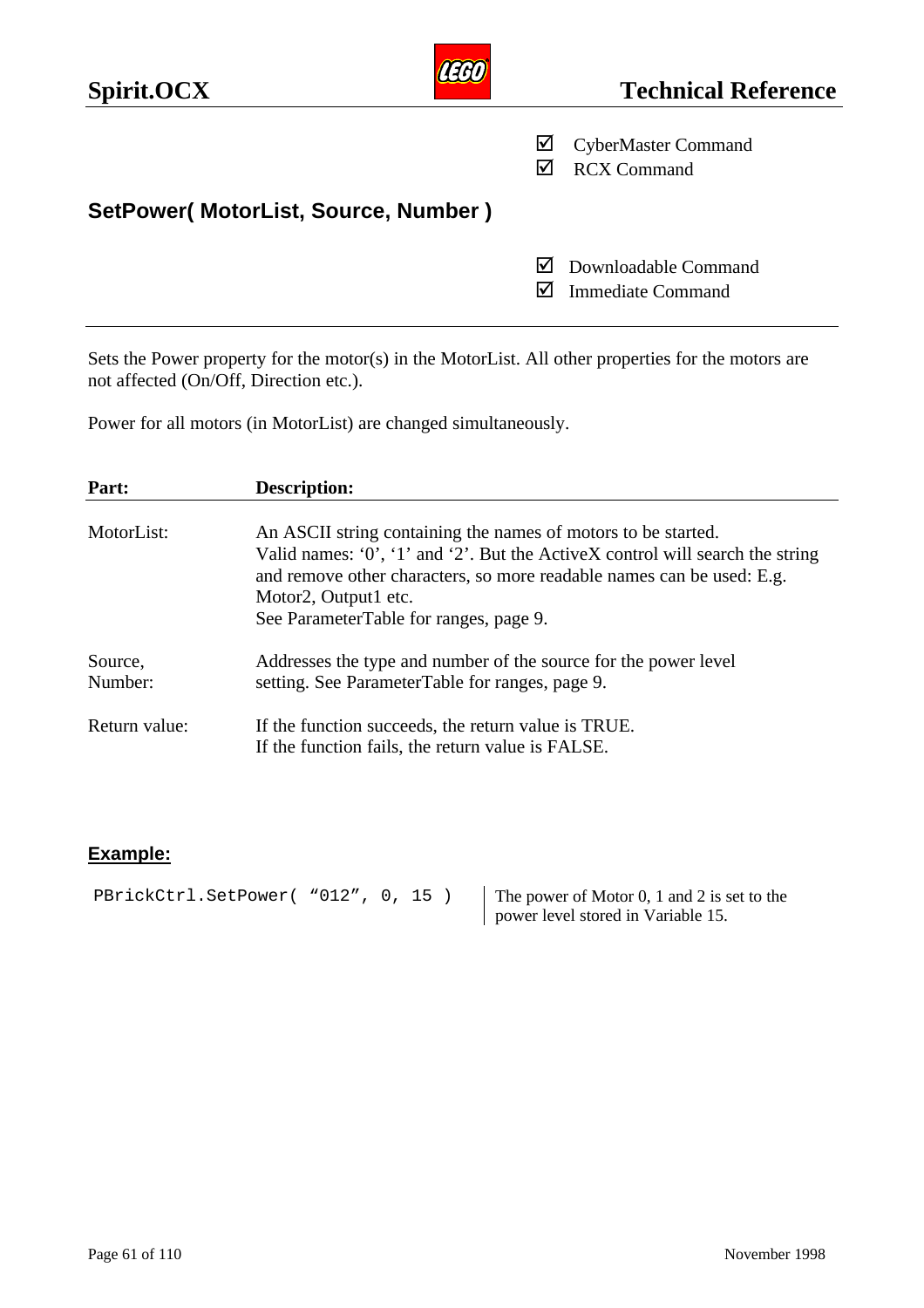| Spirit.OCX              |   | <b>Technical Reference</b>                       |
|-------------------------|---|--------------------------------------------------|
|                         | M | <b>CyberMaster Command</b><br><b>RCX Command</b> |
| Drive(Number0, Number1) |   |                                                  |
|                         |   | Downloadable Command<br><b>Immediate Command</b> |

This command sets all the properties for both motor 0, and motor 1. This command is useful when fast updating of the driving motors is needed. E.g. when controlling the PBrick directly by a joystick.

(The same function could have been achieved by sending these commands: On/off+SetPower+SetFwd/SetRwd).

| Part:                 | <b>Description:</b>                                                                                                                   |  |
|-----------------------|---------------------------------------------------------------------------------------------------------------------------------------|--|
| Number <sub>0</sub> , | Data for motor 0 (left motor) and motor 1 (right motor).                                                                              |  |
| Number1:              | Negative numbers means Rwd, positive numbers means Fwd.<br>Zero means stop (in brake mode).<br>See ParameterTable for ranges, page 9. |  |
| Return value:         | If the function succeeds, the return value is TRUE.<br>If the function fails, the return value is FALSE.                              |  |

#### **Example:**

PBrickCtrl.Drive( -7, 7 ) The left motor set on, full speed and backwards. The right motor set on, full and forward, i.e. the model turns on the spot.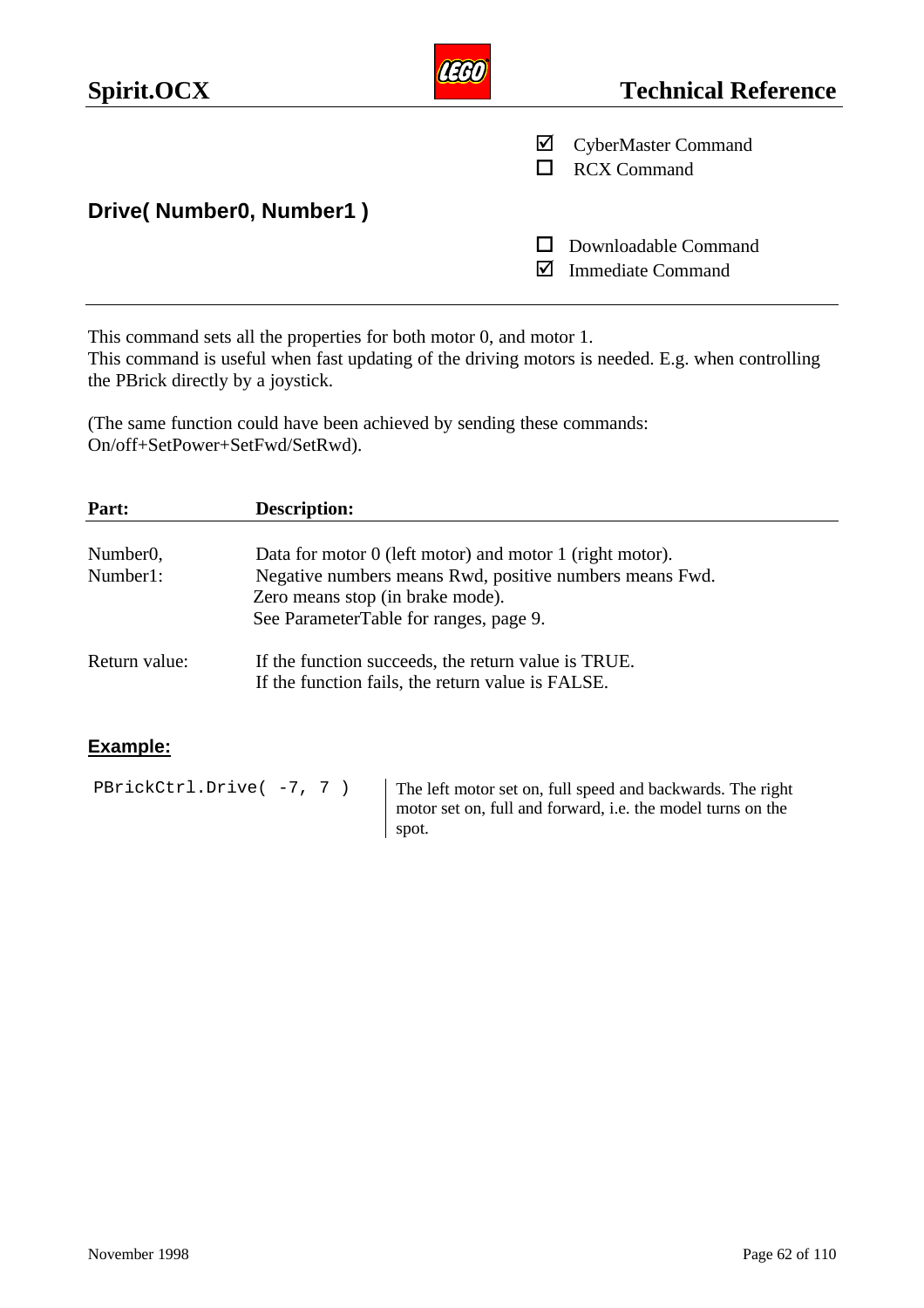| Spirit.OCX                              | <b>AEGO)</b> | <b>Technical Reference</b>                       |
|-----------------------------------------|--------------|--------------------------------------------------|
|                                         | ⊻            | <b>CyberMaster Command</b><br><b>RCX Command</b> |
| <b>OnWait( Motorlist, Number, Time)</b> |              |                                                  |
|                                         | M            | Downloadable Command<br><b>Immediate Command</b> |

This command is used to start one or more motor(s) with a specified power level and then wait for a specified time. When the wait time is finished, the user application decides what to do next (continue or stop etc.).

If the command is used with a time setting of 0, the command will act as a normal ON, but with an additional power level/direction specified.

| Part:         | Description:                                                                                                                                                                                                                                    |
|---------------|-------------------------------------------------------------------------------------------------------------------------------------------------------------------------------------------------------------------------------------------------|
| Motorlist:    | An ASCII string containing the names of motors to be started.<br>Valid names: '0', '1' and '2'. But the ActiveX control will search the string<br>and remove other characters, so more readable names can be used: E.g.<br>Motor2, Output1 etc. |
| Number:       | Negative "Number" means reverse direction, positive "Number" means<br>forward direction<br>Zero means stop (in brake mode).                                                                                                                     |
| Time:         | The wait "Time" can be set to $0-255$ , the time is in counts of 100ms. (I.e. 0)<br>to 25.5 sec.). A zero (0) means no wait (i.e. the command acts as a normal<br>On/Off command).                                                              |
|               | See ParameterTable for ranges, page 9.                                                                                                                                                                                                          |
| Return value: | If the function succeeds, the return value is TRUE.<br>If the function fails, the return value is FALSE.                                                                                                                                        |

#### **Example:**

|                              |  | PBrickCtrl.OnWait "12", -3, 25   Motor 1 and 2 On, Reverse direction, Power Level 3 and<br>Wait 2.5 sec. |
|------------------------------|--|----------------------------------------------------------------------------------------------------------|
| PBrickCtrl.OnWait "12", 5, 0 |  | Command used as an On command with additional power<br>setting.                                          |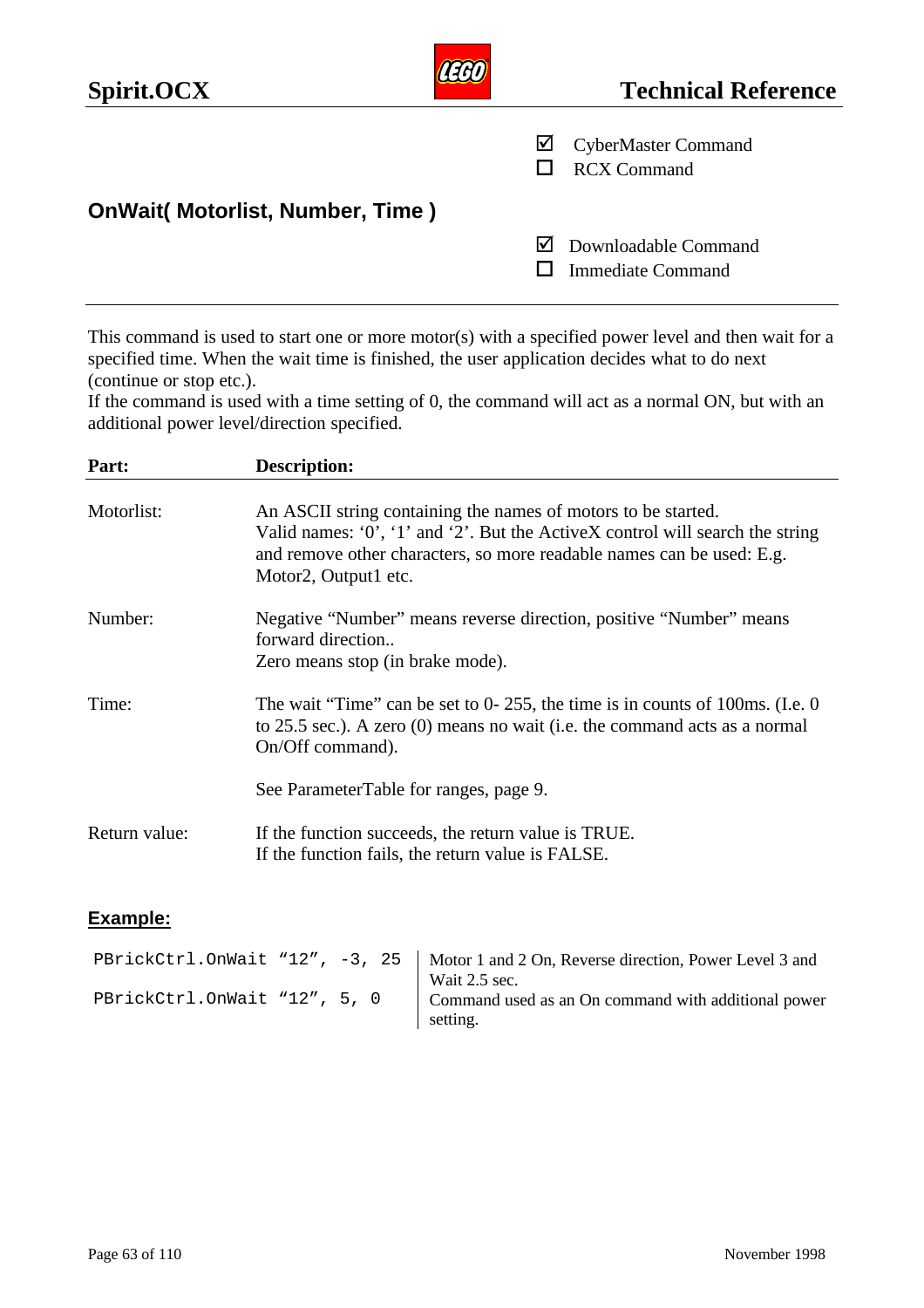

- ˛ CyberMaster Command
- $\Box$  RCX Command

# **OnWaitDifferent( Motorlist, Number0, Number1, Number2, Time )**

- ˛ Downloadable Command
- $\Box$  Immediate Command

This command is used to start more motors with different power levels/directions and then wait for a specified time. When the wait time is finished, the user application decides what to do next (continue or stop etc.).

If the command is used with a time setting of 0, the command will act as a normal ON, but with an additional power level/direction specified.

| Part:                                       | <b>Description:</b>                                                                                                                                                                                                                                  |
|---------------------------------------------|------------------------------------------------------------------------------------------------------------------------------------------------------------------------------------------------------------------------------------------------------|
| Motorlist:                                  | An ASCII string containing the names of motors to be started.<br>Valid names: $0'$ , $1'$ and $2'$ . But the ActiveX control will search the string<br>and remove other characters, so more readable names can be used: E.g.<br>Motor2, Output1 etc. |
| Number <sub>0</sub> , Number <sub>1</sub> , |                                                                                                                                                                                                                                                      |
| Number <sub>2</sub> :                       | Negative "NumberX" means reverse direction, positive "NumberX"<br>Means forward direction<br>Zero means stop (in brake mode).                                                                                                                        |
| Time:                                       | The wait "Time" can be set to $0-255$ , the time is in counts of 100ms (i.e. 0 to<br>25.5 sec.) A zero $(0)$ means no wait (i.e. the command acts as a normal<br>On/Off command).                                                                    |
|                                             | See ParameterTable for ranges, page 9.                                                                                                                                                                                                               |
| Return value:                               | If the function succeeds, the return value is TRUE.<br>If the function fails, the return value is FALSE.                                                                                                                                             |

#### **Example:**

PBrickCtrl.OnWaitDifferent "012", -3, 3, -7, 25 | Motor 0 On Power level 3 Reverse direction. Motor 1 On Power level 3 Forward direction. Motor 2 On Power level 7 Reverse direction. Wait 2.5 sec.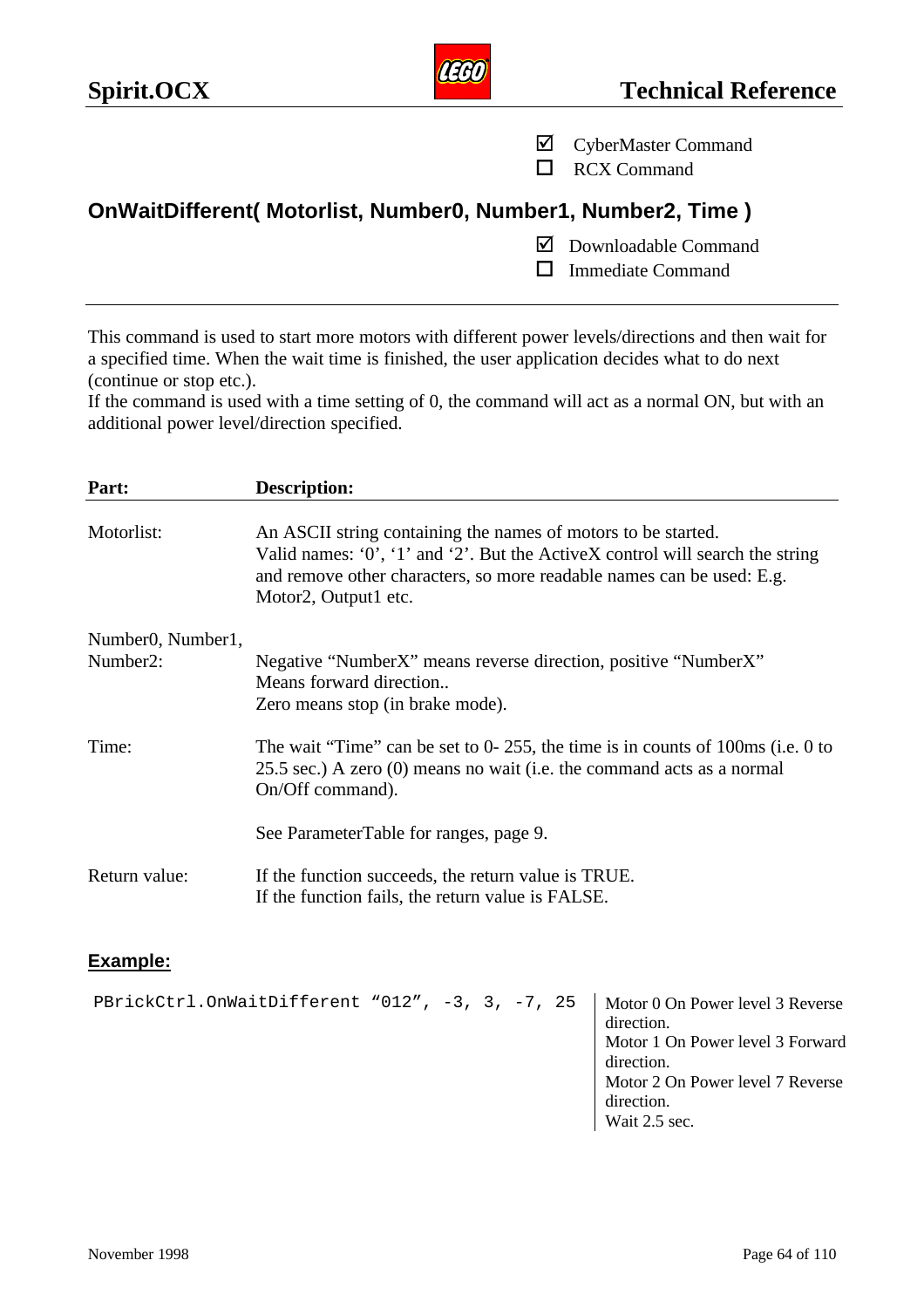| Spirit.OCX                          |    | <b>Technical Reference</b>                       |
|-------------------------------------|----|--------------------------------------------------|
|                                     | ☑  | <b>CyberMaster Command</b><br><b>RCX Command</b> |
| <b>ClearTachoCounter(MotorList)</b> |    |                                                  |
|                                     | IМ | Downloadable Command<br><b>Immediate Command</b> |

This command clears the TachoCounter. The TachoCounter is an integrated part of the 2 internal motors.

| Part:         | <b>Description:</b>                                                                                                                                                                                                               |  |  |  |  |  |
|---------------|-----------------------------------------------------------------------------------------------------------------------------------------------------------------------------------------------------------------------------------|--|--|--|--|--|
| MotorList     | An ASCII string containing the names of motors to be started.<br>Valid names: '0' and '1'. But the ActiveX control will search the string and<br>remove other characters, so more readable names can be used: E.g. Motor0<br>etc. |  |  |  |  |  |
|               | See ParameterTable for ranges, page 9.                                                                                                                                                                                            |  |  |  |  |  |
| Return value: | If the function succeeds, the return value is TRUE.<br>If the function fails, the return value is FALSE.                                                                                                                          |  |  |  |  |  |

# **Example:**

PBrickCtrl.ClearTachoCounter "1" | Clears the Tachovalue of Motor 1.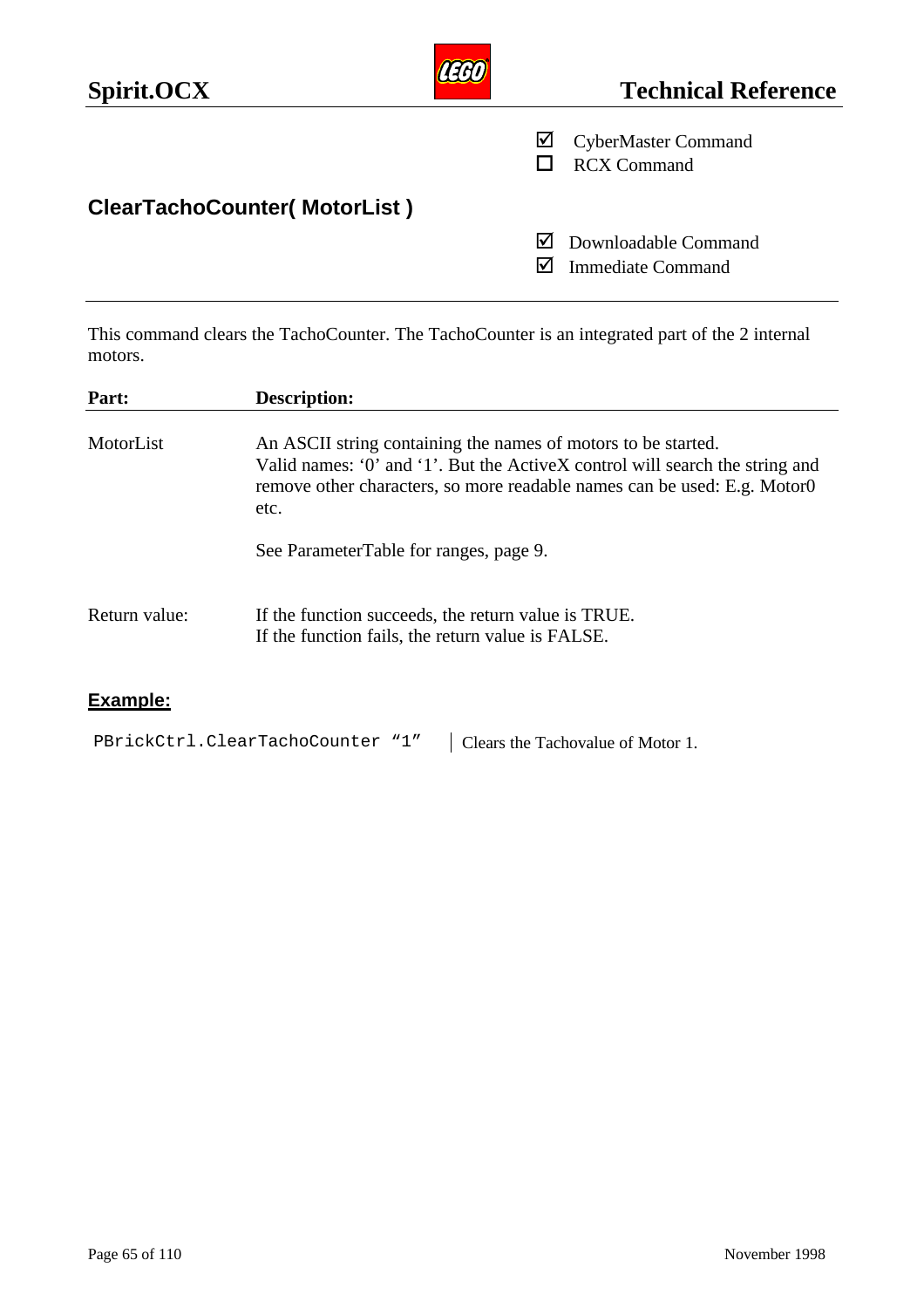| Spirit.OCX                       |   | <b>Technical Reference</b>                       |
|----------------------------------|---|--------------------------------------------------|
|                                  | ⊻ | <b>CyberMaster Command</b><br><b>RCX Command</b> |
| <b>PlayTone(Frequency, Time)</b> |   |                                                  |
|                                  | M | Downloadable Command<br><b>Immediate Command</b> |

This command is used to make the PBrick play a tone via the internal speaker. The Frequency parameter sets the pitch of the tone and the Time parameter sets the duration of the tone. The tones will be buffered in the RCX, if more than one tone is sent.

#### **Part: Description:**

Frequency: Sets the frequency of the Tone. All integers in the range can be selected. For range: See ParameterTable page 10.

> To help those who wants to play 'music', there is a table below containing the frequencies for the notes in eight octaves. The frequencies are rounded to integers. (C4 is the middle C).

| <b>PITCH</b> | $\mathbf{1}$ | $\overline{2}$ | 3   | $\overline{\mathbf{4}}$ | 5   | 6    | 7    | 8    |
|--------------|--------------|----------------|-----|-------------------------|-----|------|------|------|
| G#           | 52           | 104            | 208 | 415                     | 831 | 1661 | 3322 |      |
| G            | 49           | 98             | 196 | 392                     | 784 | 1568 | 3136 |      |
| F#           | 46           | 92             | 185 | 370                     | 740 | 1480 | 2960 |      |
| F            | 44           | 87             | 175 | 349                     | 698 | 1397 | 2794 |      |
| E            | 41           | 82             | 165 | 330                     | 659 | 1319 | 2637 |      |
| D#           | 39           | 78             | 156 | 311                     | 622 | 1245 | 2489 |      |
| D            | 37           | 73             | 147 | 294                     | 587 | 1175 | 2349 |      |
| C#           | 35           | 69             | 139 | 277                     | 554 | 1109 | 2217 |      |
| $\mathsf C$  | 33           | 65             | 131 | 262                     | 523 | 1047 | 2093 | 4186 |
| B            | 31           | 62             | 123 | 247                     | 494 | 988  | 1976 | 3951 |
| A#           | 29           | 58             | 117 | 233                     | 466 | 932  | 1865 | 3729 |
| Α            | 28           | 55             | 110 | 220                     | 440 | 880  | 1760 | 3520 |

#### Time: The duration of the Tone, in 10ms steps. For range: See ParameterTable page 10.

Return value: If the function succeeds, the return value is TRUE. If the function fails, the return value is FALSE.

#### **Example:**

PBrickCtrl.PlayTone 2000, 100 | Plays 2000 Hz. for a duration of 1 sec.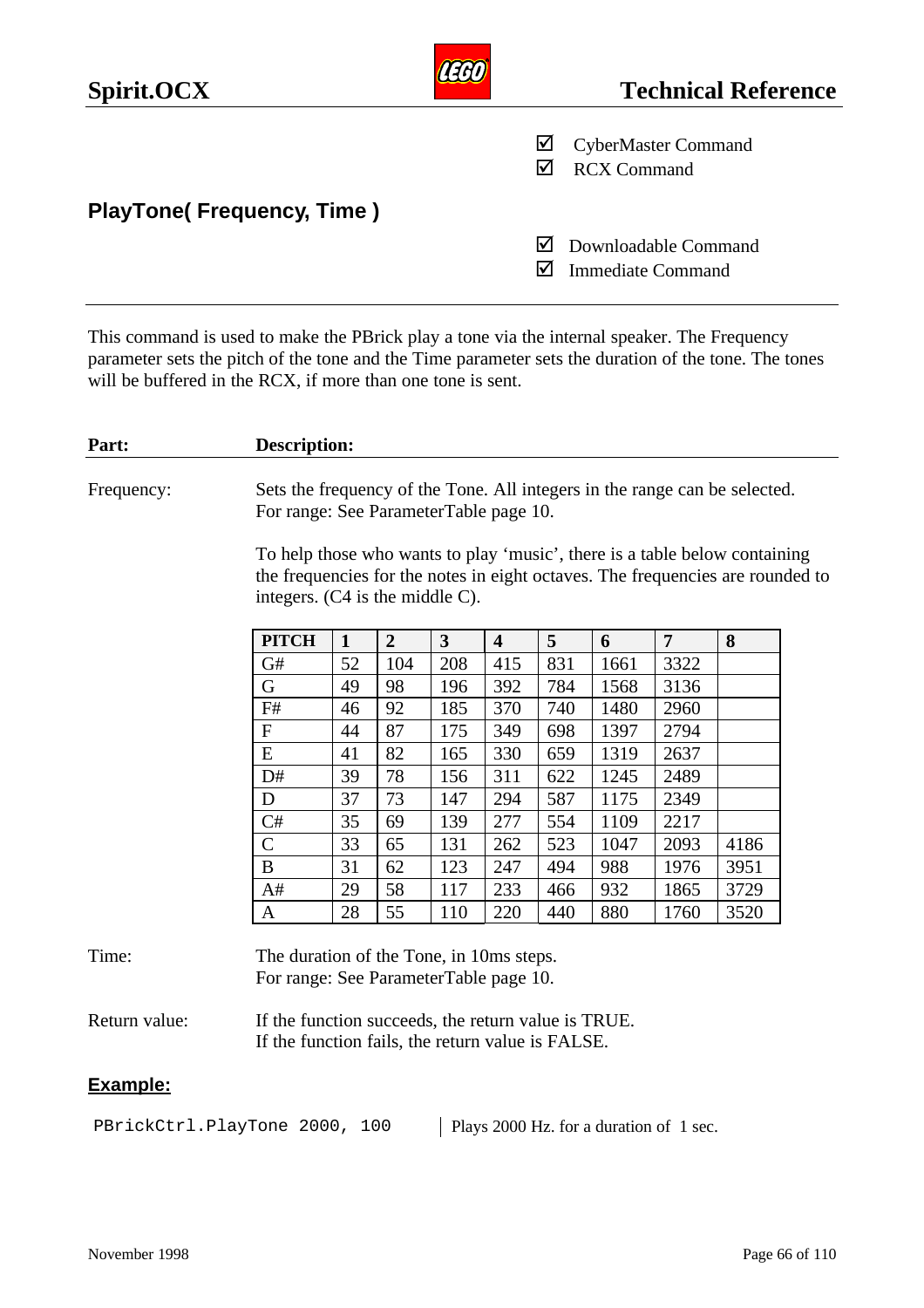| Spirit.OCX                     |     | <b>Technical Reference</b>                       |
|--------------------------------|-----|--------------------------------------------------|
|                                | ⊻   | <b>CyberMaster Command</b><br><b>RCX Command</b> |
| <b>PlaySystemSound(Number)</b> |     |                                                  |
|                                | l√l | Downloadable Command<br><b>Immediate Command</b> |

This command is used to make the RCX play one of 6 pre-defined sound patterns. The sounds will be buffered in the RCX, if more than one is sent.

| Part:   | Description:   |                                                                   |                                                                         |
|---------|----------------|-------------------------------------------------------------------|-------------------------------------------------------------------------|
| Number: |                | Number addresses the sound to play.<br>guidelines for using them: | Below is a short description of the predefined sound patterns, and some |
|         | <b>Number</b>  | <b>Sound</b>                                                      | <b>Purpose</b>                                                          |
|         | $\mathbf{0}$   | 'Key click'                                                       | Used by default when a key is pressed.                                  |
|         |                | 'Beep beep'                                                       | Normally used as an 'acknowledge'.                                      |
|         | $\overline{2}$ | Decreasing<br>frequency sweep                                     | Used to indicate end of successful<br>download.                         |
|         | 3              | Increasing<br>frequency sweep                                     | Used by default to indicate end of<br>successful upload (e.g. Datalog)  |
|         | $\overline{4}$ | 'Buhhh'                                                           | Error sound                                                             |
|         | 5              | Fast increasing<br>sweep                                          | Used three times in a row to indicate:<br>'Hurrah sound'                |

Return value: If the function succeeds, the return value is TRUE. If the function fails, the return value is FALSE.

## **Example:**

PBrickCtrl.PlaySystemSound 4 | Audibly flag an error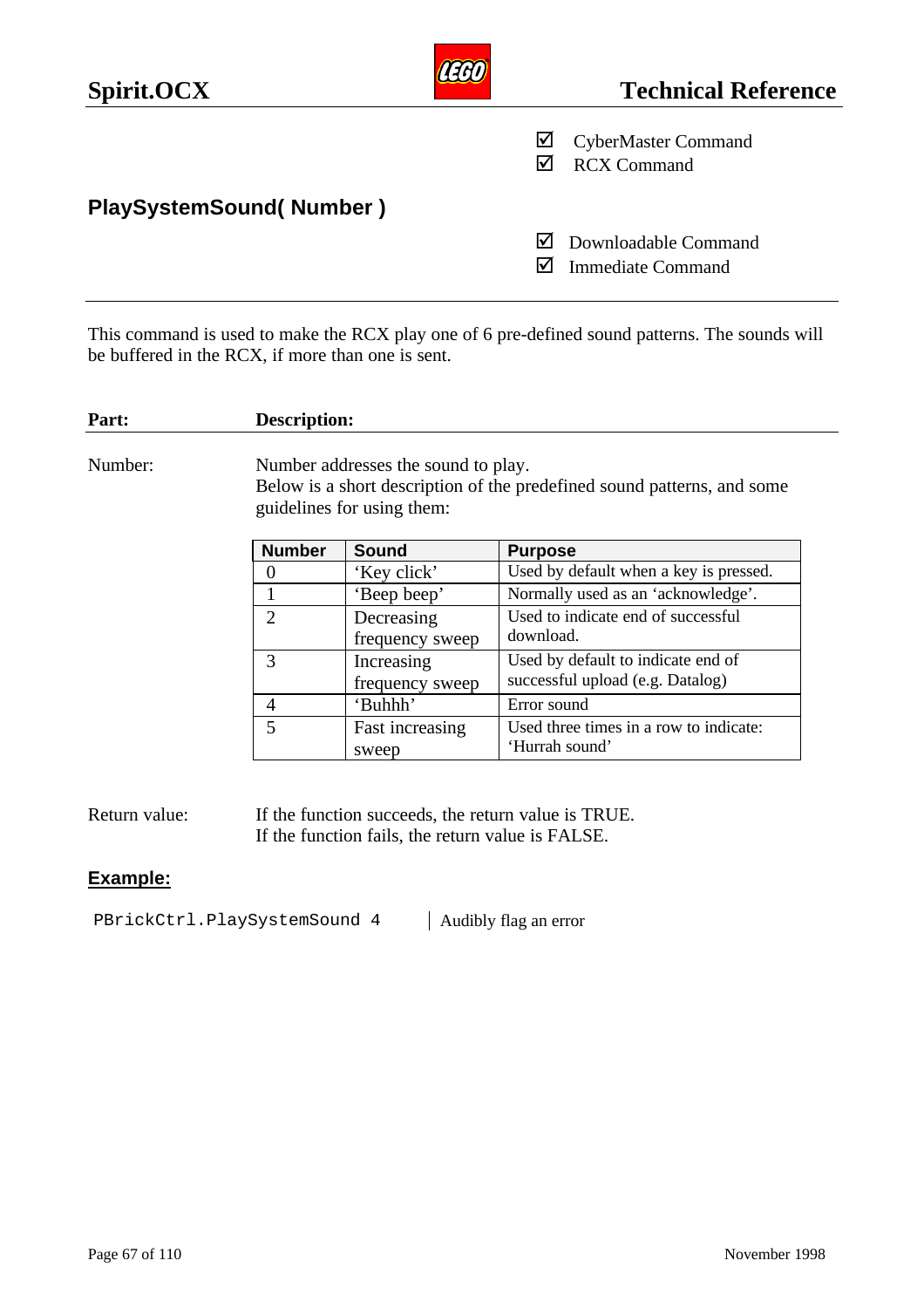| Spirit.OCX                  |    | <b>Technical Reference</b>                       |
|-----------------------------|----|--------------------------------------------------|
|                             |    | <b>CyberMaster Command</b><br><b>RCX Command</b> |
| SetSensorType(Number, Type) |    |                                                  |
|                             | IМ | Downloadable Command<br><b>Immediate Command</b> |

This command is used to specify the SensorType for an input. The Type information (and SensorMode) tells the RCX how to use and represent Sensor data. For information about SetSensorMode see page 69. See also the 'Inputs' on page 100.

| Part:         | <b>Description:</b>                                                                                      |  |  |
|---------------|----------------------------------------------------------------------------------------------------------|--|--|
| Number:       | Addresses the input port for which the Type has to be set.                                               |  |  |
| Type:         | Specifies the SensorType:                                                                                |  |  |
|               | 0:<br>None<br>Switch<br>1:<br>2:<br>Temperature<br>3:<br>Reflection (Light sensor)<br>Angle<br>4:        |  |  |
| Return value: | If the function succeeds, the return value is TRUE.<br>If the function fails, the return value is FALSE. |  |  |

## **Example:**

PBrickCtrl.SetSensorType 0, 4 | Input 0 setup for using an Angle sensor.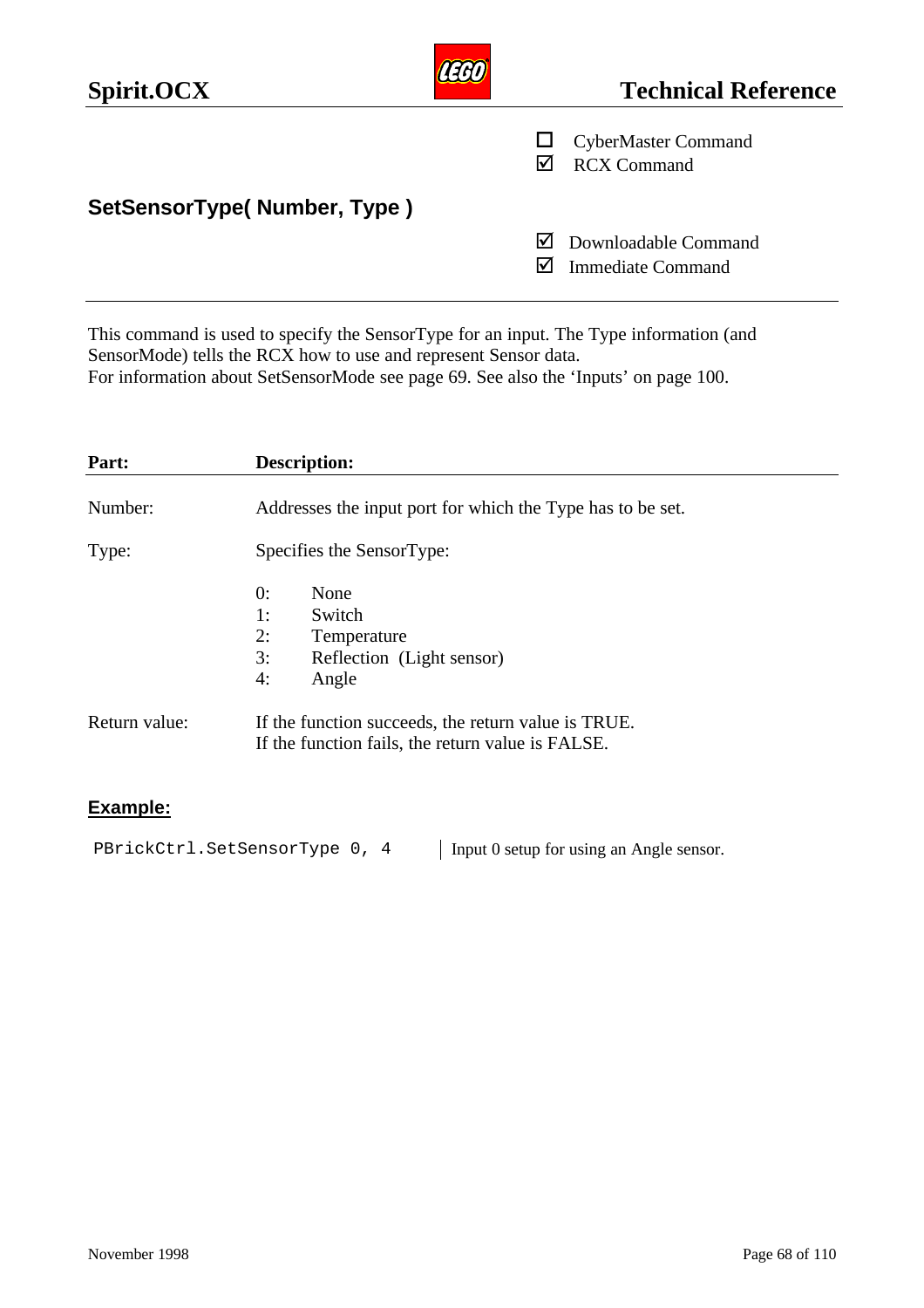| Spirit.OCX                         | تتحت | <b>Technical Reference</b>                       |
|------------------------------------|------|--------------------------------------------------|
|                                    | ⊻    | <b>CyberMaster Command</b><br><b>RCX Command</b> |
| SetSensorMode(Number, Mode, Slope) |      |                                                  |
|                                    |      | Downloadable Command<br><b>Immediate Command</b> |

rani

This command sets the SensorMode of the input. The analogue values can be represented and calibrated in different pre-defined values. The digital representation can also be set to different modes. By adding dynamic measurements, the user can apply a sort of "High Pass"-filter. The change on the input shall have a certain minimum dVoltage/dTime. The mode information works closely together with the SensorType setting.

For information about SetSensorType see page 68. See also the 'Inputs' on page 100.

| Part:   |                                                                                                                                                                             | <b>Description:</b><br>The input for which the Mode has to be set.                                                                                                     |                                                                                           |  |
|---------|-----------------------------------------------------------------------------------------------------------------------------------------------------------------------------|------------------------------------------------------------------------------------------------------------------------------------------------------------------------|-------------------------------------------------------------------------------------------|--|
| Number: |                                                                                                                                                                             |                                                                                                                                                                        |                                                                                           |  |
| Mode:   | The sensor mode:                                                                                                                                                            |                                                                                                                                                                        |                                                                                           |  |
|         | 0:                                                                                                                                                                          | Raw                                                                                                                                                                    | Raw analogue data (0-1023)                                                                |  |
|         | 1:                                                                                                                                                                          | <b>Boolean</b>                                                                                                                                                         | <b>TRUE/FALSE</b>                                                                         |  |
|         | 2:                                                                                                                                                                          | <b>Transition Counter</b>                                                                                                                                              | All transitions are counted (both positive<br>and negative transitions are counted).      |  |
|         | 3:                                                                                                                                                                          | <b>Periodic Counter</b>                                                                                                                                                | Only counting whole periods (one<br>negative edge + a positive edge – or 'vice<br>versa). |  |
|         | 4:                                                                                                                                                                          | Percent                                                                                                                                                                | Sensor value represented in percent of<br>full scale.                                     |  |
|         | 5:                                                                                                                                                                          | <b>Celsius</b>                                                                                                                                                         | Measurement represented in Celsius.                                                       |  |
|         | 6:                                                                                                                                                                          | <b>Fahrenheit</b>                                                                                                                                                      | Measurement represented in Fahrenheit.                                                    |  |
|         | 7:                                                                                                                                                                          | Angle                                                                                                                                                                  | Input data counted as Angle steps.                                                        |  |
| Slope:  | If Boolean mode of operation is selected, Slope indicates how to determine<br>TRUE and FALSE in SensorValue. This also affects the way counters reacts<br>on input changes. |                                                                                                                                                                        |                                                                                           |  |
|         | 0:                                                                                                                                                                          | Absolute measurement (below 45% of full scale $=$ TRUE, above 55%<br>of full scale $=$ FALSE). i.e. a pushed switch (low voltage measured)<br>results in a TRUE state. |                                                                                           |  |
|         | $1 - 31$ :<br>Dynamic measurement. The number indicates the size of the dynamic<br>slope.                                                                                   |                                                                                                                                                                        |                                                                                           |  |
|         |                                                                                                                                                                             | I.e. the necessary change of bit-counts between two samples, to<br>get a change in the Boolean state.                                                                  |                                                                                           |  |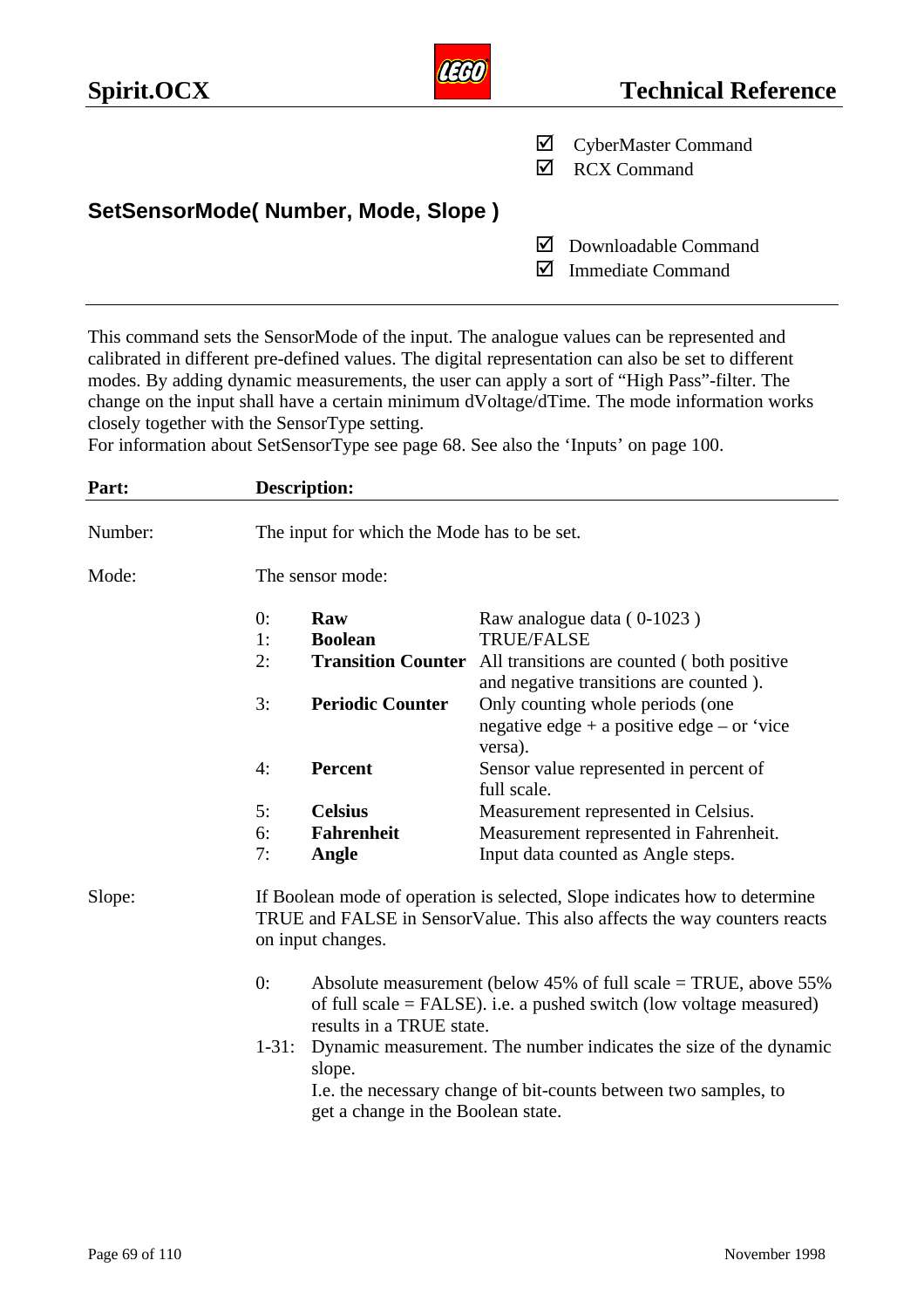

| Return value: | If the function succeeds, the return value is TRUE. |
|---------------|-----------------------------------------------------|
|               | If the function fails, the return value is FALSE.   |

# **Example:**

PBrickCtrl.SetSensorType 1, 1 PBrickCtrl.SetSensorMode 1, 1, 0 The sensor at input 1 is set as a switch The switch data should be represented as boolean and an absolute value.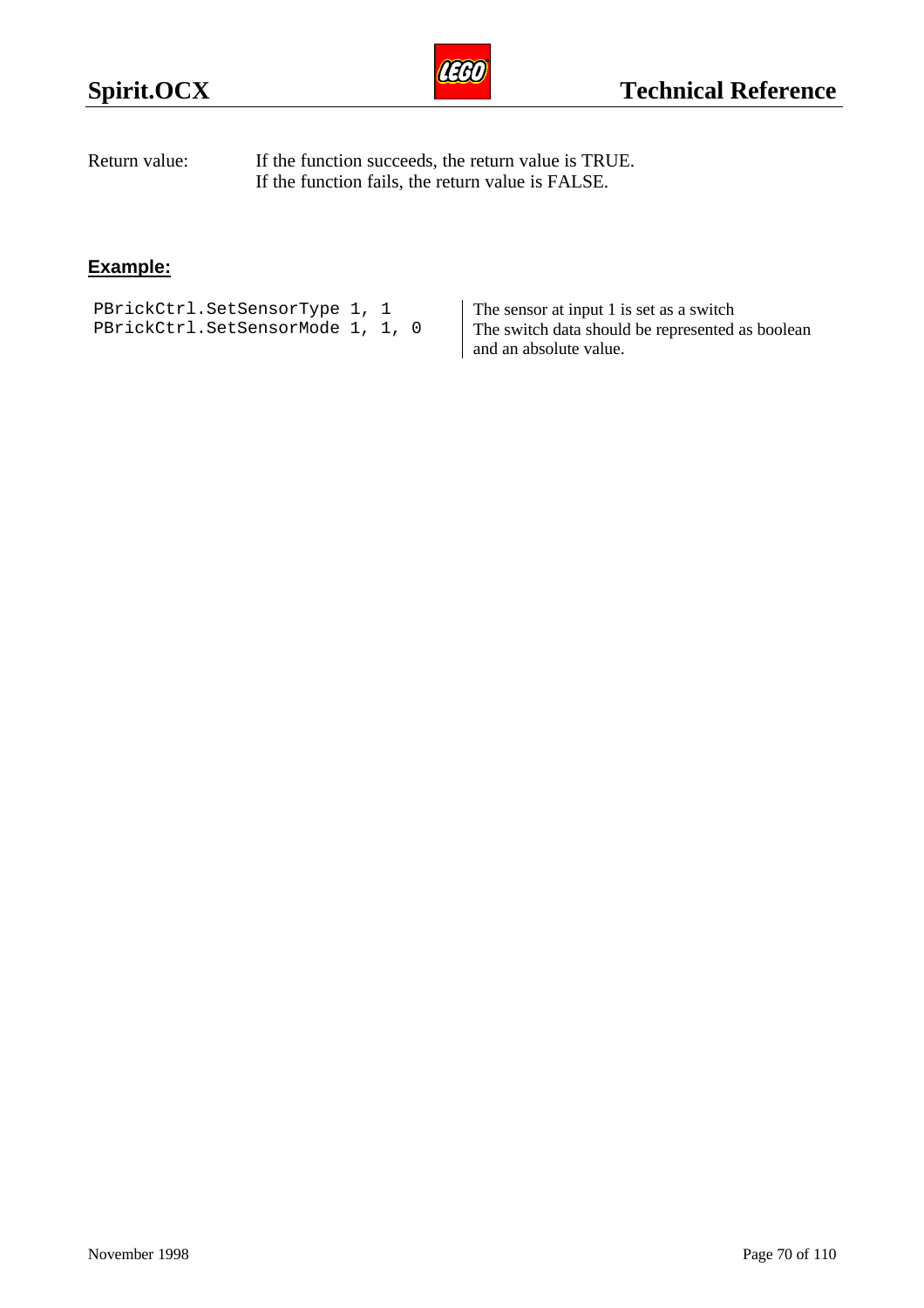| Spirit.OCX                      |   | <b>Technical Reference</b>                       |
|---------------------------------|---|--------------------------------------------------|
|                                 | ⊻ | <b>CyberMaster Command</b><br><b>RCX Command</b> |
| <b>ClearSensorValue(Number)</b> |   |                                                  |
|                                 | M | Downloadable Command<br><b>Immediate Command</b> |

This command clears the sensor value register. (On the RCX: The sensor value register holds the value which is shown in the display).

| Part:         | <b>Description:</b>                                                                                          |  |
|---------------|--------------------------------------------------------------------------------------------------------------|--|
| Number:       | Addresses the input whose input value register should be cleared.<br>See ParameterList for ranges on page 9. |  |
| Return value: | If the function succeeds, the return value is TRUE.<br>If the function fails, the return value is FALSE.     |  |

|                               | An angle sensor is connected to input 1 of an RCX. The<br>angle sensor is turned 360 degrees 3 times and the display<br>shows 48 ( $3 * 16$ ) steps.                       |
|-------------------------------|----------------------------------------------------------------------------------------------------------------------------------------------------------------------------|
| PBrickCtrl.ClearSensorValue 1 | Clear the sensor value register for input 1 (I.e. the middle<br>one labelled 2 on the RCX).<br>Now the display on the RCX shows an angle sensor reading<br>of zero $(0)$ . |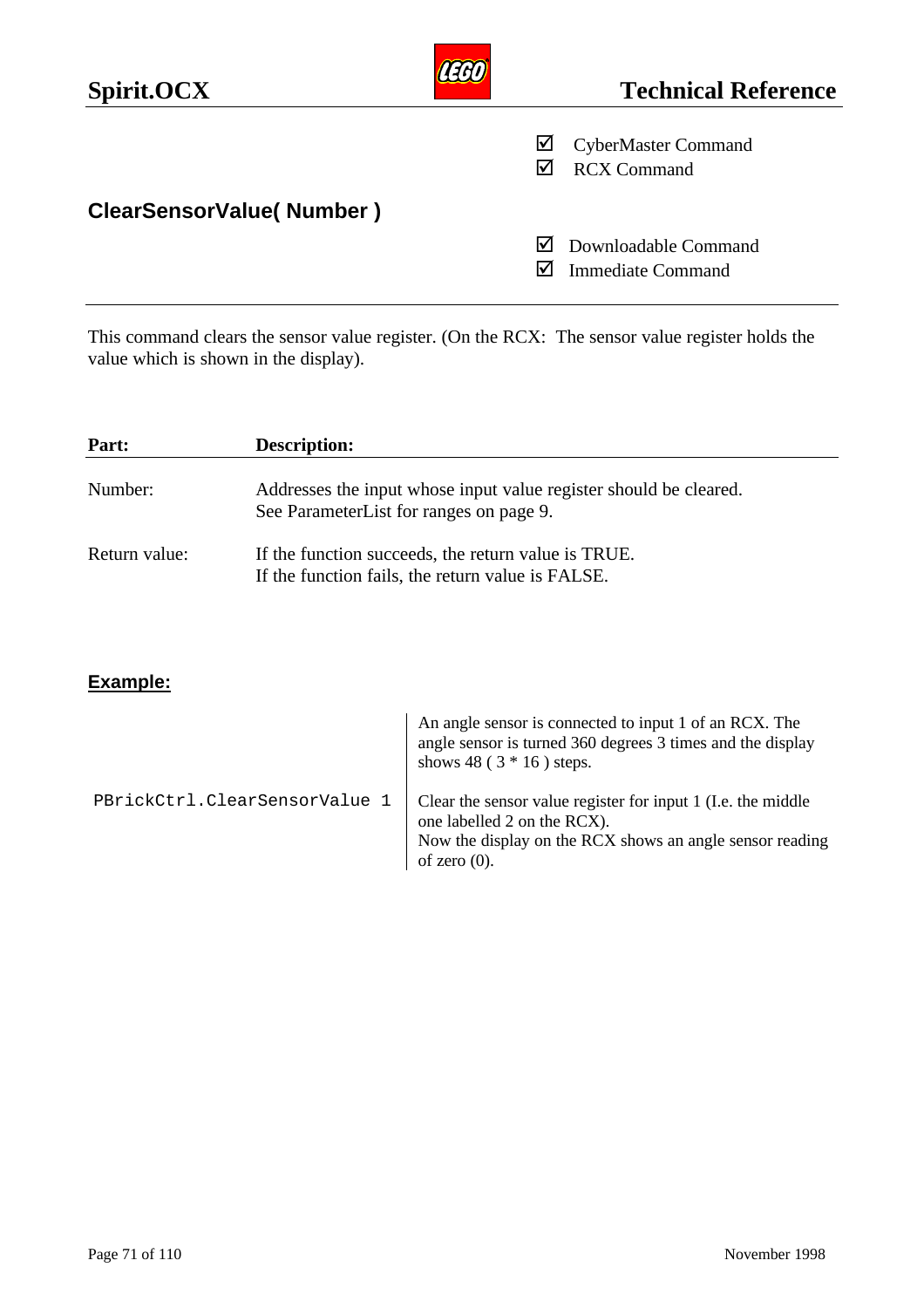| Spirit.OCX                |   | <b>Technical Reference</b>                       |
|---------------------------|---|--------------------------------------------------|
|                           | ⊻ | <b>CyberMaster Command</b><br><b>RCX Command</b> |
| <b>ClearTimer(Number)</b> |   |                                                  |
|                           | M | Downloadable Command<br><b>Immediate Command</b> |

This command clears one of the four free-running Timers. The Number parameter indicates which timer to clear. After this command is executed, the timer is set to zero (0), and the timer is restarted.

| Part:         | <b>Description:</b>                                                                                      |
|---------------|----------------------------------------------------------------------------------------------------------|
| Number:       | Indicates which timer to clear.<br>For information about ranges see ParameterTable on page 9.            |
| Return value: | If the function succeeds, the return value is TRUE.<br>If the function fails, the return value is FALSE. |

| PBrickCtrl.ClearTimer 2 | Clears Timer 2 and restarts it. |
|-------------------------|---------------------------------|
|-------------------------|---------------------------------|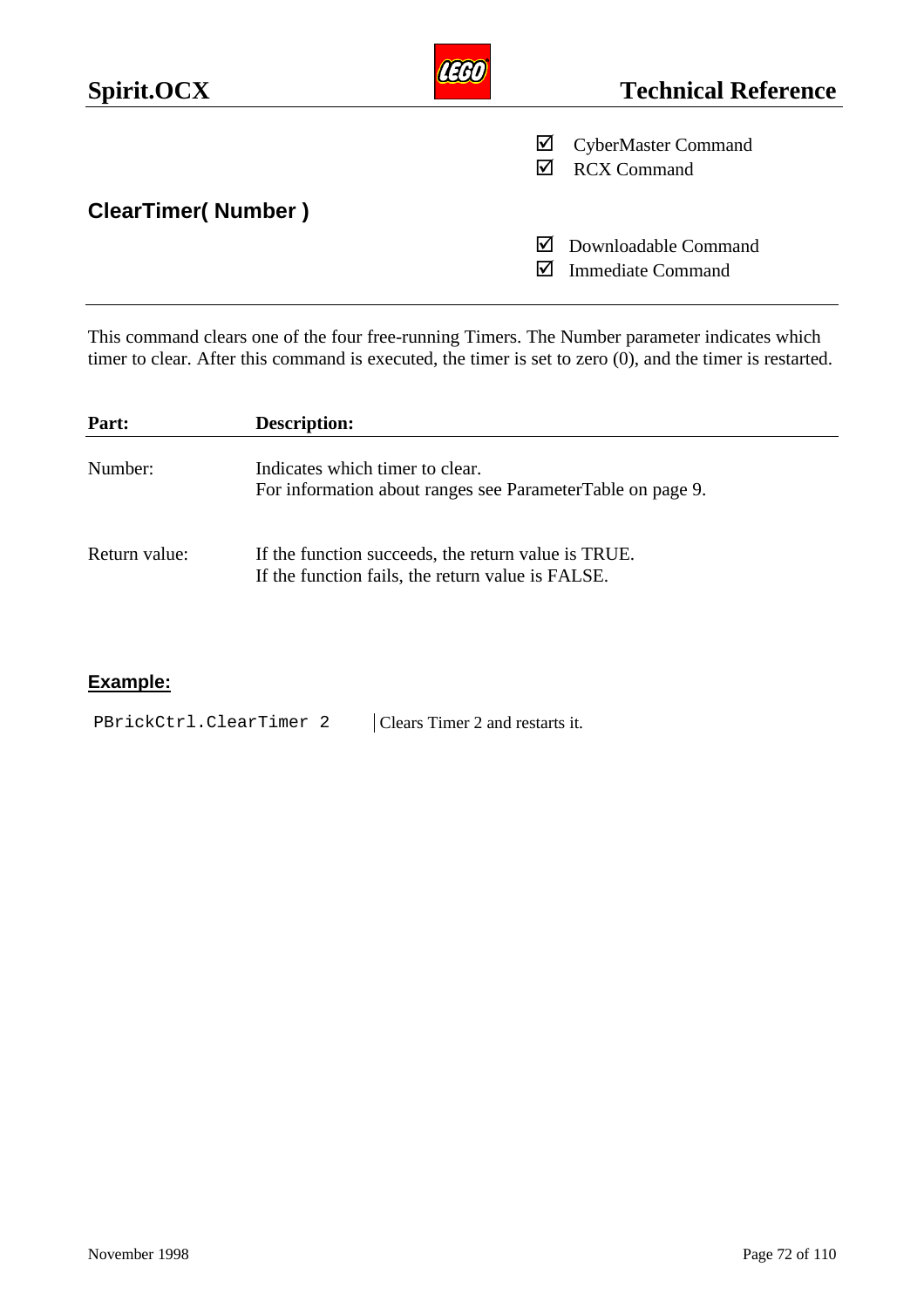| Spirit.OCX             |   | <b>Technical Reference</b>                       |
|------------------------|---|--------------------------------------------------|
|                        | ☑ | <b>CyberMaster Command</b><br><b>RCX Command</b> |
| <b>GoSub( Number )</b> |   |                                                  |
|                        | M | Downloadable Command<br><b>Immediate Command</b> |

This command is only for download. A subroutine cannot call another subroutine since the PBrick has no call stack, but only a single return pointer. If the subroutine does not exist the call is ignored. For information about how to download a subroutine see the function BeginOfSub on page 42.

| Part:         | <b>Description:</b>                                             |  |
|---------------|-----------------------------------------------------------------|--|
| Number:       | Addresses the subroutine to call.                               |  |
|               | For information about range etc. see ParameterTable on page 10. |  |
| Return value: | If the function succeeds, the return value is TRUE.             |  |
|               | If the function fails, the return value is FALSE.               |  |
|               |                                                                 |  |

| PBrickCtrl.BeginOfSub 1      | Starts Subroutine 1             |
|------------------------------|---------------------------------|
| PBrickCtrl.PlaySystemSound 2 | Makes PBrick play SystemSound 2 |
| PBrickCtrl.On "12"           | Starts motors at output 1 and 2 |
| PBrickCtrl.EndOfSub          | Ends Subroutine 1 declaration   |
| PBrickCtrl.BeginOfTask 0     | Starts definition of Task 0     |
| PBrickCtrl.GoSub 1           | 1st call of Subroutine 1        |
| PBrickCtrl.GoSub 1           | 2nd call of Sub 1               |
| PBrickCtrl.EndOfTask         | End of Task 0                   |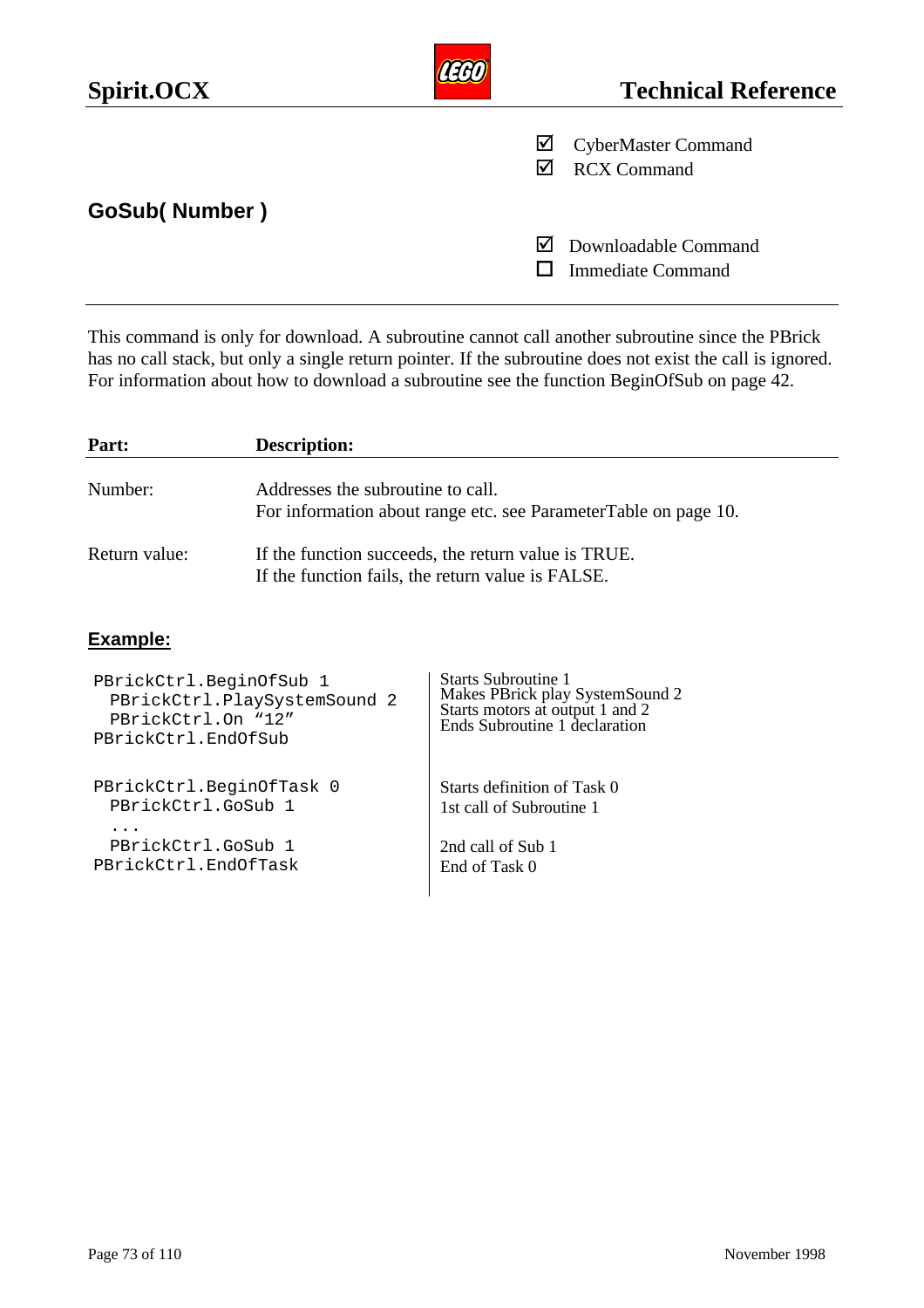| Spirit.OCX           |   | <b>Technical Reference</b>                       |
|----------------------|---|--------------------------------------------------|
|                      | ⊻ | <b>CyberMaster Command</b><br><b>RCX Command</b> |
| Loop(Source, Number) |   |                                                  |
|                      | M | Downloadable Command<br><b>Immediate Command</b> |

This command is part on the Loop…EndLoop control structure.

Program lines between Loop and EndLoop will be repeated as many times as the Source/Number states at runtime.

However, there is an exception to this rule: A Loop 2, 0 statement means infinite loop. If a Loop zero (0) is set-up via a variable or a random number at runtime, the Loop-EndLoop structure will be entirely skipped, so the execution will not end in a deadlock if the source becomes zero  $(0)$ .

| Part:         | <b>Description:</b>                                                                                      |
|---------------|----------------------------------------------------------------------------------------------------------|
|               |                                                                                                          |
| Source,       | Addresses and type for the source of the loop value.                                                     |
| Number:       | See ParameterTable on page 9 for information about range.                                                |
| Return value: | If the function succeeds, the return value is TRUE.<br>If the function fails, the return value is FALSE. |

### **Example 1:**

| PBrickCtrl.Loop 0, 3<br>$\cdots$ | Get the Loop count from variable 3<br>If variable $3$ is zero (0) when the Loop 0, 3 statement is entered first<br>time, this line and the following lines are skipped.<br>If variable 3 was 2, when the Loop $0$ , 3 was entered first time, these<br>lines are executed 2 times. |
|----------------------------------|------------------------------------------------------------------------------------------------------------------------------------------------------------------------------------------------------------------------------------------------------------------------------------|
| PBrickCtrl.EndLoop               |                                                                                                                                                                                                                                                                                    |

### **Example 2:**

| PBrickCtrl.Loop 2, 0 | Loop Forever |
|----------------------|--------------|
| $\ddot{\phantom{a}}$ |              |
| PBrickCtrl.EndLoop   |              |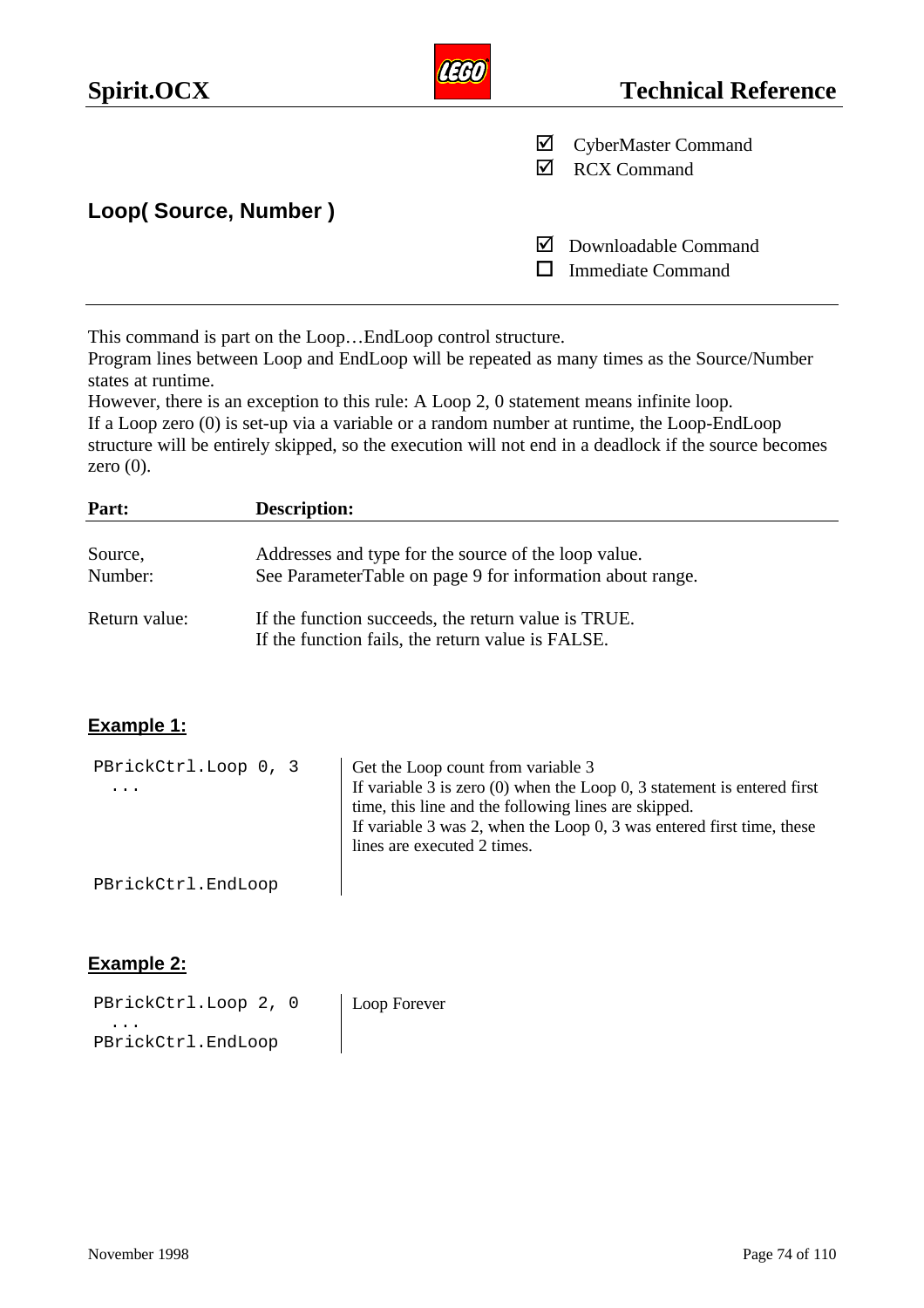| Spirit.OCX |    | <b>Technical Reference</b>                       |
|------------|----|--------------------------------------------------|
|            | ⊻  | <b>CyberMaster Command</b><br><b>RCX Command</b> |
| EndLoop()  |    |                                                  |
|            | IМ | Downloadable Command<br><b>Immediate Command</b> |

This command terminates the Loop…EndLoop control structure. For information about Loop see page 74).

The EndLoop causes the loop count to be decremented and tested. If the loop count has not reached zero (0), the program-execution is repeated again from the corresponding Loop statement. If a Loop 2, 0 is used, the EndLoop acts as a normal unconditional jump back to the beginning of the loop (i.e. loop forever).

| Part:         | <b>Description:</b>                                                                                      |
|---------------|----------------------------------------------------------------------------------------------------------|
| Return value: | If the function succeeds, the return value is TRUE.<br>If the function fails, the return value is FALSE. |

| PBrickCtrl.Loop 2, 0    | Loop forever.                                 |
|-------------------------|-----------------------------------------------|
| .<br>PBrickCtrl.EndLoop | Jumps back to loop start and do it "forever". |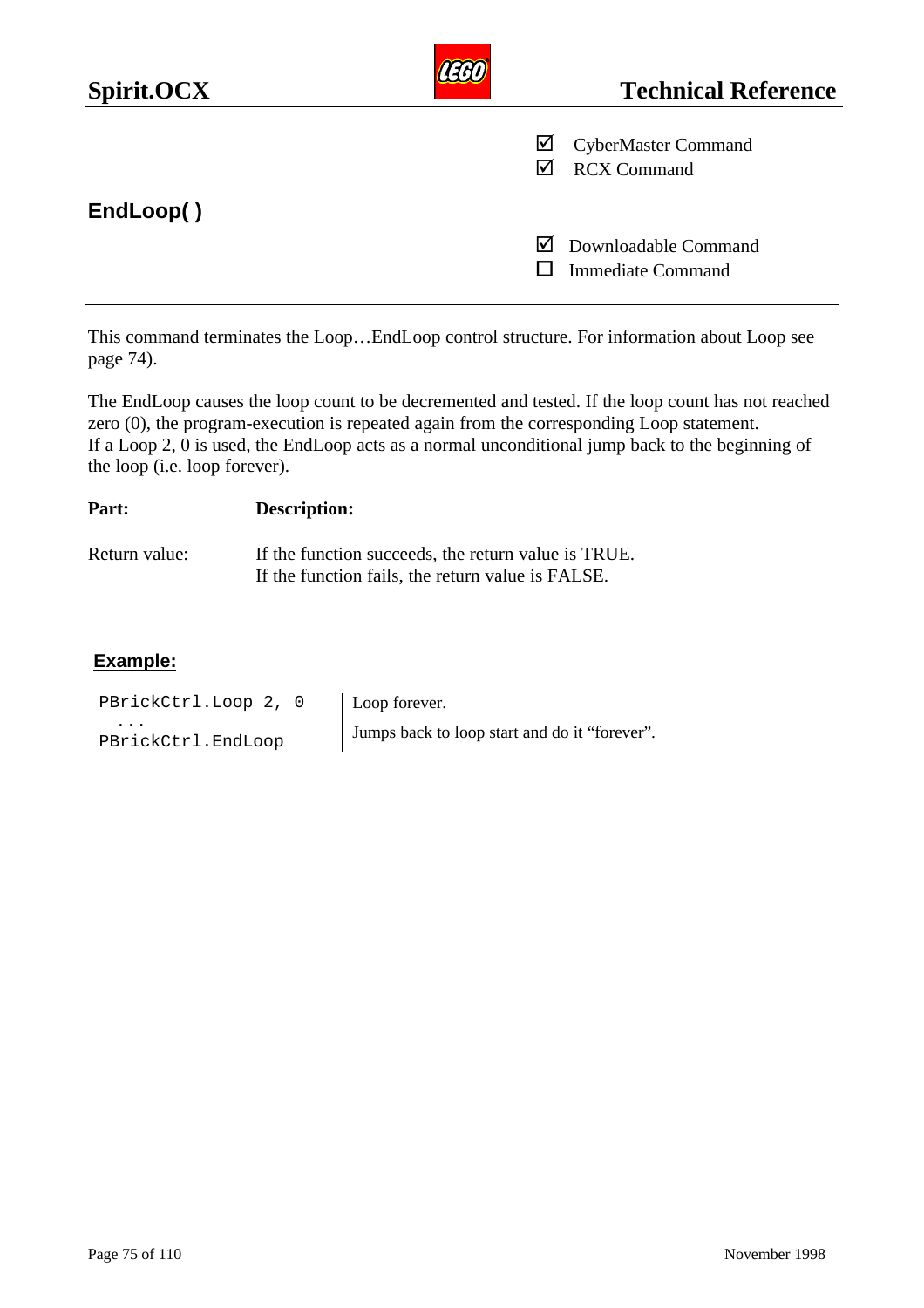|                      |                                     | ☑                                                                                                                                                                                                       | <b>RCX Command</b>                                                                             |  |
|----------------------|-------------------------------------|---------------------------------------------------------------------------------------------------------------------------------------------------------------------------------------------------------|------------------------------------------------------------------------------------------------|--|
|                      |                                     | While(Source1, Number1, RelOp, Source2, Number2)                                                                                                                                                        |                                                                                                |  |
|                      |                                     | M<br>П                                                                                                                                                                                                  | Downloadable Command<br><b>Immediate Command</b>                                               |  |
| Part:                | <b>Description:</b>                 | This command is a part of the WhileEnd While control structure.<br>the Condition described by parameters evaluates TRUE.<br>The two values tested are addressed by Source1/Number1 and Source2/Number2. | The program lines located between the While and EndWhile statement will be executed as long as |  |
|                      |                                     |                                                                                                                                                                                                         |                                                                                                |  |
| Source1,<br>Number1: |                                     | Addresses the first CompareValue.<br>Check the ParameterTable on page 9 for types and ranges.                                                                                                           |                                                                                                |  |
| RelOp:               |                                     | This specifies the relational operator used for the compare of the two<br>CompareValues.                                                                                                                |                                                                                                |  |
|                      | <b>Relation</b><br><b>Operator:</b> | <b>Constant</b><br>equivalent:                                                                                                                                                                          |                                                                                                |  |
|                      | >                                   | $\overline{0}$                                                                                                                                                                                          |                                                                                                |  |
|                      | $\lt$                               | 1                                                                                                                                                                                                       |                                                                                                |  |
|                      | $=$<br>$\rm{~<}$                    | $\overline{2}$<br>3                                                                                                                                                                                     |                                                                                                |  |
| Source2,<br>Number2: |                                     | Addresses the second CompareValue.                                                                                                                                                                      |                                                                                                |  |
|                      |                                     |                                                                                                                                                                                                         | See ParameterTable on page 9 for information about types and ranges.                           |  |
| Return value:        |                                     | If the function succeeds, the return value is TRUE.<br>If the function fails, the return value is FALSE.                                                                                                |                                                                                                |  |
|                      |                                     |                                                                                                                                                                                                         |                                                                                                |  |

### **Example:**

PBrickCtrl.SetVar 5, 2, 0 Sets variable  $5 = 0$ PBrickCtrl.While 0, 5, 1, 2, 10 PBrickCtrl.PlayTone 1000, 10 While variable  $5 <$  (constant) 10 Plays a 1000Hz tone for a 100ms. PBrickCtrl.Wait 100 Waits 1 sec.<br>PBrickCtrl.SumVar 5, 2, 1 Increment variable 5 by 1. PBrickCtrl.SumVar 5, 2, 1 PBrickCtrl.EndWhile Ends the While...EndWhile control structure. The tone is played 10 times, with a 1 sec. interval.



˛ CyberMaster Command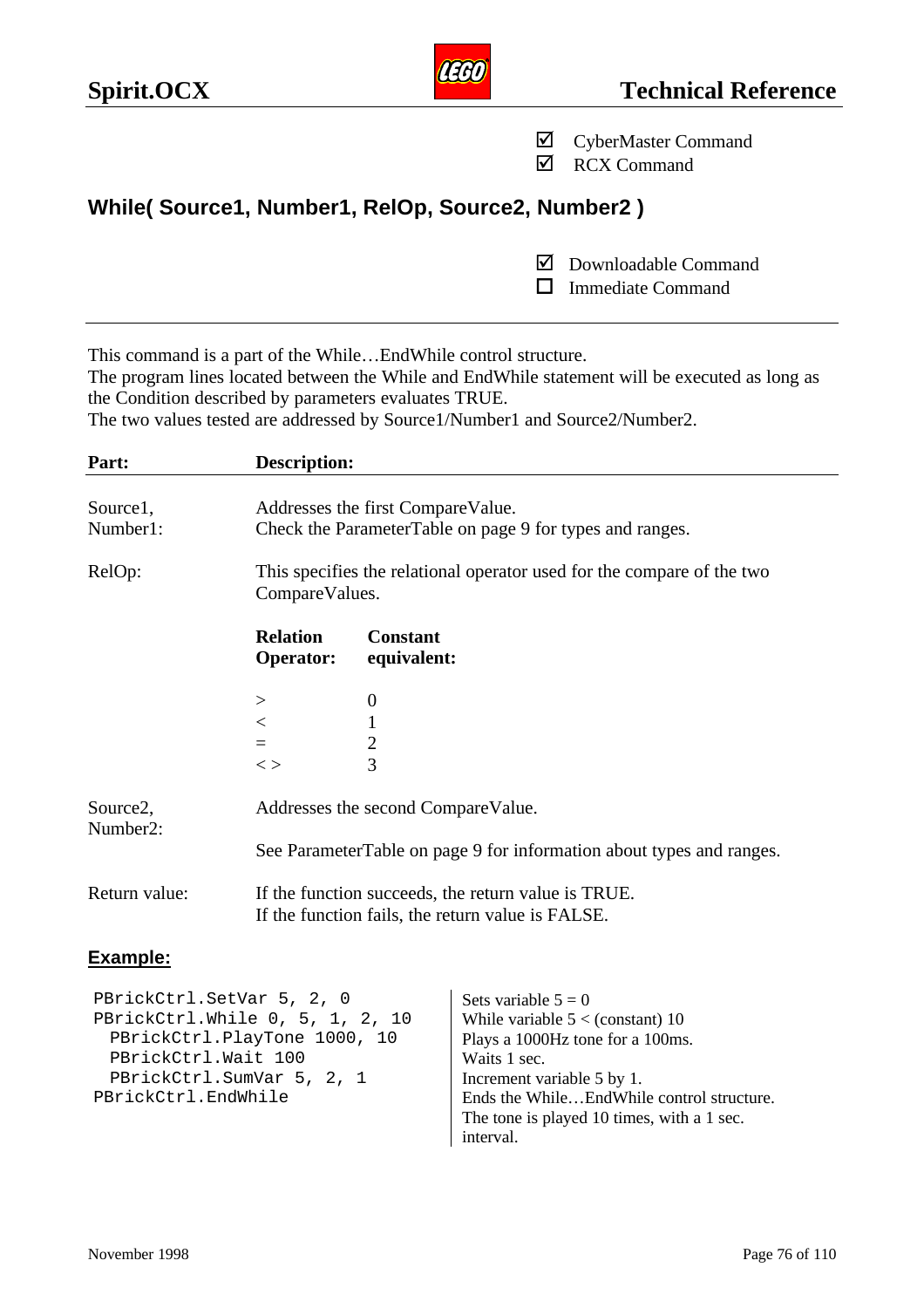| Spirit.OCX |        | <b>Technical Reference</b>                       |
|------------|--------|--------------------------------------------------|
|            | ☑<br>M | <b>CyberMaster Command</b><br><b>RCX Command</b> |
| EndWhile() | ⋈      | Downloadable Command<br><b>Immediate Command</b> |

This command terminates the While…EndWhile control structure. For further information see the While statement on page 76.

| Part:         | <b>Description:</b>                                                                                      |
|---------------|----------------------------------------------------------------------------------------------------------|
| Return value: | If the function succeeds, the return value is TRUE.<br>If the function fails, the return value is FALSE. |

### **Example:**

... PBrickCtrl.While 0, 0, 0, 2, 3 ... PBrickCtrl.EndWhile While variable  $0$  > (constant) 3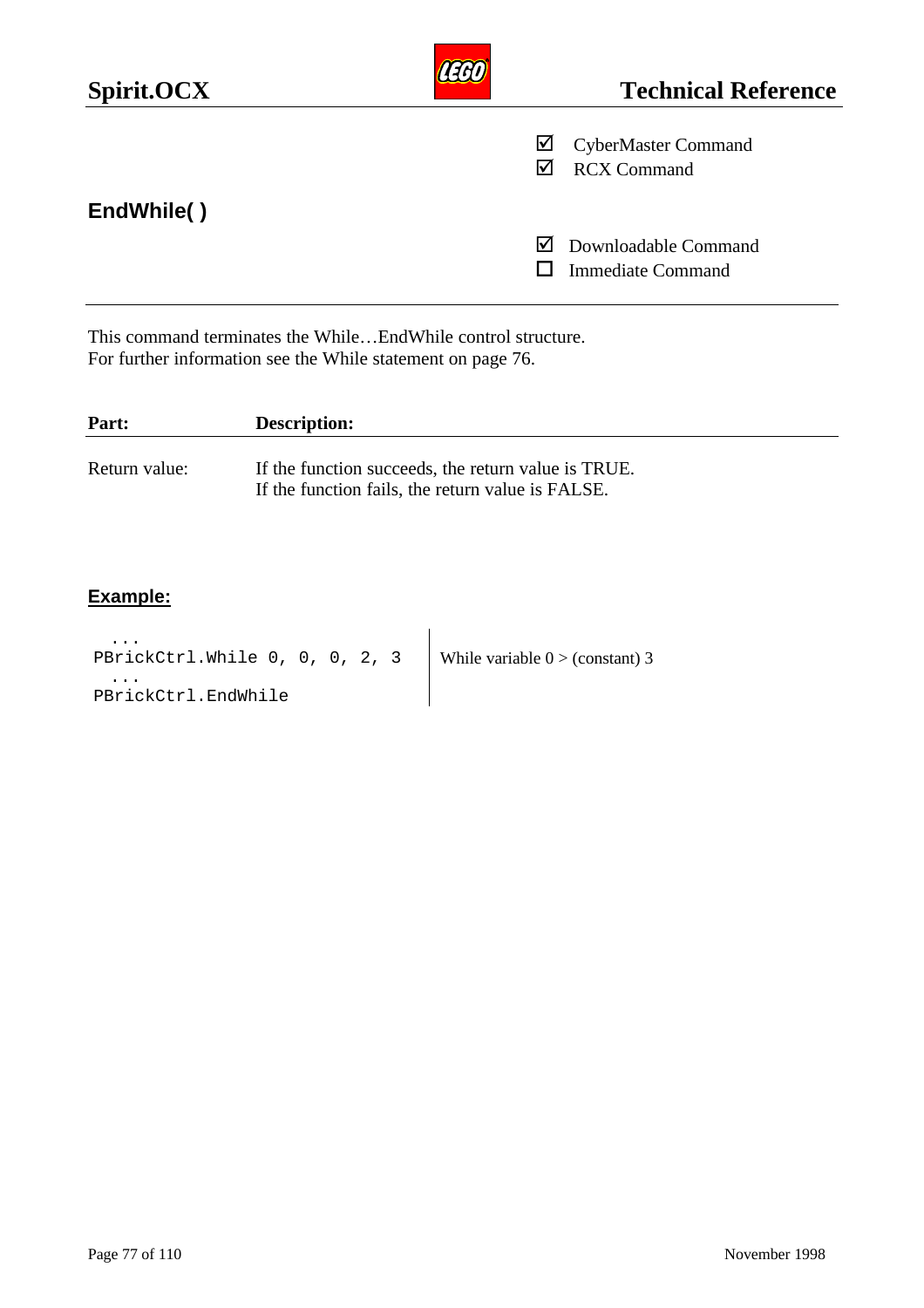

- ˛ CyberMaster Command
- **☑** RCX Command

# **If( Source1, Number1, RelOp, Source2, Number2 )**

- ˛ Downloadable Command
- $\Box$  Immediate Command

This command is a part of the If…[Else]…EndIf control structure.

The program lines located between the If and EndIf statements will be executed if the condition described by the parameters evaluates to TRUE.

If an Else block exists, this block will be executed if the If-statement evaluates to FALSE. The two tested values are addressed by Source1/Number1 and Source2/Number2.

| Part:                                                                                                                      | <b>Description:</b>                                                                                                                |                                              |                                                                                                                                                                                                    |
|----------------------------------------------------------------------------------------------------------------------------|------------------------------------------------------------------------------------------------------------------------------------|----------------------------------------------|----------------------------------------------------------------------------------------------------------------------------------------------------------------------------------------------------|
| Source1,<br>Number1:                                                                                                       | Addresses the source and type of the first compare value for the<br>Compare. See the ParameterTable on page 9 for ranges and type. |                                              |                                                                                                                                                                                                    |
| RelOp:                                                                                                                     | This specifies the relational operator used for the compare of the two<br>Compare values.                                          |                                              |                                                                                                                                                                                                    |
|                                                                                                                            | <b>Relation</b><br><b>Operator:</b>                                                                                                | <b>Constant</b><br>equivalent:               |                                                                                                                                                                                                    |
|                                                                                                                            | ><br>$\lt$<br>$=$<br>$\langle$                                                                                                     | $\boldsymbol{0}$<br>1<br>$\overline{c}$<br>3 |                                                                                                                                                                                                    |
| Source2,<br>Number <sub>2</sub> :                                                                                          | Addresses the source and the type for the second compare value.                                                                    |                                              |                                                                                                                                                                                                    |
|                                                                                                                            |                                                                                                                                    |                                              | See ParameterTable on page 9 for ranges and type.                                                                                                                                                  |
| Return value:                                                                                                              | If the function succeeds, the return value is TRUE.<br>If the function fails, the return value is FALSE.                           |                                              |                                                                                                                                                                                                    |
| Example:                                                                                                                   |                                                                                                                                    |                                              |                                                                                                                                                                                                    |
| PBrickCtrl.If 0, 5, 1, 2, 10<br>PBrickCtrl.PlayTone 1000, 10<br>PBrickCtrl.EndIf()                                         |                                                                                                                                    |                                              | If variable $5 < (constant)10$ then<br>play a 1000 Hz tone for 100ms.<br>Close the conditional IfEndIf control structure.                                                                          |
| PBrickCtrl.If 0, 5, 1, 2, 8<br>PBrickCtrl.PlayTone 1000, 10<br>PBrickCtrl.Else<br>PBrickCtrl.PBTurnOff<br>PBrickCtrl.EndIf |                                                                                                                                    |                                              | If variable $5 <$ (constant) 8 then<br>play a 1000 Hz tone for 100ms.<br>Start of the Else part<br>Else If variable $5 \ge 8$ then turn the PBrick OFF<br>Close the IfElseEndIf control structure. |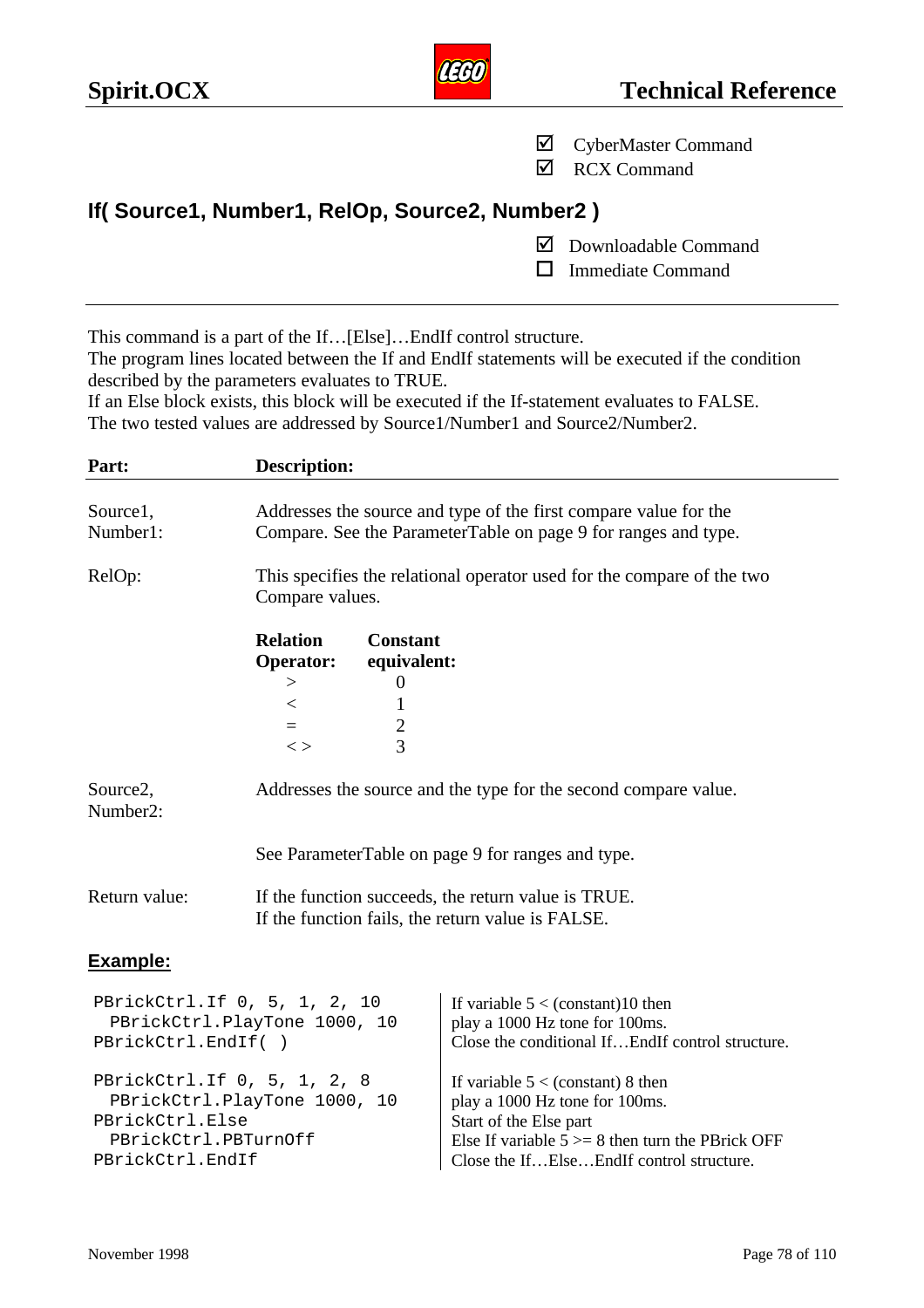| Spirit.OCX |        | <b>Technical Reference</b>                       |
|------------|--------|--------------------------------------------------|
|            | ☑<br>☑ | <b>CyberMaster Command</b><br><b>RCX Command</b> |
| Else()     |        |                                                  |
|            | M      | Downloadable Command<br><b>Immediate Command</b> |

This command is part of the If…Else...EndIf control-structure. See the If command on page 78 for further information.

| If the function succeeds, the return value is TRUE.<br>If the function fails, the return value is FALSE. |
|----------------------------------------------------------------------------------------------------------|
|                                                                                                          |

| PBrickCtrl.If 2, 5, 2, 0, 15 | If (constant) $5 = \text{variable } 15$ then |
|------------------------------|----------------------------------------------|
| PBrickCtrl.PlayTone 440, 20  | play a 440 Hz tone for 200 ms.               |
| PBrickCtrl.Else              | Else                                         |
| PBrickCtrl.PlayTone 5000, 10 | play a 5000 Hz. tone with a 100 ms. duration |
| PBrickCtrl.EndIf             | Close the IfElseEndIf control-structure.     |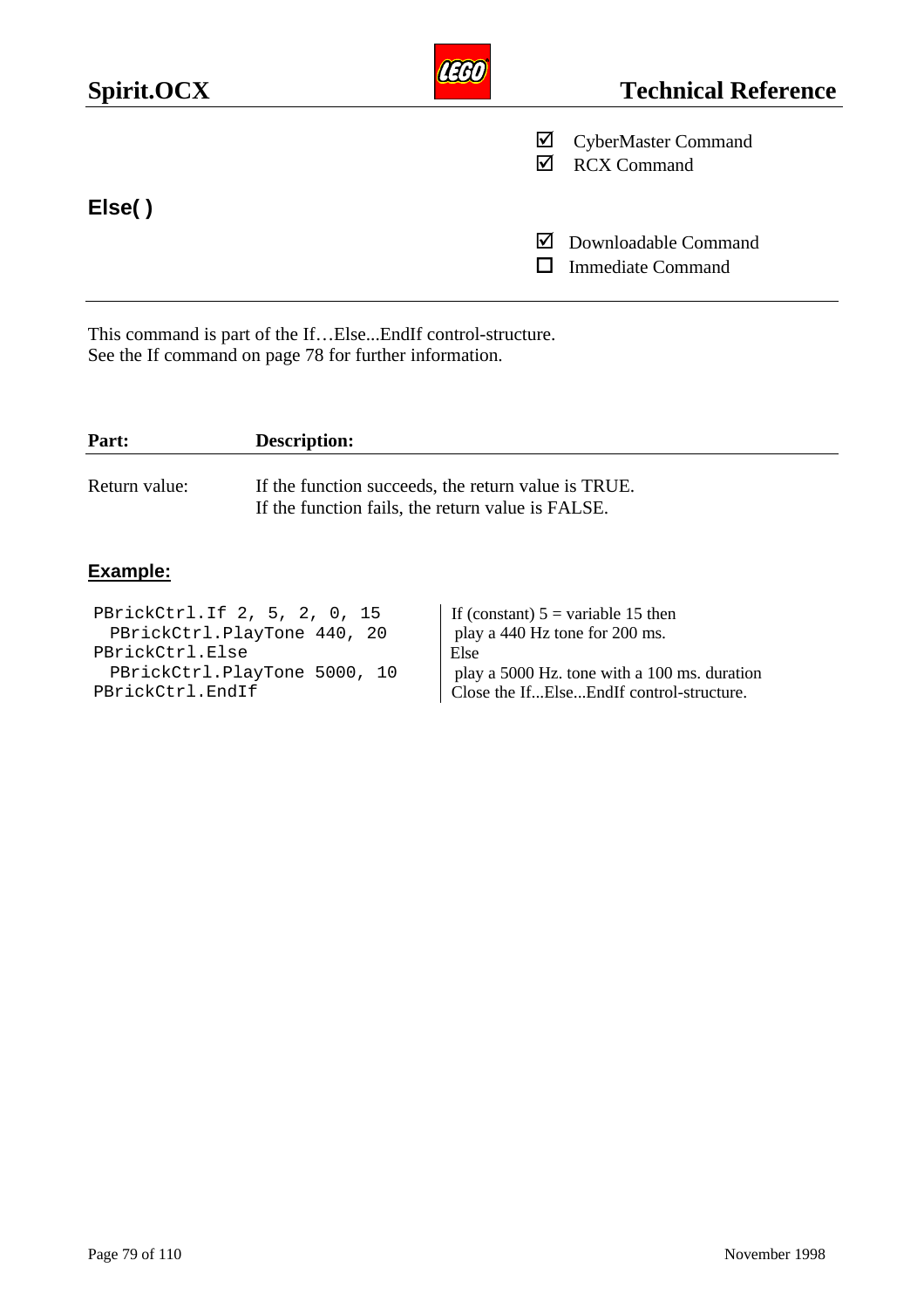| Spirit.OCX |   | <b>Technical Reference</b>                       |
|------------|---|--------------------------------------------------|
|            | ☑ | <b>CyberMaster Command</b><br><b>RCX Command</b> |
| Endlf()    | M | Downloadable Command<br><b>Immediate Command</b> |

This command is part of the If…[Else]...EndIf control structure. It closes the conditional control structure.

For more information about the If statement see page 78.

| Part:         | <b>Description:</b>                                                                                                      |
|---------------|--------------------------------------------------------------------------------------------------------------------------|
| Return value: | If the command/function succeeds, the return value is TRUE.<br>If the command/function fails, the return value is FALSE. |

### **Example:**

PBrickCtrl.If 0, 0, 1, 0, 2 PBrickCtrl.On "01" PBrickCtrl.EndIf If variable  $0 <$  variable 2 then Turns motor 0 and motor 1 ON Closes the conditional part of program execution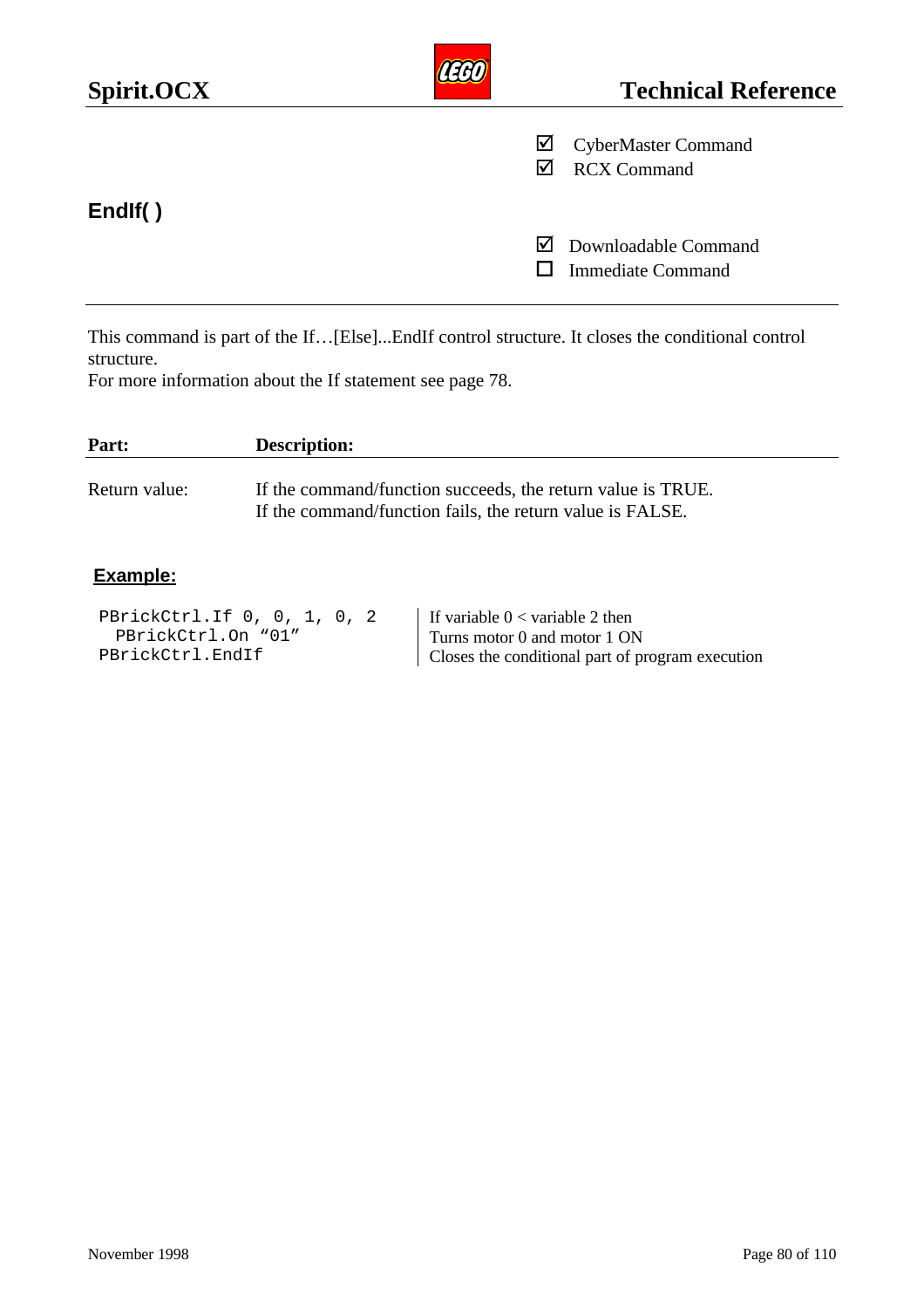| Spirit.OCX                  |   | <b>Technical Reference</b>                       |
|-----------------------------|---|--------------------------------------------------|
|                             | ⊻ | <b>CyberMaster Command</b><br><b>RCX Command</b> |
| <b>Wait(Source, Number)</b> |   |                                                  |
|                             | M | Downloadable Command<br><b>Immediate Command</b> |

This command is used to stop the program execution. It is only execution in the calling task which is suspended for some time. The program execution is exclusively handed over to the other tasks.

| Part:              | <b>Description:</b>                                                                                                                                               |
|--------------------|-------------------------------------------------------------------------------------------------------------------------------------------------------------------|
| Source,<br>Number: | Addresses the source and the type for the waiting time [10 ms.]<br>resolution].<br>See the ParameterTable on page 9 for information about for ranges<br>and type. |
| Return value:      | If the function succeeds, the return value is TRUE.<br>If the function fails, the return value is FALSE.                                                          |

### **Example:**

PBrickCtrl.On "1" PBrickCtrl.Wait 2, 1000 Turns output 1 ON Waits (suspend execution in this task) for 10 Sec.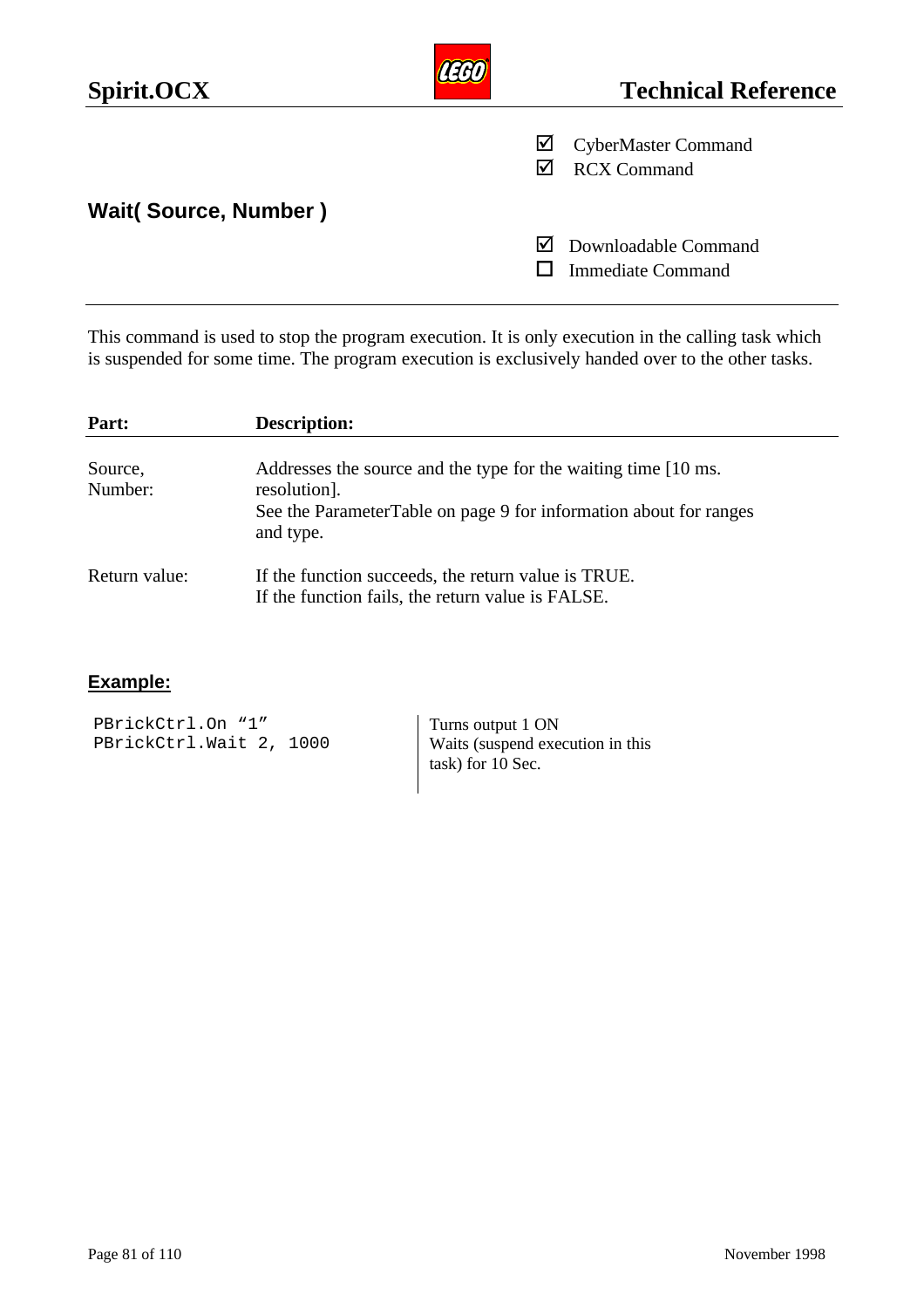| Spirit.OCX                    | <b>Technical Reference</b>                            |
|-------------------------------|-------------------------------------------------------|
|                               | ⊻<br><b>CyberMaster Command</b><br><b>RCX Command</b> |
| SetVar(VarNo, Source, Number) |                                                       |
|                               | Downloadable Command<br>M<br><b>Immediate Command</b> |

Sets the [VarNo] variable to the value addressed by the Source and Number parameters.

| Part:              | <b>Description:</b>                                                                                                                                    |
|--------------------|--------------------------------------------------------------------------------------------------------------------------------------------------------|
| VarNo:             | The variable number to be set.                                                                                                                         |
| Source,<br>Number: | Addresses the type and the source of the new value for the variable.<br>See the ParameterTable on page 9 for more information about range and<br>type. |
| Return value:      | If the function succeeds, the return value is TRUE.<br>If the function fails, the return value is FALSE.                                               |

| PBrickCtrl.SetVar 16, 2, 33 | Initialises Variable 16 with the constant value 33. |
|-----------------------------|-----------------------------------------------------|
|-----------------------------|-----------------------------------------------------|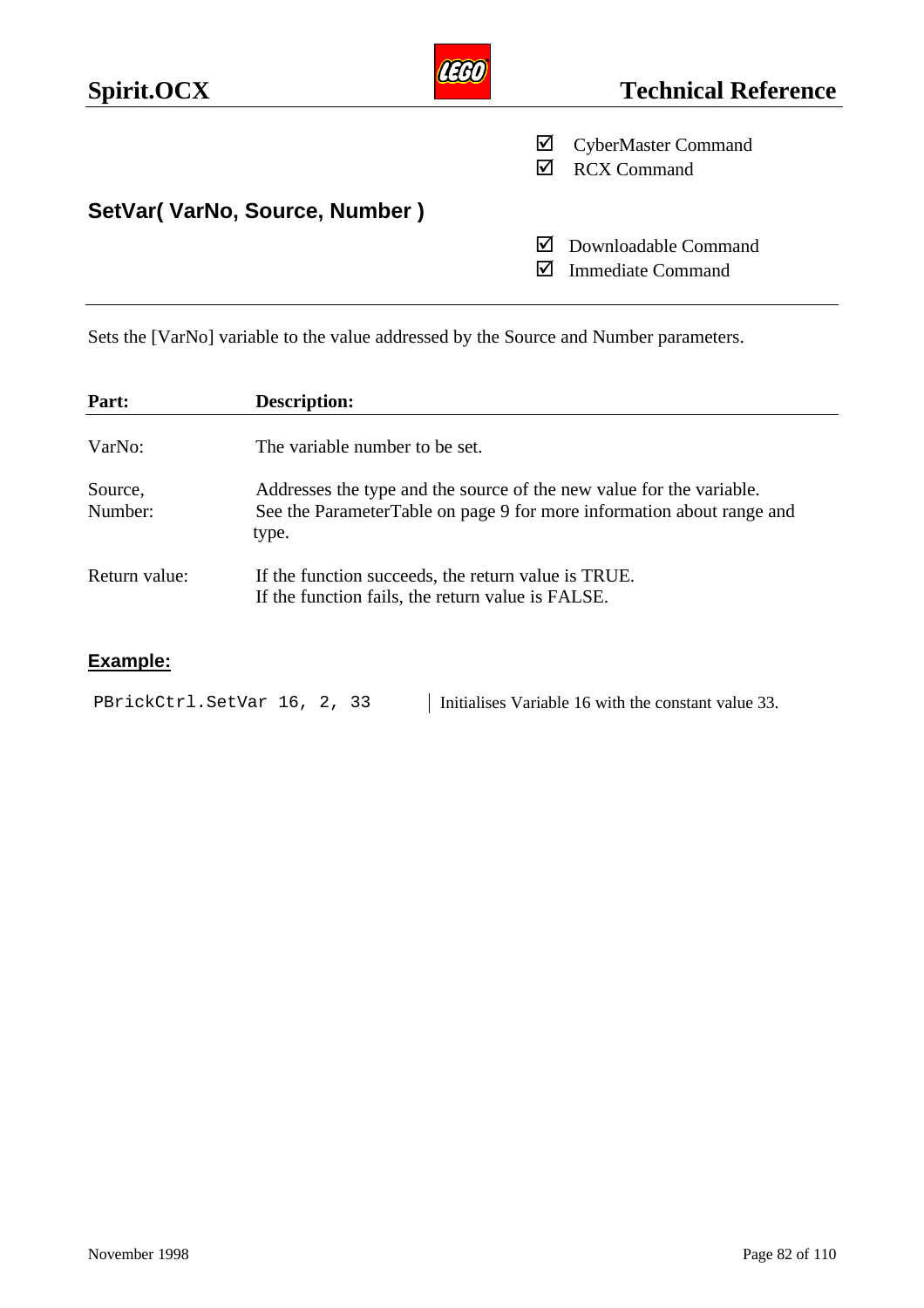| Spirit.OCX                    | <b>Technical Reference</b>                              |
|-------------------------------|---------------------------------------------------------|
|                               | <b>CyberMaster Command</b><br>⊻<br><b>RCX Command</b>   |
| SumVar(VarNo, Source, Number) |                                                         |
|                               | Downloadable Command<br>lVІ<br><b>Immediate Command</b> |

Adds the value addressed by Source and Number to the [VarNo] variable. Result is stored in the [VarNo] variable.

| Part:              | <b>Description:</b>                                                                                                                                          |  |  |
|--------------------|--------------------------------------------------------------------------------------------------------------------------------------------------------------|--|--|
| VarNo:             | The [VarNo] variable is both source of the value to be added and also<br>the destination for the result of the addition.                                     |  |  |
| Source,<br>Number: | This parameter addresses the source and type of the second source.<br>See the ParameterTable on page 9 for information about ranges of<br>source and number. |  |  |
| Return value:      | If the function succeeds, the return value is TRUE.<br>If the function fails, the return value is FALSE.                                                     |  |  |

# **Example:**

PBrickCtrl.SumVar 0, 0, 0 | Adds Variable 0 to itself (Variable  $0 = 2 *$  Variable 0).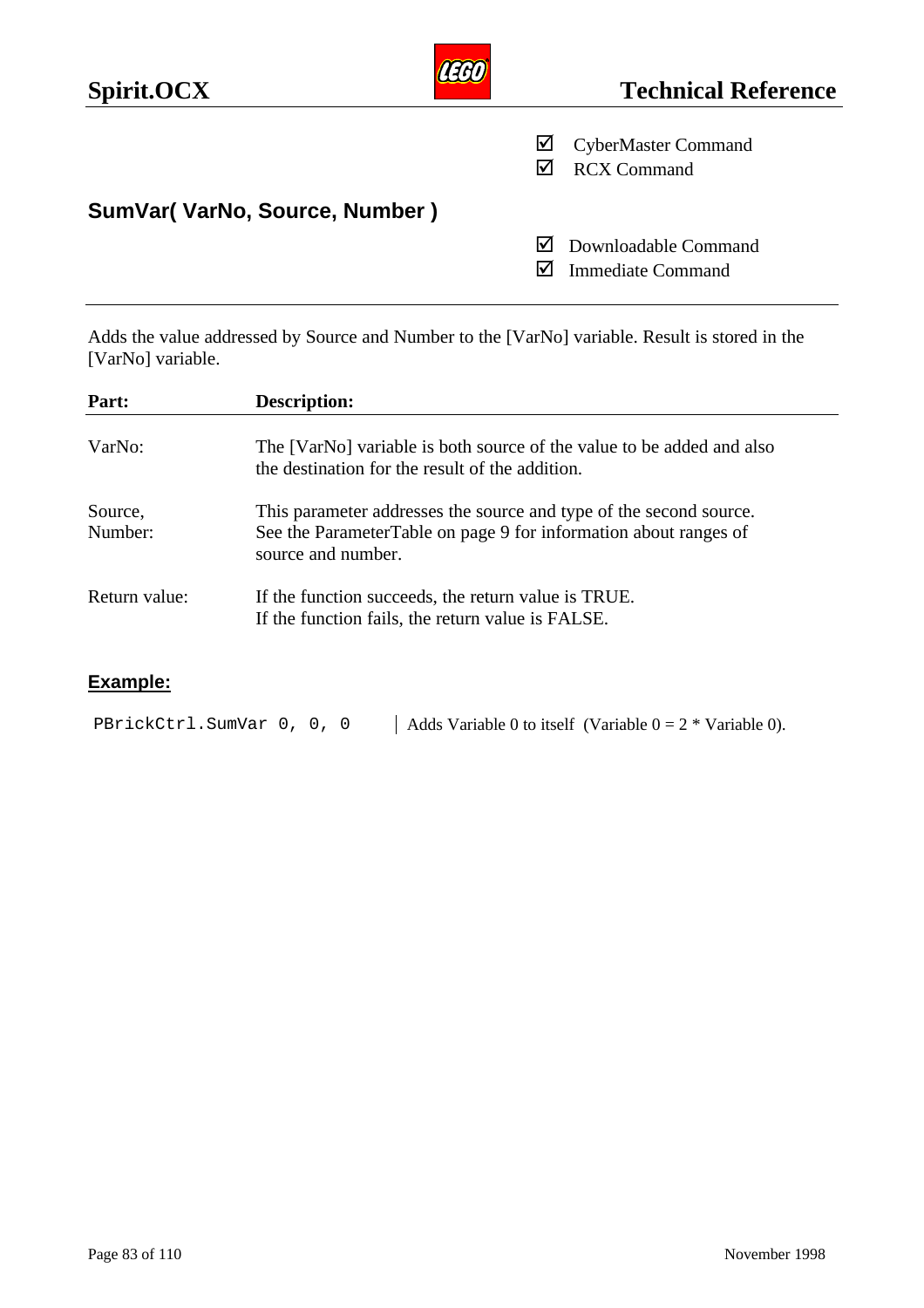| Spirit.OCX                    | <b>Technical Reference</b>                             |
|-------------------------------|--------------------------------------------------------|
|                               | <b>CyberMaster Command</b><br>⊻<br><b>RCX Command</b>  |
| SubVar(VarNo, Source, Number) |                                                        |
|                               | Downloadable Command<br>IМ<br><b>Immediate Command</b> |

Subtracts the value addressed by Source and Number from the [VarNo] variable.

| Part:              | <b>Description:</b>                                                                                                              |  |  |
|--------------------|----------------------------------------------------------------------------------------------------------------------------------|--|--|
| VarNo:             | The [VarNo] variable is both source of the value to be subtracted and also the<br>destination for the result of the subtraction. |  |  |
| Source,<br>Number: | Addresses the value to subtract from the [VarNo] variable.<br>See ParameterTable on page 9 for range.                            |  |  |
| Return value:      | If the function succeeds, the return value is TRUE.<br>If the function fails, the return value is FALSE.                         |  |  |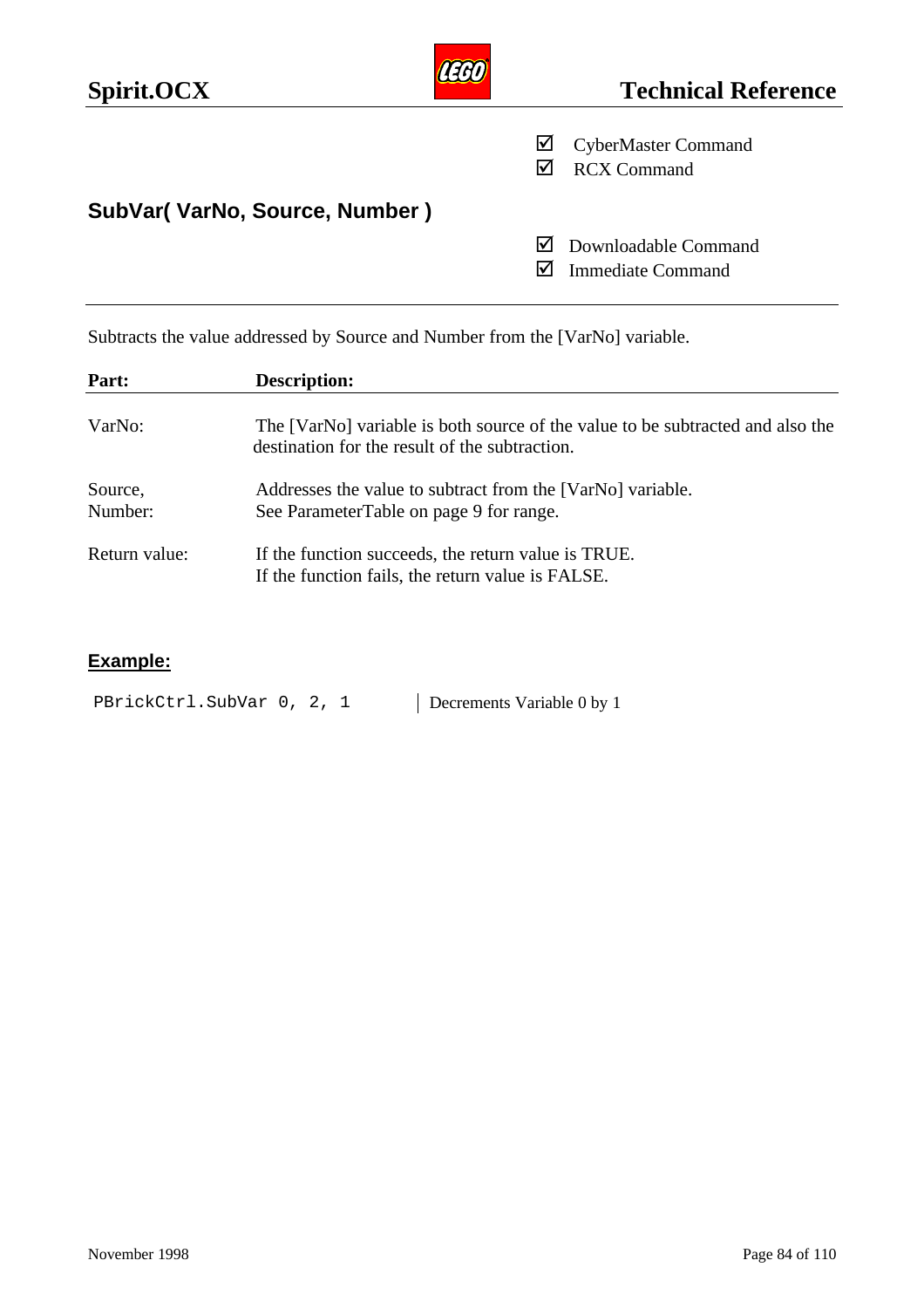| Spirit.OCX                    | TERN | <b>Technical Reference</b>                                        |
|-------------------------------|------|-------------------------------------------------------------------|
|                               | ⊻    | <b>CyberMaster Command</b><br><b>RCX Command</b>                  |
| DivVar(VarNo, Source, Number) |      |                                                                   |
|                               |      | $\triangleright$ Downloadable Command<br><b>Immediate Command</b> |

Divides the [VarNo] variable with the value addressed by Source and Number. The result of the division is stored in the [VarNo] variable.

The result is always rounded down to the nearest integer.

If the division results in a "divide by zero", the result of the operation is defined and set to zero (0).

| Part:              | <b>Description:</b>                                                                                                        |
|--------------------|----------------------------------------------------------------------------------------------------------------------------|
| VarNo:             | The [VarNo] variable is both source of the value to be divided and also<br>the destination for the result of the division. |
| Source,<br>Number: | Addresses the divisor.<br>See ParameterTable on page 9 for ranges.                                                         |
| Return value:      | If the function succeeds, the return value is TRUE.<br>If the function fails, the return value is FALSE.                   |

### **Example:**

PBrickCtrl.DivVar 0, 2, 3 | Divides Variable 0 by 3. If Variable 0 is holding the value of 5 then the result will be 1 (always rounded down).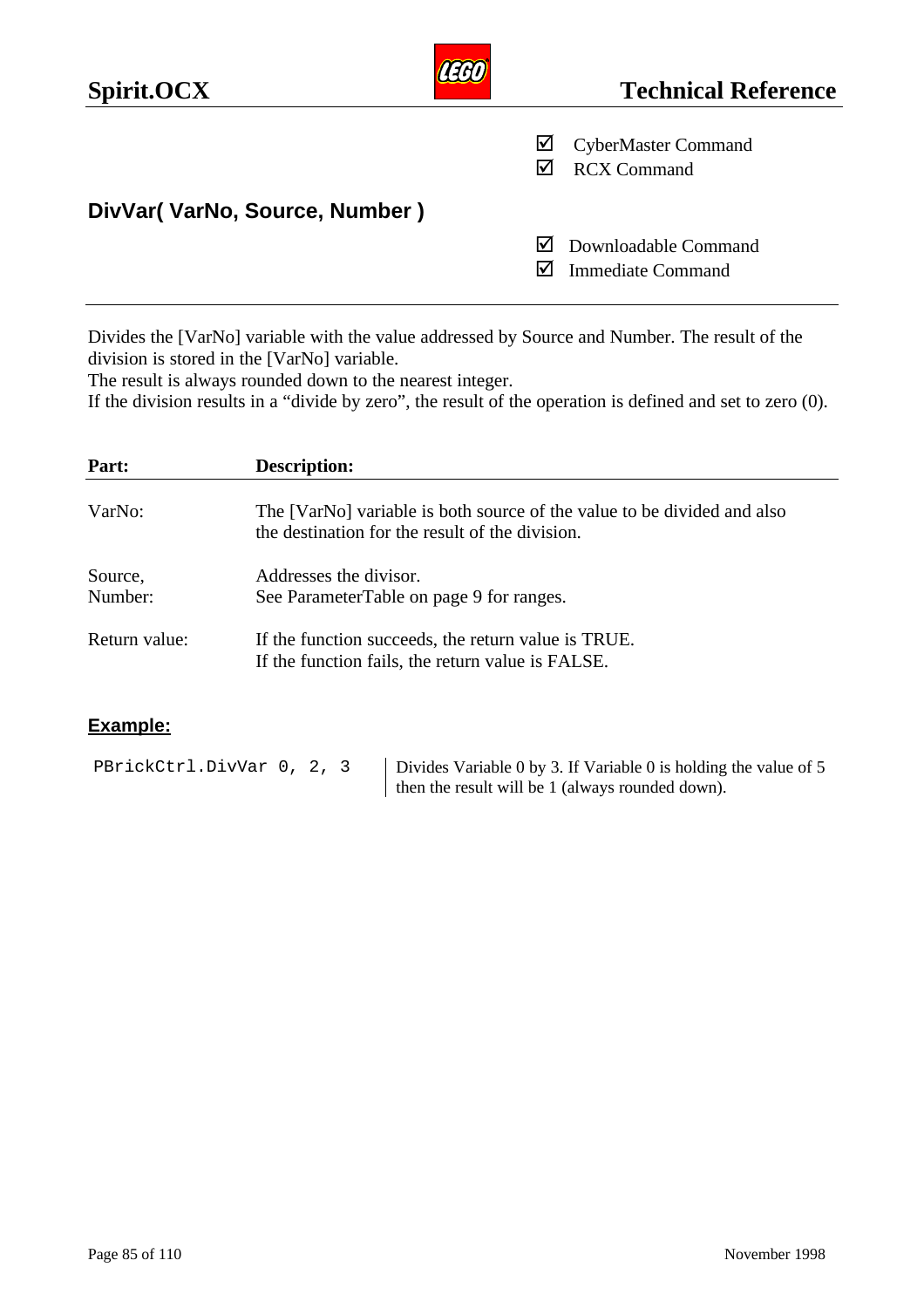| Spirit.OCX                    |        | <b>Technical Reference</b>                       |
|-------------------------------|--------|--------------------------------------------------|
|                               | ⊻<br>M | <b>CyberMaster Command</b><br><b>RCX Command</b> |
| MulVar(VarNo, Source, Number) |        |                                                  |
|                               | M      | Downloadable Command<br><b>Immediate Command</b> |

Multiplies the [VarNo] variable with the value addressed by Source and Number. The result of the multiplication is stored in the [VarNo] variable.

If the result is bigger than a signed 16 bit integer, the result is rounded to lie within the interval: -32768 or 32767.

| Part:              | <b>Description:</b>                                                                                                                 |
|--------------------|-------------------------------------------------------------------------------------------------------------------------------------|
| VarNo:             | The [VarNo] variable is both source of the value to be multiplied and also the<br>destination for the result of the multiplication. |
| Source,<br>Number: | Addresses the value to multiply with the [VarNo] variable.<br>See ParameterTable on page 9 for ranges.                              |
| Return value:      | If the function succeeds, the return value is TRUE.<br>If the function fails, the return value is FALSE.                            |

### **Example:**

PBrickCtrl.MulVar 2, 2, 8 | Multiplies Variable 2 by a constant of 8.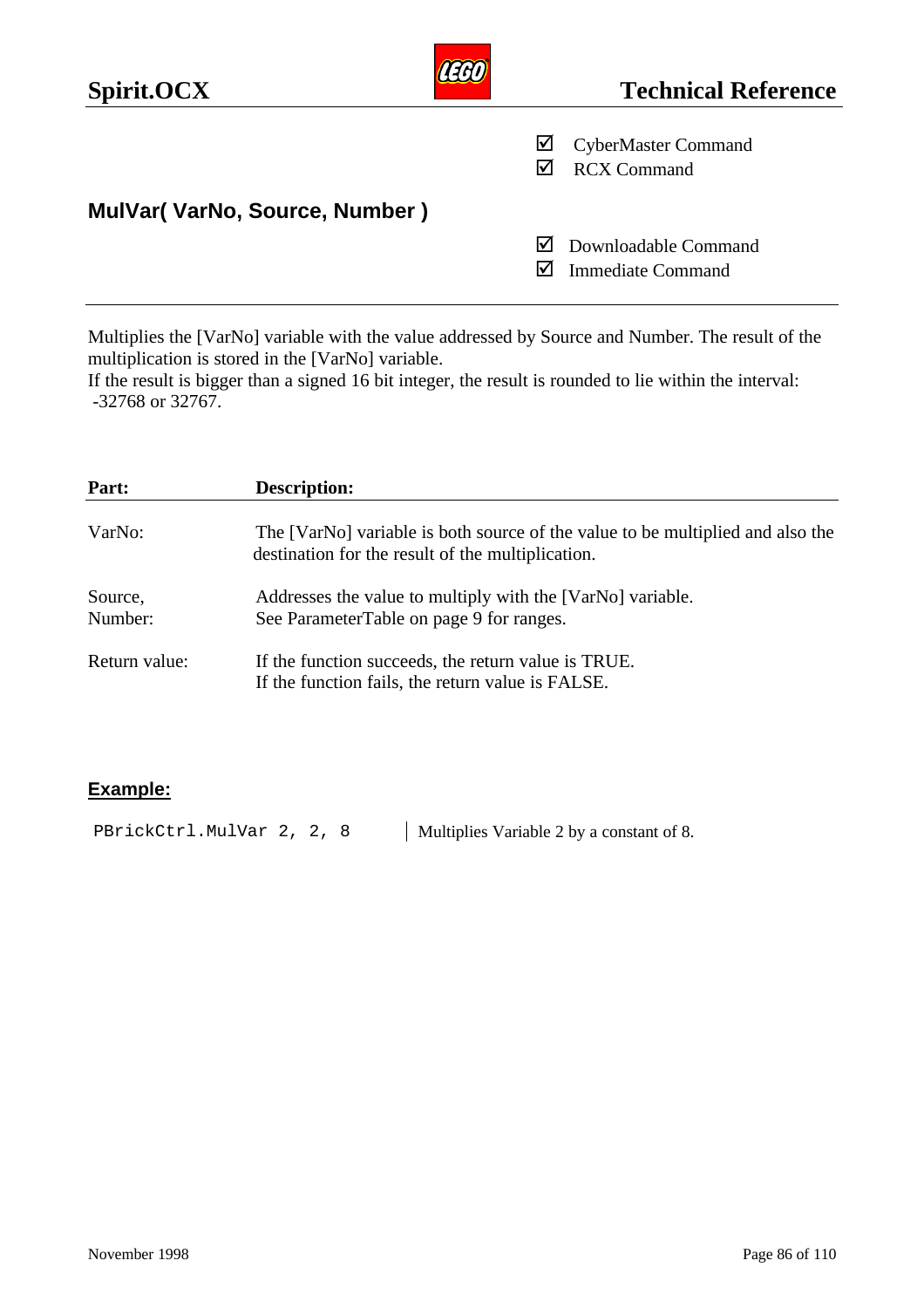| Spirit.OCX                    | <b>Technical Reference</b>                            |
|-------------------------------|-------------------------------------------------------|
|                               | ⊻<br><b>CyberMaster Command</b><br><b>RCX Command</b> |
| SgnVar(VarNo, Source, Number) |                                                       |
|                               | Downloadable Command<br><b>Immediate Command</b>      |

Stores the result of the test of the value addressed by Source and Number in the [VarNo] variable.

If the addressed value **> 0** then [VarNo] variable is set to **1.** If the addressed value  $= 0$  then [VarNo] variable is set to  $0$ . If the addressed value **< 0** then [VarNo] variable is set to **-1**.

| Part:              | <b>Description:</b>                                                                                      |  |
|--------------------|----------------------------------------------------------------------------------------------------------|--|
| VarNo:             | Addresses the [VarNo] variable to hold the result of the sign test.                                      |  |
| Source,<br>Number: | Addresses the source for the sign test.<br>See ParameterTable on page 10 for ranges.                     |  |
| Return value:      | If the function succeeds, the return value is TRUE.<br>If the function fails, the return value is FALSE. |  |

| PBrickCtrl.SqnVar 0, 0, 12 | If variable $12 = -24$ then Variable 0 is set to -1 |
|----------------------------|-----------------------------------------------------|
|                            | If variable $12 = 0$ then Variable 0 is set to 0    |
|                            | If variable $12 = 2255$ then Variable 0 is set to 1 |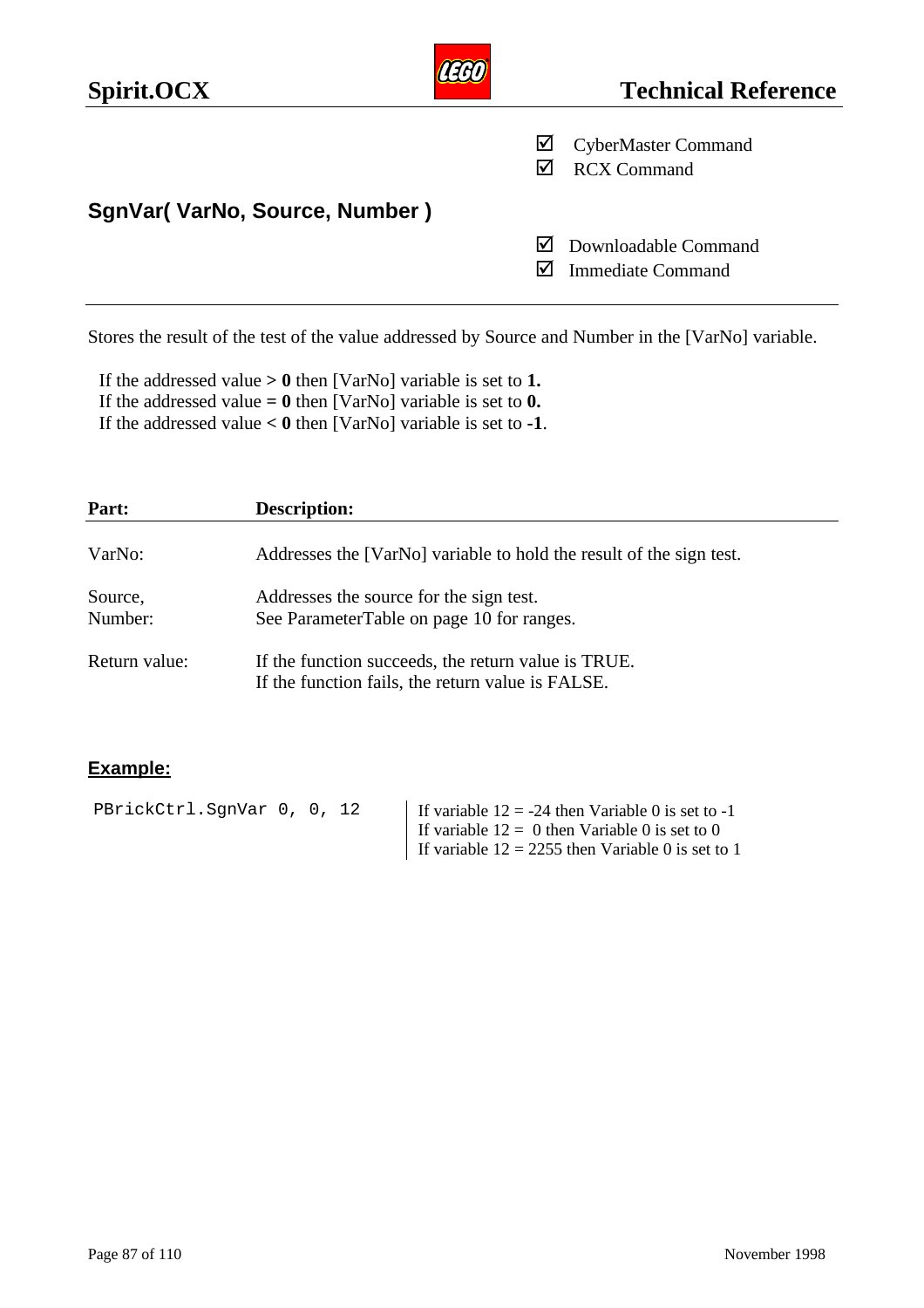| Spirit.OCX                    | <b>Technical Reference</b>                            |
|-------------------------------|-------------------------------------------------------|
|                               | ⊻<br><b>CyberMaster Command</b><br><b>RCX Command</b> |
| AbsVar(VarNo, Source, Number) |                                                       |
|                               | Downloadable Command<br>M<br><b>Immediate Command</b> |

Stores the absolute value of the value addressed by Source and Number in the [VarNo] variable.

| Part:              | <b>Description:</b>                                                                                                                                        |
|--------------------|------------------------------------------------------------------------------------------------------------------------------------------------------------|
| VarNo:             | The [VarNo] variable used as destination for the result.                                                                                                   |
| Source,<br>Number: | Addresses the source and type for the requested value, from which the<br>Abs-value should be evaluated.<br>Look in the ParameterTable on page 9 for range. |
| Return value:      | If the function succeeds, the return value is TRUE.<br>If the function fails, the return value is FALSE.                                                   |

# **Example:**

PBrickCtrl.AbsVar 2, 0, 7 | If variable 7 is -33 then variable 2 is set to 33 (Abs of -33)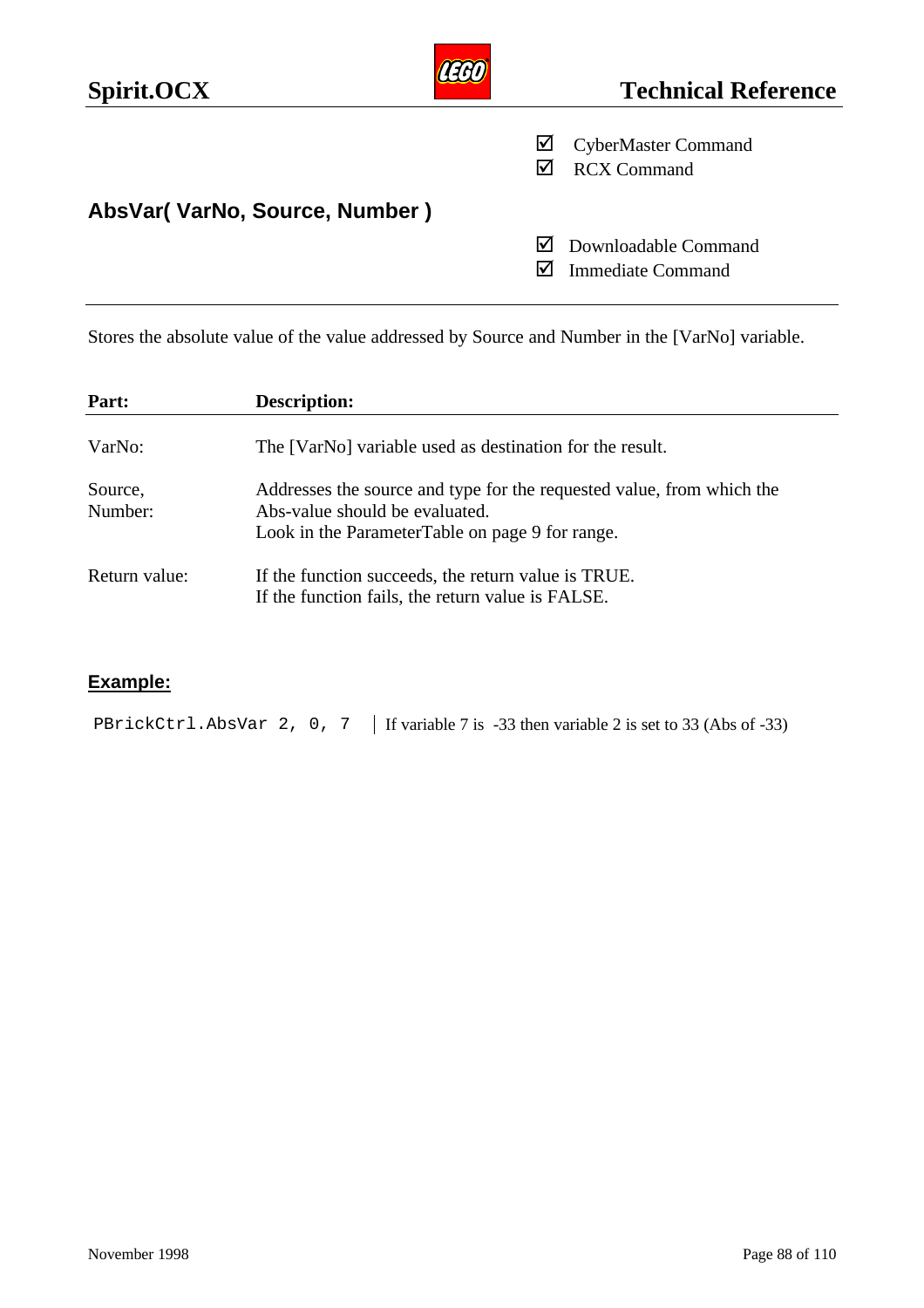| Spirit.OCX                     | <b>Technical Reference</b>                              |
|--------------------------------|---------------------------------------------------------|
|                                | <b>CyberMaster Command</b><br>⊻<br><b>RCX Command</b>   |
| AndVar( VarNo, Source, Number) |                                                         |
|                                | Downloadable Command<br>I√l<br><b>Immediate Command</b> |

Performs a bitwise AND operation between [VarNo] variable and the value addressed by Source and Number. The result is stored in the [VarNo] variable.

| Part:         | <b>Description:</b>                                                                                                            |
|---------------|--------------------------------------------------------------------------------------------------------------------------------|
| VarNo:        | The [VarNo] variable is both source of the value to be AND'ed and also the<br>destination for the result of the AND operation. |
| Source,       | Addresses the source and type of the second source for the AND.                                                                |
| Number:       | See the ParameterTable on page 10 for ranges.                                                                                  |
| Return value: | If the function succeeds, the return value is TRUE.<br>If the function fails, the return value is FALSE.                       |

| PBrickCtrl.AndVar 0, 2, 7 | If Variable 0 holds the value 17 decimal (10001)  |
|---------------------------|---------------------------------------------------|
|                           | binary) then this command line will put the value |
|                           | 1 into Variable 0.                                |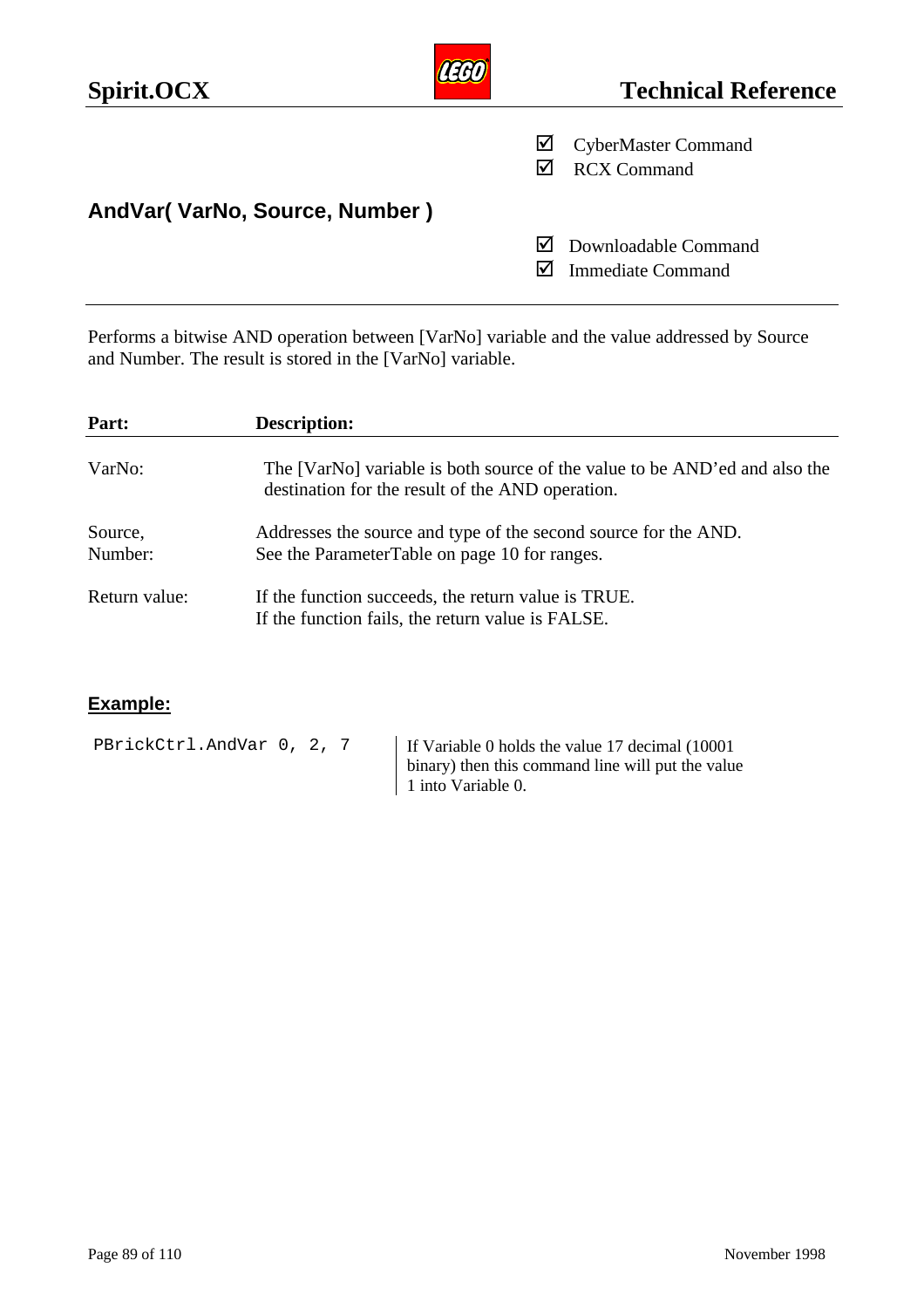| Spirit.OCX                    |   | <b>Technical Reference</b>                       |
|-------------------------------|---|--------------------------------------------------|
|                               | ⊻ | <b>CyberMaster Command</b><br><b>RCX Command</b> |
| OrVar( VarNo, Source, Number) |   |                                                  |
|                               | M | Downloadable Command<br><b>Immediate Command</b> |

Performs a bitwise OR operation between [VarNo] variable and the value addressed by Source and Number. The result is stored in the [VarNo] variable.

| Part:              | <b>Description:</b>                                                                                                          |
|--------------------|------------------------------------------------------------------------------------------------------------------------------|
| VarNo:             | The [VarNo] variable is both source of the value to be OR'ed and also the<br>destination for the result of the OR operation. |
| Source,<br>Number: | Addresses the source and type for the bitwise OR operation.<br>See the ParameterTable on page 9 for ranges.                  |
| Return value:      | If the function succeeds, the return value is TRUE.<br>If the function fails, the return value is FALSE.                     |

| PBrickCtrl.OrVar 5, 2, 1 | If Variable 5 is set to $4(100 \text{ binary})$             |
|--------------------------|-------------------------------------------------------------|
|                          | then this command will fill 5 into Variable 5 (101 binary). |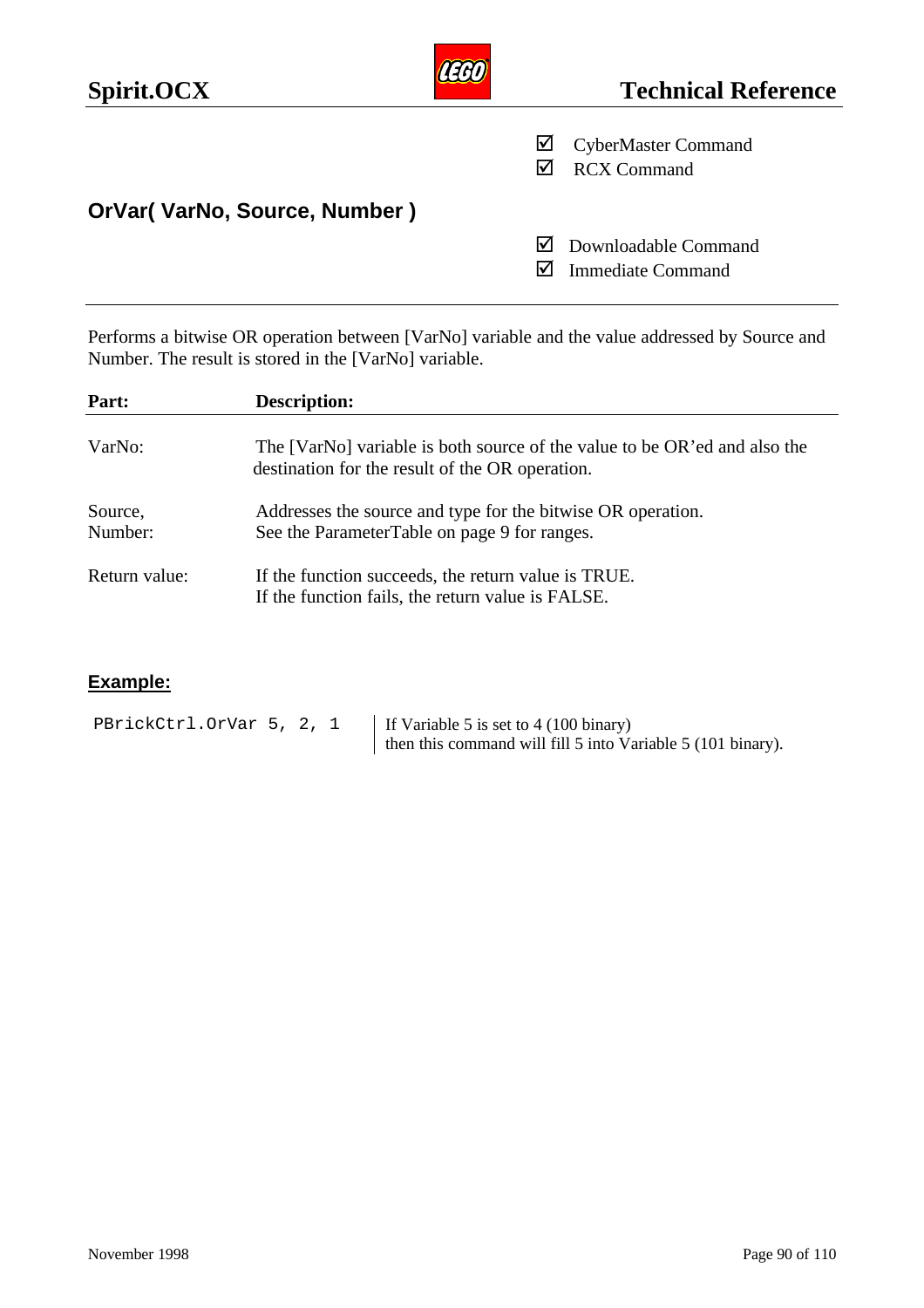| Spirit.OCX              |   | <b>Technical Reference</b>                       |
|-------------------------|---|--------------------------------------------------|
|                         | ⋈ | <b>CyberMaster Command</b><br><b>RCX Command</b> |
| <b>SetDatalog(Size)</b> |   |                                                  |
|                         |   | Downloadable Command<br><b>Immediate Command</b> |

Allocates the datalog area. A previous allocated datalog area is automatically erased. Each element of a datalog allocates 3 bytes in the PBrick. The datalog area ranges from 1 to Size. The element 0 of the datalog area (can be accessed by the UploadDatalog(  $0, 1$ )) always reflects the maximum available datalog area [Size].

| Part:         | <b>Description:</b>                                                                                      |
|---------------|----------------------------------------------------------------------------------------------------------|
| Return value: | If the function succeeds, the return value is TRUE.<br>If the function fails, the return value is FALSE. |
|               |                                                                                                          |

### **Example:**

PBrickCtrl.SetDatalog 50 | Initialises a datalog area of 50 elements.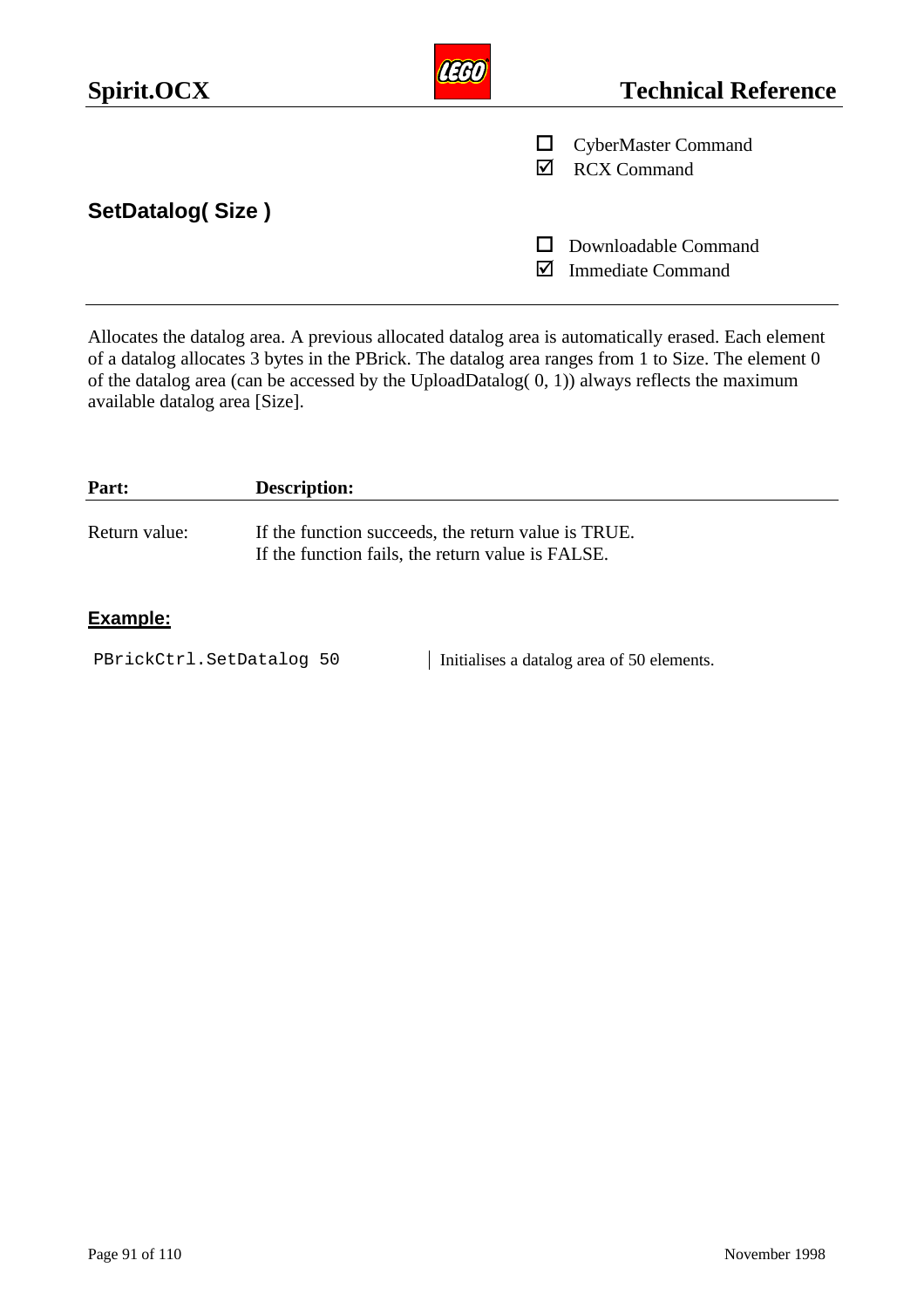| Spirit.OCX                  |   | <b>Technical Reference</b>                       |
|-----------------------------|---|--------------------------------------------------|
|                             |   | <b>CyberMaster Command</b><br><b>RCX Command</b> |
| DatalogNext(Source, Number) |   |                                                  |
|                             | M | Downloadable Command<br><b>Immediate Command</b> |

This command forces a new sample of the value addressed by the Source and Number. The PBrick automatically increments its internal datalog pointer. If the end of the datalog area is reached, nothing happens. I.e. the Datalog area is **not** overwritten by automatic "wrap around".

The user can use a counter in the RCX and use SetDatalog( Size ) from a PC program monitoring the counter to make a pseudo wrap around.

| Part:           | <b>Description:</b>                    |         |                |
|-----------------|----------------------------------------|---------|----------------|
| Source, Number: | Value to log:                          | Source: | <b>Number:</b> |
|                 | Var $0 - 31$                           |         | $0 - 31$       |
|                 | Timer $0 - 3$                          |         | $0 - 3$        |
|                 | Input <sub>(SensorValue)</sub> $0 - 2$ | 9       | $0 - 2$        |
|                 | Watch                                  | 14      |                |

|                                                                                            | Asynchronous datalog. The individual samples are time<br>stamped.                                                 |
|--------------------------------------------------------------------------------------------|-------------------------------------------------------------------------------------------------------------------|
| PBrickCtrl.DatalogNext 14, 0<br>PBrickCtrl.DatalogNext 9, 1<br>PBrickCtrl.DatalogNext 9, 0 | Time stamp<br>Datalog sensor 1<br>Synchronous datalog. E.g. the sampling forced by a timer or<br>another trigger. |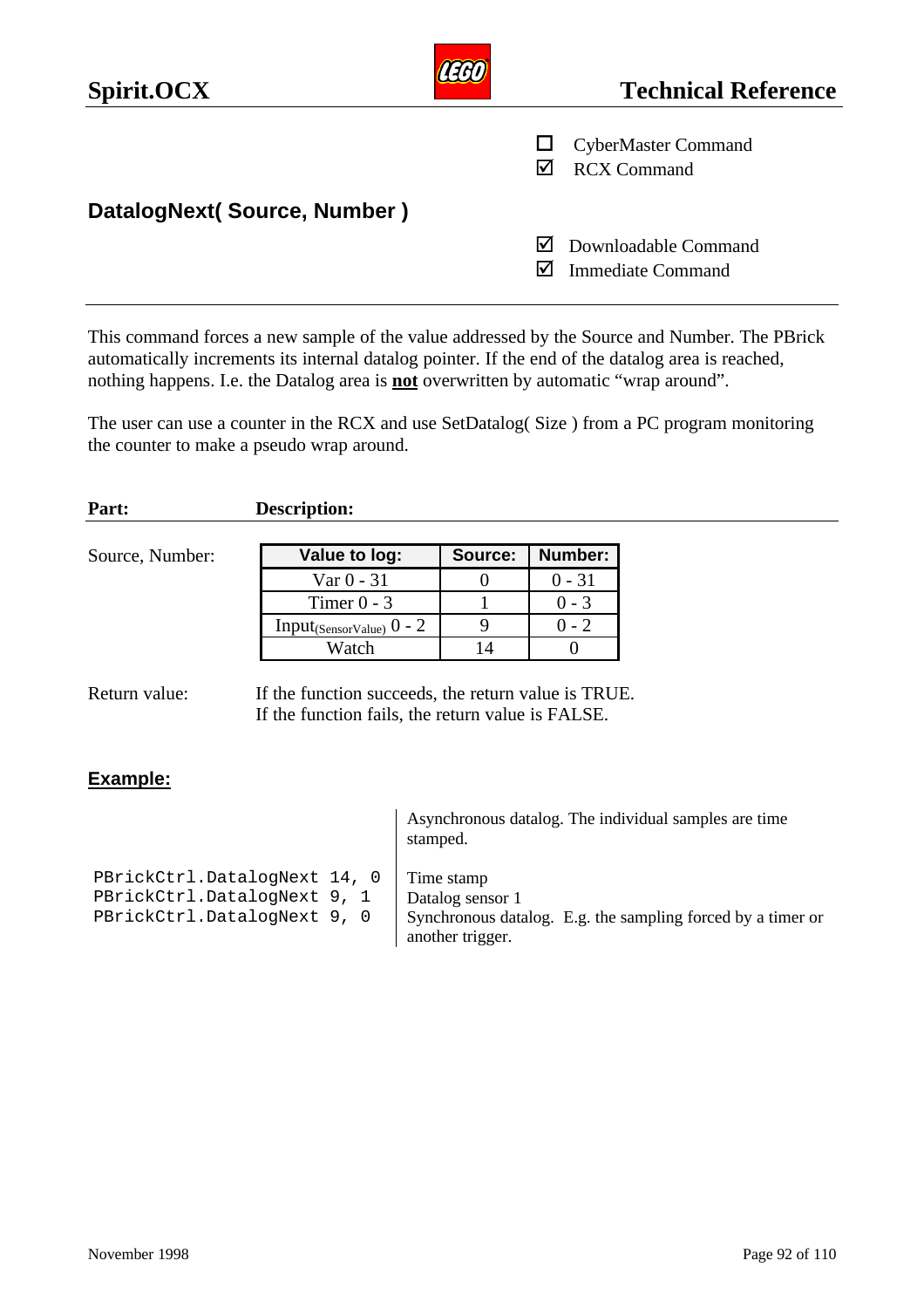| Spirit.OCX                       | <b>Technical Reference</b>                       |
|----------------------------------|--------------------------------------------------|
|                                  | <b>CyberMaster Command</b><br><b>RCX Command</b> |
| <b>UploadDatalog(From, Size)</b> |                                                  |
|                                  | Downloadable Command<br><b>Immediate Command</b> |

This command is used for getting the logged data from the RCX. The start and size of the uploaded datalog is defined in From and Size. For information about SetDatalog see page 91.

| Part:                                                                   | <b>Description:</b>                                                                                      |                                                                                                  |  |  |
|-------------------------------------------------------------------------|----------------------------------------------------------------------------------------------------------|--------------------------------------------------------------------------------------------------|--|--|
| From:                                                                   | Addresses the start point for the upload.                                                                |                                                                                                  |  |  |
| Size:                                                                   | Defines the size of the upload.                                                                          |                                                                                                  |  |  |
| Return value:                                                           | If the function succeeds, the return value is TRUE.<br>If the function fails, the return value is FALSE. |                                                                                                  |  |  |
| Example:                                                                |                                                                                                          |                                                                                                  |  |  |
| Dim arr As Variant<br>Dim i As Integer<br>Dim from As Integer           | Private Sub Command1_Click()<br>Dim datalength As Integer                                                | Variant array-type<br>Array index stepper<br>"Pointer" to first wanted element<br>Size of upload |  |  |
| $from = Val(Text1.Text)$<br>$datalength = Val(Text2.Text)$              |                                                                                                          | User request of starting point<br>Size of requested upload                                       |  |  |
| arr = PBrickCtrl.UploadDatalog(from, Datalength)                        |                                                                                                          | Perform the Upload                                                                               |  |  |
| If IsArray(arr) Then                                                    |                                                                                                          | Check for a valid array (variant)                                                                |  |  |
|                                                                         | For $i = LBound(arr, 2)$ To UBound(arr, 2)                                                               | Iterate over the whole array                                                                     |  |  |
| List1.AddItem "Type: " + Str(arr(0, i)) +<br>No. $" + Str(arr(1, i)) +$ |                                                                                                          | Display the uploaded data in the<br>Listbox                                                      |  |  |
|                                                                         | Value: $" + Str(arr(2, i))$<br>Ш                                                                         | "List1":<br>Type: x<br>No. $y$<br>Value: zzzz                                                    |  |  |
| Next I<br>Else<br>End If                                                | MsgBox "Upload NOT a valid array"                                                                        | Continue until all elements are<br>displayed<br>If arr not a valid array<br>Some debug info      |  |  |
| End Sub                                                                 |                                                                                                          | End of upload                                                                                    |  |  |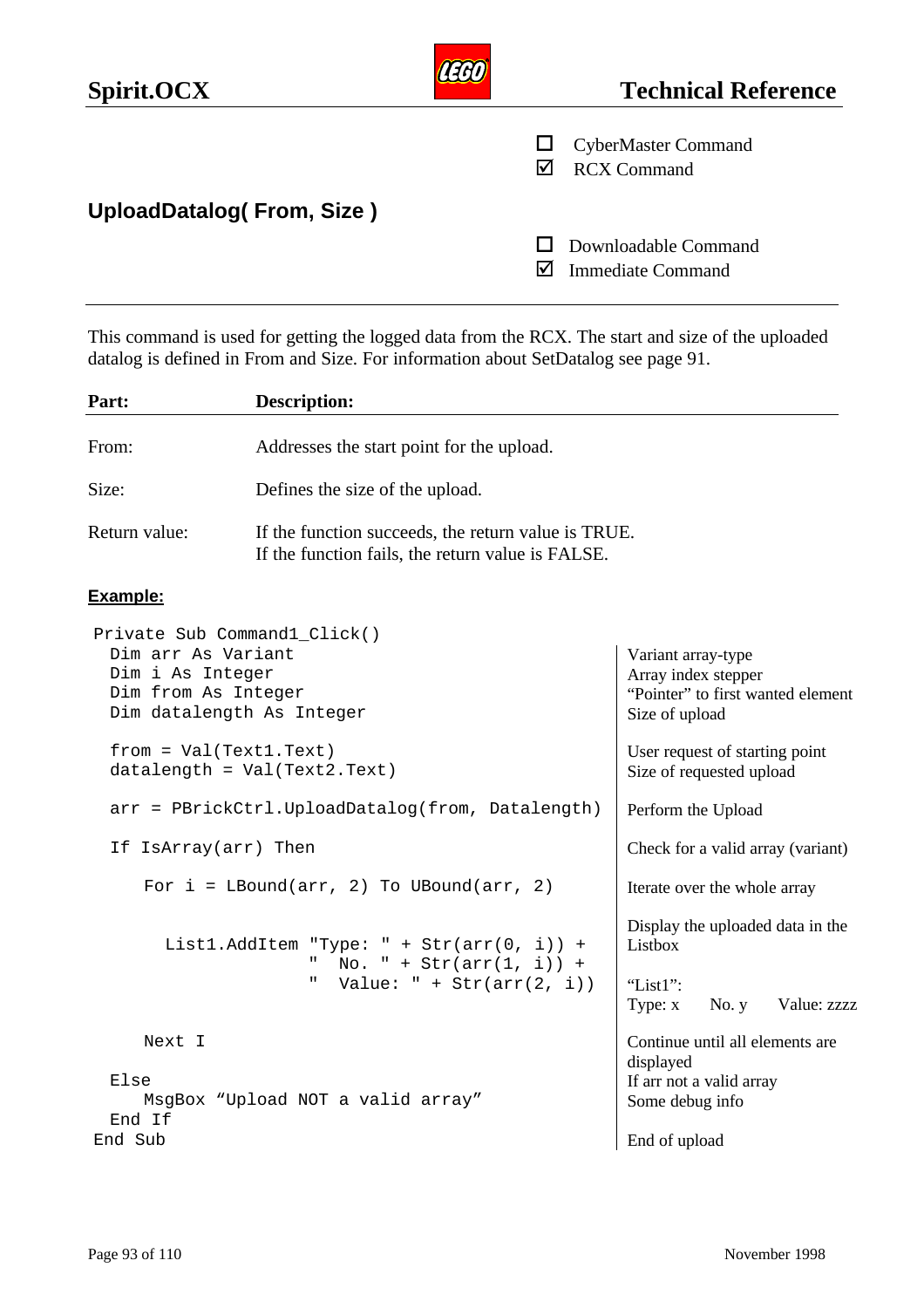| Spirit.OCX                    | <b>Technical Reference</b>                            |
|-------------------------------|-------------------------------------------------------|
|                               | <b>CyberMaster Command</b><br><b>RCX Command</b>      |
| SendPBMessage(Source, Number) |                                                       |
|                               | Downloadable Command<br>M<br><b>Immediate Command</b> |

This command makes the PBrick transmit a message on the IR-communication channel. The command enables two PBrick's to communicate/interact with each other, without any link to a PC. It is **not** possible to use this command and having a PC communicating with the PBrick simultaneously. This is due to the IR-channel being common to both sorts of communication.

| Part:         | <b>Description:</b>                                 |
|---------------|-----------------------------------------------------|
| Source,       | Addresses the type and source for use as message.   |
| Number:       | For ranges see ParameterTable on page 9.            |
| Return value: | If the function succeeds, the return value is TRUE. |
|               | If the function fails, the return value is FALSE.   |

| PBrickCtrl.BeginOfTask 2       |                                        |
|--------------------------------|----------------------------------------|
| PBrickCtrl.If 0, 2, 2, 2, 55   | I If Variable $2 = 55$                 |
| PBrickCtrl.SendPBMessage 0, 10 | then send the PBrick message stored in |
| PBrickCtrl.EndIf               | Variable 10 to the other PBrick.       |
| PBrickCtrl.EndOfTask           |                                        |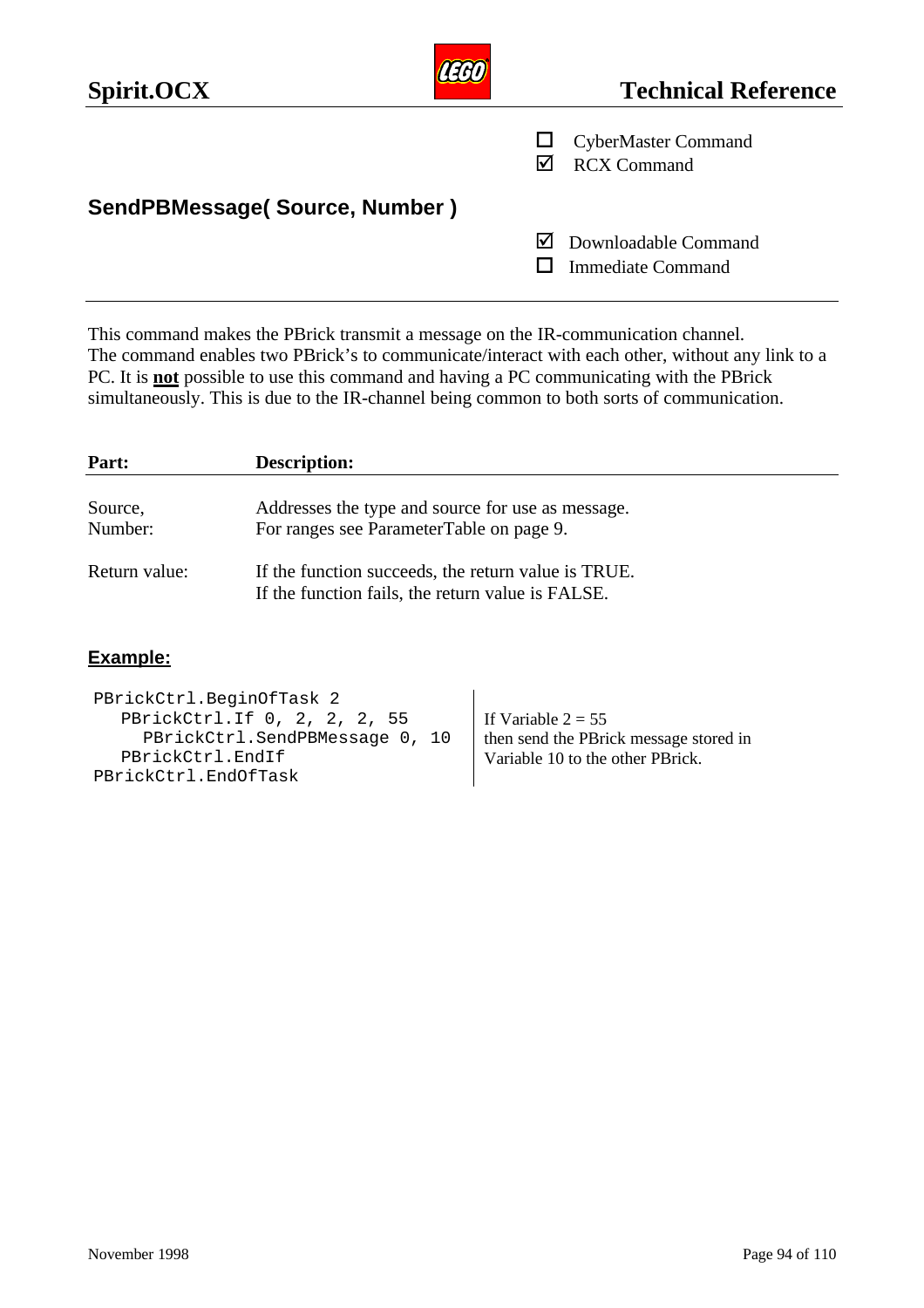| Spirit.OCX       |   | <b>Technical Reference</b>                       |
|------------------|---|--------------------------------------------------|
|                  | M | <b>CyberMaster Command</b><br><b>RCX Command</b> |
| ClearPBMessage() | M | Downloadable Command<br><b>Immediate Command</b> |

Clears the PBrick message stored internally in the PBrick.

| Part:         | <b>Description:</b>                                                                                      |
|---------------|----------------------------------------------------------------------------------------------------------|
| Return value: | If the function succeeds, the return value is TRUE.<br>If the function fails, the return value is FALSE. |

### **Example:**

PBrickCtrl.BeginOfTask 3 PBrickCtrl.ClearPBMessage PBrickCtrl.EndOfTask

Clears the PBrick message register.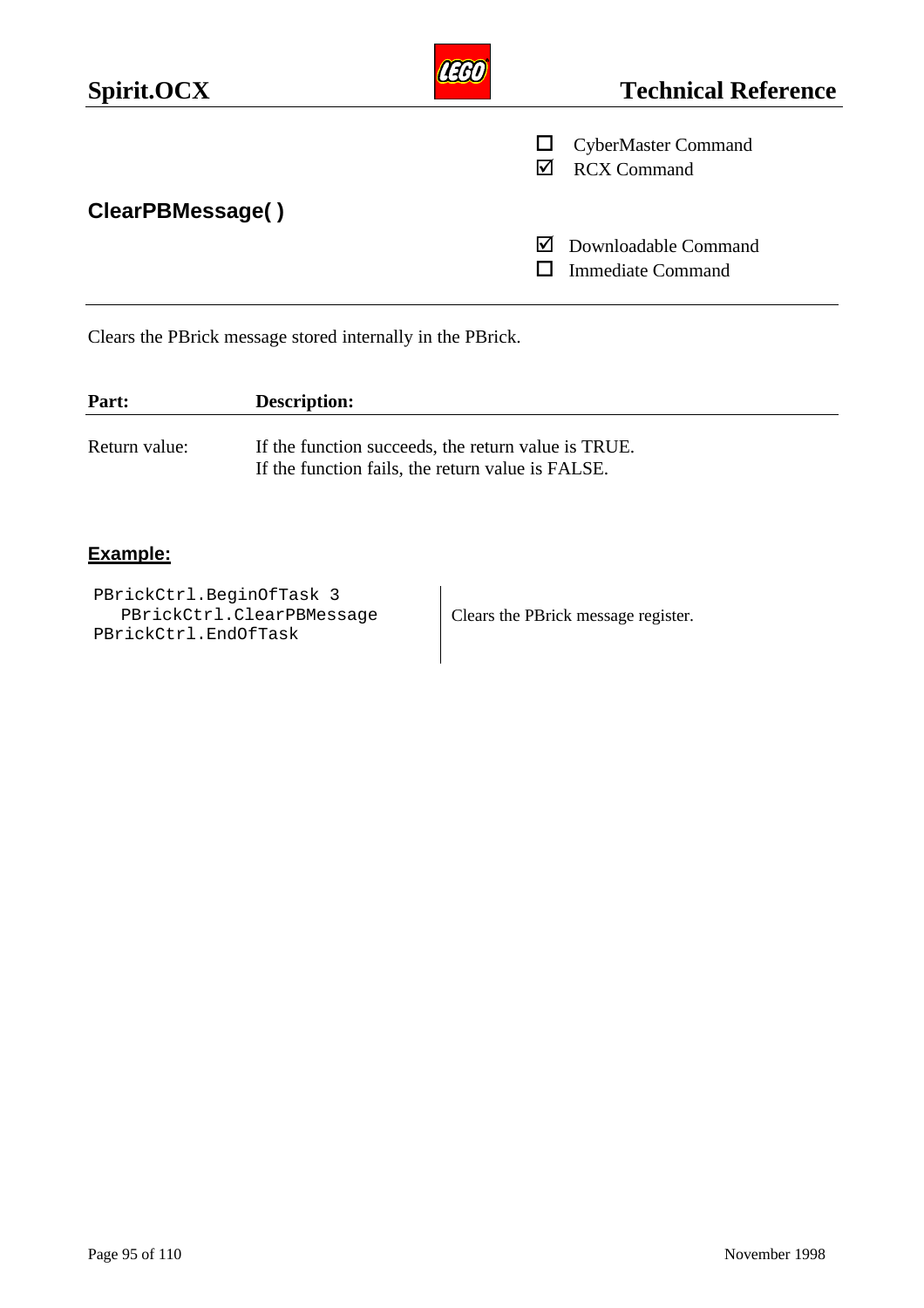

˛ RCX Command

# **[OLE Event]: VariableChange (Number, Value)**

This is the event sent from the ActiveX control when the addressed source has changed value. By using this function the impact on the user application will be minimal, when constantly checking resources in the PBrick.

Currently only changes of variable zero (0) can be polled this way. The user can download tasks which automatically update variable 0 with different data.

The source, type and address are set by the command SetEvent, see page 37.

| Part:   | <b>Description:</b>                             |
|---------|-------------------------------------------------|
| Number: | The address of the autopolled and changed data. |
| Value:  | The value of the autopolled and changed data.   |

| Private Sub Command1 Click()                                   |                                 |
|----------------------------------------------------------------|---------------------------------|
| Dim Src As Integer                                             | Type of source for the<br>event |
| Dim No As Integer                                              | Address of the source           |
| Dim Tim As Integer                                             | Autopoll time                   |
| $Src = Val(Text1.Text)$                                        | User input for what to poll     |
| $No = Val(Text2.Text)$                                         | and how often.                  |
| $Tim = Val(Text3.Text)$                                        |                                 |
| Labell. Caption = PBrickCtrl. SetEvent (Src, No, Tim)          | Setup the autopoll              |
| End Sub                                                        |                                 |
|                                                                |                                 |
| Private Sub PBrickCtrl_VariableChange(ByVal Number As Integer, |                                 |
| ByVal Value As Integer)                                        |                                 |
| $Label2.Caption = Value$                                       | Show the autopolled data        |
| End Sub                                                        |                                 |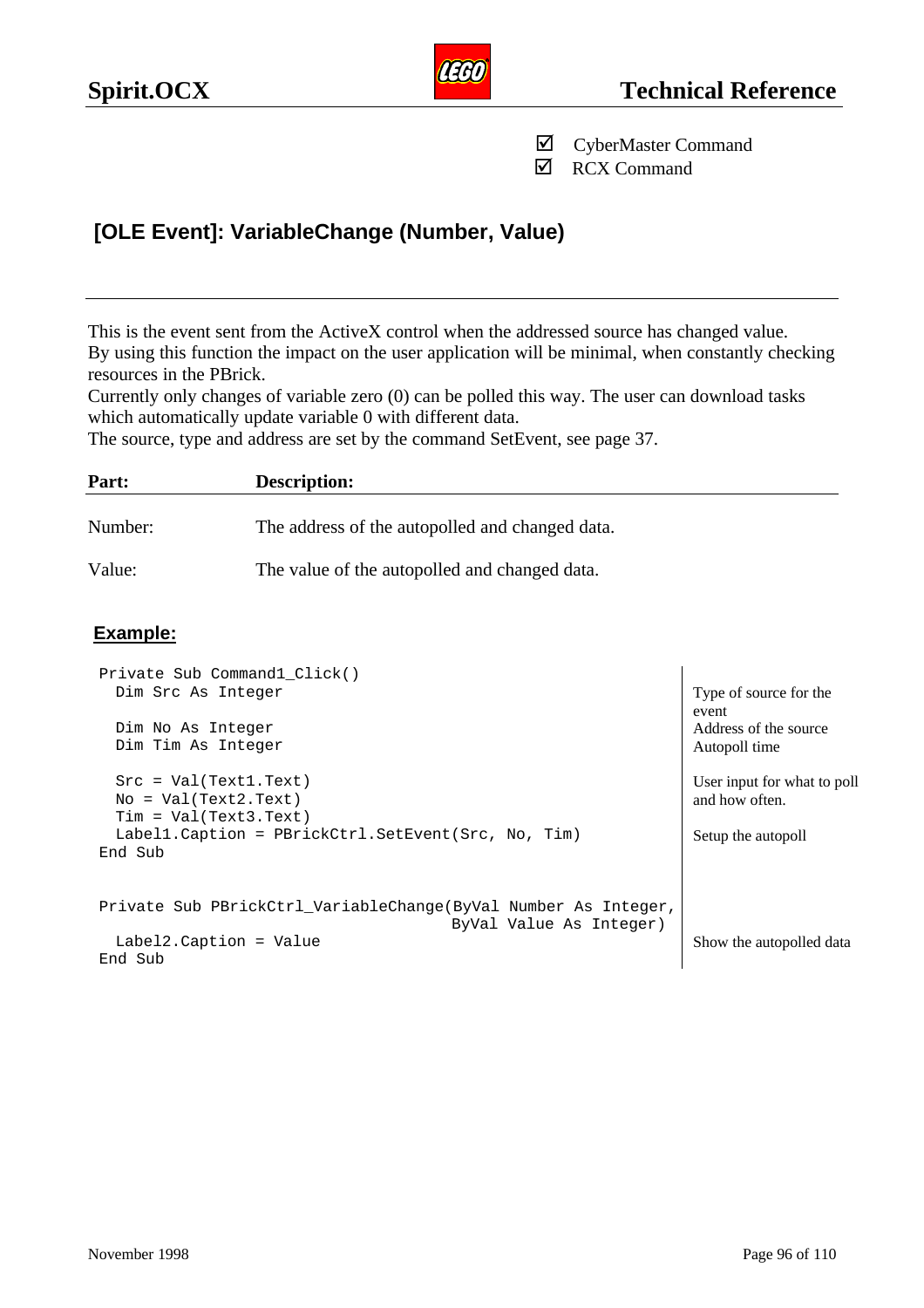

**☑** RCX Command

# **[OLE Event]: DownloadDone (ErrorCode, TaskNo)**

The DownloadDone event is sent from the ActiveX control as soon as the download is finished or an error has terminated the download.

ErrrorCode is an error flag. The TaskNo addresses which tasknumber or subroutine number the error flag refers to.

If the download is a firmware download (RCX only) the TaskNo will always contain the number 100.

Use the AsyncronBrickError event, if ErrorCode  $\langle 0 \rangle$  (i.e. ErrorCode = 1), to get more information about an error.

#### **Part: Description:**

 $ErrorCode:$ 

| ErrorCode [name]:          | ErrorCode [number]: |                     |  |
|----------------------------|---------------------|---------------------|--|
|                            | <b>RCX:</b>         | <b>CyberMaster:</b> |  |
| OKDownload.                | 0x00                | 0x00                |  |
| Download Failed.           | 0x01                | 0x01                |  |
| The user should use the    |                     |                     |  |
| AsyncronBrick error to get |                     |                     |  |
| more information.          |                     |                     |  |

The variable TaskNo can signal: Task numbers, sub numbers and firmware.

| TaskNo.: | <b>RCX:</b> |              | <b>CyberMaster:</b> |       |
|----------|-------------|--------------|---------------------|-------|
|          | Task:       | 00-09        | $\tau_{ask:}$       | 00-04 |
|          | Sub:        | 10-17        | Sub:                | 10-13 |
|          | Firmware:   | $00^{\circ}$ |                     |       |

### **Example:** (A TASK download)

Private Sub PBrickCtrl\_DownloadDone(ByVal ErrorCode As Integer, ByVal TaskNo As Integer)

| If ErrorCode <> 0 Then                            | If a download error occurs 2 labels are set to values of<br>ErrorCode and TaskNo respectively. |
|---------------------------------------------------|------------------------------------------------------------------------------------------------|
| Labell. Caption = "Error in download"             | Flag error.                                                                                    |
| Else<br>Labell. Caption = "Download OK"<br>End If | Flags an OK download                                                                           |
| Label2. Caption = TaskNo<br>End Sub               | Reports the download number (type)                                                             |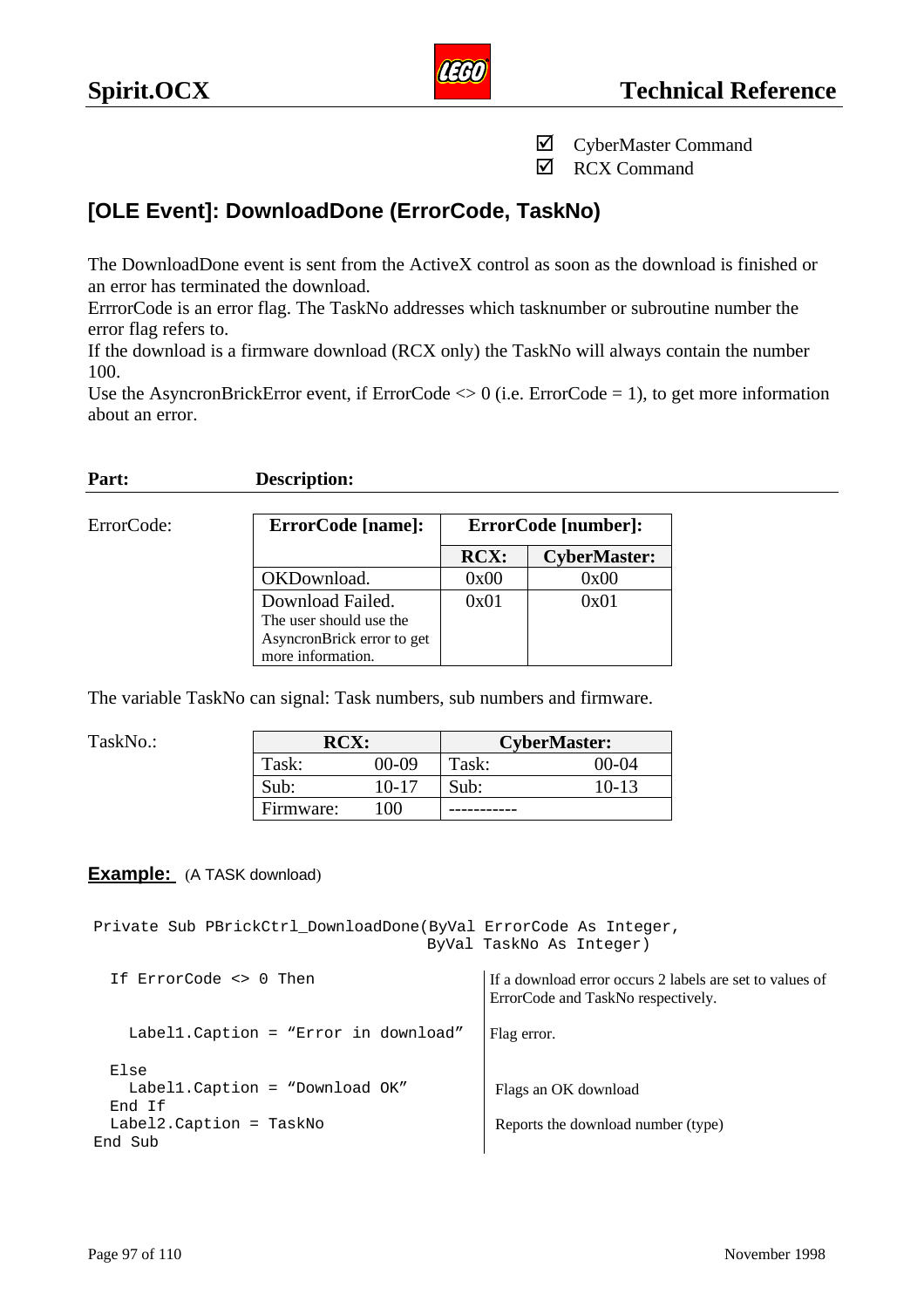

**☑** RCX Command

# **[OLE Event]: DownloadStatus (timeInMS, sizeInBytes, taskNo)**

This event is used to get an estimated download time, the size of the compiled code for download and a reference to the task or sub. If an application only needs the time for a download and/or the size of the task/sub, but not a real download, then the EndOfTaskNoDownload (or EndOfSubNoDownload) should be used.

| Part:           | <b>Description:</b> |                                                                                                                      |                     |           |  |
|-----------------|---------------------|----------------------------------------------------------------------------------------------------------------------|---------------------|-----------|--|
| <b>TimeInMS</b> |                     | Estimated download time without any retransmissions etc.<br>The value is returned as a 32 bit integer Long.          |                     |           |  |
| sizeInBytes     |                     | The size of the compiled task or subroutine.<br>The value is returned as a Long.                                     |                     |           |  |
| taskNo          |                     | This number represents a reference to the task, sub or download of firmware.<br>The value is returned as an Integer. |                     |           |  |
| TaskNo.:        | RCX:                |                                                                                                                      | <b>CyberMaster:</b> |           |  |
|                 | Task:               | $00-09$                                                                                                              | Task:               | $00 - 04$ |  |
|                 | Sub:                | $10-17$                                                                                                              | Sub:                | $10-13$   |  |
|                 | Firmware:           | 100                                                                                                                  |                     |           |  |

### **Example:**

Private Sub PBrickCtrl\_downloadStatus(ByVal timeInMS As Long, ByVal sizeInBytes As Long, ByVal taskNo As Integer) Label1.Caption = timeInMS Label2.Caption = sizeInBytes Label3.Caption = taskNo End Sub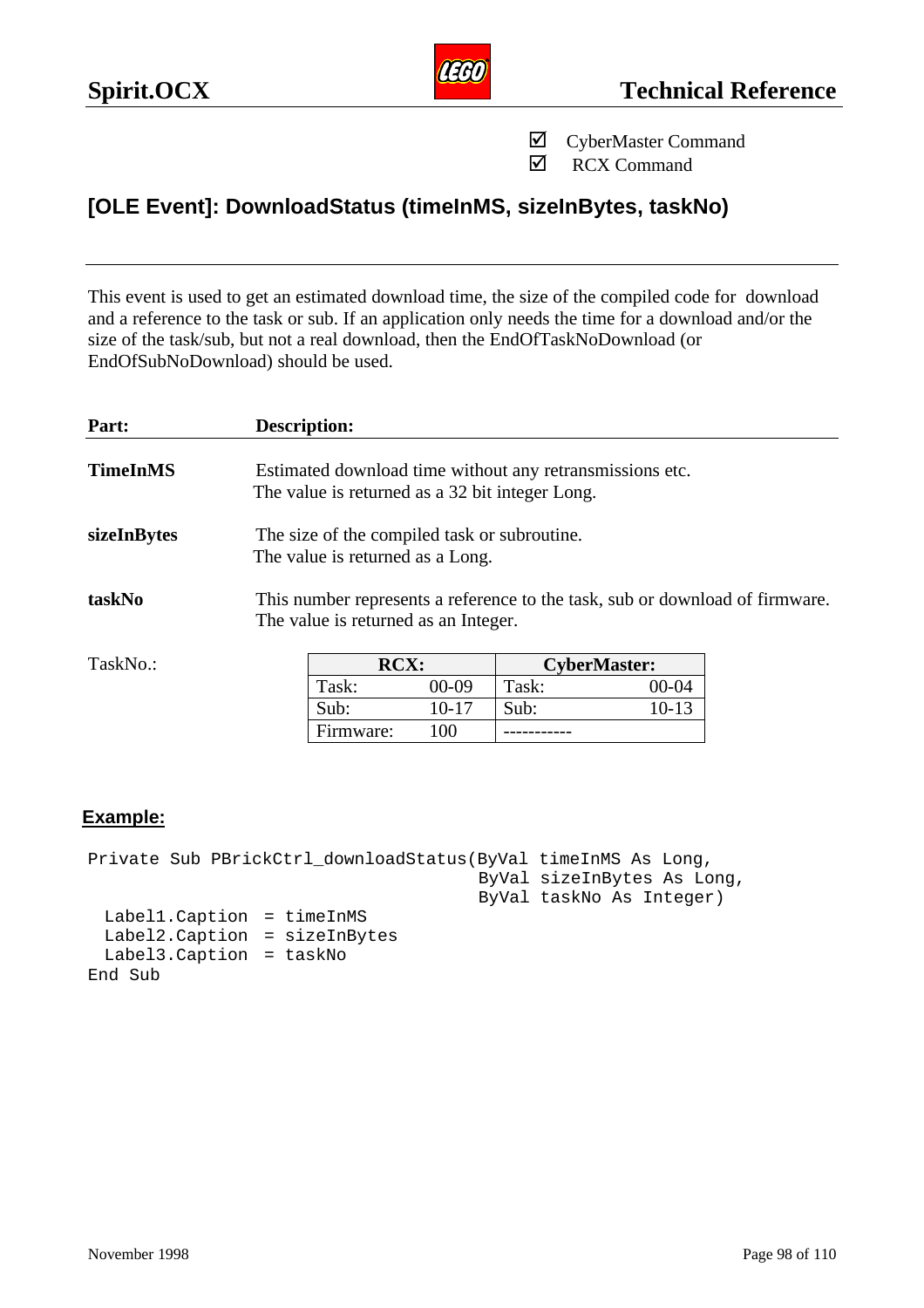

**☑** RCX Command

# **[OLE Event]: AsyncronBrickError (Number, Description)**

This event is sent from the download thread via the ActiveX control. If the DownloadDone event returns an error code <> from zero (0), the application should use this event to get more information. See appendix A, page 102 for more information about asynchronous error handling.

| Part:        | <b>Description:</b>                                                                                                                                                              |
|--------------|----------------------------------------------------------------------------------------------------------------------------------------------------------------------------------|
| Number:      | A number referring to a specific error. See appendix B on page 104<br>for more information about the error codes.                                                                |
| Description: | A textual error message. These messages can e.g. be used by the<br>application as a text in a MessageBox. See appendix B, page 104 for more<br>information about these messages. |

```
Private Sub PBrickCtrl_AsyncronBrickError(ByVal Number As Integer, 
                                          Description As String)
 Label1.Caption = Number
 Label2.Caption = Description
End Sub
```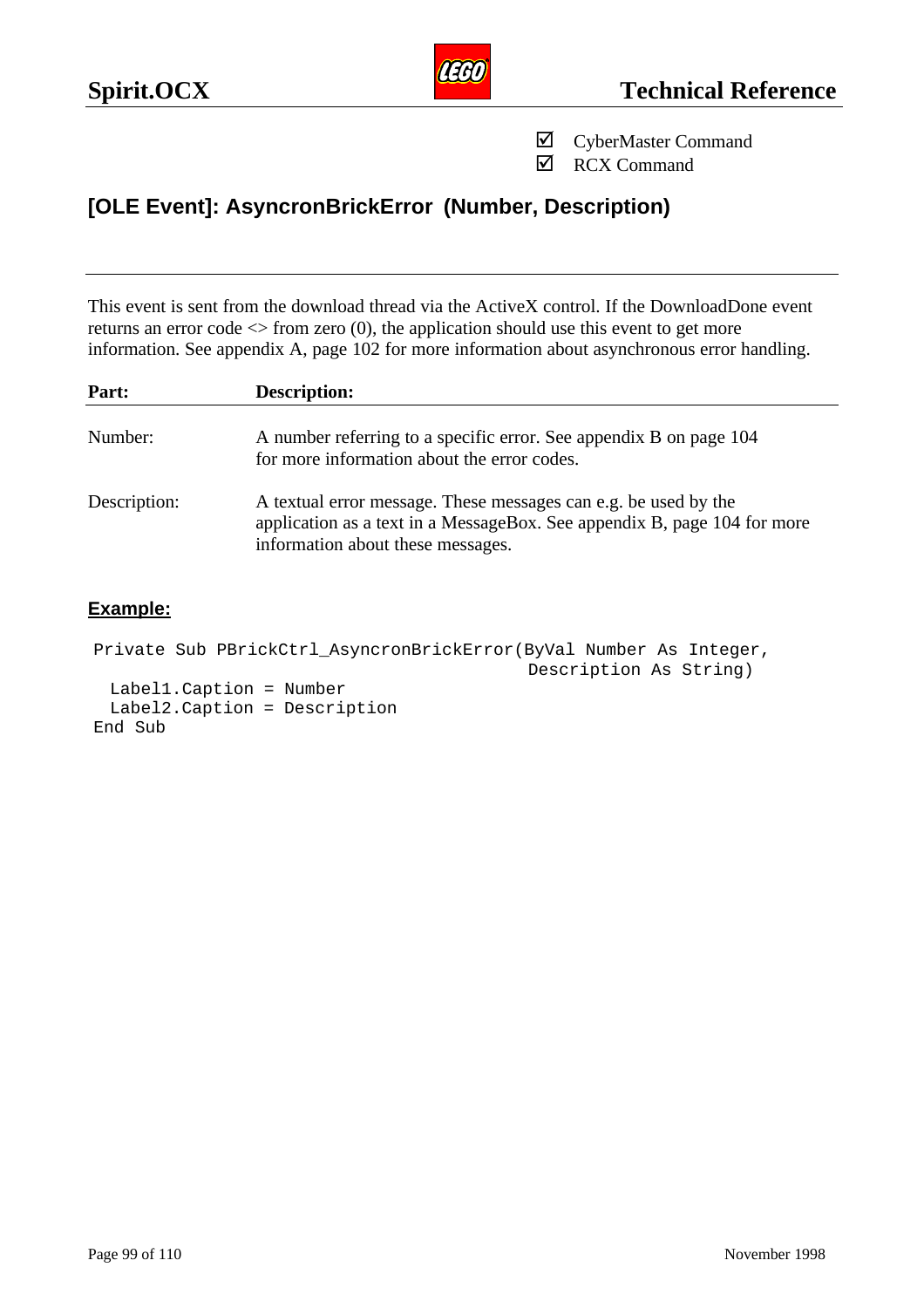

# **Inputs:**

There are 3 inputs which are sampled by a 10bit A/D converter.

| RCX:                                       |
|--------------------------------------------|
| Inputs are able to source power for active |
| sensors. The power sourcing is switched    |
| on and off, depending on the type of       |
| sensor attached to the input.              |

| <b>RCX:</b>             | <b>CyberMaster:</b>                     |
|-------------------------|-----------------------------------------|
| source power for active | Inputs are not able to source any power |
| r sourcing is switched  | for active sensors.                     |

# **Outputs:**

There are 3 Outputs capable of sourcing 9V power for LEGO motors, bulbs etc. Power can be controlled in 8 power levels. (See SetPower, page 61).

# **Immediate Control:**

It is possible to control the PBrick without downloading any programs to it. These commands are executed immediately and are called immediate commands. See OCX Overview page 8.

# **Tasks:**

The PBrick provides a multitasking environment, making it possible to execute up to 10 tasks in parallel (4 for CyberMaster).

All tasks have access to an interpreter, which executes the downloaded commands.

As soon as a program sequence is downloaded to one of the tasks, it is possible to start program execution of that task (See StartTask, page 48).

# **Events:**

It is possible to set-up the ActiveX control to automatically poll the PBrick for status on Variable 0, and then generate an event if changes has occurred.

This is a time-optimised way of getting information of changes in the PBrick.

(See SetEvent, page 37).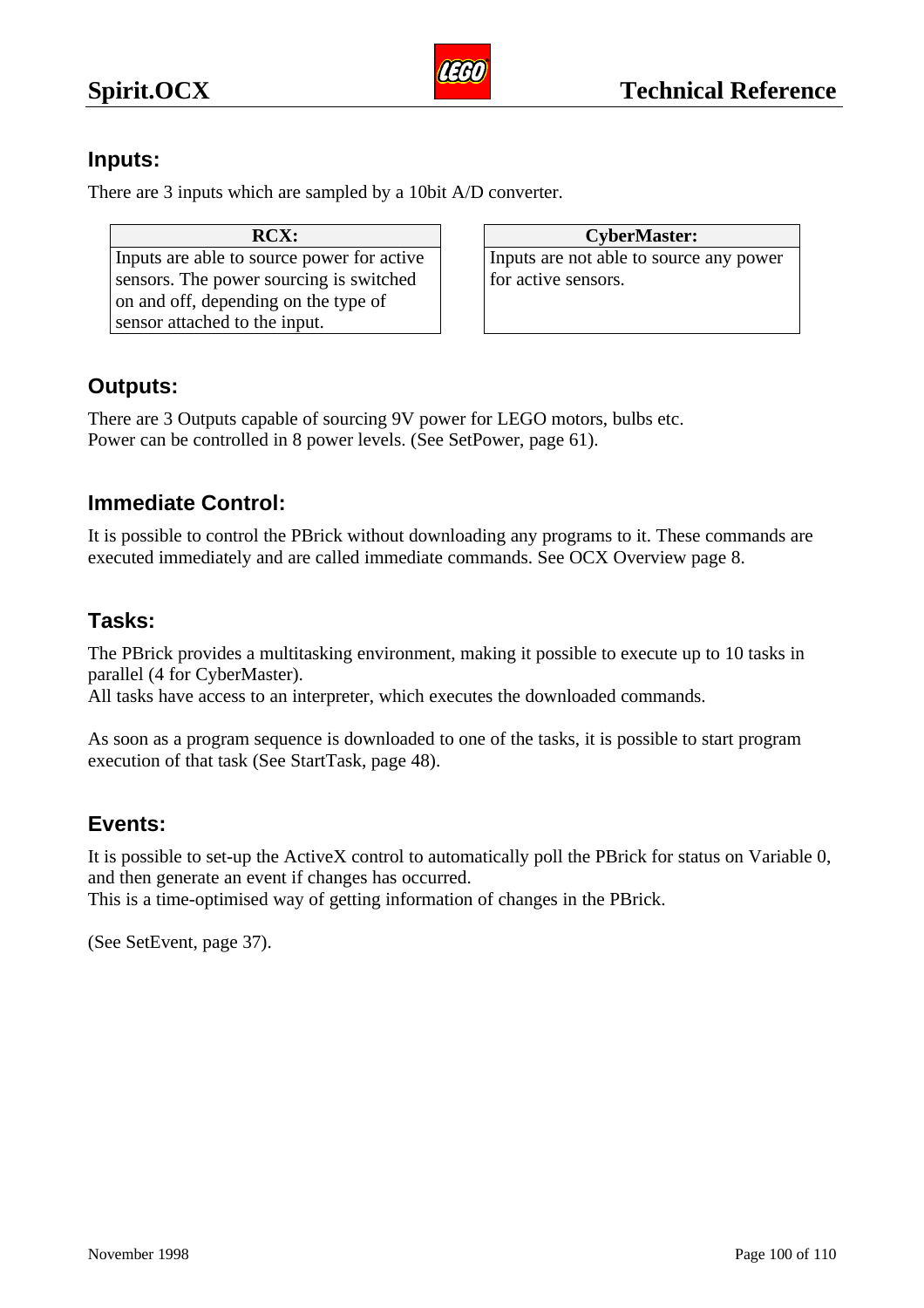

# **Timers:**

There are 4 free-running Timers in the PBrick, with a resolution of 100 ms. They can be cleared individually. As soon as they are cleared they start running again (See ClearTimer, Page 72).

# **Variables:**

There are 32 (Global) variables in the PBrick, defined as signed 16 bit integers within the interval: -32768 to 32767.

# **Properties:**

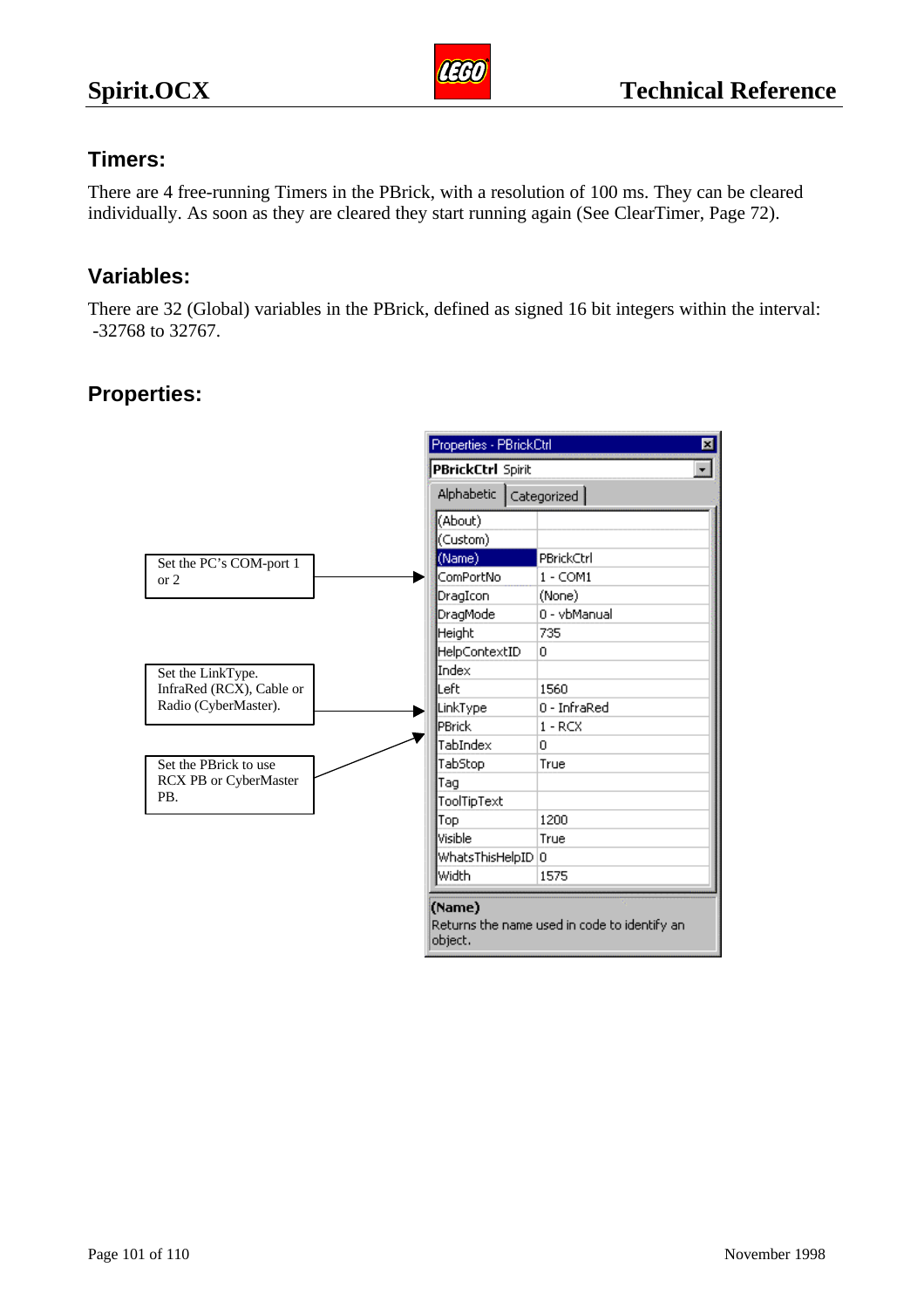

# **Appendices**

# **Appendix A:**

#### **Errorhandling while downloading code to the PBrick:**

The DownloadDone event reports the result of the operation. If the ErrorCode returned by the DownloadDone event  $\ll$ zero (0) an error has occured.

To get information about this error, it is necessary to check the AsyncronBrickError event. But it is not as simple as it appears. If the OCX (ActiveX) control sends an event and forces a dialog-box to be opened, all other events sent from the ActiveX control to the Visual Basic application will disappear.

A possible workaround is outlined below:

1) A flag should be defined in the General/Declaration section:

Dim waitForDD As Boolean

2) In the Form\_Load event handler this flag is set to false (i.e. initialised as "not waiting"):

waitForDD = False

3) In the AsyncronBrickError event handler the application checks for the "waiting on a DownloadDone event" i.e. check the waitForDD flag. By doing so, the AsyncronBrickError event handler waits until the DownloadDone event has occurred and the DownloadDone event handler has finished its job. This means the two events are synchronised.

```
Private Sub PBrickCtrl_AsyncronBrickError(ByVal Number As Integer, 
                                           Description As String)
  If (waitForDD) Then
       While (waitForDD)
         DoEvents
       Wend
      MsgBox "AsyncronBrickError: " + Str(Number) + " " + Description
  Else
      MsgBox "AsyncronBrickError: " + Str(Number) + " " + Description
  End If
End Sub
```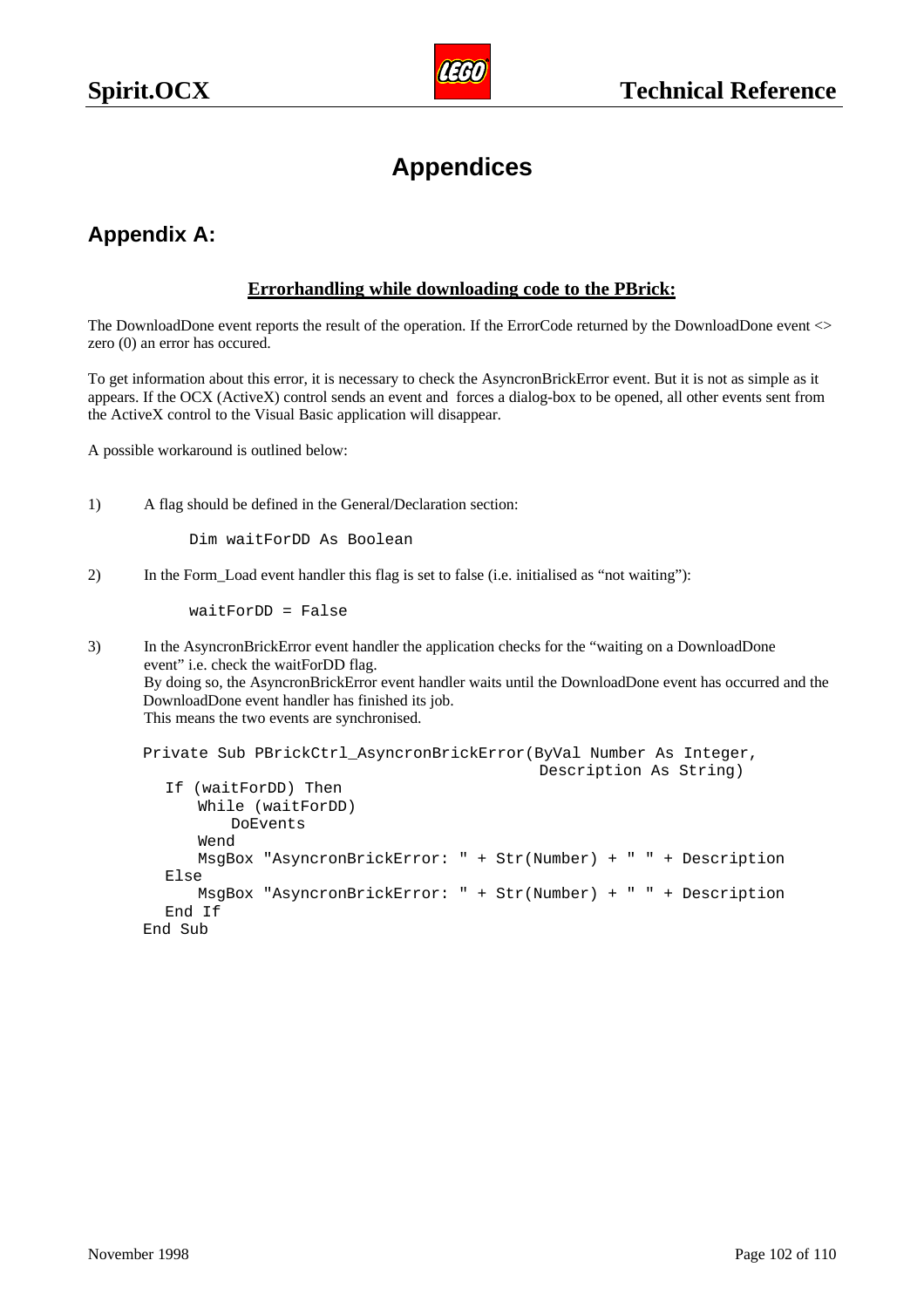End Sub



Private Sub PBrickCtrl\_DownloadDone(ByVal ErrorCode As Integer, ByVal DownloadNo As Integer) If ErrorCode = 0 Then MsqBox "Download Done and OK" | ok Else MsgBox "Download Failed!" End If waitForDD = False

ารสา

5) In the application the synchronisation flag waitForDD should be set before any downloading takes place.

```
-
-
waitForDD = True Set the flag.
-
-
PBrickCtrl.SetSensorType 0, 2 Sensor 0 is a temperature and
PBrickCtrl.SetSensorMode 0, 5, 0 configured to read Celsius
PBrickCtrl.BeginOfTask 1 Begin task
  PBrickCtrl.Loop 2, 0
    PBrickCtrl.SetVar 0, 9, 0
    PBrickCtrl.Wait 2, 90
  PBrickCtrl.EndLoop
PBrickCtrl.EndOfTask
-
-
                                       End task. I.e. download the task.
```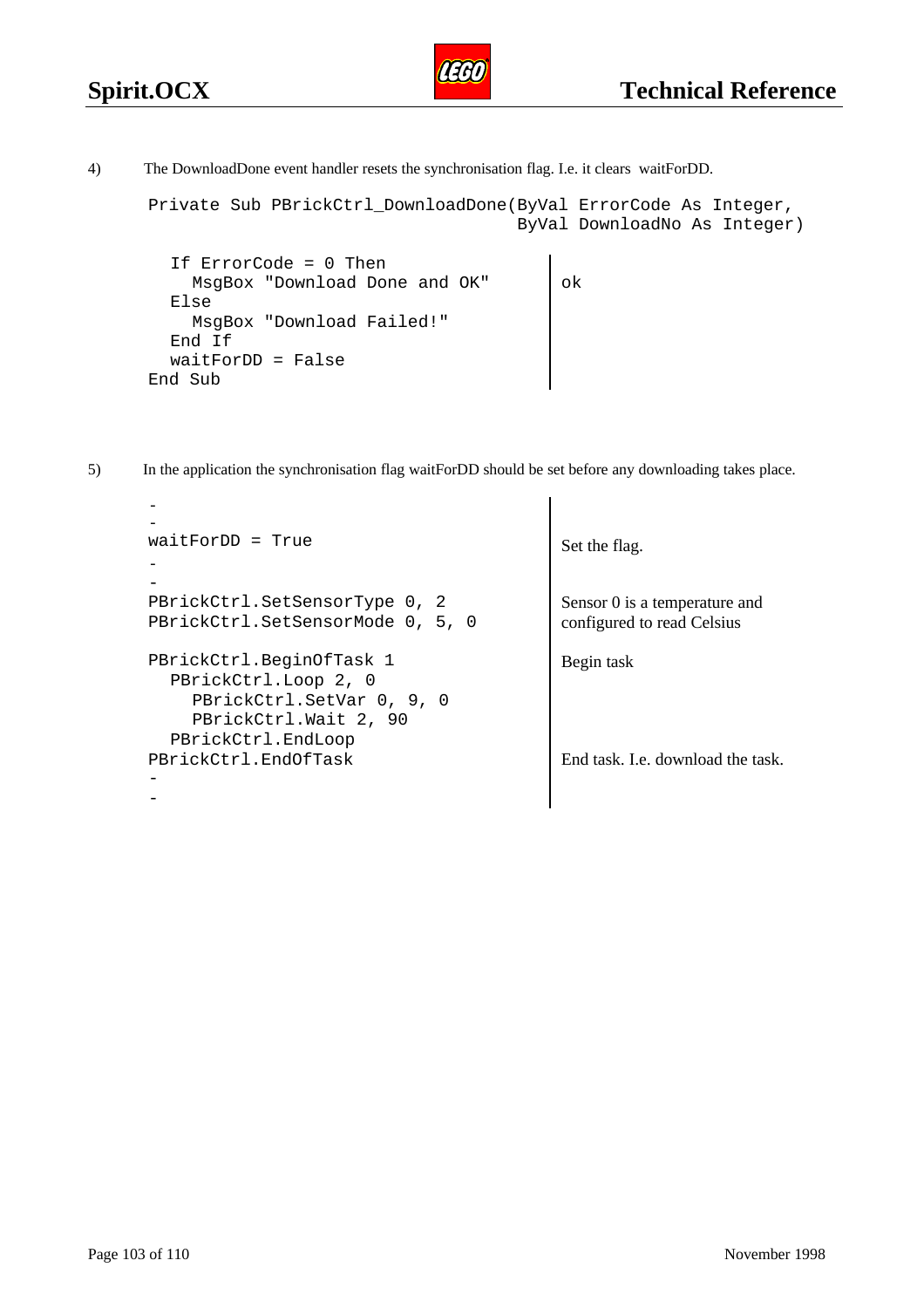# **Appendix B:**

### **LEGOPBRICK ERRORCODES:**

| "UNKNOWN"                       |          |
|---------------------------------|----------|
| <b>UNKNOWN</b>                  | $= 2000$ |
| "FATAL"                         |          |
| <b>FATAL</b>                    | $= 2001$ |
| "PROGRAM ERROR"                 |          |
| PROGRAM ERROR                   | $= 2002$ |
| "PIPE TO THREAD ERROR SENDER"   |          |
| PIPE TO THREAD ERROR SENDER     | $= 2003$ |
| "PIPE TO THREAD ERROR RECEIVER" |          |
| PIPE TO THREAD ERROR RECEIVER   | $= 2004$ |
| "TOO MANY RESENDS"              |          |
| TOO MANY RESENDS                | $= 2005$ |
|                                 |          |

### **Download Thread, syntax errors**

| "SYNTAX MATCHING ENDIF NOT FOUND"             |          |
|-----------------------------------------------|----------|
| SYNTAX_MATCHING_ENDIF_NOT_FOUND               | $= 2006$ |
| "SYNTAX_MATCHING_ENDWHILE_NOT_FOUND"          |          |
| SYNTAX_MATCHING_ENDWHILE_NOT_FOUND            | $= 2007$ |
| "SYNTAX MATCHING ENDLOOP NOT FOUND"           |          |
| SYNTAX_MATCHING_ENDLOOP_NOT_FOUND             | $= 2008$ |
| "SYNTAX_END_REACHED_TOO_SOON"                 |          |
| SYNTAX END REACHED TOO SOON                   | $= 2009$ |
| "SYNTAX_TO_MANY_NESTED_LOOPS_IN_TASK"         |          |
| SYNTAX TO MANY NESTED LOOPS IN TASK           | $= 2010$ |
| "SYNTAX TO MANY NESTED LOOPS IN SUB"          |          |
| SYNTAX_TO_MANY_NESTED_LOOPS_IN_SUB            | $= 2011$ |
| "SYNTAX ENDOFSUB RECIEVED ENDOFTASK EXPECTED" |          |
| SYNTAX_ENDOFSUB_RECIEVED_ENDOFTASK_EXPECTED   | $= 2012$ |
| "SYNTAX ENDOFTASK RECIEVED ENDOFSUB EXPECTED" |          |
| SYNTAX ENDOFTASK RECIEVED ENDOFSUB EXPECTED   | $= 2013$ |
| "SYNTAX_GOSUB_NOT_ALLOWED_IN_SUBS"            |          |
| SYNTAX GOSUB NOT ALLOWED IN SUBS              | $= 2014$ |
| "DOWNLOAD_ERROR"                              |          |
| DOWNLOAD ERROR                                | $= 2015$ |
| "DOWNLOADFIRMWARE ERROR"                      |          |
| DOWNLOADFIRMWARE_ERROR                        | $= 2016$ |
| "DOWNLOAD_FROM_FILE"                          |          |
| DOWNLOAD FROM FILE                            | $= 2017$ |
| "DOWNLOAD NOT ENOUGH MEMORY"                  |          |
| DOWNLOAD NOT ENOUGH MEMORY                    | $= 2018$ |
| "DOWNLOAD_ERROR_IN_DOWNLOAD_CHECKSUM"         |          |
| DOWNLOAD_ERROR_IN_DOWNLOAD_CHECKSUM           | $= 2019$ |
| "DOWNLOAD_ERROR_IN_DOWNLOAD_RAMCHECKSUMERROR" |          |
| DOWNLOAD ERROR IN DOWNLOAD RAMCHECKSUMERROR   | $= 2020$ |
|                                               |          |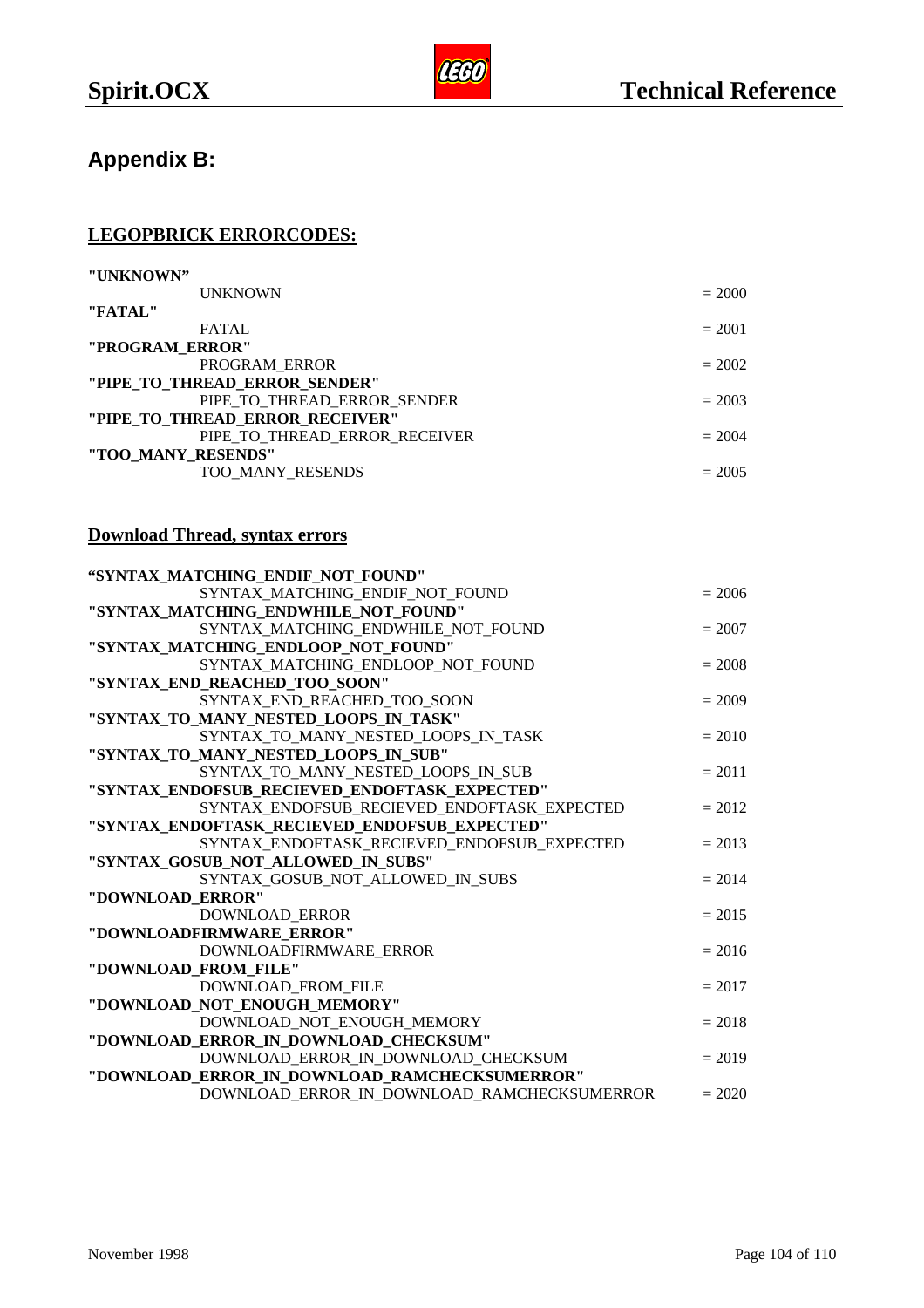**Main thread:**

| "RETURN ERROR FROM BRICK"               |          |
|-----------------------------------------|----------|
| RETURN ERROR FROM BRICK                 | $= 2021$ |
| "RANGE CHECK ERROR"                     |          |
| RANGE CHECK ERROR                       | $= 2022$ |
| "SEMANTIC IF ARGUMENTS OUT OF RANGE"    |          |
| SEMANTIC IF ARGUMENTS OUT OF RANGE      | $= 2023$ |
| "SEMANTIC WHILE ARGUMENTS OUT OF RANGE" |          |
| SEMANTIC_WHILE_ARGUMENTS_OUT_OF_RANGE   | $= 2024$ |
| "SEMANTIC LOOP ARGUMENTS OUT OF RANGE"  |          |
| SEMANTIC LOOP ARGUMENTS OUT OF RANGE    | $= 2025$ |
|                                         |          |

#### **Extra:**

| "DOWNLOAD ERROR UNKNOWN"                      |          |
|-----------------------------------------------|----------|
| DOWNLOAD ERROR UNKNOWN                        | $= 2026$ |
| "DOWNLOAD_ALREADY_IN_DL_WHEN_RECIEVING_BEGIN" |          |
| DOWNLOAD_ALREADY_IN_DL_WHEN_RECIEVING BEGIN   | $= 2027$ |
| "DOWNLOAD BRICK IS NOT IN DL MODE"            |          |
| DOWNLOAD BRICK IS NOT IN DL MODE              | $= 2028$ |
| "DOWNLOAD SYNTAX ERROR IN BLOCK"              |          |
| DOWNLOAD SYNTAX ERROR IN BLOCK                | $= 2029$ |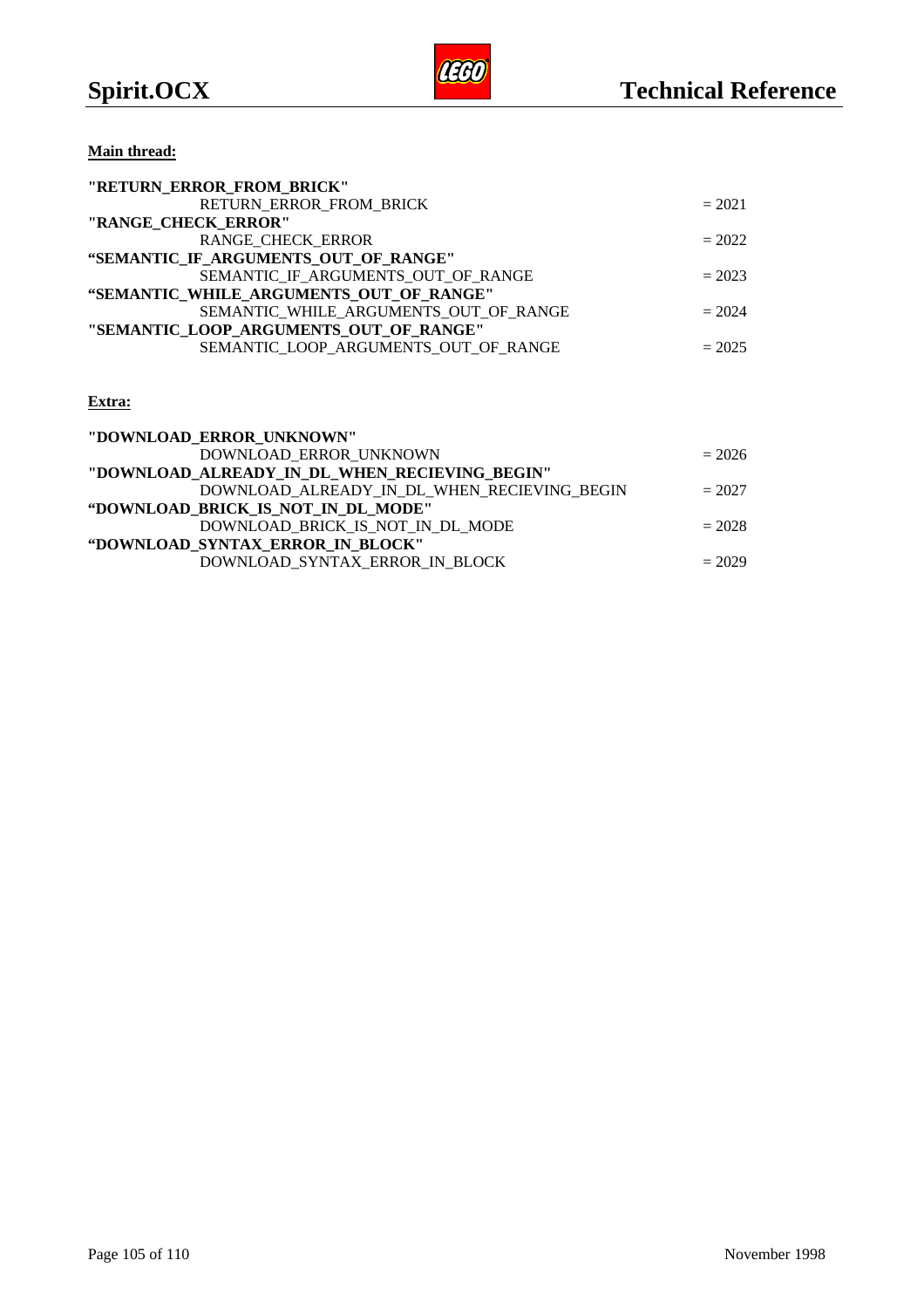

# **Appendix C – RCXdata.bas:**

```
'==============================================================================
' Project: MindStorms
' Unit : Global module<br>' Rev. : 1.0
       : 1.0'------------------------------------------------------------------------------
' Declaration of global names for RCX-related constants
'==============================================================================
Option Explicit
'==============================================================================
' System sounds
'==============================================================================
Public Const CLICK_SOUND = 0
Public Const BEEP_SOUND = 1
Public Const SWEEP_DOWN_SOUND = 2
Public Const SWEEP_UP_SOUND = 3
Public Const ERROR_SOUND = 4
Public Const SWEEP_FAST_SOUND = 5
'==============================================================================
' Source names
'==============================================================================
Public Const VAR = 0
Public Const TIMER = 1
Public Const CON = 2
Public Const MOTSTA = 3
Public Const RAN = 4
Public Const TACC = 5
Public Const TACS = 6
Public Const MOTCUR = 7
Public Const KEYS = 8
Public Const SENVAL = 9
Public Const SENTYPE = 10
Public Const SENMODE = 11
Public Const SENRAW = 12
Public Const BOOL = 13
Public Const WATCH = 14
Public Const PBMESS = 15
'==============================================================================
' Sensor names
'==============================================================================
Public Const SENSOR_1 = 0
Public Const SENSOR_2 = 1
Public Const SENSOR_3 = 2
'==============================================================================
' Timer names
'==============================================================================
Public Const TIMER_1 = 0
Public Const TIMER_2 = 1
Public Const TIMER_3 = 2
Public Const TIMER_4 = 3
```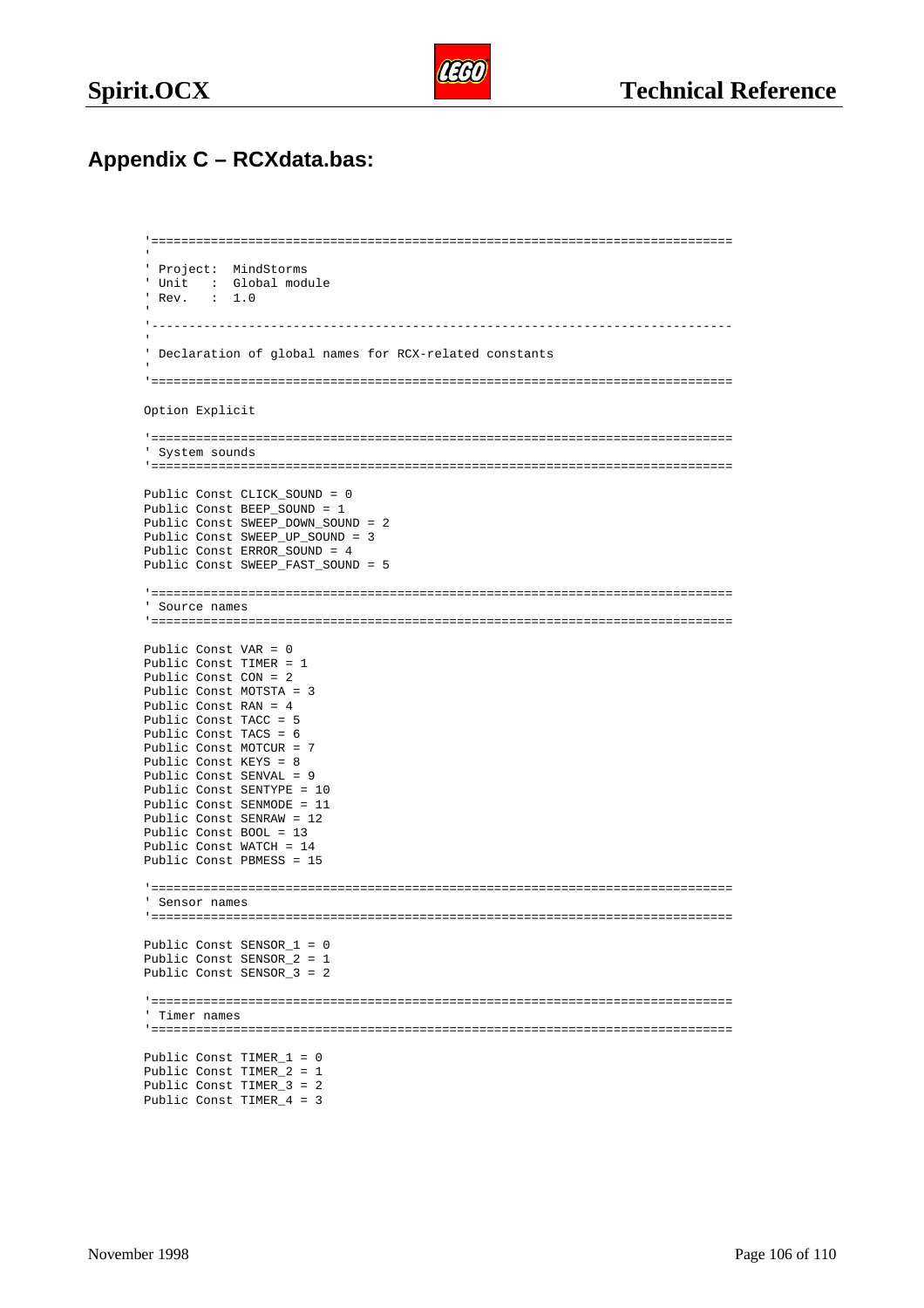

```
'==============================================================================
' Tacho names (CyberMaster only)
'==============================================================================
Public Const LEFT TACHO = 0
Public Const RIGHT TACHO = 1
'==============================================================================
' Sensor types
'==============================================================================
Public Const NO_TYPE = 0
Public Const SWITCH TYPE = 1
Public Const TEMP_TYPE = 2
Public Const LIGHT TYPE = 3
Public Const ANGLE TYPE = 4
'==============================================================================
' Sensor modes
'==============================================================================
Public Const RAW MODE = 0
Public Const BOOL_MODE = 1
Public Const TRANS_COUNT_MODE = 2
Public Const PERIOD_COUNT_MODE = 3
Public Const PERCENT MODE = 4
Public Const CELSIUS_MODE = 5
Public Const FAHRENHEIT MODE = 6
Public Const ANGLE_MODE = 7
'==============================================================================
' Output names
'==============================================================================
Public Const OUTPUT A = 0Public Const OUTPUT_B = 1
Public Const OUTPUT_C = 2
'==============================================================================
' Logical comparison operators
'==============================================================================
Public Const GT = 0
Public Const LT = 1
Public Const EQ = 2
Public Const NE = 3
'==============================================================================
' Time constants
'==============================================================================
Public Const MS_10 = 1
Public Const MS_20 = (2 * MS_10)Public Const MS_30 = (3 * MS_10)Public Const MS_40 = (4 * MS_10)Public Const MS_50 = (5 * MS_10)Public Const MS_60 = (6 * MS_10)Public Const MS_70 = (7 * MS_10)Public Const MS_80 = (8 * MS_10)Public Const MS_90 = (9 * MS_10)Public Const MS_100 = (10 * MS_10)
Public Const MS 200 = (20 * MS_10)Public Const MS_300 = (30 * MS_10)Public Const MS_400 = (40 * MS_10)
Public Const MS\_500 = (50 * MS_10)Public Const MS_700 = (70 * MS_10)Public Const SEC_1 = (100 * MS_10)Public Const SEC_2 = (2 * SEC_1)Public Const SEC_3 = (3 * SEC_1)
Public Const SEC_5 = (5 * SEC_1)Public Const SEC_10 = (10 * SEC_1)Public Const SEC_15 = (15 * SEC_1)Public Const SEC_20 = (20 * SEC_1)Public Const SEC_30 = (30 * SEC_1)
Public Const MIN_1 = (60 * SEC_1)
```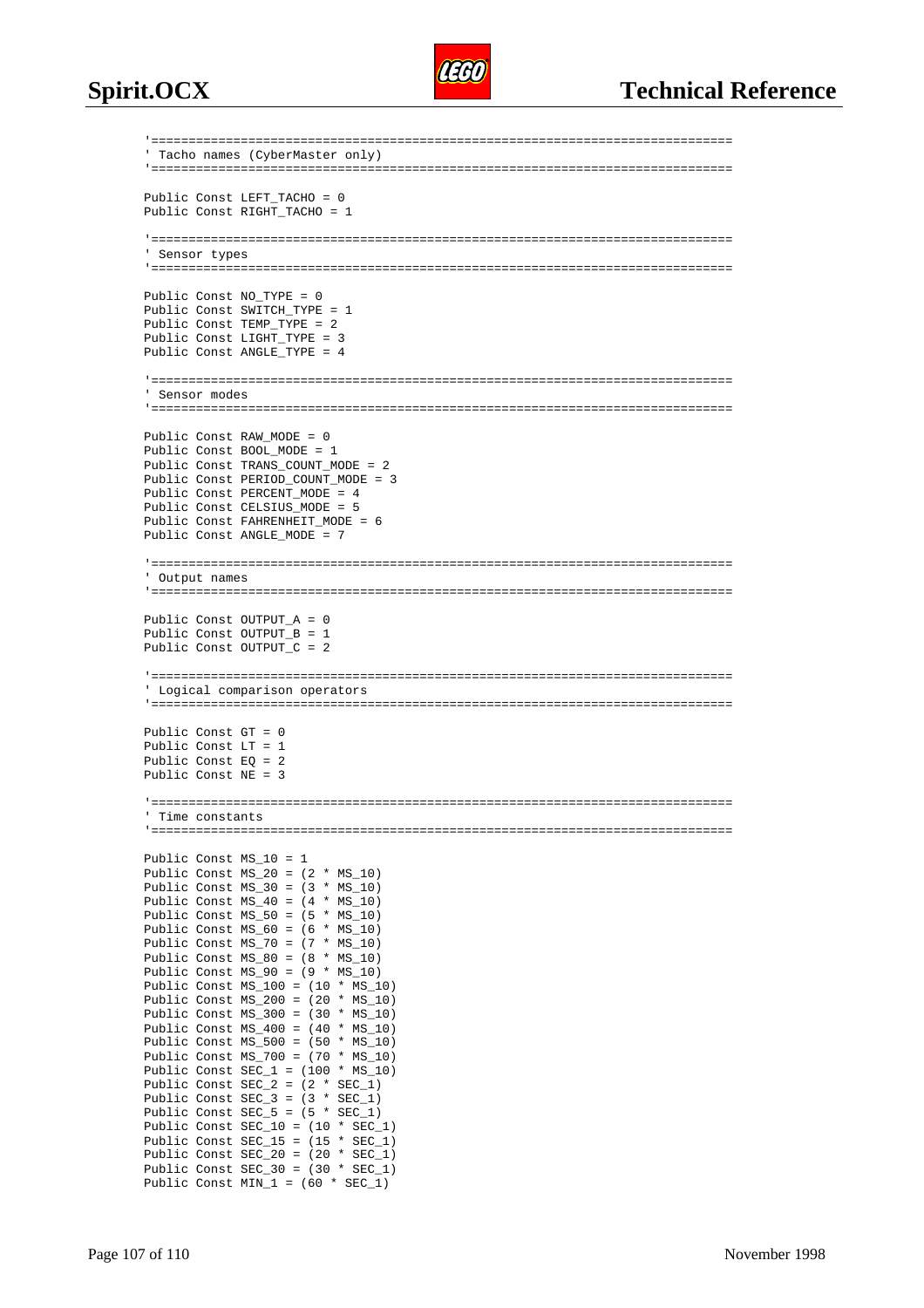

## **Appendix D - GetStarted.bas:**

```
'==============================================================================
' Project: MindStorms explanatory demo project
' Unit : Global module
' Rev. : 1.0
  -+++++' Declaration of global names for sensors, tasks, subroutines, timers, varia-
' bels and constants.
                        ' !!! IMPORTANT NOTICE - WARNING !!!
' It is the responsibility of the application programmer to allocate the program,
' sub, task and variable numbers without overlap in the individual programs.
'==============================================================================
Option Explicit
'==============================================================================
' Program names
   ' Syntax: <descriptive name>Prog
   Range: 0 to 4 (RCX), 0 (CyberMaster)
'==============================================================================
Public Const MotorControlProg = 0
'==============================================================================
' Task names
   ' Syntax: <descriptive name>Task
  Range: 0 to 9 (RCX), 0 to 3 (CyberMaster)
'==============================================================================
Public Const MotorOnOffTask = 0
'==============================================================================
' Subroutine names
   Syntax: < descriptive name>Sub
   Range: 0 to 7 (RCX), 0 to 3 (CyberMaster)
'==============================================================================
Public Const NiceAndHandySub = 0
Public Const UsefulAndSmallSub = 1 ' and so on
'==============================================================================
' Sensor names
' Syntax: s<descriptive name>
'==============================================================================
Public Const sStopButton = SENSOR_1
Public Const sSearchLight = SENSOR_2
'==============================================================================
' Output/motor names
' Syntax: o<descriptive name> || m<descriptive name>
'==============================================================================
Public Const oBlink = OUTPUT_A
Public Const mForward = OUTPUT_B
```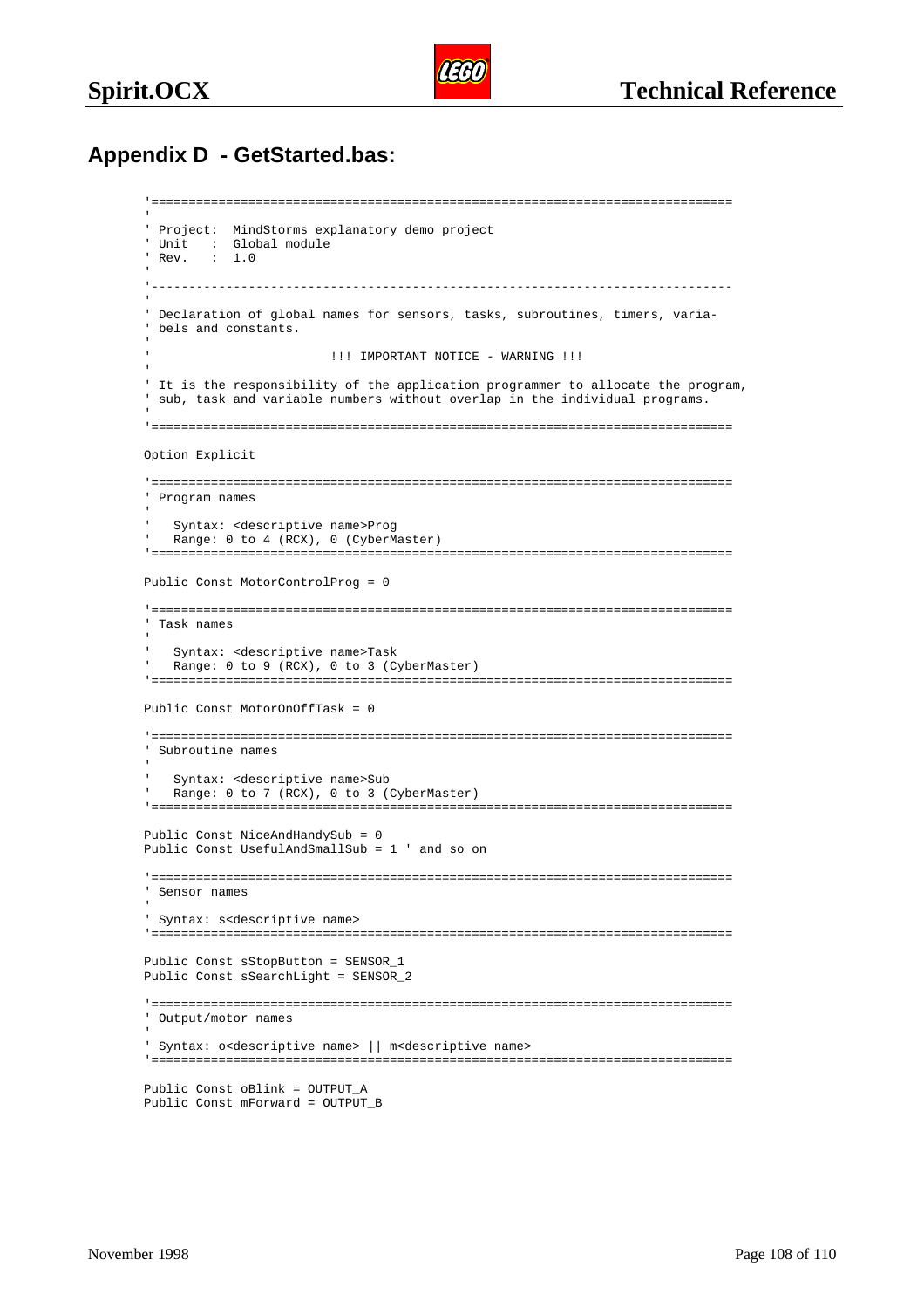

```
'==============================================================================
' Timer names

' Syntax: t<descriptive name>
'==============================================================================
Public Const tDrum = TIMER_1
Public Const tStick = TIMER_2 ' and so on
'==============================================================================
' Variable names
' Syntax: v<descriptive name>
'==============================================================================
Public Const vLeftThreshold = 0
Public Const vRightThreshold = 1
'==============================================================================
' Constant declarations
' Syntax: k<descriptive name>
'==============================================================================
Public Const kForever = 0
Public Const kThresholdOffset = 50
'------------------------------------------------------------------------------
' Logical constants
                   '------------------------------------------------------------------------------
Public Const kFalse = 0
Public Const kTrue = 1
'------------------------------------------------------------------------------
' Motor control constants
'------------------------------------------------------------------------------
Public Const kOff = 0
Public Const kOn = 1
Public Const kFullSpeed = 7
                   '------------------------------------------------------------------------------
' Your own stuff
'------------------------------------------------------------------------------
Public Const kFirm = 0
Public Const kFixed = 1
' and so on
```